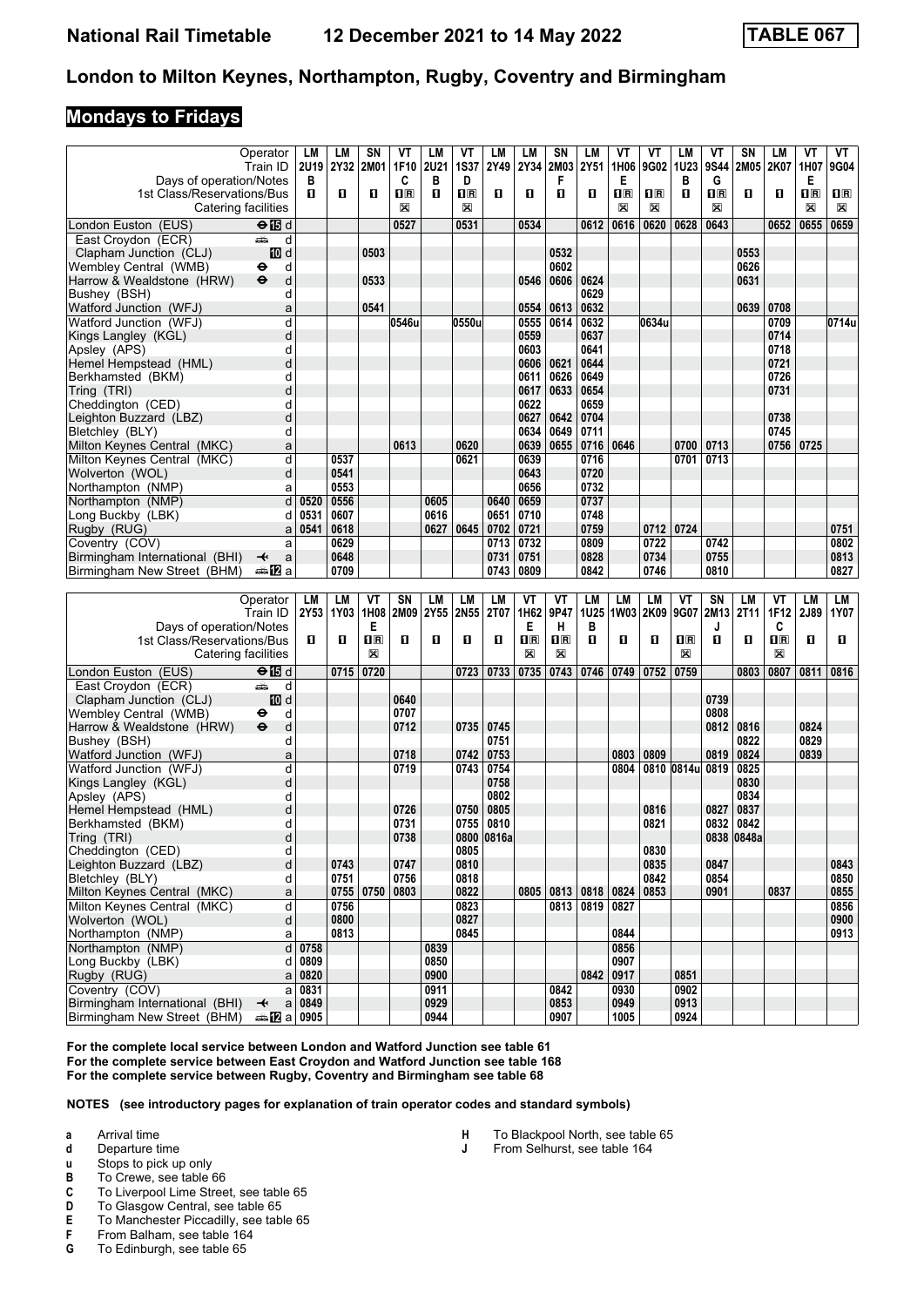# **Mondays to Fridays**

|                                | Operator                                     | VT                        | LM            | LМ           | LM    | ۷T                      | LM   | LM               | LM          | VT                      | VT           | SN   | LМ         | ٧T                      | LM                        | ۷T                      | LM             | LM               | LM                      |
|--------------------------------|----------------------------------------------|---------------------------|---------------|--------------|-------|-------------------------|------|------------------|-------------|-------------------------|--------------|------|------------|-------------------------|---------------------------|-------------------------|----------------|------------------|-------------------------|
|                                | Train ID                                     | 1H12                      | 2Y57          | 2N57         | 2T13  | 9S54                    | 1U27 |                  | 1W05 2K11   | 1C92                    | 9G10         | 2M19 | 2T15       | 1D83                    | 1Y09                      | 1H15                    | 2Y59           | 2N <sub>59</sub> | 2T17                    |
| Days of operation/Notes        |                                              | Е                         |               |              |       | G                       | в    |                  |             | Κ                       |              |      |            | L                       |                           | Е                       |                |                  |                         |
| 1st Class/Reservations/Bus     |                                              | $\overline{\mathbf{H}}$ R | п             | п            | O     | $\overline{\mathbf{R}}$ | O    | 0                | п           | $\overline{\mathbf{R}}$ | $n_{\rm R}$  | O    | О          | $\overline{\mathbf{H}}$ | О                         | $\overline{\mathbf{R}}$ | O              | O                | O                       |
| Catering facilities            |                                              | X                         |               |              |       | X                       |      |                  |             | 고                       | X            |      |            | X                       |                           | X                       |                |                  |                         |
|                                |                                              |                           |               |              |       |                         |      |                  |             |                         |              |      |            |                         |                           |                         |                |                  |                         |
| London Euston (EUS)            | $\Theta$ is d                                | 0820                      |               | 0822         | 0831  | 0843                    | 0846 | 0849             | 0851        | 0853                    | 0859         |      | 0903       | 0910                    | 0915                      | 0920                    |                | 0924             | 0933                    |
| East Croydon (ECR)             | وشبه<br>d                                    |                           |               |              |       |                         |      |                  |             |                         |              |      |            |                         |                           |                         |                |                  |                         |
| Clapham Junction (CLJ)         | iD d                                         |                           |               |              |       |                         |      |                  |             |                         |              | 0840 |            |                         |                           |                         |                |                  |                         |
| Wembley Central (WMB)          | d<br>⊖                                       |                           |               |              |       |                         |      |                  |             |                         |              | 0908 |            |                         |                           |                         |                |                  |                         |
| Harrow & Wealdstone (HRW)      | d<br>$\ddot{\boldsymbol{\Theta}}$            |                           |               | 0834         | 0844  |                         |      |                  |             |                         |              | 0913 | 0917       |                         |                           |                         |                |                  | 0947                    |
| Bushey (BSH)                   | d                                            |                           |               |              | 0849  |                         |      |                  |             |                         |              |      | 0923       |                         |                           |                         |                |                  | 0953                    |
|                                |                                              |                           |               |              |       |                         |      |                  |             |                         |              |      |            |                         |                           |                         |                |                  |                         |
| Watford Junction (WFJ)         | a                                            |                           |               | 0840         | 0852  |                         |      | 0903             | 0906        |                         |              | 0921 | 0925       |                         |                           |                         |                | 0939             | 0955                    |
| Watford Junction (WFJ)         | d                                            |                           |               | 0840         | 0853  |                         |      | 0904             | 0907        |                         | 0914u        | 0922 | 0926       |                         |                           |                         |                | 0940             | 0956                    |
| Kings Langley (KGL)            | d                                            |                           |               |              | 0857  |                         |      |                  |             |                         |              |      | 0931       |                         |                           |                         |                |                  | 1000                    |
| Apsley (APS)                   | d                                            |                           |               |              | 0901  |                         |      |                  |             |                         |              |      | 0935       |                         |                           |                         |                |                  | 1004                    |
| Hemel Hempstead (HML)          | d                                            |                           |               | 0847         | 0904  |                         |      |                  | 0914        |                         |              | 0929 | 0938       |                         |                           |                         |                | 0947             | 1007                    |
| Berkhamsted (BKM)              | d                                            |                           |               | 0852         | 0909  |                         |      |                  | 0919        |                         |              | 0934 | 0943       |                         |                           |                         |                | 0952             | 1012                    |
|                                | d                                            |                           |               | 0858         | 0918a |                         |      |                  |             |                         |              |      | 0949a      |                         |                           |                         |                | 0958             | 1024a                   |
| Tring (TRI)                    |                                              |                           |               |              |       |                         |      |                  |             |                         |              | 0940 |            |                         |                           |                         |                |                  |                         |
| Cheddington (CED)              | d                                            |                           |               |              |       |                         |      |                  | 0928        |                         |              |      |            |                         |                           |                         |                |                  |                         |
| Leighton Buzzard (LBZ)         | d                                            |                           |               | 0906         |       |                         |      |                  | 0933        |                         |              | 0949 |            |                         | 0942                      |                         |                | 1007             |                         |
| Bletchley (BLY)                | d                                            |                           |               | 0913         |       |                         |      |                  | 0940        |                         |              | 0956 |            |                         | 0949                      |                         |                | 1014             |                         |
| Milton Keynes Central (MKC)    | a                                            | 0850                      |               | 0918         |       | 0913                    | 0918 | 0926             | 0951        |                         |              | 1002 |            | 0940                    | 0954                      | 0950                    |                | 1019             |                         |
| Milton Keynes Central (MKC)    | d                                            |                           |               | 0918         |       | 0913                    | 0919 | 0927             |             |                         |              |      |            |                         | 0955                      |                         |                | 1019             |                         |
| Wolverton (WOL)                | d                                            |                           |               | 0922         |       |                         |      |                  |             |                         |              |      |            |                         | 0959                      |                         |                | 1023             |                         |
| Northampton (NMP)              | a                                            |                           |               | 0941         |       |                         |      | 0941             |             |                         |              |      |            |                         | 1012                      |                         |                | 1042             |                         |
|                                |                                              |                           |               |              |       |                         |      |                  |             |                         |              |      |            |                         |                           |                         |                |                  |                         |
| Northampton (NMP)              | d                                            |                           | 0938          |              |       |                         |      | 0956             |             |                         |              |      |            |                         |                           |                         | 1038           |                  |                         |
| Long Buckby (LBK)              | d                                            |                           | 0949          |              |       |                         |      | 1007             |             |                         |              |      |            |                         |                           |                         | 1049           |                  |                         |
| Rugby (RUG)                    | a                                            |                           | 0959          |              |       |                         | 0942 | 1017             |             | 0944                    | 0951         |      |            |                         |                           |                         | 1059           |                  |                         |
| Coventry (COV)                 | a                                            |                           | 1010          |              |       | 0942                    |      | 1030             |             |                         | 1002         |      |            |                         |                           |                         | 1112           |                  |                         |
| Birmingham International (BHI) | a<br>↞                                       |                           | 1028          |              |       | 0953                    |      | 1049             |             |                         | 1013         |      |            |                         |                           |                         | 1131           |                  |                         |
| Birmingham New Street (BHM)    | a≞MTa                                        |                           | 1044          |              |       | 1007                    |      | 1105             |             |                         | 1024         |      |            |                         |                           |                         | 1145           |                  |                         |
|                                |                                              |                           |               |              |       |                         |      |                  |             |                         |              |      |            |                         |                           |                         |                |                  |                         |
|                                |                                              |                           |               |              |       |                         |      |                  |             |                         |              |      |            |                         |                           |                         |                |                  |                         |
|                                |                                              |                           |               |              |       |                         |      |                  |             |                         |              |      |            |                         |                           |                         |                |                  |                         |
|                                | Operator                                     | VT                        | <b>LM</b>     | <b>LM</b>    | LM    | VT                      | SN   | <b>LM</b>        | LM          | VT                      | <b>LM</b>    | LM   | LM         | VT                      | VT                        | <b>LM</b>               | LM             | LM               | VT                      |
|                                | Train ID                                     | 9P55                      | 1U29          | <b>1W07</b>  | 2K13  | 9G13                    | 2M23 | 2T <sub>19</sub> | <b>1Y11</b> | 1H18                    | 2Y61         | 2N61 | 2T21       | 1P93                    | 9S60                      | 1U31                    | 1W09           | 2K15             | 9G16                    |
| Days of operation/Notes        |                                              | М                         | В             |              |       |                         |      |                  |             | Е                       |              |      |            | н                       | G                         | в                       |                |                  |                         |
| 1st Class/Reservations/Bus     |                                              | 1 <sub>R</sub>            | п             | O            | 0     | 1R                      | O    | 0                | О           | $\overline{\mathbf{R}}$ | 0            | 0    | О          | $\overline{\mathbf{H}}$ | $\mathbf{I}^{\mathbb{R}}$ | п                       | O              | O                | $\overline{\mathbf{B}}$ |
| Catering facilities            |                                              | X                         |               |              |       | X                       |      |                  |             | X                       |              |      |            | ᇁ                       | ᇁ                         |                         |                |                  | X                       |
|                                |                                              |                           |               |              |       |                         |      |                  |             |                         |              |      |            |                         |                           |                         |                |                  |                         |
| London Euston (EUS)            | $\Theta$ $\blacksquare$ d                    | 0943                      | 0946          | 0949         | 0954  | 0959                    |      | 1003             | 1015        | 1020                    |              | 1024 | 1033       | 1036                    | 1043                      | 1046                    | 1049           | 1054             | 1059                    |
| East Croydon (ECR)             | وشبه<br>d                                    |                           |               |              |       |                         |      |                  |             |                         |              |      |            |                         |                           |                         |                |                  |                         |
| Clapham Junction (CLJ)         | iD d                                         |                           |               |              |       |                         | 0939 |                  |             |                         |              |      |            |                         |                           |                         |                |                  |                         |
| Wembley Central  (WMB)         | d<br>⊖                                       |                           |               |              |       |                         | 1008 |                  |             |                         |              |      |            |                         |                           |                         |                |                  |                         |
| Harrow & Wealdstone (HRW)      | $\ddot{\mathbf{e}}$<br>d                     |                           |               |              |       |                         | 1012 | 1016             |             |                         |              |      | 1045       |                         |                           |                         |                |                  |                         |
| Bushey (BSH)                   | d                                            |                           |               |              |       |                         |      | 1022             |             |                         |              |      | 1051       |                         |                           |                         |                |                  |                         |
| Watford Junction (WFJ)         | a                                            |                           |               | 1003         | 1009  |                         | 1019 | 1024             |             |                         |              | 1039 | 1053       |                         |                           |                         | 1103           | 1109             |                         |
| Watford Junction (WFJ)         | d                                            |                           |               | 1004         |       | 1010 1014u 1019         |      | 1025             |             |                         |              | 1040 | 1054       |                         |                           |                         | 1104           |                  | 1110 1114u              |
|                                | d                                            |                           |               |              |       |                         |      | 1029             |             |                         |              |      | 1058       |                         |                           |                         |                |                  |                         |
| Kings Langley (KGL)            |                                              |                           |               |              |       |                         |      |                  |             |                         |              |      |            |                         |                           |                         |                |                  |                         |
| Apsley (APS)                   | d                                            |                           |               |              |       |                         |      | 1033             |             |                         |              |      | 1102       |                         |                           |                         |                |                  |                         |
| Hemel Hempstead (HML)          | d                                            |                           |               |              | 1017  |                         | 1027 | 1036             |             |                         |              | 1047 | 1105       |                         |                           |                         |                | 1117             |                         |
| Berkhamsted (BKM)              | d                                            |                           |               |              | 1022  |                         | 1031 | 1041             |             |                         |              | 1052 | 1110       |                         |                           |                         |                | 1122             |                         |
| Tring (TRI)                    | a                                            |                           |               |              |       |                         |      | 1038 1052a       |             |                         |              |      | 1058 1116a |                         |                           |                         |                |                  |                         |
| Cheddington (CED)              | d                                            |                           |               |              | 1030  |                         |      |                  |             |                         |              |      |            |                         |                           |                         |                | 1130             |                         |
| Leighton Buzzard (LBZ)         | d                                            |                           |               |              | 1035  |                         | 1047 |                  | 1043        |                         |              | 1107 |            |                         |                           |                         |                | 1135             |                         |
| Bletchley (BLY)                | d                                            |                           |               |              | 1042  |                         | 1054 |                  | 1050        |                         |              | 1114 |            |                         |                           |                         |                | 1142             |                         |
| Milton Keynes Central (MKC)    | a                                            |                           | $1013$   1018 | 1024         | 1053  |                         | 1100 |                  | 1055        | 1050                    |              | 1119 |            |                         |                           |                         | 1113 1118 1124 | 1153             |                         |
| Milton Keynes Central (MKC)    | d                                            |                           | 1013 1019     | 1025         |       |                         |      |                  | 1055        |                         |              | 1119 |            |                         |                           | 1113 1119 1131          |                |                  |                         |
|                                |                                              |                           |               |              |       |                         |      |                  |             |                         |              |      |            |                         |                           |                         |                |                  |                         |
| Wolverton (WOL)                | d                                            |                           |               |              |       |                         |      |                  | 1059        |                         |              | 1123 |            |                         |                           |                         |                |                  |                         |
| Northampton (NMP)              | a                                            |                           |               | 1041         |       |                         |      |                  | 1113        |                         |              | 1142 |            |                         |                           |                         | 1146           |                  |                         |
| Northampton (NMP)              | d                                            |                           |               | 1056         |       |                         |      |                  |             |                         | 1138         |      |            |                         |                           |                         | 1156           |                  |                         |
| Long Buckby (LBK)              | d                                            |                           |               | 1107         |       |                         |      |                  |             |                         | 1149         |      |            |                         |                           |                         | 1207           |                  |                         |
| Rugby (RUG)                    | a                                            |                           | 1042          | 1117         |       | 1051                    |      |                  |             |                         | 1159         |      |            | 1124                    |                           |                         | 1142 1217      |                  | 1151                    |
| Coventry (COV)                 | a                                            | 1042                      |               | 1130         |       | 1102                    |      |                  |             |                         | 1210         |      |            |                         | 1142                      |                         | 1230           |                  | 1202                    |
| Birmingham International (BHI) | $\overline{\mathbf{t}}$<br><b>⇔12</b> a 1107 | $a$ 1053                  |               | 1149<br>1205 |       | 1113<br>1124            |      |                  |             |                         | 1228<br>1244 |      |            |                         | 1153<br>1207              |                         | 1249<br>1305   |                  | 1213<br>1223            |

**NOTES (see introductory pages for explanation of train operator codes and standard symbols)**

**a** Arrival time<br>**d** Departure ti

**d** Departure time<br>**u** Stops to pick up

- To Crewe, see table 66
- **X** Stops to pick up only<br> **B** To Crewe, see table<br> **E** To Manchester Picca **E** To Manchester Piccadilly, see table 65<br>**G** To Edinburgh, see table 65
- **6** To Edinburgh, see table 65<br>**H** To Blackpool North, see tab

**+** To Blackpool North, see table 65<br>**K** To Lancaster, see table 65

**K** To Lancaster, see table 65<br>**L** To Holyhead, see table 65

**L** To Holyhead, see table 65<br>**M** To Preston, see table 65 To Preston, see table 65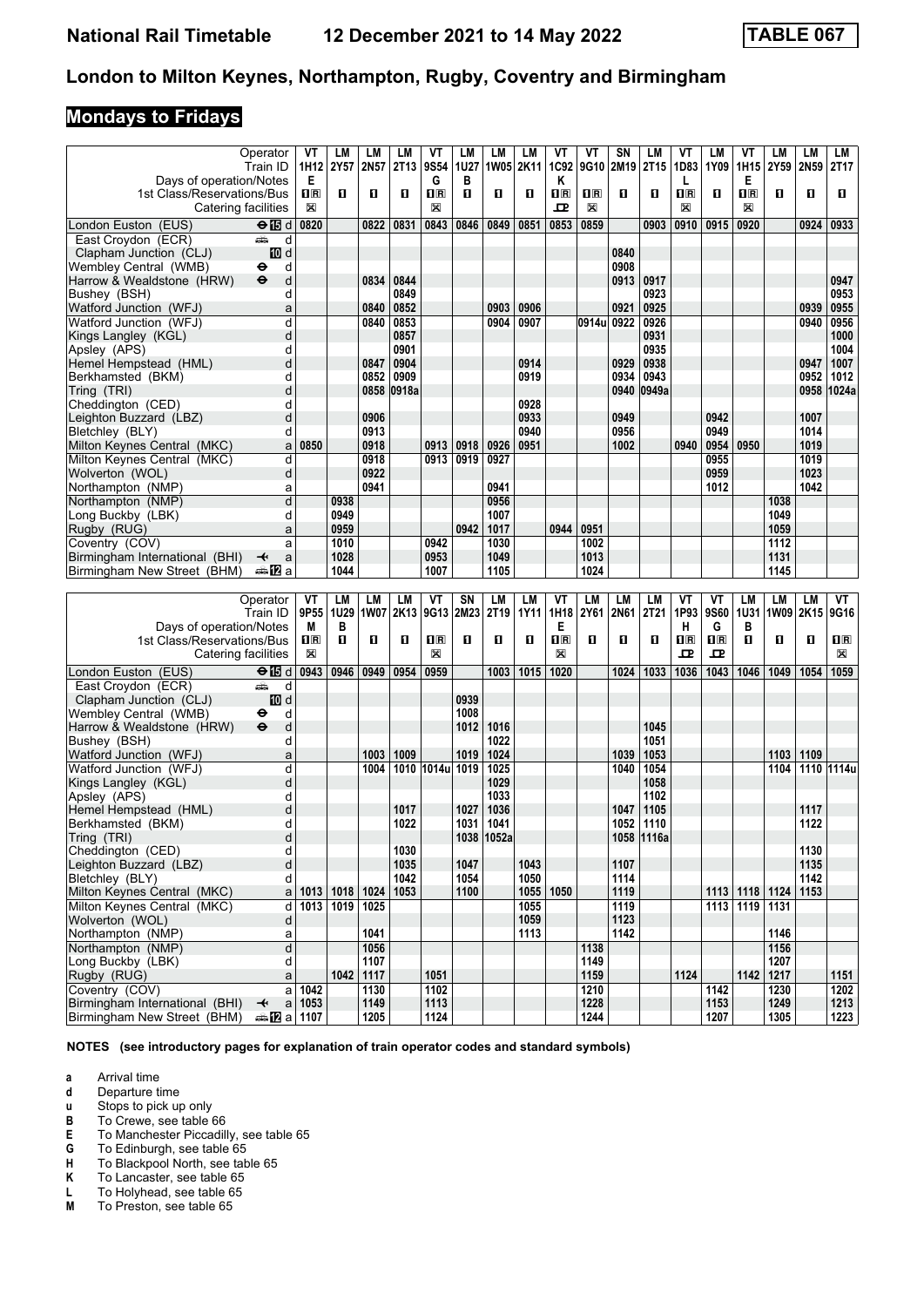# **Mondays to Fridays**

|                                                       | Operator                       | SN                  | LM                | LМ           | ۷T                    | LM           | LM              | LM               | VT                      | LM               | LM               | LM           | VT           | SN                 | LM               | LM        | ۷T                 | LM   | LM           |
|-------------------------------------------------------|--------------------------------|---------------------|-------------------|--------------|-----------------------|--------------|-----------------|------------------|-------------------------|------------------|------------------|--------------|--------------|--------------------|------------------|-----------|--------------------|------|--------------|
| Days of operation/Notes                               | Train ID                       | 2M25 2T23           |                   | 1Y13         | 1H <sub>21</sub><br>Е | 2Y63         | <b>2N63</b>     | 2T <sub>25</sub> | 9P65<br>н               | <b>1U33</b><br>в | 1W11 2K17        |              | 9G19         | 2M29               | 2T27             | 1Y15      | 1H24<br>Е          | 2N65 | 2T29         |
| 1st Class/Reservations/Bus                            |                                | п                   | О                 | 0            | $n_{\rm R}$           | П            | O               | О                | $\overline{\mathbf{B}}$ | O                | 0                | 0            | $n_{\rm R}$  | 0                  | 0                | п         | $n_{\rm R}$        | O    | п            |
| Catering facilities                                   |                                |                     |                   |              | X                     |              |                 |                  | X                       |                  |                  |              | X            |                    |                  |           | X                  |      |              |
| London Euston (EUS)                                   | $\Theta$ $\blacksquare$ d      |                     | 1103              | 1115         | 1120                  |              | 1124            | 1133             | 1143                    | 1146             | 1149             | 1154         | 1159         |                    | 1203             | 1215      | 1220               | 1224 | 1233         |
| East Croydon (ECR)<br>Clapham Junction (CLJ)          | ڪ<br>d<br>III d                | 1041                |                   |              |                       |              |                 |                  |                         |                  |                  |              |              | 1140               |                  |           |                    |      |              |
| Wembley Central (WMB)                                 | ⊖<br>d                         | 1109                |                   |              |                       |              |                 |                  |                         |                  |                  |              |              | 1209               |                  |           |                    |      |              |
| Harrow & Wealdstone (HRW)                             | $\ddot{\mathbf{e}}$<br>d       | $1113$   1117       |                   |              |                       |              |                 | 1146             |                         |                  |                  |              |              | 1213               | 1217             |           |                    |      | 1247         |
| Bushey (BSH)                                          | d                              |                     | 1123              |              |                       |              |                 | 1151             |                         |                  |                  |              |              |                    | 1223             |           |                    |      | 1253         |
| Watford Junction (WFJ)                                | a                              | 1120                | 1125              |              |                       |              | 1139            | 1154             |                         |                  | 1203             | 1209         |              | 1220               | 1225             |           |                    | 1239 | 1255         |
| Watford Junction (WFJ)<br>Kings Langley (KGL)         | d<br>d                         | 1120                | 1126<br>1130      |              |                       |              | 1139            | 1154<br>1159     |                         |                  | 1204             |              | 1210 1214u   | 1220               | 1226<br>1230     |           |                    | 1240 | 1256<br>1300 |
| Apsley (APS)                                          | d                              |                     | 1134              |              |                       |              |                 | 1203             |                         |                  |                  |              |              |                    | 1234             |           |                    |      | 1304         |
| Hemel Hempstead (HML)                                 | d                              | 1128                | 1137              |              |                       |              | 1147            | 1206             |                         |                  |                  | 1217         |              | 1228               | 1237             |           |                    | 1247 | 1307         |
| Berkhamsted (BKM)                                     | d                              | 1132                | 1142              |              |                       |              | 1152            | 1210             |                         |                  |                  | 1222         |              | 1233               | 1242             |           |                    | 1252 | 1311         |
| Tring (TRI)                                           | d                              |                     | 1138 1153a        |              |                       |              | 1158            | 1217a            |                         |                  |                  |              |              |                    | 1238 1253a       |           |                    | 1258 | 1318a        |
| Cheddington (CED)<br>Leighton Buzzard (LBZ)           | d<br>d                         | 1147                |                   | 1143         |                       |              | 1208            |                  |                         |                  |                  | 1230<br>1235 |              | 1247               |                  | 1243      |                    | 1308 |              |
| Bletchley (BLY)                                       | d                              | 1154                |                   | 1150         |                       |              | 1215            |                  |                         |                  |                  | 1242         |              | 1254               |                  | 1250      |                    | 1315 |              |
| Milton Keynes Central (MKC)                           | a                              | 1200                |                   | 1155         | 1150                  |              | 1220            |                  | 1213                    | 1218             | 1224             | 1254         |              | 1300               |                  | 1255      | 1250               | 1320 |              |
| Milton Keynes Central (MKC)                           | d                              |                     |                   | 1155         |                       |              | 1221            |                  | 1213                    | 1219             | 1232             |              |              |                    |                  | 1255      |                    | 1321 |              |
| Wolverton (WOL)                                       | d                              |                     |                   | 1159         |                       |              | 1225            |                  |                         |                  |                  |              |              |                    |                  | 1259      |                    | 1325 |              |
| Northampton (NMP)                                     | a                              |                     |                   | 1213         |                       |              | 1243            |                  |                         |                  | 1249             |              |              |                    |                  | 1312      |                    | 1338 |              |
| Northampton (NMP)                                     | d                              |                     |                   |              |                       | 1238         |                 |                  |                         |                  | 1256             |              |              |                    |                  |           |                    |      |              |
| Long Buckby (LBK)<br>Rugby (RUG)                      | d<br>a                         |                     |                   |              |                       | 1249<br>1300 |                 |                  |                         | 1242             | 1307<br>1317     |              | 1251         |                    |                  |           |                    |      |              |
| Coventry (COV)                                        | a                              |                     |                   |              |                       | 1310         |                 |                  | 1242                    |                  | 1330             |              | 1302         |                    |                  |           |                    |      |              |
| Birmingham International (BHI)                        | ↞<br>a                         |                     |                   |              |                       | 1329         |                 |                  | 1253                    |                  | 1349             |              | 1313         |                    |                  |           |                    |      |              |
| Birmingham New Street (BHM)                           | anaDa                          |                     |                   |              |                       | 1344         |                 |                  | 1307                    |                  | 1405             |              | 1323         |                    |                  |           |                    |      |              |
|                                                       |                                |                     |                   |              |                       |              |                 |                  |                         |                  |                  |              |              |                    |                  |           |                    |      |              |
|                                                       |                                |                     |                   |              |                       |              |                 |                  |                         |                  |                  |              |              |                    |                  |           |                    |      |              |
|                                                       | Operator                       | VT                  | LM                | LM           | LM                    | LM           | VT              | SN               | LM                      | LМ               | ۷T               | LM           | LM           | LM                 | VT               | LM        | LM                 | LM   | VT           |
|                                                       | Train ID                       | 9S70                | 1U35              | 2Y65         | 1W13 2K19             |              | 9G22            | 2M33             | 2T31                    | 1Y17             | 1H27             | 2Y67         | 2N67         | 2T33               | 9P77             |           | 1U37   1W15   2K21 |      | 9G25         |
| Days of operation/Notes<br>1st Class/Reservations/Bus |                                | G<br>1 <sub>R</sub> | в<br>$\mathbf{u}$ | 0            | 0                     | 0            | $n_{\rm R}$     | О                | О                       | О                | Е<br>$n_{\rm R}$ | 0            | О            | п                  | н<br>$n_{\rm R}$ | в<br>п    | O                  | O    | $n_{\rm R}$  |
| Catering facilities                                   |                                | X                   |                   |              |                       |              | 굔               |                  |                         |                  | ᇁ                |              |              |                    | ᇁ                |           |                    |      | 굔            |
| London Euston (EUS)                                   | $\Theta$ is d                  | 1243                | 1246              |              | 1249                  | 1251         | 1259            |                  | 1303                    | 1315             | 1320             |              | 1324         | 1333               | 1343             | 1346      | 1349               | 1354 | 1359         |
| East Croydon (ECR)                                    | پېښ<br>d                       |                     |                   |              |                       |              |                 |                  |                         |                  |                  |              |              |                    |                  |           |                    |      |              |
| Clapham Junction (CLJ)                                | III d                          |                     |                   |              |                       |              |                 | 1239             |                         |                  |                  |              |              |                    |                  |           |                    |      |              |
| Wembley Central (WMB)                                 | d<br>⊖<br>$\ddot{\bm{\Theta}}$ |                     |                   |              |                       |              |                 | 1309             |                         |                  |                  |              |              |                    |                  |           |                    |      |              |
| Harrow & Wealdstone (HRW)<br>Bushev (BSH)             | d<br>d                         |                     |                   |              |                       |              |                 | 1314             | 1318<br>1323            |                  |                  |              |              | 1346<br>1352       |                  |           |                    |      |              |
| Watford Junction (WFJ)                                | a                              |                     |                   |              | 1303                  | 1309         |                 | 1320             | 1326                    |                  |                  |              | 1339         | 1354               |                  |           | 1403               | 1410 |              |
| Watford Junction (WFJ)                                | d                              |                     |                   |              | 1304                  |              | 1310 1314u 1321 |                  | 1326                    |                  |                  |              | 1340         | 1355               |                  |           | 1404               |      | 1410 1414u   |
| Kings Langley (KGL)                                   | d                              |                     |                   |              |                       |              |                 |                  | 1331                    |                  |                  |              |              | 1359               |                  |           |                    |      |              |
| Apsley (APS)                                          | d                              |                     |                   |              |                       |              |                 |                  | 1335                    |                  |                  |              |              | 1403               |                  |           |                    |      |              |
| Hemel Hempstead (HML)                                 | d<br>d                         |                     |                   |              |                       | 1317         |                 | 1329             | 1338                    |                  |                  |              | 1347         | 1406               |                  |           |                    | 1418 |              |
| Berkhamsted (BKM)<br>Tring (TRI)                      | d                              |                     |                   |              |                       | 1322         |                 | 1334             | 1343<br>1339 1354a      |                  |                  |              | 1352         | 1411<br>1358 1417a |                  |           |                    | 1423 |              |
| Cheddington (CED)                                     | d                              |                     |                   |              |                       | 1330         |                 |                  |                         |                  |                  |              |              |                    |                  |           |                    | 1431 |              |
| Leighton Buzzard (LBZ)                                | d                              |                     |                   |              |                       | 1335         |                 | 1347             |                         | 1343             |                  |              | 1408         |                    |                  |           |                    | 1436 |              |
| Bletchley (BLY)                                       | d                              |                     |                   |              |                       | 1342         |                 | 1355             |                         | 1351             |                  |              | 1415         |                    |                  |           |                    | 1443 |              |
| Milton Keynes Central (MKC)                           | a                              | $1313$   1318       |                   |              | 1324                  | 1353         |                 | 1401             |                         |                  | 1356 1350        |              | 1420         |                    |                  |           | 1413   1418   1424 | 1451 |              |
| Milton Keynes Central (MKC)<br>Wolverton (WOL)        | d<br>d                         |                     | 1313 1319         |              | 1332                  |              |                 |                  |                         | 1356<br>1400     |                  |              | 1421<br>1425 |                    |                  | 1413 1419 | 1436               |      |              |
| Northampton (NMP)                                     | a                              |                     |                   |              | 1349                  |              |                 |                  |                         | 1414             |                  |              | 1443         |                    |                  |           | 1450               |      |              |
| Northampton (NMP)                                     | d                              |                     |                   | 1338         | 1356                  |              |                 |                  |                         |                  |                  | 1438         |              |                    |                  |           | 1456               |      |              |
| Long Buckby (LBK)                                     | d                              |                     |                   | 1350         | 1407                  |              |                 |                  |                         |                  |                  | 1449         |              |                    |                  |           | 1507               |      |              |
| Rugby (RUG)                                           | a                              |                     | 1342              | 1400         | 1417                  |              | 1351            |                  |                         |                  |                  | 1500         |              |                    |                  | 1442      | 1517               |      | 1451         |
| Coventry (COV)<br>Birmingham International (BHI)      | a<br>$\overline{\mathbf{t}}$   | 1342<br>$a$ 1353    |                   | 1411<br>1429 | 1430<br>1449          |              | 1402<br>1413    |                  |                         |                  |                  | 1510<br>1529 |              |                    | 1442<br>1453     |           | 1530<br>1549       |      | 1502<br>1513 |

**NOTES (see introductory pages for explanation of train operator codes and standard symbols)**

**a** Arrival time<br>**d** Departure ti

**d** Departure time<br>**u** Stops to pick up

- **X** Stops to pick up only<br> **B** To Crewe, see table<br> **E** To Manchester Picca To Crewe, see table 66
- **E** To Manchester Piccadilly, see table 65<br>**G** To Edinburgh, see table 65

**6** To Edinburgh, see table 65<br>**H** To Blackpool North, see tab

To Blackpool North, see table 65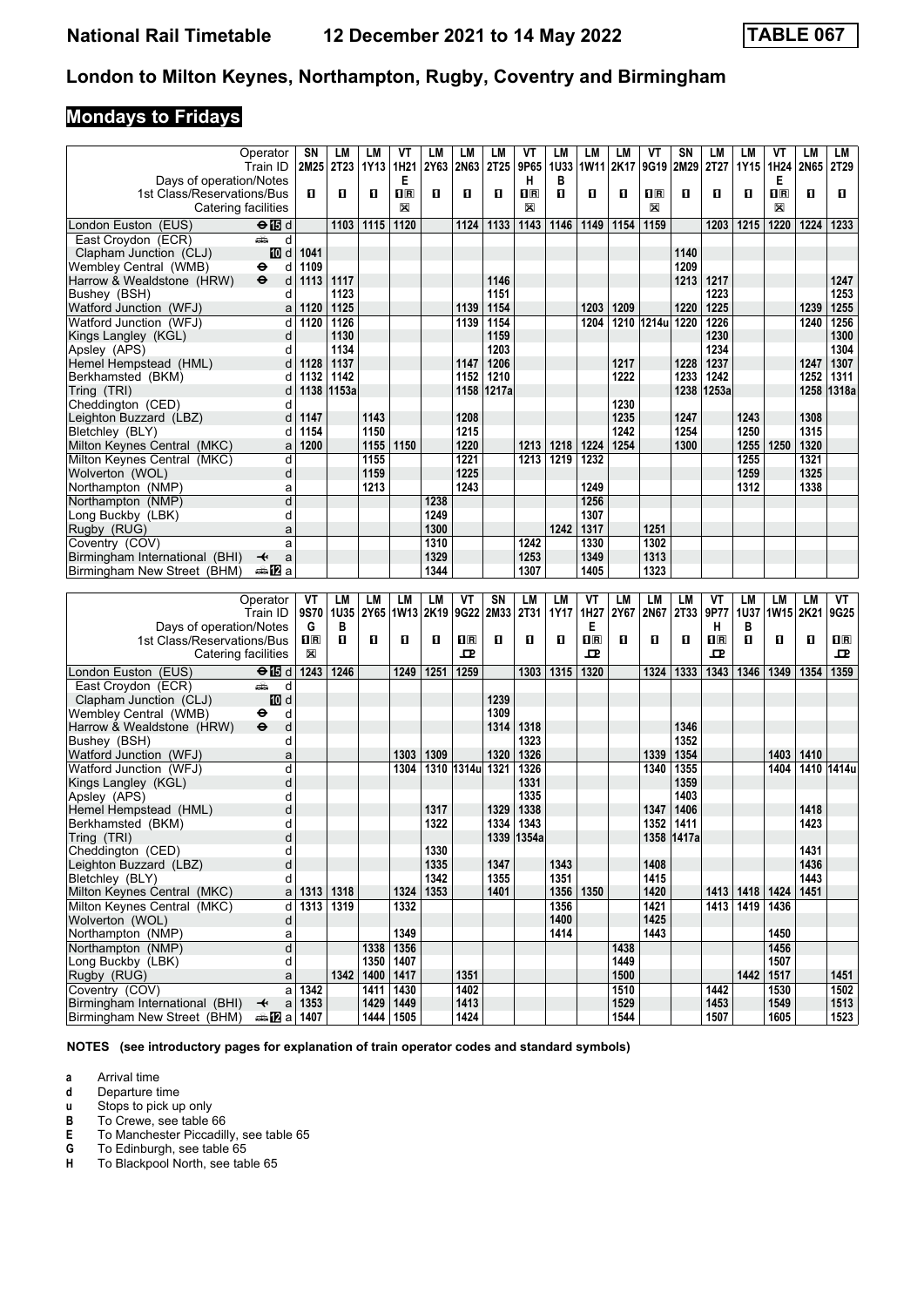# **Mondays to Fridays**

|                                                  | Operator                                              | SΝ           | LM                      | LМ          | ۷T           | LM           | LM                      | LM           | VT                      | LМ   | LМ           | LM                      | VT               | SN           | LM           | LM           | ۷T                                              | LM           | LМ           |
|--------------------------------------------------|-------------------------------------------------------|--------------|-------------------------|-------------|--------------|--------------|-------------------------|--------------|-------------------------|------|--------------|-------------------------|------------------|--------------|--------------|--------------|-------------------------------------------------|--------------|--------------|
|                                                  | Train ID                                              |              | 2M37 2T35               | 1Y19        | 1H30         | 2Y69         | 2N69                    | 2T37         | <b>9S80</b>             | 1U39 | <b>1W17</b>  | 2K23                    | 9G28             | 2M39         | 2T39         | 1Y21         | 1H33 2Y71                                       |              | <b>2N71</b>  |
| Days of operation/Notes                          |                                                       |              |                         |             | Е            |              |                         |              | G                       | В    |              |                         |                  |              |              |              | Е                                               |              |              |
| 1st Class/Reservations/Bus                       |                                                       | п            | п                       | п           | $n_{\rm R}$  | п            | O                       | П            | $\overline{\mathbf{B}}$ | п    | О            | O                       | $n_{\mathbb{R}}$ | п            | п            | п            | $\overline{\mathbf{H}}$ $\overline{\mathbf{R}}$ | п            | O            |
|                                                  | Catering facilities                                   |              |                         |             | ᇁ            |              |                         |              | ᇁ                       |      |              |                         | ᇁ                |              |              |              | ᇁ                                               |              |              |
| London Euston (EUS)                              | $\Theta$ is d                                         |              | 1403                    | 1415        | 1420         |              | 1424                    | 1433         | 1443                    | 1446 | 1449         | 1452                    | 1459             |              | 1503         | 1515         | 1520                                            |              | 1524         |
| East Croydon (ECR)                               | وشبه<br>d                                             |              |                         |             |              |              |                         |              |                         |      |              |                         |                  |              |              |              |                                                 |              |              |
| Clapham Junction (CLJ)                           | iD d                                                  | 1339         |                         |             |              |              |                         |              |                         |      |              |                         |                  | 1440         |              |              |                                                 |              |              |
| Wembley Central  (WMB)                           | ⊖<br>d                                                | 1409         |                         |             |              |              |                         |              |                         |      |              |                         |                  | 1509         |              |              |                                                 |              |              |
| Harrow & Wealdstone (HRW)                        | $\ddot{\mathbf{e}}$<br>d                              | 1413         | 1417                    |             |              |              |                         | 1444         |                         |      |              |                         |                  | 1513         | 1517         |              |                                                 |              |              |
| Bushey (BSH)                                     | d                                                     |              | 1423<br>1425            |             |              |              | 1439                    | 1449         |                         |      |              |                         |                  | 1520         | 1523<br>1525 |              |                                                 |              |              |
| Watford Junction (WFJ)<br>Watford Junction (WFJ) | a<br>d                                                | 1420<br>1420 | 1426                    |             |              |              | 1440                    | 1452<br>1452 |                         |      | 1503<br>1504 | 1507                    | 1508 1514u       | 1520         | 1526         |              |                                                 |              | 1541<br>1541 |
| Kings Langley (KGL)                              | d                                                     |              | 1430                    |             |              |              |                         | 1457         |                         |      |              |                         |                  |              | 1530         |              |                                                 |              |              |
| Apsley (APS)                                     | d                                                     |              | 1434                    |             |              |              |                         | 1501         |                         |      |              |                         |                  |              | 1534         |              |                                                 |              |              |
| Hemel Hempstead (HML)                            | d                                                     | 1428         | 1437                    |             |              |              | 1447                    | 1504         |                         |      |              | 1515                    |                  | 1528         | 1537         |              |                                                 |              | 1549         |
| Berkhamsted (BKM)                                | d                                                     | 1433         | 1442                    |             |              |              | 1452                    | 1509         |                         |      |              | 1520                    |                  | 1533         | 1542         |              |                                                 |              | 1554         |
| Tring (TRI)                                      | d                                                     |              | 1439 1447a              |             |              |              | 1458                    | 1520a        |                         |      |              |                         |                  |              | 1538 1553a   |              |                                                 |              | 1600         |
| Cheddington (CED)                                | d                                                     |              |                         |             |              |              |                         |              |                         |      |              | 1528                    |                  |              |              |              |                                                 |              |              |
| Leighton Buzzard (LBZ)                           | d                                                     | 1447         |                         | 1442        |              |              | 1507                    |              |                         |      |              | 1533                    |                  | 1547         |              | 1542         |                                                 |              | 1608         |
| Bletchley (BLY)                                  | d                                                     | 1454         |                         | 1449        |              |              | 1514                    |              |                         |      |              | 1540                    |                  | 1554         |              | 1549         |                                                 |              | 1615         |
| Milton Keynes Central (MKC)                      | a                                                     | 1501         |                         | 1454        | 1450         |              | 1519                    |              | 1513                    | 1518 | 1524         | 1551                    |                  | 1600         |              | 1554         | 1550                                            |              | 1620         |
| Milton Keynes Central (MKC)                      | d                                                     |              |                         | 1455        |              |              | 1519                    |              | 1513                    | 1519 | 1531         |                         |                  |              |              | 1555         |                                                 |              | 1621         |
| Wolverton (WOL)                                  | d                                                     |              |                         | 1459        |              |              | 1523                    |              |                         |      |              |                         |                  |              |              | 1559         |                                                 |              | 1625         |
| Northampton (NMP)                                | a                                                     |              |                         | 1513        |              |              | 1542                    |              |                         |      | 1546         |                         |                  |              |              | 1613         |                                                 |              | 1643         |
| Northampton (NMP)                                | d                                                     |              |                         |             |              | 1538         |                         |              |                         |      | 1556         |                         |                  |              |              |              |                                                 | 1638         |              |
| Long Buckby (LBK)<br>Rugby (RUG)                 | d                                                     |              |                         |             |              | 1549<br>1559 |                         |              |                         | 1542 | 1607         |                         | 1551             |              |              |              |                                                 | 1649<br>1659 |              |
| Coventry (COV)                                   | a<br>a                                                |              |                         |             |              | 1610         |                         |              | 1542                    |      | 1617<br>1630 |                         | 1602             |              |              |              |                                                 | 1710         |              |
| Birmingham International (BHI)                   | a<br>↞                                                |              |                         |             |              | 1628         |                         |              | 1553                    |      | 1649         |                         | 1613             |              |              |              |                                                 | 1728         |              |
| Birmingham New Street (BHM)                      | a≞MTa                                                 |              |                         |             |              | 1645         |                         |              | 1607                    |      | 1705         |                         | 1625             |              |              |              |                                                 | 1744         |              |
|                                                  |                                                       |              |                         |             |              |              |                         |              |                         |      |              |                         |                  |              |              |              |                                                 |              |              |
|                                                  |                                                       |              |                         |             |              |              |                         |              |                         |      |              |                         |                  |              |              |              |                                                 |              |              |
|                                                  | Operator                                              | LM           | ٧T                      | LМ          | LM           | LM           | VT                      | SN           | LM                      | LM   | <b>LM</b>    | VT                      | VT               | <b>LM</b>    | LM           | LM           | VT                                              | <b>LM</b>    | LM           |
|                                                  | Train ID                                              | 2T41         | 9P85                    | <b>1U41</b> | <b>1W19</b>  | 2K25         | 1F20                    | 2M45         | <b>2T43</b>             | 2J93 | 1Y23         | 1H36                    | 9G32             | 2Y73         | 2N73         | 2T45         | <b>9S93</b>                                     | <b>1U43</b>  | 2K27         |
| Days of operation/Notes                          |                                                       |              | н                       | в           |              |              | C                       |              |                         |      |              | Е                       |                  |              |              |              | G                                               | B            |              |
| 1st Class/Reservations/Bus                       |                                                       | п            | $\overline{\mathbf{B}}$ | п           | 0            | п            | $\overline{\mathbf{R}}$ | О            | О                       | О    | О            | $\overline{\mathbf{B}}$ | $n_{\mathbb{R}}$ | п            | O            | п            | $\overline{\mathbf{H}}$ $\overline{\mathbf{R}}$ | 0            | O            |
|                                                  | Catering facilities                                   |              | 굔                       |             |              |              | 굔                       |              |                         |      |              | ᇁ                       | ᇁ                |              |              |              | ᇁ                                               |              |              |
| London Euston (EUS)                              | $\Theta$ $\blacksquare$ d                             | 1533         | 1543                    | 1546        | 1549         | 1553         | 1559                    |              | 1603                    | 1607 | 1615         | 1620                    | 1623             |              | 1630         | 1633         | 1643                                            | 1646         | 1649         |
| East Croydon (ECR)                               | ڪ<br>d                                                |              |                         |             |              |              |                         |              |                         |      |              |                         |                  |              |              |              |                                                 |              |              |
| Clapham Junction (CLJ)                           | iD d                                                  |              |                         |             |              |              |                         | 1540         |                         |      |              |                         |                  |              |              |              |                                                 |              |              |
| Wembley Central  (WMB)                           | d<br>⊖                                                |              |                         |             |              |              |                         | 1608         |                         |      |              |                         |                  |              |              |              |                                                 |              |              |
| Harrow & Wealdstone (HRW)                        | $\ddot{\mathbf{e}}$<br>d                              | 1545         |                         |             |              |              |                         | 1612         |                         | 1620 |              |                         |                  |              |              |              |                                                 |              | 1702         |
| Bushey (BSH)                                     | d                                                     | 1551         |                         |             |              |              |                         |              |                         | 1626 |              |                         |                  |              |              | 1650         |                                                 |              | 1707         |
| Watford Junction (WFJ)                           | a                                                     | 1553         |                         |             | 1603         | 1609         |                         | 1619         | 1623                    | 1630 |              |                         |                  |              | 1646         | 1652         |                                                 |              | 1709         |
| Watford Junction (WFJ)                           | d                                                     | 1554         |                         |             | 1604         | 1610         |                         | 1619         | 1623                    |      |              |                         | 1637u            |              | 1646         | 1653         |                                                 |              | 1710         |
| Kings Langley (KGL)<br>Apsley (APS)              | d<br>d                                                | 1558<br>1602 |                         |             |              |              |                         |              | 1628<br>1632            |      |              |                         |                  |              |              | 1658<br>1702 |                                                 |              | 1715         |
| Hemel Hempstead (HML)                            | d                                                     | 1605         |                         |             |              | 1617         |                         | 1627         | 1635                    |      |              |                         |                  |              |              | 1705         |                                                 |              | 1720         |
| Berkhamsted (BKM)                                | d                                                     | 1609         |                         |             |              | 1622         |                         | 1632         | 1640                    |      |              |                         |                  |              |              | 1710         |                                                 |              | 1725         |
| Tring (TRI)                                      |                                                       | 1616a        |                         |             |              |              |                         |              | 1637 1647a              |      |              |                         |                  |              |              | 1659 1716a   |                                                 |              | 1730         |
| Cheddington (CED)                                | d                                                     |              |                         |             |              | 1630         |                         |              |                         |      |              |                         |                  |              | 1704         |              |                                                 |              | 1735         |
| Leighton Buzzard (LBZ)                           | d                                                     |              |                         |             |              | 1635         |                         | 1647         |                         |      | 1643         |                         |                  |              | 1710         |              |                                                 |              |              |
| Bletchley (BLY)                                  | d                                                     |              |                         |             |              | 1642         |                         | 1654         |                         |      | 1650         |                         |                  |              | 1717         |              |                                                 |              | 1744         |
| Milton Keynes Central (MKC)                      | a                                                     |              |                         | 1613 1618   | 1624         |              | 1652 1630               | 1700         |                         |      | 1655   1650  |                         |                  |              | 1723         |              | 1713 1718                                       |              | 1756         |
| Milton Keynes Central (MKC)                      | d                                                     |              |                         | 1613 1619   | 1632         |              | 1631                    |              |                         |      | 1655         |                         |                  |              | 1724         |              | 1713 1719                                       |              |              |
| Wolverton (WOL)                                  | d                                                     |              |                         |             |              |              |                         |              |                         |      | 1659         |                         |                  |              | 1728         |              |                                                 |              |              |
| Northampton (NMP)                                | a                                                     |              |                         |             | 1647         |              |                         |              |                         |      | 1714         |                         |                  |              | 1748         |              |                                                 |              |              |
| Northampton (NMP)                                | d                                                     |              |                         |             | 1656         |              |                         |              |                         |      |              |                         |                  | 1738         |              |              |                                                 |              |              |
| Long Buckby (LBK)                                | d                                                     |              |                         |             | 1707         |              |                         |              |                         |      |              |                         |                  | 1749         |              |              |                                                 |              |              |
| Rugby (RUG)                                      | a<br>a                                                |              |                         | 1642        | 1717         |              | 1652                    |              |                         |      |              |                         |                  | 1759<br>1810 |              |              | 1742                                            | 1742         |              |
| Coventry (COV)<br>Birmingham International (BHI) | $\overline{\mathbf{t}}$<br>$\mathsf{a}$<br><b>美卫a</b> |              | 1642<br>1653            |             | 1730<br>1749 |              |                         |              |                         |      |              |                         | 1722<br>1733     | 1828         |              |              | 1753                                            |              |              |

**NOTES (see introductory pages for explanation of train operator codes and standard symbols)**

**a** Arrival time<br>**d** Departure ti

**d** Departure time<br>**u** Stops to pick up

**X** Stops to pick up only

**B** To Crewe, see table 66<br>**C** To Liverpool Lime Stree<br>**E** To Manchester Piccadill

To Liverpool Lime Street, see table 65

**E** To Manchester Piccadilly, see table 65<br>**G** To Edinburgh, see table 65

**6** To Edinburgh, see table 65<br>**H** To Blackpool North, see tab

To Blackpool North, see table 65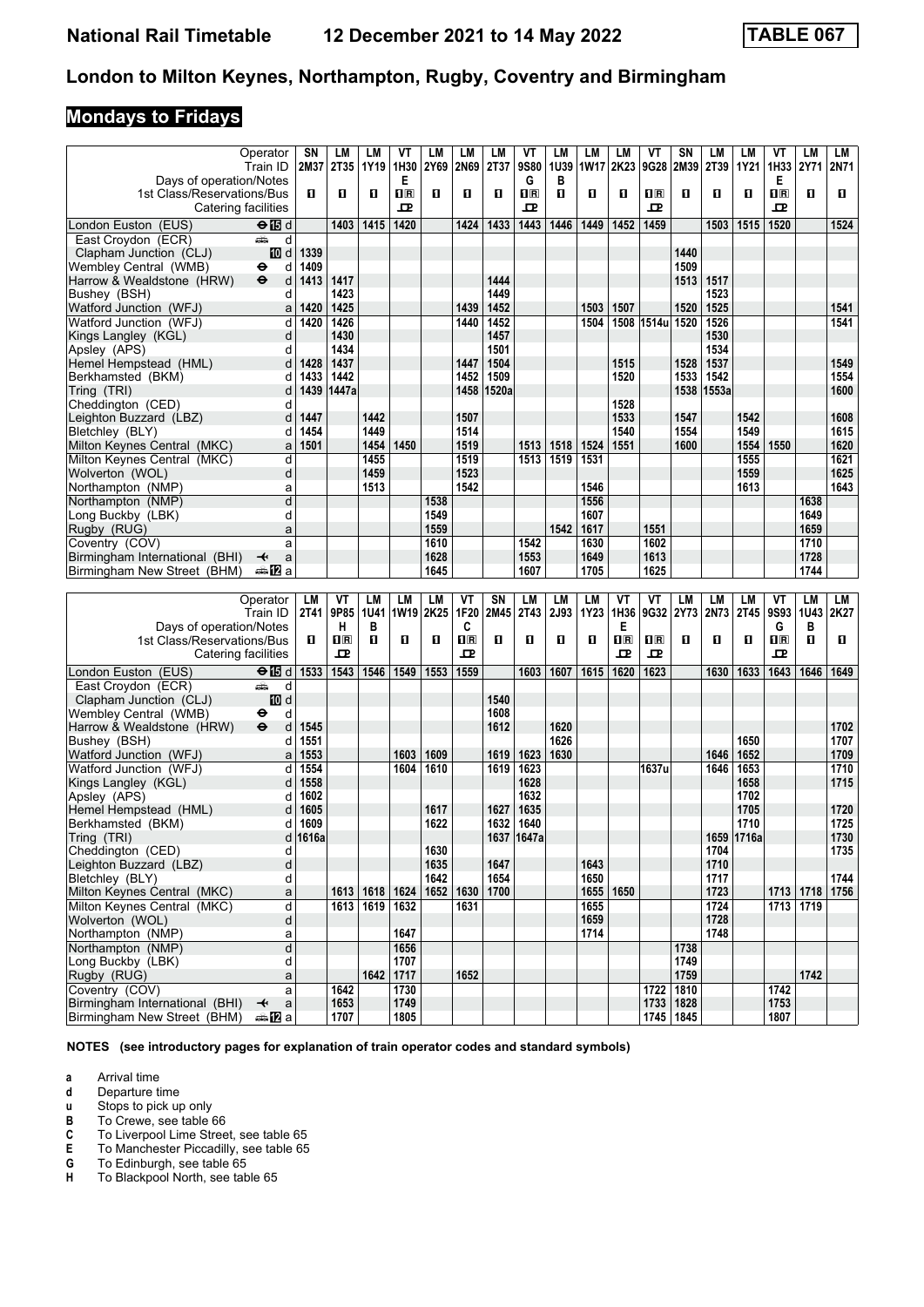## **Mondays to Fridays**

|                                                               | Operator                                | LM   | ۷T                      | SΝ          | LM          | <b>LM</b>               | VT               | LM   | VT             | LM                       | ۷T          | ۷T          | LM          | LМ    | ۷T                      | LМ                 | LМ          | LM              | LM           |
|---------------------------------------------------------------|-----------------------------------------|------|-------------------------|-------------|-------------|-------------------------|------------------|------|----------------|--------------------------|-------------|-------------|-------------|-------|-------------------------|--------------------|-------------|-----------------|--------------|
|                                                               | Train ID                                | 1Y85 | 1F22                    | 2M49        | 2T49        | <b>2J95</b>             | 1H39             | 1Y63 | 9G35           | 2K29                     | 1S90        | 1F23        | <b>2T51</b> | 2J97  | 9S97                    | 1U45               | 2Y75        | 1N23            | 1Y87         |
| Days of operation/Notes                                       |                                         |      | C                       |             |             |                         | Е                |      |                |                          | D           | C           |             |       | D                       | в                  |             |                 |              |
| 1st Class/Reservations/Bus                                    |                                         | O    | $\overline{\mathbf{B}}$ | O           | О           | O                       | $\Pi$ R          | О    | $\mathbf{H}$ R | О                        | $n_{\rm R}$ | $\Pi$ R     | О           | O     | $\overline{\mathbf{R}}$ | п                  | O           | O               | O.           |
|                                                               |                                         |      |                         |             |             |                         |                  |      | X              |                          |             |             |             |       |                         |                    |             |                 |              |
|                                                               | Catering facilities                     |      | X                       |             |             |                         | X                |      |                |                          | X           | X           |             |       | 굔                       |                    |             |                 |              |
| London Euston (EUS)                                           | $\Theta$ is d                           | 1652 | 1703                    |             | 1703        | 1709                    | 1710             | 1715 | 1720           | 1723                     | 1726        | 1733        | 1733        | 1738  | 1743                    | 1746               |             | 1749            | 1752         |
| East Croydon (ECR)                                            | وشبه<br>d                               |      |                         |             |             |                         |                  |      |                |                          |             |             |             |       |                         |                    |             |                 |              |
| Clapham Junction (CLJ)                                        | iD d                                    |      |                         | 1640        |             |                         |                  |      |                |                          |             |             |             |       |                         |                    |             |                 |              |
|                                                               |                                         |      |                         |             |             |                         |                  |      |                |                          |             |             |             |       |                         |                    |             |                 |              |
| Wembley Central  (WMB)                                        | d<br>⊖                                  |      |                         | 1707        |             |                         |                  |      |                |                          |             |             |             |       |                         |                    |             |                 |              |
| Harrow & Wealdstone (HRW)                                     | $\bullet$<br>d                          |      |                         | 1712        |             | 1722                    |                  |      |                |                          |             |             |             | 1750  |                         |                    |             |                 |              |
| Bushey (BSH)                                                  | d                                       |      |                         |             |             | 1727                    |                  |      |                |                          |             |             |             | 1756  |                         |                    |             |                 |              |
| Watford Junction (WFJ)                                        | a                                       |      |                         | 1718        | 1722        | 1732                    |                  |      |                | 1742                     |             |             | 1748        | 1801  |                         |                    |             |                 |              |
| Watford Junction (WFJ)                                        | d                                       |      |                         | 1719        | 1723        |                         |                  |      |                | 1743                     |             |             | 1749        |       |                         |                    |             |                 |              |
|                                                               | d                                       |      |                         |             | 1728        |                         |                  |      |                |                          |             |             | 1754        |       |                         |                    |             |                 |              |
| Kings Langley (KGL)                                           |                                         |      |                         |             |             |                         |                  |      |                |                          |             |             |             |       |                         |                    |             |                 |              |
| Apsley (APS)                                                  | d                                       |      |                         |             | 1732        |                         |                  |      |                | 1750                     |             |             | 1758        |       |                         |                    |             |                 |              |
| Hemel Hempstead (HML)                                         | d                                       |      |                         | 1727        | 1735        |                         |                  |      |                | 1753                     |             |             | 1801        |       |                         |                    |             |                 |              |
| Berkhamsted (BKM)                                             | d                                       |      |                         | 1732        | 1740        |                         |                  |      |                | 1758                     |             |             | 1806        |       |                         |                    |             |                 |              |
| Tring (TRI)                                                   | d                                       |      |                         | 1738        | 1751a       |                         |                  |      |                |                          |             |             | 1817a       |       |                         |                    |             |                 |              |
| Cheddington (CED)                                             | d                                       |      |                         |             |             |                         |                  |      |                |                          |             |             |             |       |                         |                    |             |                 |              |
|                                                               |                                         |      |                         | 1747        |             |                         |                  | 1743 |                | 1811                     |             |             |             |       |                         |                    |             |                 |              |
| Leighton Buzzard (LBZ)                                        | d                                       | 1720 |                         |             |             |                         |                  |      |                |                          |             |             |             |       |                         |                    |             |                 | 1820         |
| Bletchley (BLY)                                               | d                                       | 1727 |                         | 1755        |             |                         |                  | 1750 |                | 1819                     |             |             |             |       |                         |                    |             |                 | 1827         |
| Milton Keynes Central (MKC)                                   | a                                       | 1732 |                         | 1802        |             |                         | 1740             | 1755 |                | 1825                     | 1756        |             |             |       |                         | 1818               |             | 1822            | 1832         |
| Milton Keynes Central (MKC)                                   | d                                       | 1733 |                         |             |             |                         |                  | 1756 |                |                          |             |             |             |       | 1813u 1819              |                    |             | 1825            | 1833         |
| Wolverton (WOL)                                               | d                                       | 1737 |                         |             |             |                         |                  | 1800 |                |                          |             |             |             |       |                         |                    |             | 1829            | 1837         |
| Northampton (NMP)                                             | a                                       | 1751 |                         |             |             |                         |                  | 1813 |                |                          |             |             |             |       |                         |                    |             | 1843            | 1849         |
|                                                               |                                         |      |                         |             |             |                         |                  |      |                |                          |             |             |             |       |                         |                    |             |                 |              |
| Northampton (NMP)                                             | d                                       | 1753 |                         |             |             |                         |                  |      |                |                          |             |             |             |       |                         |                    | 1838        |                 | 1856         |
| Long Buckby (LBK)                                             | d                                       | 1806 |                         |             |             |                         |                  |      |                |                          |             |             |             |       |                         |                    | 1849        |                 | 1907         |
| Rugby (RUG)                                                   | a                                       | 1816 | 1751                    |             |             |                         |                  |      | 1808           |                          |             | 1821        |             |       |                         | 1842               | 1900        |                 | 1917         |
| Coventry (COV)                                                | a                                       | 1829 |                         |             |             |                         |                  |      | 1822           |                          |             |             |             |       | 1842                    |                    | 1911        |                 | 1929         |
| Birmingham International (BHI)                                | $\overline{\mathbf{t}}$<br>$\mathsf{a}$ | 1849 |                         |             |             |                         |                  |      | 1833           |                          |             |             |             |       | 1853                    |                    | 1929        |                 | 1949         |
|                                                               |                                         | 1905 |                         |             |             |                         |                  |      | 1845           |                          |             |             |             |       | 1907                    |                    | 1945        |                 | 2005         |
| Birmingham New Street (BHM)                                   | desip⊒a                                 |      |                         |             |             |                         |                  |      |                |                          |             |             |             |       |                         |                    |             |                 |              |
|                                                               |                                         |      |                         |             |             |                         |                  |      |                |                          |             |             |             |       |                         |                    |             |                 |              |
|                                                               |                                         |      |                         |             |             |                         |                  |      |                |                          |             |             |             |       |                         |                    |             |                 |              |
|                                                               | Operator                                | LM   | ٧T                      | SN          | LM          | ۷T                      | LM               | LM   | VT             | LM                       | <b>LM</b>   | LM          | VT          | LМ    | ۷T                      | LМ                 | VT          | LM              | LM           |
|                                                               | Train ID                                | 2K31 | 1F24                    | <b>2M55</b> | <b>2T53</b> | <b>1J32</b>             | 1N <sub>25</sub> | 1Y89 | 9J38           | 2Y77                     | 2K33        | <b>2T55</b> | 1H73        | 2B65  | 9K39                    | <b>1U47</b>        | 1P05   1U47 |                 | 1Y91         |
|                                                               |                                         |      |                         |             |             |                         |                  |      | P              |                          |             |             |             |       |                         |                    |             |                 |              |
| Days of operation/Notes                                       |                                         |      | C                       | J           |             | <b>FON</b>              |                  |      |                |                          |             |             | Е           |       | в                       | FX B               | FO M l      | FO <sub>B</sub> |              |
| 1st Class/Reservations/Bus                                    |                                         | O    | $\overline{\mathbf{B}}$ | O           | О           | $\mathbf{1} \mathbf{R}$ | O                | О    | 1R             | О                        | O           | 0           | $n_{\rm R}$ | п     | $n_{\rm R}$             | п                  | $\Pi$ R     | O               | 0.           |
|                                                               | Catering facilities                     |      | X                       |             |             | X                       |                  |      | X              |                          |             |             | X           |       | X                       |                    | ᇁ           |                 |              |
| London Euston (EUS)                                           | $\Theta$ $\blacksquare$ d               | 1753 | 1803                    |             | 1803        | 1810                    | 1813             | 1816 | 1823           |                          | 1824        | 1833        | 1834        | 1838  | 1843                    | 1846               | 1846        | 1849            | 1852         |
|                                                               | ڪ<br>d                                  |      |                         |             |             |                         |                  |      |                |                          |             |             |             |       |                         |                    |             |                 |              |
| East Croydon (ECR)                                            |                                         |      |                         |             |             |                         |                  |      |                |                          |             |             |             |       |                         |                    |             |                 |              |
| Clapham Junction (CLJ)                                        | III d                                   |      |                         | 1738        |             |                         |                  |      |                |                          |             |             |             |       |                         |                    |             |                 |              |
| Wembley Central (WMB)                                         | d<br>⊖                                  |      |                         | 1809        |             |                         |                  |      |                |                          |             |             |             |       |                         |                    |             |                 |              |
| Harrow & Wealdstone (HRW)                                     | $\ddot{\mathbf{e}}$<br>d                |      |                         | 1813        | 1817        |                         |                  |      |                |                          | 1837        |             |             | 1851  |                         |                    |             |                 |              |
| Bushey (BSH)                                                  | d                                       |      |                         |             | 1823        |                         |                  |      |                |                          |             | 1848        |             |       |                         |                    |             |                 |              |
| Watford Junction (WFJ)                                        | a                                       | 1808 |                         | 1820        | 1825        |                         |                  |      |                |                          | 1843        | 1850        |             | 1857  |                         |                    |             |                 |              |
| Watford Junction (WFJ)                                        | d                                       | 1809 |                         | 1820        | 1826        |                         |                  |      | 1837u          |                          | 1844        | 1851        |             | 1858  |                         |                    |             |                 |              |
| Kings Langley (KGL)                                           | d                                       |      |                         |             | 1831        |                         |                  |      |                |                          | 1849        | 1856        |             | 1903  |                         |                    |             |                 |              |
|                                                               | d                                       |      |                         |             | 1835        |                         |                  |      |                |                          |             |             |             |       |                         |                    |             |                 |              |
| Apsley (APS)                                                  |                                         |      |                         |             |             |                         |                  |      |                |                          |             | 1900        |             | 1907  |                         |                    |             |                 |              |
| Hemel Hempstead (HML)                                         | d                                       | 1816 |                         | 1828        | 1838        |                         |                  |      |                |                          | 1854        | 1903        |             | 1910  |                         |                    |             |                 |              |
| Berkhamsted (BKM)                                             | d                                       | 1821 |                         | 1833        | 1843        |                         |                  |      |                |                          |             | 1908        |             |       |                         |                    |             |                 |              |
| Tring (TRI)                                                   |                                         | 1826 |                         |             | 1839 1854a  |                         |                  |      |                |                          |             | 1901 1919a  |             |       |                         |                    |             |                 |              |
| Cheddington (CED)                                             | d                                       | 1832 |                         |             |             |                         |                  |      |                |                          | 1907        |             |             | 1922  |                         |                    |             |                 |              |
| Leighton Buzzard (LBZ)                                        | d                                       |      |                         | 1847        |             |                         |                  | 1843 |                |                          | 1912        |             |             | 1928  |                         |                    |             |                 | 1920         |
|                                                               | d                                       | 1841 |                         | 1854        |             |                         |                  | 1850 |                |                          | 1920        |             |             | 1937a |                         |                    |             |                 | 1927         |
| Bletchley (BLY)                                               |                                         |      |                         |             |             |                         |                  |      |                |                          |             |             |             |       |                         |                    |             |                 |              |
| Milton Keynes Central (MKC)                                   | a                                       | 1852 |                         | 1901        |             | 1840                    | 1845             | 1855 |                |                          | 1926        |             |             |       |                         | 1913   1918   1917 |             | 1922            | 1932         |
| Milton Keynes Central (MKC)                                   | d                                       |      |                         |             |             |                         | 1847             | 1857 |                |                          |             |             |             |       | 1913                    | 1919               | 1919        | 1924            | 1932         |
| Wolverton (WOL)                                               | d                                       |      |                         |             |             |                         | 1851             | 1901 |                |                          |             |             |             |       |                         |                    |             |                 | 1937         |
| Northampton (NMP)                                             | a                                       |      |                         |             |             |                         | 1906             | 1914 |                |                          |             |             |             |       |                         |                    |             | 1941            | 1949         |
| Northampton (NMP)                                             | $\overline{\mathsf{d}}$                 |      |                         |             |             |                         |                  |      |                | 1938                     |             |             |             |       |                         |                    |             | 1945            | 1956         |
| Long Buckby (LBK)                                             | d                                       |      |                         |             |             |                         |                  |      |                | 1949                     |             |             |             |       |                         |                    |             |                 | 2007         |
|                                                               |                                         |      |                         |             |             |                         |                  |      |                |                          |             |             |             |       |                         |                    |             |                 |              |
| Rugby (RUG)                                                   | a                                       |      | 1851                    |             |             |                         |                  |      |                | 1959                     |             |             | 1922        |       |                         |                    | 1942 1939   | 2004            | 2017         |
| Coventry (COV)                                                | a                                       |      |                         |             |             |                         |                  |      | 1922           | 2010                     |             |             |             |       | 1942                    |                    |             |                 | 2030         |
| Birmingham International (BHI)<br>Birmingham New Street (BHM) | $\overline{\mathbf{t}}$<br>a<br>⇔anZa   |      |                         |             |             |                         |                  |      |                | 1933   2029<br>1945 2044 |             |             |             |       | 1953<br>2006            |                    |             |                 | 2049<br>2105 |

**NOTES (see introductory pages for explanation of train operator codes and standard symbols)**

- **a** Arrival time<br>**d** Departure t
- **d** Departure time<br>**u** Stops to pick up
- **X** Stops to pick up only
- **B** To Crewe, see table 66<br>**C** To Liverpool Lime Stree
- **C** To Liverpool Lime Street, see table 65<br>**D** To Glasgow Central, see table 65
- **D** To Glasgow Central, see table 65<br>**E** To Manchester Piccadilly, see tab
- **E** To Manchester Piccadilly, see table 65<br>**J** From Selhurst, see table 164
- **J** From Selhurst, see table 164<br>**M** To Preston, see table 65
- 
- **M** To Preston, see table 65<br>**N** To Wrexham General/Ho **N** To Wrexham General/Holyhead, see table 65<br>**P** To Shrewsbury, see table 64
- **P** To Shrewsbury, see table 64
- **F0** Fridays only<br>**FX** Not Fridays
- **F;** Not Fridays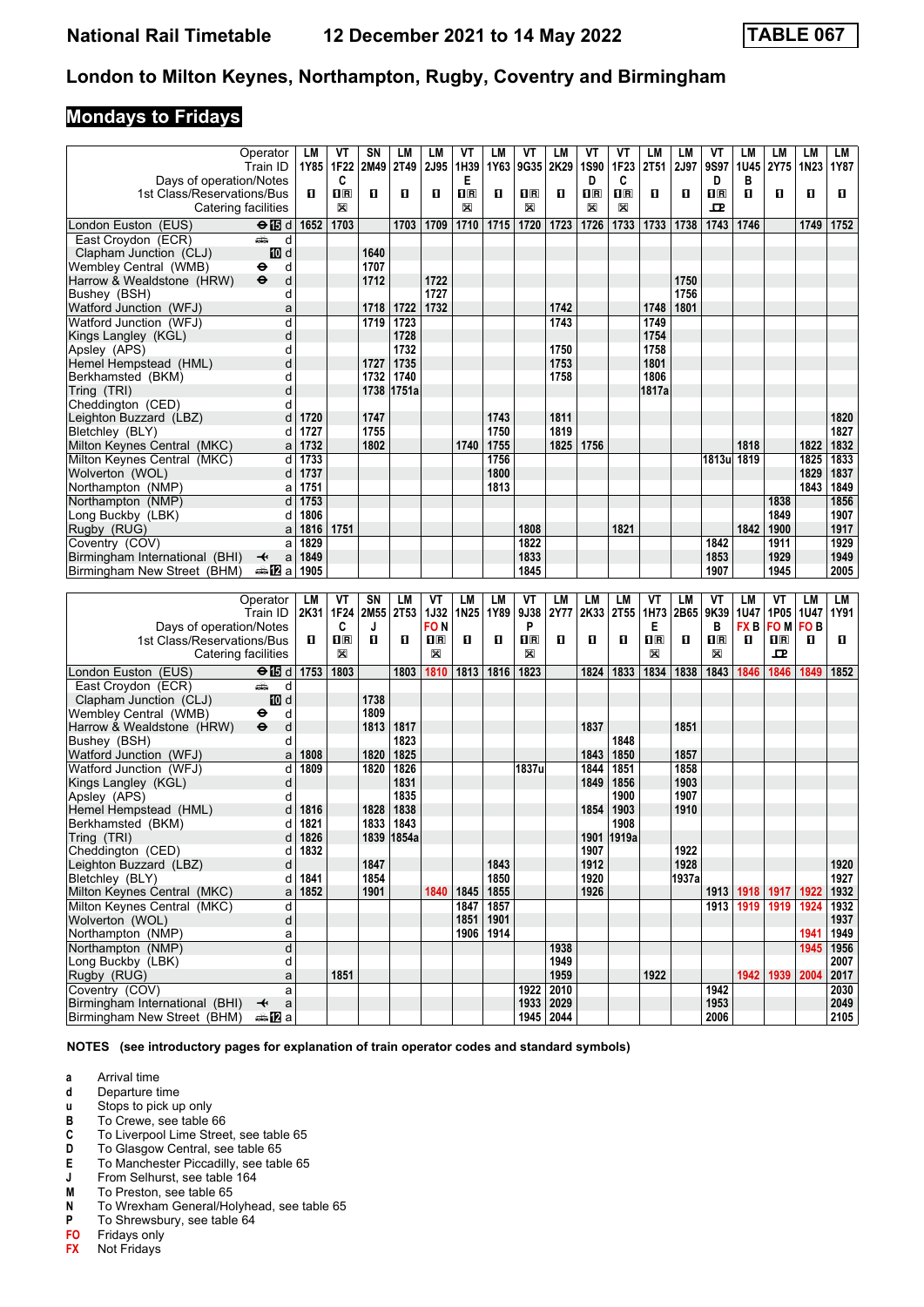# **Mondays to Fridays**

|                                                  | Operator                      | LM              | ۷T                        | ۷Τ                | SN           | <b>LM</b>         | VT             | LM           | VT                      | LМ                | LM               | ۷T                      | LM         | LM           | LM             | SN                | LM           | LM                | VT           |
|--------------------------------------------------|-------------------------------|-----------------|---------------------------|-------------------|--------------|-------------------|----------------|--------------|-------------------------|-------------------|------------------|-------------------------|------------|--------------|----------------|-------------------|--------------|-------------------|--------------|
|                                                  | Train ID                      | 2K35 1H04       |                           | 1F26              | 2M61         | 2T <sub>57</sub>  | <b>1S06</b>    | 1Y27         | 9G41                    | 2K37              | 2K39             | 9K42                    | 1U49       | 1Y93         | 2N25           | 2M65              | 2T61         | 1Y53              | 9G44         |
| Days of operation/Notes                          |                               |                 | Е                         | C                 |              |                   | D              |              | A                       |                   |                  | В                       | В          |              |                |                   |              |                   | A            |
| 1st Class/Reservations/Bus                       |                               | O               | $\mathbf{I}^{\mathbb{R}}$ | $n_{\rm R}$       | П            | O                 | $\Pi$ R        | О            | $\overline{\mathbf{B}}$ | О                 | п                | $\overline{\mathbf{B}}$ | п          | п            | О              | п                 | п            | O                 | $1\text{R}$  |
| Catering facilities                              |                               |                 | ᇁ                         | ᇁ                 |              |                   | 굔              |              | ᇁ                       |                   |                  | ᇁ                       |            |              |                |                   |              |                   | 굔            |
| London Euston (EUS)                              | $\Theta$ $\blacksquare$       | 1853            | 1857                      | 1900              |              | 1903              | 1910           | 1915         | 1923                    | 1927              | 1933             | 1943                    | 1946       | 1953         | 1952           |                   | 2003         | 2013              | 2019         |
| East Croydon (ECR)                               | پیش<br>d                      |                 |                           |                   |              |                   |                |              |                         |                   |                  |                         |            |              |                |                   |              |                   |              |
| Clapham Junction (CLJ)                           | iD d                          |                 |                           |                   | 1839         |                   |                |              |                         |                   |                  |                         |            |              |                | 1940              |              |                   |              |
| Wembley Central (WMB)                            | d<br>⊖<br>$\ddot{\mathbf{e}}$ | 1905            |                           |                   | 1909         | 1917              |                |              |                         |                   | 1945             |                         |            |              |                | 2008<br>2012 2016 |              |                   |              |
| Harrow & Wealdstone (HRW)<br>Bushey (BSH)        | d<br>d                        |                 |                           |                   | 1913         | 1922              |                |              |                         |                   | 1951             |                         |            |              |                |                   | 2021         |                   |              |
| Watford Junction (WFJ)                           | a                             | 1911            |                           |                   | 1920         | 1925              |                |              |                         | 1944              | 1953             |                         |            |              | 2009           | 2022              | 2024         |                   |              |
| Watford Junction (WFJ)                           | d                             | 1912            |                           |                   |              | 1925              |                |              |                         | 1945              | 1954             |                         |            |              | 2009           |                   | 2025         |                   | 2033u        |
| Kings Langley (KGL)                              | d                             |                 |                           |                   |              | 1931              |                |              |                         |                   | 1959             |                         |            |              |                |                   | 2030         |                   |              |
| Apsley (APS)                                     | d                             |                 |                           |                   |              | 1935              |                |              |                         |                   | 2003             |                         |            |              |                |                   | 2034         |                   |              |
| Hemel Hempstead (HML)                            | d                             | 1919            |                           |                   |              | 1937              |                |              |                         | 1953              | 2006             |                         |            |              | 2017           |                   | 2036         |                   |              |
| Berkhamsted (BKM)                                | d                             | 1924            |                           |                   |              | 1942              |                |              |                         | 1958              | 2011             |                         |            |              | 2022           |                   | 2041         |                   |              |
| Tring (TRI)                                      | d                             | 1929            |                           |                   |              | 1949a             |                |              |                         | 2003              | 2016             |                         |            |              |                |                   | 2048a        |                   |              |
| Cheddington (CED)                                | d                             |                 |                           |                   |              |                   |                |              |                         |                   | 2021             |                         |            |              |                |                   |              |                   |              |
| Leighton Buzzard (LBZ)<br>Bletchley (BLY)        | d<br>d                        | 1937<br>1944    |                           |                   |              |                   |                | 1942<br>1950 |                         | 2012<br>2019      | 2026<br>2033     |                         |            | 2021         | 2034<br>2042   |                   |              | 2041<br>2048      |              |
| Milton Keynes Central (MKC)                      | a                             | 1957            |                           | 1930              |              |                   | 1940           | 1955         |                         | 2030              | 2038             | 2013                    | 2018       | 2030         | 2047           |                   |              | 2053              |              |
| Milton Keynes Central (MKC)                      | d                             |                 |                           |                   |              |                   |                | 1956         |                         |                   |                  | 2013                    | 2019       | 2032         | 2048           |                   |              | 2054              |              |
| Wolverton (WOL)                                  | d                             |                 |                           |                   |              |                   |                | 2000         |                         |                   |                  |                         |            | 2036         |                |                   |              | 2058              |              |
| Northampton (NMP)                                | a                             |                 |                           |                   |              |                   |                | 2013         |                         |                   |                  |                         |            | 2048         | 2109           |                   |              | 2110              |              |
| Northampton (NMP)                                | d                             |                 |                           |                   |              |                   |                |              |                         |                   |                  |                         |            | 2056         |                |                   |              |                   |              |
| Long Buckby (LBK)                                | d                             |                 |                           |                   |              |                   |                |              |                         |                   |                  |                         |            | 2107         |                |                   |              |                   |              |
| Rugby (RUG)                                      | a                             |                 | 1945                      |                   |              |                   |                |              | 2011                    |                   |                  |                         | 2042       | 2117         |                |                   |              |                   | 2111         |
| Coventry (COV)                                   | a                             |                 |                           |                   |              |                   |                |              | 2022                    |                   |                  | 2042                    |            | 2131         |                |                   |              |                   | 2123         |
| Birmingham International (BHI)                   | ↞<br>a                        |                 |                           |                   |              |                   |                |              | 2034                    |                   |                  | 2053                    |            | 2149         |                |                   |              |                   | 2134         |
| Birmingham New Street (BHM)                      | ana Mara                      |                 |                           |                   |              |                   |                |              | 2045                    |                   |                  | 2106                    |            | 2204         |                |                   |              |                   | 2147         |
|                                                  |                               |                 |                           |                   |              |                   |                |              |                         |                   |                  |                         |            |              |                |                   |              |                   |              |
|                                                  |                               |                 |                           |                   |              |                   |                |              |                         |                   |                  |                         |            |              |                |                   |              |                   |              |
|                                                  | Operator<br>Train ID          | LM<br>2K41 9G45 | ٧T                        | LМ<br><b>1U51</b> | LM<br>1Y95   | LM<br>2K43        | VT<br>1H10     | VT<br>9G46   | SN<br>2M67              | <b>LM</b><br>2K45 | VT<br>1F28       | VT<br>1P09              | LМ<br>2F39 | LM<br>1Y97   | LM<br>2N39     | LМ<br>2B45        | ۷T<br>9G47   | LM<br><b>1U53</b> | LM<br>1Y99   |
| Days of operation/Notes                          |                               |                 | A                         | в                 |              |                   | Е              | A            |                         |                   | C                | M                       | Q          |              |                |                   | A            | в                 |              |
| 1st Class/Reservations/Bus                       |                               | O               | $n_{\rm R}$               | п                 | П            | O                 | $\mathbf{H}$   | $n_{\rm R}$  | П                       | О                 | $n_{\mathbb{R}}$ | $\Pi$ R                 | О          | п            | O              | О                 | 1R           | O                 | 0.           |
| Catering facilities                              |                               |                 | ᇁ                         |                   |              |                   | 굔              | 굔            |                         |                   | ᇁ                | ᇁ                       |            |              |                |                   | ᇁ            |                   |              |
| London Euston (EUS)                              | $\Theta$ is d                 | 2033            | 2043                      | 2046              | 2052         | 2052              | 2100           | 2103         |                         | 2103              | 2107             | 2110                    | 2110       | 2114         | 2124           | 2133              | 2139         | 2146              | 2153         |
| East Croydon (ECR)                               | وشر<br>d                      |                 |                           |                   |              |                   |                |              |                         |                   |                  |                         |            |              |                |                   |              |                   |              |
| Clapham Junction (CLJ)                           | iD d                          |                 |                           |                   |              |                   |                |              | 2038                    |                   |                  |                         |            |              |                |                   |              |                   |              |
| Wembley Central (WMB)                            | ⊖<br>d                        |                 |                           |                   |              |                   |                |              | 2108                    |                   |                  |                         |            |              |                |                   |              |                   |              |
| Harrow & Wealdstone (HRW)                        | $\ddot{\mathbf{e}}$<br>d<br>d | 2048<br>2054    |                           |                   |              | 2104<br>2110      |                |              | 2112                    | 2116<br>2122      |                  |                         |            |              |                | 2148<br>2153      |              |                   |              |
| Bushey (BSH)<br>Watford Junction (WFJ)           | a                             | 2056            |                           |                   |              | 2112              |                |              | 2122                    | 2125              |                  |                         | 2129       |              | 2140           | 2156              |              |                   |              |
| Watford Junction (WFJ)                           | d                             | 2057            |                           |                   |              | 2113              |                |              |                         | 2126              |                  | 2125u                   |            |              | 2140           |                   | 2156 2154u   |                   |              |
| Kings Langley (KGL)                              | d                             | 2101            |                           |                   |              |                   |                |              |                         | 2131              |                  |                         |            |              |                | 2201              |              |                   |              |
| Apsley (APS)                                     | d                             | 2105            |                           |                   |              |                   |                |              |                         | 2135              |                  |                         |            |              |                | 2204              |              |                   |              |
| Hemel Hempstead (HML)                            | d                             | 2108            |                           |                   |              | 2120              |                |              |                         | 2138              |                  |                         |            |              | 2148           | 2207              |              |                   |              |
| Berkhamsted (BKM)                                | d                             | 2113            |                           |                   |              | 2125              |                |              |                         | 2143              |                  |                         |            |              | 2153           | 2212              |              |                   |              |
| Tring (TRI)                                      | d                             | 2118            |                           |                   |              | 2130              |                |              |                         | 2148              |                  |                         |            |              |                | 2218              |              |                   |              |
| Cheddington (CED)                                | d<br>d                        | 2124            |                           |                   |              | 2135              |                |              |                         | 2153              |                  |                         |            |              |                |                   |              |                   |              |
| Leighton Buzzard (LBZ)<br>Bletchley (BLY)        | d                             | 2129<br>2136    |                           |                   |              | 2119 2140<br>2147 |                |              |                         | 2158<br>2205      |                  |                         |            |              | 2145 2206 2225 | 2152 2214 2232a   |              |                   | 2221         |
| Milton Keynes Central (MKC)                      | a                             |                 | 2142 2113 2118            |                   | 2129         |                   | 2159 2130 2133 |              |                         |                   | 2211 2137        |                         |            |              | 2158 2219      |                   | 2213 2218    |                   | 2231         |
| Milton Kevnes Central (MKC)                      | d                             |                 |                           | 2113 2119         | 2129         |                   |                | 2134         |                         |                   |                  |                         |            |              | 2159 2223      |                   |              | 2213 2219         | 2233         |
| Wolverton (WOL)                                  | d                             |                 |                           |                   | 2133         |                   |                |              |                         |                   |                  |                         |            |              | 2203 2227      |                   |              |                   | 2237         |
| Northampton (NMP)                                | a                             |                 |                           |                   | 2146         |                   |                |              |                         |                   |                  |                         |            |              | 2215 2245      |                   |              |                   | 2251         |
| Northampton (NMP)                                | $\overline{\mathsf{d}}$       |                 |                           |                   | 2156         |                   |                |              |                         |                   |                  |                         |            | 2218         |                |                   |              |                   | 2257         |
| Long Buckby (LBK)                                | d                             |                 |                           |                   | 2207         |                   |                |              |                         |                   |                  |                         |            | 2230         |                |                   |              |                   | 2308         |
| Rugby (RUG)                                      | a                             |                 |                           | 2142              | 2218         |                   |                | 2155         |                         |                   |                  | 2203                    |            | 2241         |                |                   |              | 2243              | 2318         |
| Coventry (COV)<br>Birmingham International (BHI) | a<br>$\mathsf{a}$<br>↞        |                 | 2142<br>2153              |                   | 2230<br>2248 |                   |                | 2206<br>2216 |                         |                   |                  |                         |            | 2252<br>2311 |                |                   | 2241<br>2256 |                   | 2329<br>2348 |

**NOTES (see introductory pages for explanation of train operator codes and standard symbols)**

**a** Arrival time<br>**d** Departure ti

**d** Departure time<br>**u** Stops to pick up

**X** Stops to pick up only<br> **A** To Wolverhampton, s<br> **B** To Crewe, see table ( To Wolverhampton, see table 68

**B** To Crewe, see table 66<br>**C** To Liverpool Lime Stree **C** To Liverpool Lime Street, see table 65<br>**D** To Glasgow Central, see table 65

**D** To Glasgow Central, see table 65<br>**E** To Manchester Piccadilly, see tab **E** To Manchester Piccadilly, see table 65<br>**M** To Preston, see table 65

**M** To Preston, see table 65<br>**Q** To St Albans Abbey, see To St Albans Abbey, see table 62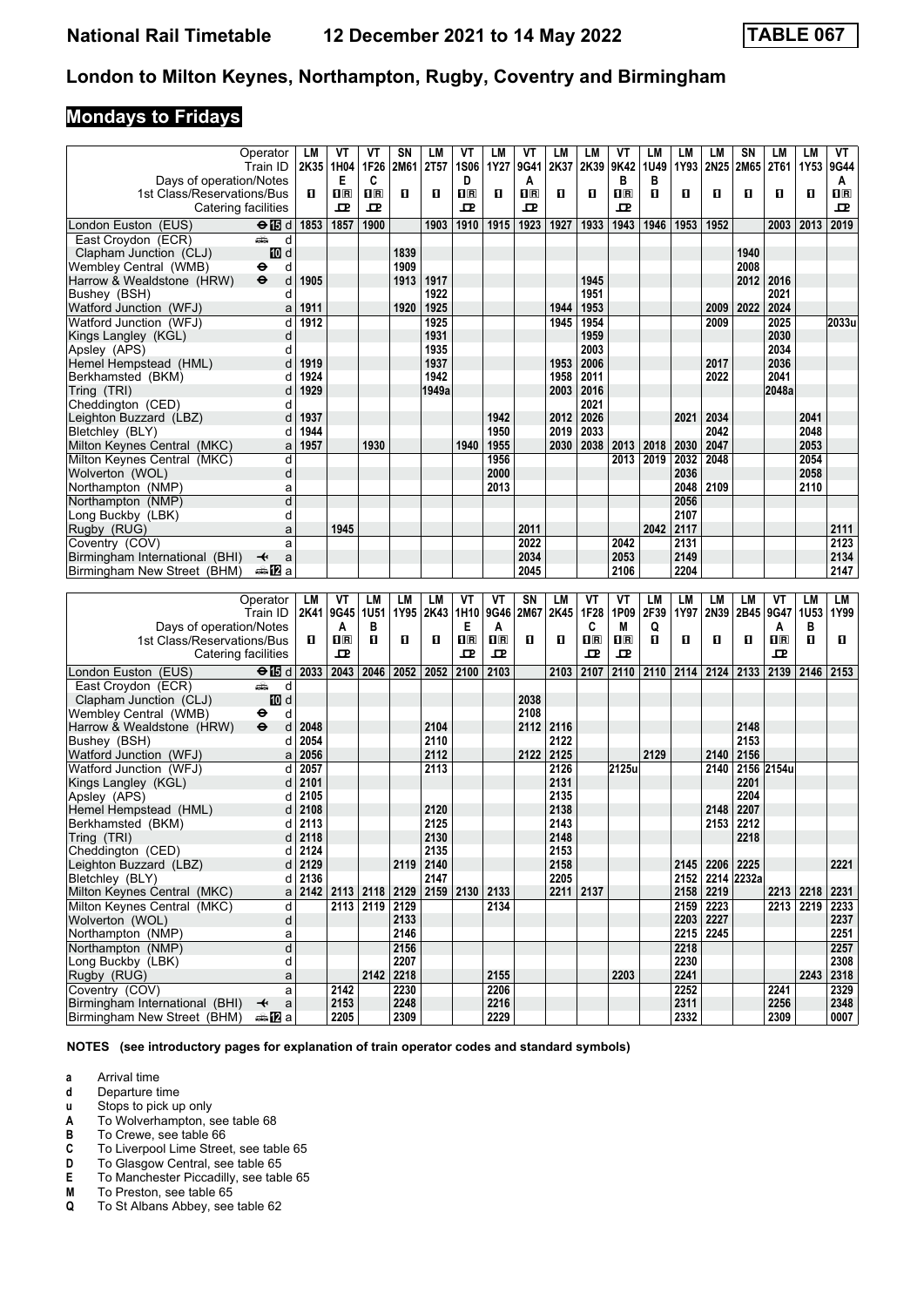# **Mondays to Fridays**

|                                           | Operator<br>Train ID              | LM<br>2Y29 | VT<br>1H77   | SN<br>2M69 | <b>LM</b> | VT<br>2N99 9G48 | LM<br>2K47 | <b>LM</b> | <b>SN</b> | <b>LM</b> | VT<br>2N33 2M73 2N35 9G49 | <b>LM</b><br>2K49 | <b>LM</b><br>2N01 | <b>LM</b><br><b>2N03</b> | LM<br>2K99 |
|-------------------------------------------|-----------------------------------|------------|--------------|------------|-----------|-----------------|------------|-----------|-----------|-----------|---------------------------|-------------------|-------------------|--------------------------|------------|
| Days of operation/Notes                   |                                   |            | E            |            |           | Α               |            |           |           |           | A                         |                   |                   |                          |            |
| 1st Class/Reservations/Bus                |                                   | п          | $n_{\rm{R}}$ | п          | п         | $n_{\rm R}$     | п          | п         | п         | п         | $n_{R}$                   | п                 | п                 | п                        | п          |
| Catering facilities                       |                                   |            | $\mathbf{P}$ |            |           | $\mathbf{p}$    |            |           |           |           | $\mathbf{P}$              |                   |                   |                          |            |
|                                           |                                   |            |              |            |           |                 |            |           |           |           |                           |                   |                   |                          |            |
| London Euston (EUS)                       | $\Theta$ id                       | 2154       | 2200         |            | 2218      | 2230            | 2242       | 2304      |           | 2322      | 2330                      | 2342              | 0005              | 0035                     | 0134       |
| East Croydon (ECR)                        | d<br>æ                            |            |              |            |           |                 |            |           |           |           |                           |                   |                   |                          |            |
| Clapham Junction (CLJ)                    | <b>ID</b> d<br>d<br>$\bullet$     |            |              | 2138       |           |                 |            | 2314      | 2238      |           |                           |                   |                   | 0045                     | 0145       |
| Wembley Central (WMB)                     | $\ddot{\boldsymbol{\Theta}}$<br>d | 2206       |              | 2214       | 2231      |                 | 2257       | 2319      | 2324      |           |                           | 2358              | 0017              | 0050                     | 0150       |
| Harrow & Wealdstone (HRW)<br>Bushey (BSH) | d                                 | 2212       |              |            | 2236      |                 | 2303       | 2324      |           |           |                           |                   |                   | 0055                     |            |
| Watford Junction (WFJ)                    | a                                 | 2214       |              | 2222       | 2238      |                 | 2305       | 2327      | 2334      | 2338      |                           | 0004              | 0025              | 0058                     | 0156       |
| Watford Junction (WFJ)                    | d                                 | 2215       |              |            |           | 2239 2245u      | 2306       | 2328      |           | 2338      |                           | 0004              | 0025              | 0058                     | 0157       |
| Kings Langley (KGL)                       | d                                 |            |              |            | 2243      |                 | 2310       | 2332      |           |           |                           | 0009              |                   | 0103                     |            |
| Apsley (APS)                              | d                                 |            |              |            | 2247      |                 | 2314       | 2336      |           |           |                           | 0012              |                   | 0106                     |            |
| Hemel Hempstead (HML)                     | d                                 | 2222       |              |            | 2249      |                 | 2317       | 2339      |           | 2346      |                           | 0015              | 0032              | 0109                     | 0204       |
| Berkhamsted (BKM)                         | d                                 | 2227       |              |            | 2254      |                 | 2322       | 2344      |           | 2351      |                           | 0020              | 0037              | 0114                     | 0209       |
| Tring (TRI)                               | d                                 | 2233       |              |            | 2258      |                 | 2327       | 2349      |           |           |                           | 0025              | 0042              | 0119                     | 0213       |
| Cheddington (CED)                         |                                   | 2238       |              |            | 2303      |                 |            | 2354      |           |           |                           |                   | 0047              | 0124                     |            |
| Leighton Buzzard (LBZ)                    | d                                 | 2244       |              |            | 2310      |                 | 2336       | 0001      |           | 0006      |                           | 0035              | 0054              | 0131                     | 0222       |
| Bletchley (BLY)                           | d                                 | 2251       |              |            | 2317      |                 | 2343       | 0008      |           | 0013      |                           | 0042              | 0101              | 0138                     | 0229       |
| Milton Keynes Central (MKC)               | a                                 | 2259       | 2239         |            | 2325      | 2329            | 2351       | 0016      |           | 0022      | 0027                      | 0050              | 0109              | 0146                     | 0239       |
| Milton Keynes Central (MKC)               | d                                 | 2259       | 2240         |            | 2325      | 2330            |            | 0017      |           | 0022      | 0028                      |                   | 0109              | 0147                     |            |
| Wolverton (WOL)                           | d                                 | 2303       |              |            | 2329      |                 |            | 0021      |           | 0026      |                           |                   | 0113              | 0151                     |            |
| Northampton (NMP)                         | a                                 | 2322       |              |            | 2348      |                 |            | 0034      |           | 0040      |                           |                   | 0126              | 0205                     |            |
| Northampton (NMP)                         | d                                 |            |              |            |           |                 |            |           |           |           |                           |                   |                   |                          |            |
| Long Buckby (LBK)                         | d                                 |            |              |            |           |                 |            |           |           |           |                           |                   |                   |                          |            |
| Rugby (RUG)                               | a                                 |            | 2301         |            |           | 0001            |            |           |           |           | 0104                      |                   |                   |                          |            |
| Coventry (COV)                            | a                                 |            |              |            |           | 0011            |            |           |           |           | 0114                      |                   |                   |                          |            |
| Birmingham International (BHI)            | ↞<br>a                            |            |              |            |           | 0021            |            |           |           |           | 0124                      |                   |                   |                          |            |
| Birmingham New Street (BHM)               | ana. <mark>n</mark> ⊒ a           |            |              |            |           | 0033            |            |           |           |           | 0137                      |                   |                   |                          |            |

**NOTES (see introductory pages for explanation of train operator codes and standard symbols)**

**a** Arrival time<br>**d** Departure t

**d** Departure time

**x** Stops to pick up only<br>**A** To Wolverhampton, s

**A** To Wolverhampton, see table 68<br>**E** To Manchester Piccadilly, see table

**(** To Manchester Piccadilly see table 65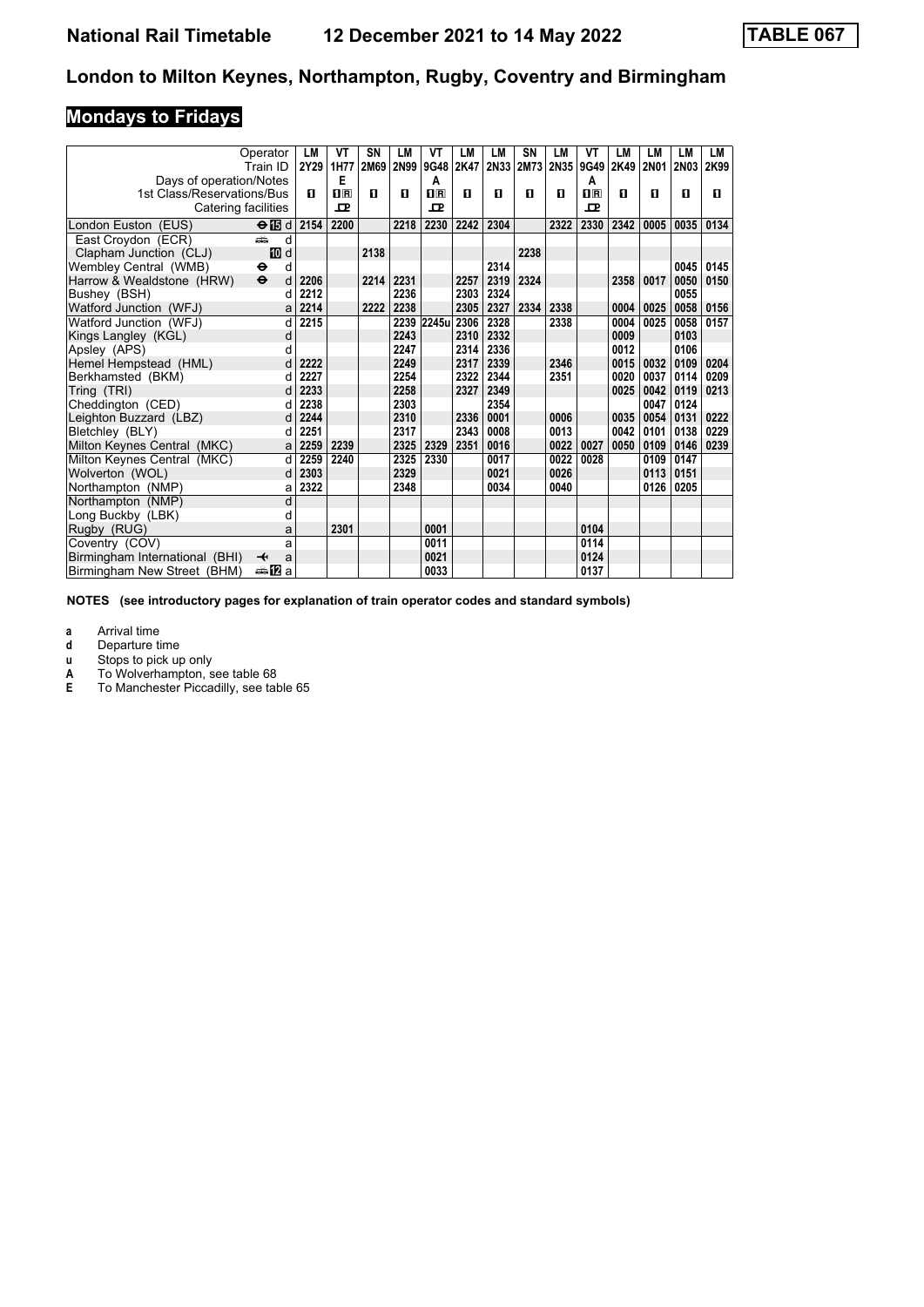## **Saturdays**

|                                                               | Operator<br>Train ID                  | LM                        | LM<br>2U19 2Y32 | LМ<br><b>2Y03</b>  | LM<br><b>2U21</b> | LM<br><b>2Y05</b> | <b>SN</b><br>2M01 | LM<br>2N34   | SN<br>2M05     | VT<br><b>1S37</b>       | ۷T<br>9G02              | LM<br>2Y35              | LM<br>2Y47   | LM<br>1U23   | SN<br>2M07   | VT<br>1H08                                      | SN<br><b>2M09</b> | LM<br>2T07             | VT<br>9G05              |
|---------------------------------------------------------------|---------------------------------------|---------------------------|-----------------|--------------------|-------------------|-------------------|-------------------|--------------|----------------|-------------------------|-------------------------|-------------------------|--------------|--------------|--------------|-------------------------------------------------|-------------------|------------------------|-------------------------|
| Days of operation/Notes                                       |                                       | в                         |                 |                    | в                 |                   |                   |              | C              | D                       |                         |                         |              | в            |              | Е                                               |                   |                        |                         |
| 1st Class/Reservations/Bus                                    |                                       | п                         | п               | п                  | O                 | п                 | O                 | O            | O              | $\overline{\mathbf{R}}$ | $\overline{\mathbf{H}}$ | O                       | п            | п            | O            | $\overline{\mathbf{H}}$ $\overline{\mathbf{R}}$ | п                 | O                      | $\overline{\mathbf{B}}$ |
|                                                               | Catering facilities                   |                           |                 |                    |                   |                   |                   |              |                | ᇁ                       | 고                       |                         |              |              |              | ᇁ                                               |                   |                        | 굔                       |
| London Euston (EUS)                                           | $\Theta$ $\blacksquare$ d             |                           |                 |                    |                   |                   |                   | 0534         |                | 0606                    | 0623                    |                         | 0624         | 0629         |              | 0655                                            |                   | 0703                   | 0712                    |
| East Croydon (ECR)                                            | وشبه<br>d                             |                           |                 |                    |                   |                   |                   |              |                |                         |                         |                         |              |              |              |                                                 | 0610              |                        |                         |
| Clapham Junction (CLJ)<br>Wembley Central (WMB)               | iD d<br>d<br>θ                        |                           |                 |                    |                   |                   | 0509              |              | 0539<br>0607   |                         |                         |                         |              |              | 0609<br>0638 |                                                 | 0640<br>0709      | 0713                   |                         |
| Harrow & Wealdstone (HRW)                                     | d<br>$\ddot{\boldsymbol{\Theta}}$     |                           |                 |                    |                   |                   | 0541              | 0546         | 0612           |                         |                         |                         |              |              | 0643         |                                                 | 0713   0718       |                        |                         |
| Bushey (BSH)                                                  | d                                     |                           |                 |                    |                   |                   |                   |              |                |                         |                         |                         |              |              |              |                                                 |                   | 0723                   |                         |
| Watford Junction (WFJ)                                        | a                                     |                           |                 |                    |                   |                   | 0547              | 0552         | 0618           |                         |                         |                         | 0639         |              | 0650         |                                                 | 0720              | 0726                   |                         |
| Watford Junction (WFJ)                                        | d                                     |                           |                 |                    |                   |                   |                   | 0553         |                |                         | 0619 0621u 0637u        |                         | 0639         |              |              |                                                 | 0720              |                        | 0726 0726u              |
| Kings Langley (KGL)                                           | d                                     |                           |                 |                    |                   |                   |                   | 0557         |                |                         |                         |                         |              |              |              |                                                 |                   | 0731                   |                         |
| Apsley (APS)                                                  | d                                     |                           |                 |                    |                   |                   |                   | 0601         |                |                         |                         |                         |              |              |              |                                                 |                   | 0734                   |                         |
| Hemel Hempstead (HML)<br>Berkhamsted (BKM)                    | d<br>d                                |                           |                 |                    |                   |                   |                   | 0604<br>0609 | 0626<br>0631   |                         |                         |                         | 0647<br>0652 |              |              |                                                 | 0728<br>0732      | 0737<br>0742           |                         |
| Tring (TRI)                                                   | d                                     |                           |                 |                    |                   |                   |                   | 0615         | 0637           |                         |                         |                         | 0658         |              |              |                                                 |                   | 0738 0749a             |                         |
| Cheddington (CED)                                             | d                                     |                           |                 |                    |                   |                   |                   | 0620         |                |                         |                         |                         | 0703         |              |              |                                                 |                   |                        |                         |
| Leighton Buzzard (LBZ)                                        | d                                     |                           |                 |                    |                   |                   |                   | 0625         | 0646           |                         |                         |                         | 0708         |              |              |                                                 | 0747              |                        |                         |
| Bletchley (BLY)                                               | d                                     |                           | 0532            |                    |                   |                   |                   | 0631         | 0653           |                         |                         |                         | 0715         |              |              |                                                 | 0754              |                        |                         |
| Milton Keynes Central (MKC)                                   | a                                     |                           | 0538            |                    |                   |                   |                   | 0636         | 0659           | 0640                    |                         |                         | 0720         | 0701         |              | 0725                                            | 0800              |                        |                         |
| Milton Keynes Central (MKC)                                   | d                                     |                           | 0539            |                    |                   |                   |                   | 0637         |                | 0641                    |                         |                         | 0720         | 0702         |              |                                                 |                   |                        |                         |
| Wolverton (WOL)                                               | d                                     |                           | 0543<br>0555    |                    |                   |                   |                   | 0640         |                |                         |                         |                         | 0724<br>0737 |              |              |                                                 |                   |                        |                         |
| Northampton (NMP)<br>Northampton (NMP)                        | a<br>d                                | 0541                      | 0556            | 0604               | 0637              | 0641              |                   | 0658         |                |                         |                         | 0714                    | 0737         |              |              |                                                 |                   |                        |                         |
| Long Buckby (LBK)                                             | d                                     |                           | 0607            | 0615               |                   |                   |                   |              |                |                         |                         | 0725                    | 0749         |              |              |                                                 |                   |                        |                         |
| Rugby (RUG)                                                   | a                                     | 0601                      | 0618            | 0626               | 0656              | 0700              |                   |              |                | 0702                    |                         | 0736                    | 0800         | 0725         |              |                                                 |                   |                        | 0808                    |
| Coventry (COV)                                                | a                                     |                           | 0629            | 0636               |                   | 0710              |                   |              |                |                         | 0722                    | 0747                    | 0810         |              |              |                                                 |                   |                        | 0822                    |
| Birmingham International (BHI)                                | a<br>↞                                |                           | 0640            | 0655               |                   | 0728              |                   |              |                |                         | 0733                    | 0808                    | 0829         |              |              |                                                 |                   |                        | 0833                    |
| Birmingham New Street (BHM)                                   | a≞MZa                                 |                           | 0653            | 0709               |                   | 0742              |                   |              |                |                         | 0745                    | 0823                    | 0842         |              |              |                                                 |                   |                        | 0846                    |
|                                                               |                                       |                           |                 |                    |                   |                   |                   |              |                |                         |                         |                         |              |              |              |                                                 |                   |                        |                         |
|                                                               |                                       |                           |                 |                    |                   |                   |                   |              |                |                         |                         |                         |              |              |              |                                                 |                   |                        |                         |
|                                                               | Operator                              | VT                        | LM              | LM                 | LM                | LM                | VT                | VT           | <b>LM</b>      | LM                      | <b>LM</b>               | VT                      | SN           | <b>LM</b>    | <b>LM</b>    | ۷T                                              | VT                | <b>LM</b>              | LM                      |
| Days of operation/Notes                                       | Train ID                              | 1H09<br>Е                 | 2Y37            | 2Y49               | 2N49              | 2T09              | 1H62<br>Е         | 9P47<br>F    | 1U25<br>в      | 1W03                    | 2K09                    | 1F12<br>G               | 2M13         | 2T11         | 1Y07         | 1H12<br>Е                                       | 9G98 2Y51         |                        | 2N51                    |
| 1st Class/Reservations/Bus                                    |                                       | $\overline{\mathbf{H}}$ R | п               | O                  | O                 | П                 | $\Pi$ R           | $\Pi$ R      | п              | О                       | п                       | $\overline{\mathbf{R}}$ | п            | п            | O            | $\overline{\mathbf{R}}$                         | $n_{\rm R}$       | O                      | п                       |
|                                                               | Catering facilities                   | ᇁ                         |                 |                    |                   |                   | 굔                 | ᇁ            |                |                         |                         | 모                       |              |              |              | ᇁ                                               | 굔                 |                        |                         |
| London Euston (EUS)                                           | $\Theta$ is d                         | 0720                      |                 |                    | 0724              | 0733              | 0735              | 0743         | 0746           | 0749                    | 0752                    | 0803                    |              | 0803         | 0815         | 0820                                            | 0823              |                        | 0824                    |
| East Croydon (ECR)                                            | وشبه<br>d                             |                           |                 |                    |                   |                   |                   |              |                |                         |                         |                         | 0710         |              |              |                                                 |                   |                        |                         |
| Clapham Junction (CLJ)                                        | iD d                                  |                           |                 |                    |                   |                   |                   |              |                |                         |                         |                         | 0740         |              |              |                                                 |                   |                        |                         |
| Wembley Central (WMB)                                         | d<br>⊖                                |                           |                 |                    |                   |                   |                   |              |                |                         |                         |                         | 0809         | 0813         |              |                                                 |                   |                        |                         |
| Harrow & Wealdstone (HRW)                                     | $\ddot{\mathbf{e}}$<br>d<br>d         |                           |                 |                    |                   | 0745<br>0751      |                   |              |                |                         |                         |                         | 0813         | 0818<br>0823 |              |                                                 |                   |                        |                         |
| Bushey (BSH)<br>Watford Junction (WFJ)                        | a                                     |                           |                 |                    | 0739              | 0753              |                   |              |                | 0803                    | 0807                    |                         | 0820         | 0826         |              |                                                 |                   |                        | 0839                    |
| Watford Junction (WFJ)                                        | d                                     |                           |                 |                    | 0739              | 0754              |                   |              |                | 0804                    | 0808                    |                         | 0820         | 0826         |              |                                                 | 0837u             |                        | 0839                    |
| Kings Langley (KGL)                                           | d                                     |                           |                 |                    |                   | 0758              |                   |              |                |                         |                         |                         |              | 0831         |              |                                                 |                   |                        |                         |
| Apsley (APS)                                                  | d                                     |                           |                 |                    |                   | 0802              |                   |              |                |                         |                         |                         |              | 0834         |              |                                                 |                   |                        |                         |
| Hemel Hempstead (HML)                                         | d                                     |                           |                 |                    | 0747              | 0805              |                   |              |                |                         | 0815                    |                         | 0828         | 0837         |              |                                                 |                   |                        | 0847                    |
| Berkhamsted (BKM)                                             | d                                     |                           |                 |                    | 0752              | 0810              |                   |              |                |                         | 0820                    |                         | 0832         | 0842         |              |                                                 |                   |                        | 0852                    |
| Tring (TRI)<br>Cheddington (CED)                              | d<br>d                                |                           |                 |                    | 0803              | 0758 0816a        |                   |              |                |                         | 0829                    |                         |              | 0838 0849a   |              |                                                 |                   |                        | 0858                    |
| Leighton Buzzard (LBZ)                                        | d                                     |                           |                 |                    | 0808              |                   |                   |              |                |                         | 0834                    |                         | 0847         |              | 0842         |                                                 |                   |                        | 0908                    |
| Bletchley (BLY)                                               | d                                     |                           |                 |                    | 0815              |                   |                   |              |                |                         | 0841                    |                         | 0854         |              | 0849         |                                                 |                   |                        | 0915                    |
| Milton Keynes Central (MKC)                                   | a                                     | 0750                      |                 |                    | 0820              |                   |                   |              | 0805 0813 0818 | 0825                    | 0852                    |                         | 0900         |              |              | 0854 0850                                       |                   |                        | 0920                    |
| Milton Keynes Central (MKC)                                   | d                                     |                           |                 |                    | 0820              |                   |                   |              | 0813 0819      | 0826                    |                         |                         |              |              | 0855         |                                                 |                   |                        | 0920                    |
| Wolverton (WOL)                                               | d                                     |                           |                 |                    | 0824              |                   |                   |              |                |                         |                         |                         |              |              | 0859         |                                                 |                   |                        | 0924                    |
| Northampton (NMP)<br>Northampton (NMP)                        | a<br>d                                |                           | 0814            | 0837               | 0843              |                   |                   |              |                | 0846<br>0856            |                         |                         |              |              | 0912         |                                                 |                   | 0937                   | 0941                    |
| Long Buckby (LBK)                                             | d                                     |                           |                 | 0825 0848          |                   |                   |                   |              |                | 0907                    |                         |                         |              |              |              |                                                 |                   | 0948                   |                         |
| Rugby (RUG)                                                   | a                                     |                           |                 | 0836 0859          |                   |                   |                   |              | 0842           | 0917                    |                         | 0851                    |              |              |              |                                                 |                   | 0959                   |                         |
| Coventry (COV)                                                | a                                     |                           | 0847            | 0909               |                   |                   |                   | 0842         |                | 0930                    |                         |                         |              |              |              |                                                 | 0922              | 1009                   |                         |
| Birmingham International (BHI)<br>Birmingham New Street (BHM) | $\mathsf{a}$<br>↞<br><del>⊯</del> ∎Za |                           | 0908            | 0928 <br>0923 0944 |                   |                   |                   | 0853<br>0907 |                | 0949<br>1005            |                         |                         |              |              |              |                                                 |                   | 0933 1028<br>0945 1044 |                         |

**NOTES (see introductory pages for explanation of train operator codes and standard symbols)**

**a** Arrival time<br>**d** Departure ti

**d** Departure time<br>**u** Stops to pick up

**X** Stops to pick up only<br> **B** To Crewe, see table<br> **C** From Balham, see ta To Crewe, see table 66

**C** From Balham, see table 164<br>**D** To Glasgow Central, see tab

**D** To Glasgow Central, see table 65<br>**E** To Manchester Piccadilly, see tab **E** To Manchester Piccadilly, see table 65<br>**F** To Preston, see table 65

**F** To Preston, see table 65<br>**G** To Liverpool Lime Street. To Liverpool Lime Street, see table 65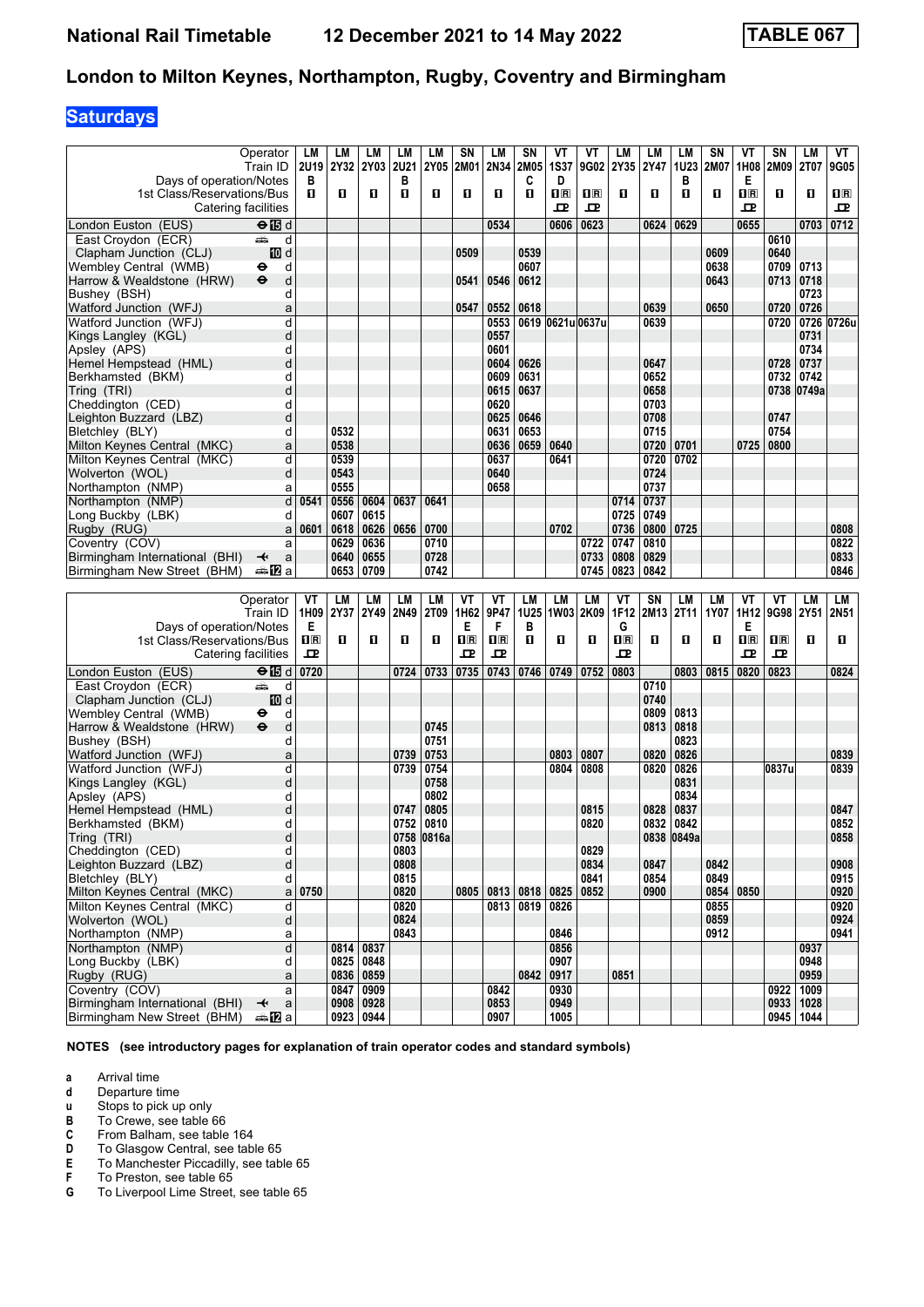## **Saturdays**

|                                                               | Operator                                     | LM             | ۷T                    | LМ               | LM                | VT                                              | LМ           | VT                      | SN                                              | LM            | LM                      | ۷Τ               | LM           | LM           | LM                                              | ۷T                    | LМ               | LM                  | LM          |
|---------------------------------------------------------------|----------------------------------------------|----------------|-----------------------|------------------|-------------------|-------------------------------------------------|--------------|-------------------------|-------------------------------------------------|---------------|-------------------------|------------------|--------------|--------------|-------------------------------------------------|-----------------------|------------------|---------------------|-------------|
|                                                               | Train ID                                     | 2T13           | 9S54                  | 1U27             | 1W05 1C92         |                                                 | 2K11         | 9G10                    | 2M17                                            | 2T15          | 1Y09                    | 1H15             | 2Y53         | 2N53         | 2T17                                            | 9P55                  | 1U29             | 1W07                | 2K13        |
| Days of operation/Notes<br>1st Class/Reservations/Bus         |                                              | O.             | н<br>$n_{\mathbb{R}}$ | в<br>O           | O                 | J<br>$n_{\rm R}$                                | O            | $\overline{\mathbf{R}}$ | О                                               | О             | п                       | Е<br>$n_{\rm R}$ | О            | O            | 0                                               | F<br>$n_{\mathbb{R}}$ | в<br>O           | O                   | O           |
| Catering facilities                                           |                                              |                | ᇁ                     |                  |                   | ᇁ                                               |              | ᇁ                       |                                                 |               |                         | ᇁ                |              |              |                                                 | ᇁ                     |                  |                     |             |
| London Euston (EUS)                                           | ⊖ 15 d                                       | 0833           | 0843                  | 0846             | 0849              | 0853                                            | 0854         | 0859                    |                                                 | 0903          | 0915                    | 0920             |              | 0924         | 0933                                            | 0943                  | 0946             | 0949                | 0954        |
| East Croydon (ECR)                                            | وشر<br>d                                     |                |                       |                  |                   |                                                 |              |                         | 0810                                            |               |                         |                  |              |              |                                                 |                       |                  |                     |             |
| Clapham Junction (CLJ)                                        | iD d                                         |                |                       |                  |                   |                                                 |              |                         | 0840                                            |               |                         |                  |              |              |                                                 |                       |                  |                     |             |
| Wembley Central (WMB)                                         | d<br>⊖                                       |                |                       |                  |                   |                                                 |              |                         | 0909                                            | 0913          |                         |                  |              |              |                                                 |                       |                  |                     |             |
| Harrow & Wealdstone (HRW)<br>Bushey (BSH)                     | $\bullet$<br>d<br>d                          | 0845<br>0851   |                       |                  |                   |                                                 |              |                         | 0913                                            | 0918<br>0923  |                         |                  |              |              | 0945<br>0951                                    |                       |                  |                     |             |
| Watford Junction (WFJ)                                        | a                                            | 0853           |                       |                  | 0903              |                                                 | 0909         |                         | 0920                                            | 0926          |                         |                  |              | 0939         | 0953                                            |                       |                  | 1003                | 1009        |
| Watford Junction (WFJ)                                        | d                                            | 0854           |                       |                  | 0904              |                                                 |              | 0910 0914u              | 0920                                            | 0926          |                         |                  |              | 0939         | 0954                                            |                       |                  | 1004                | 1010        |
| Kings Langley (KGL)                                           | d                                            | 0858           |                       |                  |                   |                                                 |              |                         |                                                 | 0931          |                         |                  |              |              | 0958                                            |                       |                  |                     |             |
| Apslev (APS)                                                  | d                                            | 0902           |                       |                  |                   |                                                 |              |                         |                                                 | 0934          |                         |                  |              |              | 1002                                            |                       |                  |                     |             |
| Hemel Hempstead (HML)                                         | d                                            | 0905           |                       |                  |                   |                                                 | 0917         |                         | 0928                                            | 0937          |                         |                  |              | 0947         | 1005                                            |                       |                  |                     | 1017        |
| Berkhamsted (BKM)<br>Tring (TRI)                              | d<br>d                                       | 0909<br>0916a  |                       |                  |                   |                                                 | 0922         |                         | 0932<br>0938                                    | 0942<br>0949a |                         |                  |              | 0952<br>0958 | 1009<br>1016a                                   |                       |                  |                     | 1022        |
| Cheddington (CED)                                             | d                                            |                |                       |                  |                   |                                                 | 0931         |                         |                                                 |               |                         |                  |              |              |                                                 |                       |                  |                     | 1031        |
| Leighton Buzzard (LBZ)                                        | d                                            |                |                       |                  |                   |                                                 | 0936         |                         | 0947                                            |               | 0943                    |                  |              | 1006         |                                                 |                       |                  |                     | 1036        |
| Bletchley (BLY)                                               | d                                            |                |                       |                  | 0924              |                                                 | 0943         |                         | 0954                                            |               | 0950                    |                  |              | 1013         |                                                 |                       |                  | 1026                | 1043        |
| Milton Keynes Central (MKC)                                   | a                                            |                | 0913                  | 0918             | 0929              |                                                 | 0954         |                         | 1001                                            |               | 0955                    | 0950             |              | 1018         |                                                 | 1013                  | 1018             | 1031                | 1054        |
| Milton Keynes Central (MKC)                                   | d                                            |                | 0913                  | 0919             | 0931              |                                                 |              |                         |                                                 |               | 0955                    |                  |              | 1019         |                                                 | 1013                  | 1019             | 1032                |             |
| Wolverton (WOL)<br>Northampton (NMP)                          | d<br>a                                       |                |                       |                  | 0945              |                                                 |              |                         |                                                 |               | 0959<br>1013            |                  |              | 1023<br>1041 |                                                 |                       |                  | 1046                |             |
| Northampton (NMP)                                             | d                                            |                |                       |                  | 0956              |                                                 |              |                         |                                                 |               |                         |                  | 1037         |              |                                                 |                       |                  | 1056                |             |
| Long Buckby (LBK)                                             | d                                            |                |                       |                  | 1007              |                                                 |              |                         |                                                 |               |                         |                  | 1048         |              |                                                 |                       |                  | 1107                |             |
| Rugby (RUG)                                                   | a                                            |                |                       | 0942             | 1017              | 0944                                            |              | 0951                    |                                                 |               |                         |                  | 1059         |              |                                                 |                       | 1042             | 1117                |             |
| Coventry (COV)                                                | a                                            |                | 0942                  |                  | 1030              |                                                 |              | 1002                    |                                                 |               |                         |                  | 1109         |              |                                                 | 1042                  |                  | 1130                |             |
| Birmingham International (BHI)                                | ↞<br>a                                       |                | 0953                  |                  | 1049              |                                                 |              | 1013                    |                                                 |               |                         |                  | 1128         |              |                                                 | 1053                  |                  | 1149                |             |
| Birmingham New Street (BHM)                                   | ana <mark>n</mark> 2 a                       |                | 1007                  |                  | 1105              |                                                 |              | 1024                    |                                                 |               |                         |                  | 1144         |              |                                                 | 1107                  |                  | 1205                |             |
|                                                               |                                              |                |                       |                  |                   |                                                 |              |                         |                                                 |               |                         |                  |              |              |                                                 |                       |                  |                     |             |
|                                                               | Operator                                     | VT             | SN                    | LМ               | LM                | ۷T                                              | <b>LM</b>    | <b>LM</b>               | VT                                              | LM            | VT                      | LM               | LM           | LM           | VT                                              | <b>SN</b>             | LМ               | <b>LM</b>           | VT          |
|                                                               | Train ID                                     |                | 9G13 2M23             | 2T <sub>19</sub> | 1Y11              | 1H18                                            | 2Y55         | 2N55                    | 1P93                                            | 2T21          | 9S60                    | 1U31             | 1W09         | 2K15         | 9G16                                            | 2M25                  | 2T <sub>23</sub> | 1Y13                | 1H21        |
| Days of operation/Notes                                       |                                              |                |                       |                  |                   | Е                                               |              |                         | ĸ                                               |               | н                       | в                |              |              |                                                 |                       |                  |                     | Е.          |
| 1st Class/Reservations/Bus                                    |                                              | 1 <sup>R</sup> | О                     | O                | O                 | $\overline{\mathbf{H}}$ $\overline{\mathbf{R}}$ | O            | O.                      | $\overline{\mathbf{H}}$ $\overline{\mathbf{R}}$ | п             | $\overline{\mathbf{R}}$ | O                | О            | п            | $\overline{\mathbf{H}}$ $\overline{\mathbf{R}}$ | п                     | O                | O                   | $n_{\rm R}$ |
| Catering facilities                                           |                                              | 굔              |                       |                  |                   | ᇁ                                               |              |                         | ᇁ                                               |               | ᇁ                       |                  |              |              | ᇁ                                               |                       |                  |                     | 굔           |
| London Euston (EUS)                                           | ⊖ 15 d                                       | 0959           |                       | 1003             | 1015              | 1020                                            |              | 1024                    | 1033                                            | 1033          | 1043                    | 1046             | 1049         | 1054         | 1059                                            |                       | 1103             | 1115                | 1120        |
| East Croydon (ECR)                                            | ۳Ê<br>d                                      |                | 0910                  |                  |                   |                                                 |              |                         |                                                 |               |                         |                  |              |              |                                                 | 1010                  |                  |                     |             |
| Clapham Junction (CLJ)<br>Wembley Central (WMB)               | III d<br>d<br>⊖                              |                | 0940<br>1009          | 1013             |                   |                                                 |              |                         |                                                 |               |                         |                  |              |              |                                                 | 1040<br>1109          | 1113             |                     |             |
| Harrow & Wealdstone (HRW)                                     | d<br>$\bullet$                               |                | 1013                  | 1018             |                   |                                                 |              |                         |                                                 | 1045          |                         |                  |              |              |                                                 | 1113 1118             |                  |                     |             |
| Bushey (BSH)                                                  | d                                            |                |                       | 1023             |                   |                                                 |              |                         |                                                 | 1051          |                         |                  |              |              |                                                 |                       | 1123             |                     |             |
| Watford Junction (WFJ)                                        | a                                            |                | 1020                  | 1026             |                   |                                                 |              | 1039                    |                                                 | 1053          |                         |                  | 1103         | 1109         |                                                 | 1120                  | 1126             |                     |             |
| Watford Junction (WFJ)                                        | d                                            | 1014u          | 1020                  | 1026             |                   |                                                 |              | 1039                    |                                                 | 1054          |                         |                  | 1104         |              | 1110 1114u 1120                                 |                       | 1126             |                     |             |
| Kings Langley (KGL)                                           | d<br>d                                       |                |                       | 1031<br>1034     |                   |                                                 |              |                         |                                                 | 1058<br>1102  |                         |                  |              |              |                                                 |                       | 1131<br>1134     |                     |             |
| Apsley (APS)<br>Hemel Hempstead (HML)                         | d                                            |                | 1028                  | 1037             |                   |                                                 |              | 1047                    |                                                 | 1105          |                         |                  |              | 1117         |                                                 | 1128                  | 1137             |                     |             |
| Berkhamsted (BKM)                                             | d                                            |                | 1032                  | 1042             |                   |                                                 |              | 1052                    |                                                 | 1109          |                         |                  |              | 1122         |                                                 |                       | 1132 1142        |                     |             |
| Tring (TRI)                                                   | d                                            |                |                       | 1038 1049a       |                   |                                                 |              | 1058                    |                                                 | 1116a         |                         |                  |              |              |                                                 |                       | 1138 1149a       |                     |             |
| Cheddington (CED)                                             | d                                            |                |                       |                  |                   |                                                 |              |                         |                                                 |               |                         |                  |              | 1131         |                                                 |                       |                  |                     |             |
| Leighton Buzzard (LBZ)                                        | d                                            |                | 1047                  |                  | 1043              |                                                 |              | 1108                    |                                                 |               |                         |                  |              | 1136         |                                                 | 1147                  |                  | 1143                |             |
| Bletchley (BLY)<br>Milton Keynes Central (MKC)                | d<br>a                                       |                | 1054<br>1100          |                  | 1050<br>1055 1050 |                                                 |              | 1115<br>1120            |                                                 |               |                         | $1113$ 1118      | 1125         | 1143<br>1154 |                                                 | 1154<br>1200          |                  | 1150<br>$1155$ 1150 |             |
| Milton Keynes Central (MKC)                                   | d                                            |                |                       |                  | 1056              |                                                 |              | 1120                    |                                                 |               |                         | 1113 1119        | 1132         |              |                                                 |                       |                  | 1156                |             |
| Wolverton (WOL)                                               | d                                            |                |                       |                  | 1100              |                                                 |              | 1124                    |                                                 |               |                         |                  |              |              |                                                 |                       |                  | 1200                |             |
| Northampton (NMP)                                             | a                                            |                |                       |                  | 1113              |                                                 |              | 1142                    |                                                 |               |                         |                  | 1146         |              |                                                 |                       |                  | 1213                |             |
| Northampton (NMP)                                             | d                                            |                |                       |                  |                   |                                                 | 1137         |                         |                                                 |               |                         |                  | 1156         |              |                                                 |                       |                  |                     |             |
| Long Buckby (LBK)                                             | d<br>a                                       | 1051           |                       |                  |                   |                                                 | 1148         |                         | 1122                                            |               |                         | 1142             | 1207<br>1219 |              | 1151                                            |                       |                  |                     |             |
| Rugby (RUG)<br>Coventry (COV)                                 |                                              | $a$ 1102       |                       |                  |                   |                                                 | 1159<br>1209 |                         |                                                 |               | 1142                    |                  | 1230         |              | 1202                                            |                       |                  |                     |             |
| Birmingham International (BHI)<br>Birmingham New Street (BHM) | $\overline{\mathbf{t}}$<br><b>□ 图</b> a 1123 | $a$ 1113       |                       |                  |                   |                                                 | 1228<br>1244 |                         |                                                 |               | 1153<br>1207            |                  | 1249<br>1305 |              | 1213<br>1224                                    |                       |                  |                     |             |

**NOTES (see introductory pages for explanation of train operator codes and standard symbols)**

**a** Arrival time<br>**d** Departure ti

**d** Departure time<br>**u** Stops to pick up

**X** Stops to pick up only

**B** To Crewe, see table 66<br>**E** To Manchester Piccadill<br>**F** To Preston, see table 65 To Manchester Piccadilly, see table 65

**F** To Preston, see table 65<br>**H** To Edinburgh, see table 6

To Lancaster, see table 65

**+** To Edinburgh, see table 65<br> **4** To Lancaster, see table 65<br> **K** To Blackpool North, see table To Blackpool North, see table 65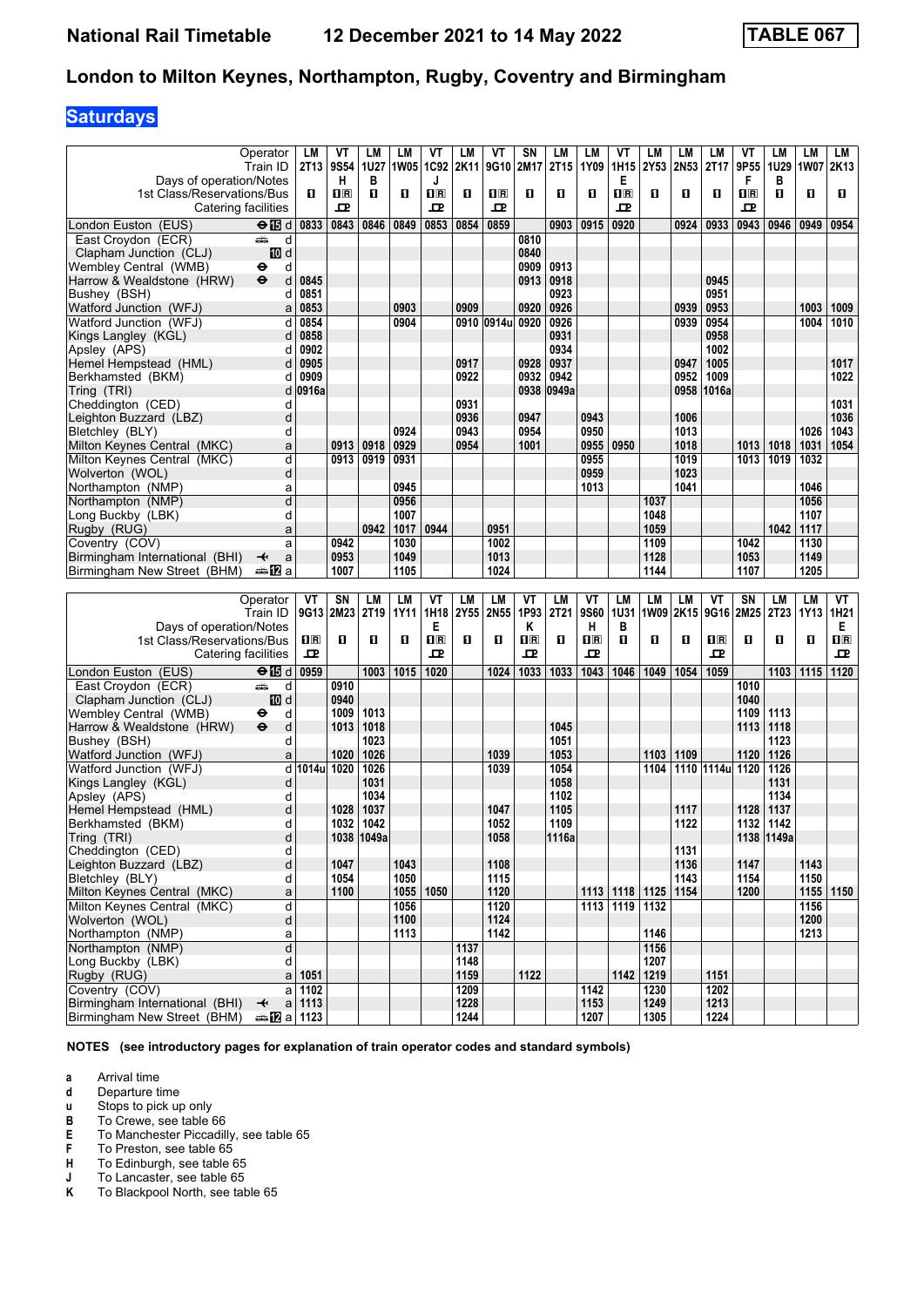## **Saturdays**

|                                                  | Operator                              | LM               | LМ   | LМ               | ۷T          | ۷T           | LМ           | LM                      | LМ           | VT                      | SΝ           | LM           | LM   | ۷T               | LM   | LM               | LМ           | VT           | LМ           |
|--------------------------------------------------|---------------------------------------|------------------|------|------------------|-------------|--------------|--------------|-------------------------|--------------|-------------------------|--------------|--------------|------|------------------|------|------------------|--------------|--------------|--------------|
| Days of operation/Notes                          | Train ID                              | 2Y57             | 2N57 | 2T <sub>25</sub> | 1D85<br>L   | 9P65<br>F    | 1U33<br>в    | 1W11                    | 2K17         | 9G19                    | 2M29         | 2T27         | 1Y15 | 1H24<br>Е        | 2Y59 | 2N59             | 2T29         | 9S70<br>н    | 1U35<br>в    |
| 1st Class/Reservations/Bus                       |                                       | 0                | O    | O                | $n_{\rm R}$ | $\Pi$ R      | 0            | O                       | O            | $\overline{\mathbf{R}}$ | O            | 0            | О    | $n_{\mathbb{R}}$ | 0    | п                | O            | $n_{\rm R}$  | O            |
| Catering facilities                              |                                       |                  |      |                  | ᇁ           | ᇁ            |              |                         |              | 굔                       |              |              |      | 굔                |      |                  |              | ᇁ            |              |
| London Euston (EUS)                              | $\Theta$ $\blacksquare$ d             |                  | 1124 | 1133             | 1135        | 1143         | 1146         | 1149                    | 1154         | 1159                    |              | 1203         | 1215 | 1220             |      | 1224             | 1233         | 1243         | 1246         |
| East Croydon (ECR)                               | وشر<br>d                              |                  |      |                  |             |              |              |                         |              |                         | 1110         |              |      |                  |      |                  |              |              |              |
| Clapham Junction (CLJ)<br>Wembley Central (WMB)  | III d<br>d<br>θ                       |                  |      |                  |             |              |              |                         |              |                         | 1140<br>1209 | 1213         |      |                  |      |                  |              |              |              |
| Harrow & Wealdstone (HRW)                        | $\bullet$<br>d                        |                  |      | 1146             |             |              |              |                         |              |                         | 1213         | 1218         |      |                  |      |                  | 1246         |              |              |
| Bushey (BSH)                                     | d                                     |                  |      | 1152             |             |              |              |                         |              |                         |              | 1223         |      |                  |      |                  | 1251         |              |              |
| Watford Junction (WFJ)                           | a                                     |                  | 1139 | 1154             |             |              |              | 1203                    | 1209         |                         | 1220         | 1226         |      |                  |      | 1239             | 1254         |              |              |
| Watford Junction (WFJ)                           | d                                     |                  | 1139 | 1155             |             |              |              | 1204                    |              | 1210 1214u              | 1220         | 1226         |      |                  |      | 1239             | 1254         |              |              |
| Kings Langley (KGL)<br>Apsley (APS)              | d<br>d                                |                  |      | 1159<br>1203     |             |              |              |                         |              |                         |              | 1231<br>1234 |      |                  |      |                  | 1259<br>1303 |              |              |
| Hemel Hempstead (HML)                            | d                                     |                  | 1147 | 1206             |             |              |              |                         | 1217         |                         | 1228         | 1237         |      |                  |      | 1247             | 1306         |              |              |
| Berkhamsted (BKM)                                | d                                     |                  | 1152 | 1210             |             |              |              |                         | 1222         |                         | 1232         | 1242         |      |                  |      | 1252             | 1310         |              |              |
| Tring (TRI)                                      | d                                     |                  | 1158 | 1217a            |             |              |              |                         |              |                         | 1238         | 1249a        |      |                  |      | 1258             | 1317a        |              |              |
| Cheddington (CED)                                | d<br>d                                |                  | 1207 |                  |             |              |              |                         | 1231<br>1236 |                         | 1247         |              | 1243 |                  |      | 1308             |              |              |              |
| Leighton Buzzard (LBZ)<br>Bletchley (BLY)        | d                                     |                  | 1214 |                  |             |              |              |                         | 1243         |                         | 1254         |              | 1250 |                  |      | 1315             |              |              |              |
| Milton Keynes Central (MKC)                      | a                                     |                  | 1219 |                  |             | 1213         | 1218         | 1225                    | 1254         |                         | 1300         |              | 1255 | 1250             |      | 1320             |              | 1313         | 1318         |
| Milton Keynes Central (MKC)                      | d                                     |                  | 1220 |                  |             | 1213         | 1219         | 1233                    |              |                         |              |              | 1256 |                  |      | 1320             |              | 1313         | 1319         |
| Wolverton (WOL)                                  | d                                     |                  | 1224 |                  |             |              |              |                         |              |                         |              |              | 1300 |                  |      | 1324             |              |              |              |
| Northampton (NMP)<br>Northampton (NMP)           | a<br>þ                                |                  | 1241 |                  |             |              |              | 1253<br>1256            |              |                         |              |              | 1313 |                  | 1337 | 1341             |              |              |              |
| Long Buckby (LBK)                                | d                                     | 1237<br>1248     |      |                  |             |              |              | 1307                    |              |                         |              |              |      |                  | 1348 |                  |              |              |              |
| Rugby (RUG)                                      | a                                     | 1259             |      |                  | 1224        |              | 1242         | 1317                    |              | 1251                    |              |              |      |                  | 1359 |                  |              |              | 1342         |
| Coventry (COV)                                   | a                                     | 1309             |      |                  |             | 1242         |              | 1330                    |              | 1302                    |              |              |      |                  | 1409 |                  |              | 1342         |              |
| Birmingham International (BHI)                   | ↞<br>a                                | 1328             |      |                  |             | 1253         |              | 1349                    |              | 1313                    |              |              |      |                  | 1428 |                  |              | 1353         |              |
| Birmingham New Street (BHM)                      | ana <mark>n</mark> 2ia                | 1344             |      |                  |             | 1307         |              | 1405                    |              | 1323                    |              |              |      |                  | 1444 |                  |              | 1407         |              |
|                                                  |                                       |                  |      |                  |             |              |              |                         |              |                         |              |              |      |                  |      |                  |              |              |              |
|                                                  | Operator                              | LM               | LM   | ۷T               | SΝ          | LM           | <b>LM</b>    | VT                      | LM           | <b>LM</b>               | LM           | ۷T           | LM   | LM               | LM   | ۷T               | SΝ           | <b>LM</b>    | LM           |
|                                                  | Train ID                              | 1W13 2K19        |      | 9G22             | 2M33        | 2T31         | 1Y17         | 1H27                    | 2Y61         | 2N61                    | 2T33         | 9C77         | 1U37 | 1W15 2K21        |      | 9G25 2M37        |              | 2T35         | 1Y19         |
| Days of operation/Notes                          |                                       |                  |      |                  |             |              |              | Е                       |              |                         |              | J            | в    |                  |      |                  |              |              |              |
| 1st Class/Reservations/Bus                       |                                       | O                | O    | $n_{\rm R}$      | O           | O            | O            | $\overline{\mathbf{R}}$ | O            | О                       | п            | $n_{\rm R}$  | О    | O                | O    | $n_{\mathbb{R}}$ | O            | O            | O            |
| Catering facilities                              |                                       |                  |      | ᇁ                |             |              |              | 모                       |              |                         |              | 모            |      |                  |      | ᇁ                |              |              |              |
| London Euston (EUS)<br>East Croydon (ECR)        | $\Theta$ $\blacksquare$ d<br>æÒ.<br>d | 1249             | 1254 | 1259             | 1210        | 1303         | 1315         | 1320                    |              | 1324                    | 1333         | 1343         | 1346 | 1349             | 1354 | 1359             | 1310         | 1403         | 1415         |
| Clapham Junction (CLJ)                           | III d                                 |                  |      |                  | 1240        |              |              |                         |              |                         |              |              |      |                  |      |                  | 1340         |              |              |
| Wembley Central (WMB)                            | d<br>⊖                                |                  |      |                  | 1309        | 1313         |              |                         |              |                         |              |              |      |                  |      |                  | 1409         | 1413         |              |
| Harrow & Wealdstone (HRW)                        | d<br>$\bullet$                        |                  |      |                  | 1313        | 1318         |              |                         |              |                         | 1345         |              |      |                  |      |                  | 1413         | 1418         |              |
| Bushev (BSH)                                     | d                                     |                  |      |                  |             | 1323         |              |                         |              |                         | 1351         |              |      |                  |      |                  |              | 1423         |              |
| Watford Junction (WFJ)<br>Watford Junction (WFJ) | a<br>d                                | 1303<br>1304     | 1309 | 1310 1314u 1320  | 1320        | 1326<br>1326 |              |                         |              | 1339<br>1340            | 1353<br>1354 |              |      | 1403<br>1404     | 1409 | 1410 1414u 1420  | 1420         | 1426<br>1426 |              |
| Kings Langley (KGL)                              | d                                     |                  |      |                  |             | 1331         |              |                         |              |                         | 1358         |              |      |                  |      |                  |              | 1431         |              |
| Apsley (APS)                                     | d                                     |                  |      |                  |             | 1334         |              |                         |              |                         | 1402         |              |      |                  |      |                  |              | 1434         |              |
| Hemel Hempstead (HML)                            | d                                     |                  | 1317 |                  | 1328        | 1337         |              |                         |              | 1348                    | 1405         |              |      |                  | 1417 |                  | 1428         | 1437         |              |
| Berkhamsted (BKM)                                | d                                     |                  | 1322 |                  | 1332        | 1342         |              |                         |              | 1353                    | 1409         |              |      |                  | 1422 |                  | 1432         | 1442         |              |
| Tring (TRI)<br>Cheddington (CED)                 | d<br>d                                |                  | 1331 |                  |             | 1338 1349a   |              |                         |              | 1359                    | 1416a        |              |      |                  | 1431 |                  |              | 1438 1449a   |              |
| Leighton Buzzard (LBZ)                           | d                                     |                  | 1336 |                  | 1347        |              | 1343         |                         |              | 1408                    |              |              |      |                  | 1436 |                  | 1447         |              | 1442         |
| Bletchley (BLY)                                  | d                                     |                  | 1343 |                  | 1354        |              | 1350         |                         |              | 1415                    |              |              |      |                  | 1443 |                  | 1454         |              | 1449         |
| Milton Keynes Central (MKC)                      | a                                     | 1325             | 1354 |                  | 1400        |              |              | 1355 1350               |              | 1420                    |              | 1413         | 1418 | 1425             | 1454 |                  | 1500         |              | 1454         |
| Milton Keynes Central (MKC)                      | d                                     | 1333             |      |                  |             |              | 1356         |                         |              | 1420                    |              | 1413         | 1419 | 1433             |      |                  |              |              | 1456         |
| Wolverton (WOL)<br>Northampton (NMP)             | d<br>a                                | 1347             |      |                  |             |              | 1400<br>1414 |                         |              | 1424<br>1442            |              |              |      | 1449             |      |                  |              |              | 1500<br>1515 |
| Northampton (NMP)                                | d                                     | 1356             |      |                  |             |              |              |                         | 1437         |                         |              |              |      | 1456             |      |                  |              |              |              |
| Long Buckby (LBK)                                | d                                     | 1407             |      |                  |             |              |              |                         | 1448         |                         |              |              |      | 1507             |      |                  |              |              |              |
| Rugby (RUG)                                      | a                                     | 1417             |      | 1351             |             |              |              |                         | 1459         |                         |              |              | 1442 | 1517             |      | 1451             |              |              |              |
| Coventry (COV)<br>Birmingham International (BHI) | a<br>$\overline{\mathbf{t}}$          | 1430<br>$a$ 1449 |      | 1402<br>1413     |             |              |              |                         | 1509<br>1528 |                         |              | 1442<br>1453 |      | 1530<br>1549     |      | 1502<br>1513     |              |              |              |

**NOTES (see introductory pages for explanation of train operator codes and standard symbols)**

**a** Arrival time<br>**d** Departure ti

**d** Departure time<br>**u** Stops to pick up

**X** Stops to pick up only

- 
- **B** To Crewe, see table 66<br>**E** To Manchester Piccadill<br>**F** To Preston, see table 65 To Manchester Piccadilly, see table 65

**F** To Preston, see table 65<br>**H** To Edinburgh, see table (

**+** To Edinburgh, see table 65<br>**J** To Lancaster, see table 65 **J** To Lancaster, see table 65<br>**L** To Chester, see table 65

To Chester, see table 65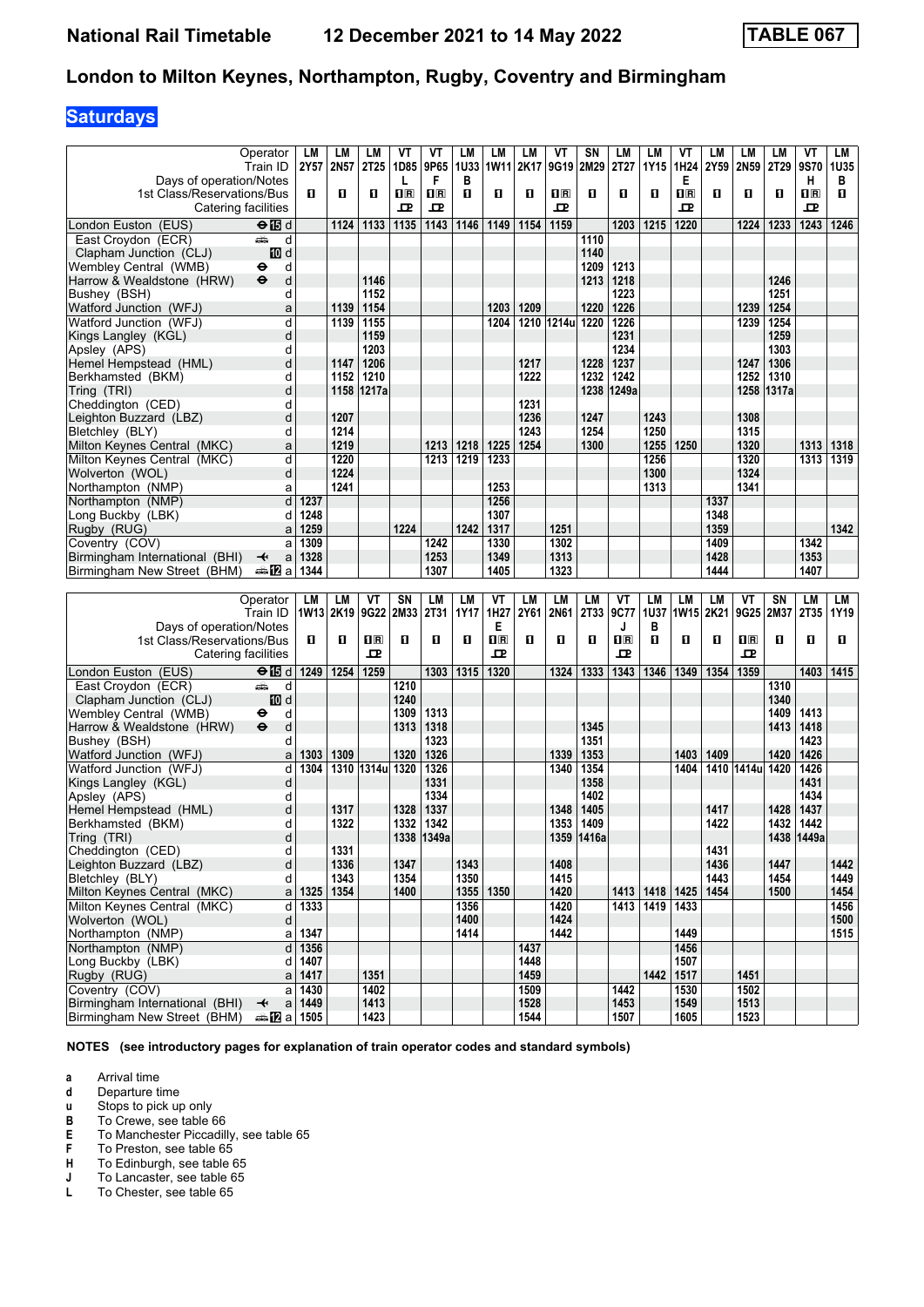## **Saturdays**

|                                                               | Operator                                 | VT             | LM          | LM           | LM    | VT             | <b>LM</b> | LM          | LM           | ۷T             | SΝ           | LM          | LM               | VT                      | LM                  | LM          | LМ              | VT   | LМ           |
|---------------------------------------------------------------|------------------------------------------|----------------|-------------|--------------|-------|----------------|-----------|-------------|--------------|----------------|--------------|-------------|------------------|-------------------------|---------------------|-------------|-----------------|------|--------------|
|                                                               | Train ID                                 | 1H30           | <b>2Y63</b> | 2N63         | 2T37  | 9S80           | 1U39      | <b>1W17</b> | 2K23         | 9G28           | 2M39         | 2T39        | 1Y21             | 1H33                    | 2Y65                | <b>2N65</b> | <b>2T41</b>     | 9S85 | <b>1U41</b>  |
| Days of operation/Notes                                       |                                          | Е              |             |              |       | н              | В         |             |              |                |              |             |                  | Е                       |                     |             |                 | D    | в            |
| 1st Class/Reservations/Bus                                    |                                          | 1 <sub>R</sub> | П           | O            | 0     | $\mathbf{1}$ R | п         | 0           | О            | $\mathbf{H}$ R | п            | 0           | О                | $\overline{\mathbf{H}}$ | O                   | П           | 0               | 1R   | п            |
| Catering facilities                                           |                                          | ᇁ              |             |              |       | 굔              |           |             |              | ᇁ              |              |             |                  | 굔                       |                     |             |                 | 굔    |              |
| London Euston (EUS)                                           | $\Theta$ is d                            | 1420           |             | 1424         | 1433  | 1443           | 1446      | 1449        | 1454         | 1459           |              |             | 1515             | 1520                    |                     |             | 1533            | 1543 | 1546         |
| East Croydon (ECR)                                            | پیشته<br>d                               |                |             |              |       |                |           |             |              |                | 1410         | 1503        |                  |                         |                     | 1524        |                 |      |              |
|                                                               | iD d                                     |                |             |              |       |                |           |             |              |                | 1440         |             |                  |                         |                     |             |                 |      |              |
| Clapham Junction (CLJ)<br>Wembley Central  (WMB)              | d<br>⊖                                   |                |             |              |       |                |           |             |              |                | 1509         | 1513        |                  |                         |                     |             |                 |      |              |
| Harrow & Wealdstone (HRW)                                     | $\bullet$<br>d                           |                |             |              | 1445  |                |           |             |              |                | 1513         | 1518        |                  |                         |                     |             | 1545            |      |              |
| Bushey (BSH)                                                  | d                                        |                |             |              | 1451  |                |           |             |              |                |              | 1523        |                  |                         |                     |             | 1551            |      |              |
| Watford Junction (WFJ)                                        | a                                        |                |             | 1439         | 1453  |                |           | 1503        | 1508         |                | 1520         | 1526        |                  |                         |                     | 1539        | 1553            |      |              |
| Watford Junction (WFJ)                                        | d                                        |                |             | 1439         | 1454  |                |           | 1504        | 1509         | 1514u          | 1520         | 1526        |                  |                         |                     | 1540        | 1554            |      |              |
| Kings Langley (KGL)                                           | d                                        |                |             |              | 1458  |                |           |             |              |                |              | 1531        |                  |                         |                     |             | 1558            |      |              |
| Apsley (APS)                                                  | d                                        |                |             |              | 1502  |                |           |             |              |                |              | 1534        |                  |                         |                     |             | 1602            |      |              |
| Hemel Hempstead (HML)                                         | d                                        |                |             | 1447         | 1505  |                |           |             | 1516         |                | 1528         | 1537        |                  |                         |                     | 1547        | 1605            |      |              |
| Berkhamsted (BKM)                                             | d                                        |                |             | 1452         | 1509  |                |           |             | 1521         |                | 1533         | 1542        |                  |                         |                     | 1552        | 1609            |      |              |
| Tring (TRI)                                                   | d                                        |                |             | 1458         | 1516a |                |           |             |              |                | 1539         | ∣1549a      |                  |                         |                     |             | 1558 1616a      |      |              |
| Cheddington (CED)                                             | d                                        |                |             |              |       |                |           |             | 1530         |                |              |             |                  |                         |                     |             |                 |      |              |
| Leighton Buzzard (LBZ)                                        | d                                        |                |             | 1507         |       |                |           |             | 1536         |                | 1548         |             | 1543             |                         |                     | 1608        |                 |      |              |
| Bletchley (BLY)                                               | d                                        |                |             | 1514         |       |                |           |             | 1543         |                | 1555         |             | 1550             |                         |                     | 1615        |                 |      |              |
| Milton Keynes Central (MKC)                                   | a                                        | 1450           |             | 1519         |       | 1513           | 1518      | 1525        | 1554         |                | 1601         |             | 1555             | 1550                    |                     | 1620        |                 | 1613 | 1618         |
| Milton Keynes Central (MKC)                                   | d                                        |                |             | 1520         |       | 1513           | 1519      | 1533        |              |                |              |             | 1556             |                         |                     | 1621        |                 | 1613 | 1619         |
| Wolverton (WOL)                                               | d                                        |                |             | 1524         |       |                |           |             |              |                |              |             | 1600             |                         |                     | 1625        |                 |      |              |
| Northampton (NMP)                                             | а                                        |                |             | 1541         |       |                |           | 1547        |              |                |              |             | 1613             |                         |                     | 1642        |                 |      |              |
| Northampton (NMP)                                             | d                                        |                | 1537        |              |       |                |           | 1556        |              |                |              |             |                  |                         | 1637                |             |                 |      |              |
| Long Buckby (LBK)                                             | d                                        |                | 1549        |              |       |                |           | 1607        |              |                |              |             |                  |                         | 1648                |             |                 |      |              |
| Rugby (RUG)                                                   | a                                        |                | 1600        |              |       |                | 1542      | 1619        |              | 1551           |              |             |                  |                         | 1658                |             |                 |      | 1642         |
| Coventry (COV)                                                | a                                        |                | 1610        |              |       | 1542           |           | 1630        |              | 1602           |              |             |                  |                         | 1709                |             |                 | 1642 |              |
| Birmingham International (BHI)                                | ↞<br>a                                   |                | 1629        |              |       | 1553           |           | 1649        |              | 1613           |              |             |                  |                         | 1728                |             |                 | 1653 |              |
| Birmingham New Street (BHM)                                   | dan <mark>na</mark> n⊡                   |                | 1644        |              |       | 1607           |           | 1705        |              | 1623           |              |             |                  |                         | 1744                |             |                 | 1707 |              |
|                                                               |                                          |                |             |              |       |                |           |             |              |                |              |             |                  |                         |                     |             |                 |      |              |
|                                                               |                                          |                |             |              |       |                |           |             |              |                |              |             |                  |                         |                     |             |                 |      |              |
|                                                               | Operator                                 | LM             | LM          | ۷T           | SN    | LM             | LM        | VT          | LM           | <b>LM</b>      | LM           | VT          | VT               | <b>LM</b>               | LM                  | LМ          | ۷T              | SN   | LM           |
|                                                               | Train ID                                 | 1W19 2K25      |             | 9G31         | 2M45  | 2T43           | 1Y23      | 1H36        | 2Y67         | 2N67           | 2T45         | 1F28        | 9P93             | <b>1U43</b>             | <b>1W21</b>         | 2K27        | 9G34 2M49       |      | 2T47         |
| Days of operation/Notes                                       |                                          |                |             |              |       |                |           | Е           |              |                |              | G           | F                | в                       |                     |             |                 |      |              |
| 1st Class/Reservations/Bus                                    |                                          | O              | O           | $n_{\rm R}$  | 0     | О              | п         | 0 R         | 0            | O              | п            | $n_{\rm R}$ | $n_{\mathbb{R}}$ | п                       | 0                   | п           | $n_{\rm R}$     | O    | O.           |
| Catering facilities                                           |                                          |                |             | ᇁ            |       |                |           | 굔           |              |                |              | ᇁ           | 굔                |                         |                     |             | ᇁ               |      |              |
| London Euston (EUS)                                           | $\Theta$ is d                            | 1549           | 1554        | 1559         |       | 1603           | 1615      | 1620        |              | 1624           | 1633         | 1633        | 1643             | 1646                    | 1649                | 1654        | 1659            |      | 1703         |
| East Croydon (ECR)                                            | پیشته<br>d                               |                |             |              | 1510  |                |           |             |              |                |              |             |                  |                         |                     |             |                 | 1610 |              |
| Clapham Junction (CLJ)                                        | III d                                    |                |             |              | 1540  |                |           |             |              |                |              |             |                  |                         |                     |             |                 | 1640 |              |
| Wembley Central  (WMB)                                        | d<br>⊖                                   |                |             |              | 1609  | 1613           |           |             |              |                |              |             |                  |                         |                     |             |                 | 1709 | 1713         |
| Harrow & Wealdstone (HRW)                                     | d<br>$\bullet$                           |                |             |              | 1613  | 1618           |           |             |              |                | 1645         |             |                  |                         |                     |             |                 | 1713 | 1718         |
| Bushey (BSH)                                                  | d                                        |                |             |              |       | 1623           |           |             |              |                | 1651         |             |                  |                         |                     |             |                 |      | 1723         |
| Watford Junction (WFJ)                                        | a                                        | 1603           | 1609        |              | 1620  | 1626           |           |             |              | 1639           | 1653         |             |                  |                         | 1703                | 1709        |                 | 1720 | 1726         |
| Watford Junction (WFJ)                                        | d                                        | 1604           |             | 1610 1614u   | 1620  | 1626           |           |             |              | 1639           | 1654         |             |                  |                         | 1704                |             | 1710 1714u 1720 |      | 1726         |
| Kings Langley (KGL)                                           | d                                        |                |             |              |       | 1631           |           |             |              |                | 1658         |             |                  |                         |                     |             |                 |      | 1731         |
| Apsley (APS)                                                  | d                                        |                | 1617        |              | 1628  | 1634<br>1637   |           |             |              | 1647           | 1702<br>1705 |             |                  |                         |                     | 1717        |                 | 1728 | 1734<br>1737 |
| Hemel Hempstead (HML)<br>Berkhamsted (BKM)                    | d<br>d                                   |                | 1622        |              | 1632  | 1642           |           |             |              | 1652           | 1709         |             |                  |                         |                     | 1722        |                 | 1732 | 1742         |
|                                                               | d                                        |                |             |              |       | 1638 1649a     |           |             |              |                | 1658 1716a   |             |                  |                         |                     |             |                 | 1738 | 1749a        |
| Tring (TRI)<br>Cheddington (CED)                              | d                                        |                | 1631        |              |       |                |           |             |              |                |              |             |                  |                         |                     | 1731        |                 |      |              |
| Leighton Buzzard (LBZ)                                        | d                                        |                | 1636        |              | 1647  |                | 1643      |             |              | 1706           |              |             |                  |                         |                     | 1736        |                 | 1747 |              |
| Bletchley (BLY)                                               | d                                        |                | 1643        |              | 1654  |                | 1650      |             |              | 1713           |              |             |                  |                         |                     | 1743        |                 | 1754 |              |
| Milton Keynes Central (MKC)                                   | a                                        | 1625           | 1654        |              | 1700  |                |           | 1655 1650   |              | 1718           |              |             |                  |                         | 1713 1718 1725 1754 |             |                 | 1800 |              |
| Milton Keynes Central (MKC)                                   | d                                        | 1632           |             |              |       |                | 1656      |             |              | 1719           |              |             |                  | 1713 1719               | 1732                |             |                 |      |              |
| Wolverton (WOL)                                               | d                                        |                |             |              |       |                | 1700      |             |              | 1723           |              |             |                  |                         |                     |             |                 |      |              |
| Northampton (NMP)                                             | a                                        | 1646           |             |              |       |                | 1713      |             |              | 1740           |              |             |                  |                         | 1746                |             |                 |      |              |
| Northampton (NMP)                                             | $\overline{\mathbf{a}}$                  | 1656           |             |              |       |                |           |             | 1737         |                |              |             |                  |                         | 1756                |             |                 |      |              |
| Long Buckby (LBK)                                             | d                                        | 1707           |             |              |       |                |           |             | 1748         |                |              |             |                  |                         | 1807                |             |                 |      |              |
| Rugby (RUG)                                                   | a                                        | 1717           |             | 1651         |       |                |           |             | 1759         |                |              | 1722        |                  | 1742                    | 1817                |             | 1751            |      |              |
| Coventry (COV)                                                |                                          | $a$ 1730       |             | 1702         |       |                |           |             | 1809         |                |              |             | 1742             |                         | 1830                |             | 1802            |      |              |
| Birmingham International (BHI)<br>Birmingham New Street (BHM) | $\overline{\mathbf{t}}$<br><b>□ 1805</b> | a 1749         |             | 1713<br>1723 |       |                |           |             | 1828<br>1844 |                |              |             | 1753<br>1807     |                         | 1849<br>1905        |             | 1813<br>1823    |      |              |

**NOTES (see introductory pages for explanation of train operator codes and standard symbols)**

**a** Arrival time<br>**d** Departure ti

**d** Departure time<br>**u** Stops to pick up

**x** Stops to pick up only<br>**B** To Crewe, see table

**B** To Crewe, see table 66<br>**D** To Glasgow Central, see **D** To Glasgow Central, see table 65<br>**E** To Manchester Piccadilly, see tab

**E** To Manchester Piccadilly, see table 65<br>**F** To Preston, see table 65

**F** To Preston, see table 65<br>**G** To Liverpool Lime Street, **6** To Liverpool Lime Street, see table 65<br>**H** To Edinburgh, see table 65

To Edinburgh, see table 65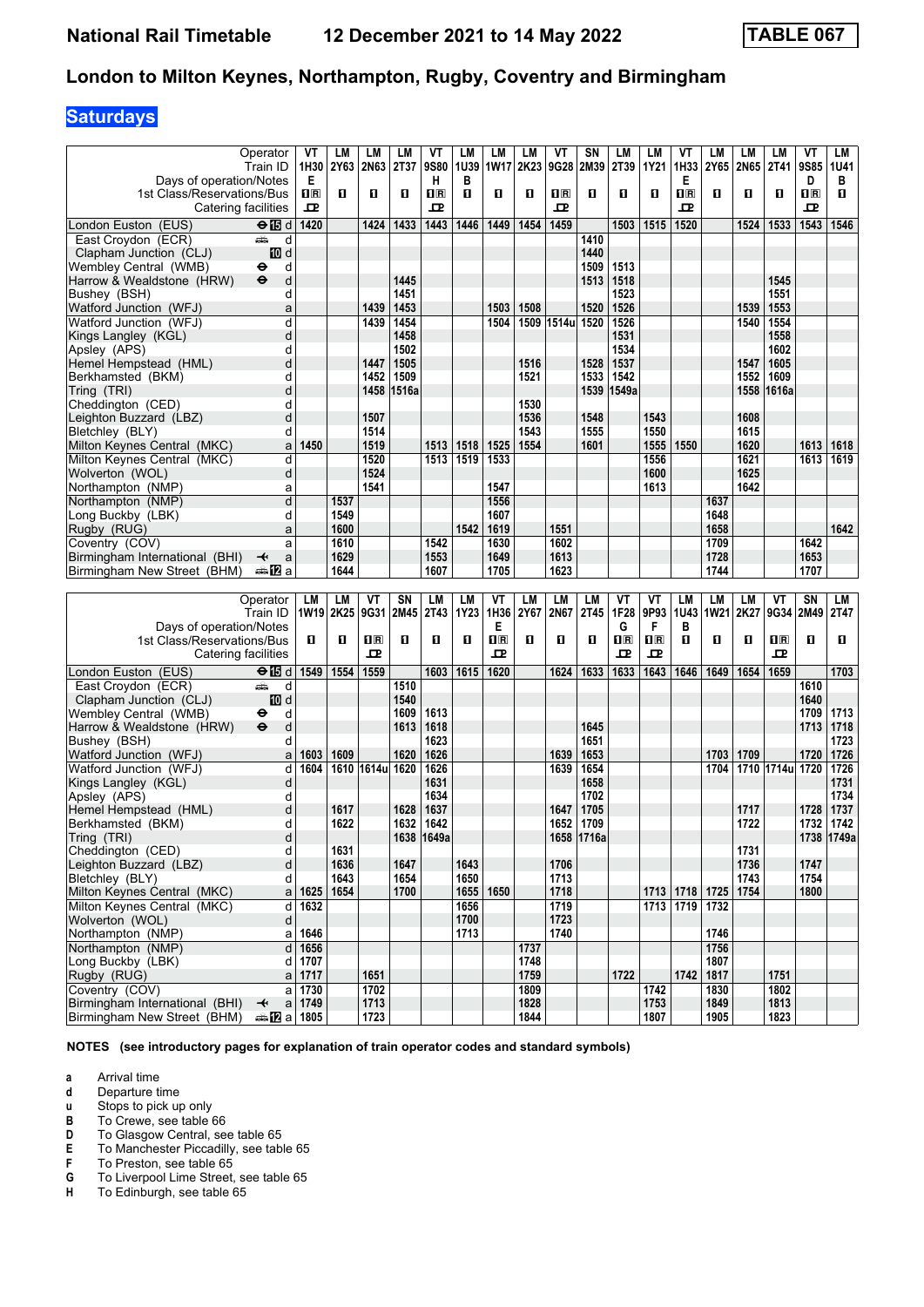## **Saturdays**

|                                                       | Operator                              | VT                                              | LM               | ۷T             | VT         | LM               | <b>LM</b>   | VT                      | LM   | LM               | LM           | LM          | ۷T               | SN          | LM         | LM             | ۷T          | VT                      | LМ           |
|-------------------------------------------------------|---------------------------------------|-------------------------------------------------|------------------|----------------|------------|------------------|-------------|-------------------------|------|------------------|--------------|-------------|------------------|-------------|------------|----------------|-------------|-------------------------|--------------|
|                                                       | Train ID                              | 1D91                                            | 1Y25             | 1H39           | 9G35       | 2N69             | <b>2T49</b> | 9P95                    | 1U45 | 2Y69             | <b>1W23</b>  | 2K29        | 9G37             | 2M55        | 2T51       | 1Y27           | 1H02        | 9J38                    | <b>2Y71</b>  |
| Days of operation/Notes                               |                                       | M                                               |                  | Е              | A          |                  |             | F                       | в    |                  |              |             | A                |             |            |                | Е           | N                       |              |
| 1st Class/Reservations/Bus                            |                                       | $\overline{\mathbf{H}}$ $\overline{\mathbf{R}}$ | п                | $\mathbf{1}$ R | $\Pi$ R    | O                | п           | 1R                      | п    | О                | п            | П           | $n_{\mathbb{R}}$ | 0           | О          | п              | 1R          | $\overline{\mathbf{H}}$ | 0            |
|                                                       | Catering facilities                   | 굔                                               |                  | ᇁ              | 굔          |                  |             | 굔                       |      |                  |              |             | ᇁ                |             |            |                | ᇁ           | ᇁ                       |              |
| London Euston (EUS)                                   | $\Theta$ is d                         | 1710                                            | 1715             | 1720           | 1723       | 1724             | 1733        | 1743                    | 1746 |                  | 1749         | 1754        | 1803             |             | 1803       | 1815           | 1820        | 1823                    |              |
| East Croydon (ECR)                                    | پیش<br>d                              |                                                 |                  |                |            |                  |             |                         |      |                  |              |             |                  | 1710        |            |                |             |                         |              |
| Clapham Junction (CLJ)                                | <b>ID</b> d                           |                                                 |                  |                |            |                  |             |                         |      |                  |              |             |                  | 1740        |            |                |             |                         |              |
| Wembley Central (WMB)                                 | d<br>⊖                                |                                                 |                  |                |            |                  |             |                         |      |                  |              |             |                  | 1809        | 1813       |                |             |                         |              |
| Harrow & Wealdstone (HRW)                             | $\ddot{\boldsymbol{\Theta}}$<br>d     |                                                 |                  |                |            |                  | 1745        |                         |      |                  |              |             |                  | 1813        | 1818       |                |             |                         |              |
| Bushey (BSH)                                          | d                                     |                                                 |                  |                |            |                  | 1751        |                         |      |                  |              |             |                  |             | 1823       |                |             |                         |              |
| Watford Junction (WFJ)                                | a                                     |                                                 |                  |                |            | 1739             | 1753        |                         |      |                  | 1803         | 1809        |                  | 1820        | 1826       |                |             |                         |              |
| Watford Junction (WFJ)                                | d                                     |                                                 |                  |                | 1737u 1739 |                  | 1754        |                         |      |                  | 1804         | 1810        |                  | 1820        | 1826       |                |             | 1837u                   |              |
| Kings Langley (KGL)                                   | d                                     |                                                 |                  |                |            |                  | 1758        |                         |      |                  |              |             |                  |             | 1831       |                |             |                         |              |
| Apsley (APS)                                          | d                                     |                                                 |                  |                |            |                  | 1802        |                         |      |                  |              |             |                  |             | 1834       |                |             |                         |              |
| Hemel Hempstead (HML)                                 | d                                     |                                                 |                  |                |            | 1747             | 1805        |                         |      |                  |              | 1817        |                  | 1828        | 1837       |                |             |                         |              |
| Berkhamsted (BKM)                                     | d                                     |                                                 |                  |                |            | 1752             | 1809        |                         |      |                  |              | 1822        |                  | 1832        | 1842       |                |             |                         |              |
| Tring (TRI)                                           | d                                     |                                                 |                  |                |            | 1758             | 1816a       |                         |      |                  |              |             |                  |             | 1838 1849a |                |             |                         |              |
| Cheddington (CED)                                     | d                                     |                                                 |                  |                |            |                  |             |                         |      |                  |              | 1831        |                  |             |            |                |             |                         |              |
| Leighton Buzzard (LBZ)                                | d                                     |                                                 | 1742             |                |            | 1806             |             |                         |      |                  |              | 1836        |                  | 1847        |            | 1843           |             |                         |              |
| Bletchley (BLY)                                       | d                                     |                                                 | 1749             |                |            | 1813             |             |                         |      |                  |              | 1843        |                  | 1854        |            | 1850           |             |                         |              |
| Milton Keynes Central (MKC)                           | a                                     | 1740                                            | 1754             | 1750           |            | 1818             |             | 1813                    | 1818 |                  | 1825         | 1854        |                  | 1900        |            | 1855           | 1850        |                         |              |
| Milton Keynes Central (MKC)                           | d                                     |                                                 | 1756             |                |            | 1819             |             | 1813                    | 1819 |                  | 1825         |             |                  |             |            | 1856           |             |                         |              |
| Wolverton (WOL)                                       | d                                     |                                                 | 1800             |                |            | 1823             |             |                         |      |                  |              |             |                  |             |            | 1900           |             |                         |              |
| Northampton (NMP)                                     | a                                     |                                                 | 1813             |                |            | 1835             |             |                         |      |                  | 1840         |             |                  |             |            | 1913           |             |                         |              |
| Northampton (NMP)                                     | d<br>d                                |                                                 |                  |                |            |                  |             |                         |      | 1837<br>1848     | 1856<br>1907 |             |                  |             |            |                |             |                         | 1937         |
| Long Buckby (LBK)                                     | a                                     |                                                 |                  |                |            |                  |             |                         | 1842 | 1859             | 1917         |             | 1851             |             |            |                |             |                         | 1948<br>1959 |
| Rugby (RUG)                                           | a                                     |                                                 |                  |                | 1822       |                  |             | 1842                    |      | 1909             | 1931         |             | 1902             |             |            |                |             | 1922                    | 2009         |
| Coventry (COV)<br>Birmingham International (BHI)      | ↞<br>a                                |                                                 |                  |                | 1832       |                  |             | 1853                    |      | 1928             | 1949         |             | 1913             |             |            |                |             | 1933                    | 2028         |
| Birmingham New Street (BHM)                           | ana <mark>na</mark> Ta                |                                                 |                  |                | 1845       |                  |             | 1907                    |      | 1944             | 2005         |             | 1923             |             |            |                |             | 1945                    | 2044         |
|                                                       |                                       |                                                 |                  |                |            |                  |             |                         |      |                  |              |             |                  |             |            |                |             |                         |              |
|                                                       |                                       |                                                 |                  |                |            |                  |             |                         |      |                  |              |             |                  |             |            |                |             |                         |              |
|                                                       |                                       |                                                 |                  |                |            |                  |             |                         |      |                  |              |             |                  |             |            |                |             |                         |              |
|                                                       | Operator                              | LM                                              | LM               | ۷T             | LM         | LM               | LM          | VT<br>9G40              | SN   | <b>LM</b>        | LM           | ۷T          | LM               | VT          | LM         | LМ             | ۷T          | VT<br>9G42              | LM           |
|                                                       | Train ID                              | 2N71                                            | 2T <sub>53</sub> | 9K94<br>в      | 1U47<br>в  | 1N <sub>25</sub> | 2K31        | A                       | 2M61 | 2T <sub>55</sub> | 1Y99         | 1H05<br>Е   | 2Y13             | 9G41<br>A   | 1U49<br>в  | 2Y73           | 1H74<br>Е   | A                       | 2Y75         |
| Days of operation/Notes<br>1st Class/Reservations/Bus |                                       | O                                               | O                | $n_{\rm R}$    | O          | O                | O           | $\overline{\mathbf{R}}$ | П    | О                | п            | $n_{\rm R}$ | О                | $n_{\rm R}$ | О          | O              | $n_{\rm R}$ | $n_{\rm R}$             | 0.           |
|                                                       | Catering facilities                   |                                                 |                  | ᇁ              |            |                  |             | 굔                       |      |                  |              | ᇁ           |                  | 굔           |            |                | ᇁ           | ᇁ                       |              |
|                                                       |                                       | 1824                                            |                  | 1840           | 1846       | 1849             | 1851        | 1903                    |      | 1903             | 1913         | 1920        | 1920             | 1923        | 1933       | 1933           | 1939        | 1943                    | 1947         |
| London Euston (EUS)                                   | $\Theta$ $\blacksquare$ d<br>پیش<br>d |                                                 | 1833             |                |            |                  |             |                         | 1812 |                  |              |             |                  |             |            |                |             |                         |              |
| East Croydon (ECR)                                    |                                       |                                                 |                  |                |            |                  |             |                         | 1840 |                  |              |             |                  |             |            |                |             |                         |              |
| Clapham Junction (CLJ)<br>Wembley Central (WMB)       | III d<br>⊖<br>d                       |                                                 |                  |                |            |                  |             |                         | 1908 | 1913             |              |             |                  |             |            |                |             |                         |              |
| Harrow & Wealdstone (HRW)                             | $\ddot{\mathbf{e}}$<br>d              |                                                 | 1845             |                |            |                  |             |                         | 1913 | 1918             |              |             |                  |             |            | 1945           |             |                         | 1959         |
| Bushey (BSH)                                          | d                                     |                                                 | 1851             |                |            |                  |             |                         |      | 1923             |              |             |                  |             |            | 1951           |             |                         |              |
| Watford Junction (WFJ)                                | a                                     | 1839                                            | 1853             |                |            | 1903             | 1906        |                         | 1921 | 1926             |              |             | 1935             |             |            | 1953           |             |                         | 2005         |
| Watford Junction (WFJ)                                | d                                     | 1839                                            | 1854             |                |            | 1904             | 1907        |                         |      | 1926             |              |             |                  | 1936 1937u  |            | 1954           |             |                         | 2005         |
| Kings Langley (KGL)                                   | d                                     |                                                 | 1858             |                |            |                  |             |                         |      | 1931             |              |             |                  |             |            | 1959           |             |                         | 2010         |
| Apsley (APS)                                          | d                                     |                                                 | 1902             |                |            |                  |             |                         |      | 1934             |              |             |                  |             |            | 2003           |             |                         | 2013         |
| Hemel Hempstead (HML)                                 | d                                     | 1847                                            | 1905             |                |            |                  | 1914        |                         |      | 1937             |              |             | 1943             |             |            | 2006           |             |                         | 2016         |
| Berkhamsted (BKM)                                     | d                                     | 1852                                            | 1909             |                |            |                  | 1919        |                         |      | 1942             |              |             | 1948             |             |            | 2013           |             |                         | 2021         |
| Tring (TRI)                                           |                                       |                                                 | 1858 1916a       |                |            |                  | 1925        |                         |      | 1949a            |              |             |                  |             |            | 2018           |             |                         | 2026         |
| Cheddington (CED)                                     | d                                     |                                                 |                  |                |            |                  | 1930        |                         |      |                  |              |             |                  |             |            |                |             |                         | 2031         |
| Leighton Buzzard (LBZ)                                | d                                     | 1906                                            |                  |                |            |                  | 1935        |                         |      |                  |              |             | 2001             |             |            | 2026           |             |                         | 2035         |
| Bletchley (BLY)                                       | d                                     | 1913                                            |                  |                |            |                  | 1942        |                         |      |                  |              |             | 2007             |             |            | 2033           |             |                         | 2042         |
| Milton Keynes Central (MKC)                           | a                                     | 1918                                            |                  | 1910           | 1918       | 1925             | 1953        |                         |      |                  | 1945         | 1950        | 2011             |             |            | 2006   2037    |             | 2020                    | 2048         |
| Milton Keynes Central (MKC)                           | d                                     | 1919                                            |                  | 1910           | 1919       | 1931             |             |                         |      |                  | 1946         |             | 2012             |             |            | 2007 2037      |             | 2021                    | 2049         |
| Wolverton (WOL)                                       | d                                     | 1923                                            |                  |                |            |                  |             |                         |      |                  | 1950         |             |                  |             |            | 2041           |             |                         | 2053         |
| Northampton (NMP)                                     | a                                     | 1941                                            |                  |                |            | 1947             |             |                         |      |                  | 2004         |             | 2026             |             |            | 2055           |             |                         | 2106         |
| Northampton (NMP)                                     | d                                     |                                                 |                  |                |            |                  |             |                         |      |                  | 2004         |             | 2035             |             |            | 2057           |             |                         | 2118         |
| Long Buckby (LBK)                                     | d<br>a                                |                                                 |                  |                | 1942       |                  |             | 1951                    |      |                  | 2015         |             | 2046<br>2057     |             |            | 2108           |             |                         | 2129         |
| Rugby (RUG)                                           | a                                     |                                                 |                  | 1942           |            |                  |             | 2002                    |      |                  | 2026<br>2036 |             |                  | 2023        |            | 2029 2118 2037 |             | 2049                    | 2139<br>2150 |
| Coventry (COV)<br>Birmingham International (BHI)      | $\mathsf{a}$<br>↞                     |                                                 |                  | 1953           |            |                  |             | 2013                    |      |                  | 2055         |             | 2109<br>2127     | 2033        |            | 2130<br>2147   |             | $2101$   2205           |              |

**NOTES (see introductory pages for explanation of train operator codes and standard symbols)**

**a** Arrival time<br>**d** Departure ti

**d** Departure time<br>**u** Stops to pick up

**X** Stops to pick up only

**A** To Wolverhampton, see table 68

**B** To Crewe, see table 66

- **E** To Manchester Piccadilly, see table 65<br>**F** To Preston, see table 65
- 

To Holyhead, see table 65

**F** To Preston, see table 65<br>**M** To Holyhead, see table 6<br>**N** To Shrewsbury, see table To Shrewsbury, see table 64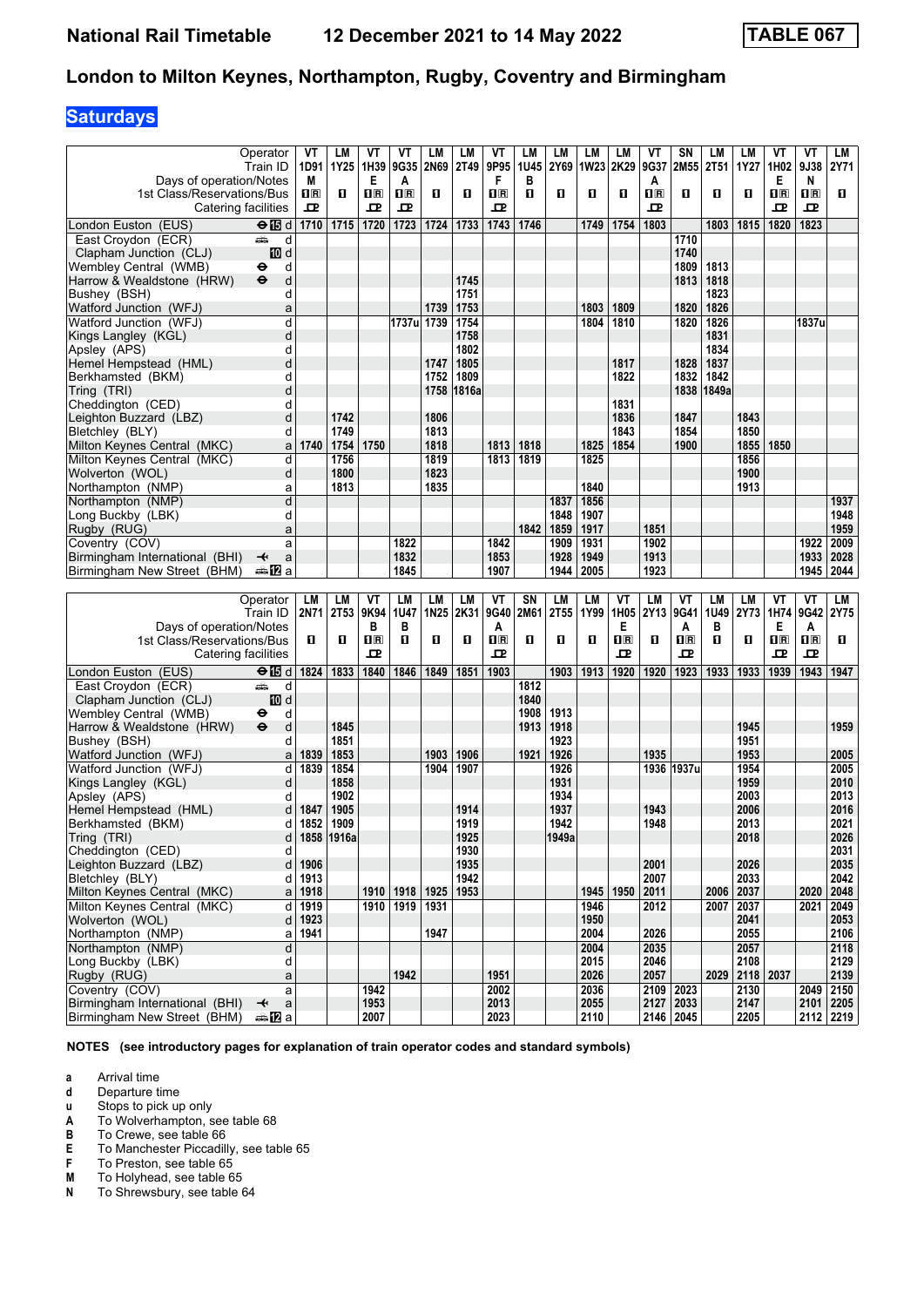## **Saturdays**

|                                | Operator                          | SN        | LM   | VT           | VT                        | VT        | VT           | LM                | LM   | LM   | VT                        | VT                      | LM   | SN        | LM   | VT           | LМ        | <b>SN</b> | LM   |
|--------------------------------|-----------------------------------|-----------|------|--------------|---------------------------|-----------|--------------|-------------------|------|------|---------------------------|-------------------------|------|-----------|------|--------------|-----------|-----------|------|
|                                | Train ID                          | 2M65 2N17 |      | 1F27         | 1H07                      | 9G44 1P07 |              | 1U51              | 2Y17 | 2Y77 | 1H76                      | 9G46                    |      | 2Y79 2M67 | 2Y81 | 9G47         | 2N37      | 2M69      | 2N93 |
| Days of operation/Notes        |                                   |           |      | G            | Е                         | А         | F            | в                 |      |      | Е                         | A                       |      |           |      | Α            |           |           |      |
| 1st Class/Reservations/Bus     |                                   | п         | п    | $\mathbf{H}$ | $\mathbf{I}$ $\mathbf{R}$ | 1R        | $\mathbf{R}$ | п                 | п    | п    | $\mathbf{I}^{\mathbf{R}}$ | $\overline{\mathbf{B}}$ | п    | п         | п    | $\mathbf{H}$ | п         | O         | п    |
| Catering facilities            |                                   |           |      | 굔            | 고                         | 고         | 모            |                   |      |      | ᇁ                         | 모                       |      |           |      | 고            |           |           |      |
| London Euston (EUS)            | $\Theta$ is d                     |           | 2003 | 2011         | 2020                      | 2025      | 2031         | 2034              |      | 2039 | 2101                      | 2103                    | 2109 |           | 2131 | 2142         | 2154      |           | 2212 |
| East Croydon (ECR)             | ۳Ê<br>d                           | 1910      |      |              |                           |           |              |                   |      |      |                           |                         |      | 2010      |      |              |           | 2110      |      |
| Clapham Junction (CLJ)         | 10 d                              | 1936      |      |              |                           |           |              |                   |      |      |                           |                         |      | 2051      |      |              |           | 2139      |      |
| Wembley Central (WMB)          | θ<br>d                            |           |      |              |                           |           |              |                   |      |      |                           |                         |      | 2122      |      |              |           | 2211      |      |
| Harrow & Wealdstone (HRW)      | $\ddot{\boldsymbol{\Theta}}$<br>d | 2007      |      |              |                           |           |              |                   |      |      |                           |                         | 2121 | 2127      |      |              | 2206      | 2216      | 2225 |
| Bushey (BSH)                   | d                                 |           |      |              |                           |           |              |                   |      |      |                           |                         |      |           |      |              |           |           |      |
| Watford Junction (WFJ)         | a                                 | 2015      | 2019 |              |                           |           |              |                   |      | 2054 |                           |                         | 2127 | 2134      |      |              | 2212 2225 |           | 2231 |
| Watford Junction (WFJ)         | d                                 |           | 2019 |              |                           |           |              | 2040u 2046u 2051u |      | 2055 |                           | 2119u 2128              |      |           |      | 2158u        | 2215      |           | 2236 |
| Kings Langley (KGL)            | d                                 |           |      |              |                           |           |              |                   |      | 2059 |                           |                         |      |           |      |              | 2219      |           |      |
| Apsley (APS)                   |                                   |           |      |              |                           |           |              |                   |      | 2103 |                           |                         |      |           |      |              | 2223      |           |      |
| Hemel Hempstead (HML)          | d                                 |           |      |              |                           |           |              |                   |      | 2106 |                           |                         | 2136 |           | 2153 |              | 2226      |           | 2243 |
| Berkhamsted (BKM)              | d                                 |           |      |              |                           |           |              |                   |      | 2111 |                           |                         | 2141 |           | 2158 |              | 2231      |           | 2248 |
| Tring (TRI)                    | d                                 |           |      |              |                           |           |              |                   |      | 2116 |                           |                         | 2146 |           |      |              | 2236      |           |      |
| Cheddinaton (CED)              | d                                 |           |      |              |                           |           |              |                   |      | 2121 |                           |                         | 2151 |           |      |              | 2241      |           |      |
| Leighton Buzzard (LBZ)         | d                                 |           | 2040 |              |                           |           |              |                   |      | 2127 |                           |                         | 2158 |           | 2209 |              | 2248      |           | 2302 |
| Bletchlev (BLY)                | d                                 |           | 2046 |              |                           |           |              |                   |      | 2134 |                           |                         | 2205 |           | 2216 |              | 2255      |           | 2309 |
| Milton Keynes Central (MKC)    | a                                 |           | 2053 |              | 2103                      |           |              | 2121              |      | 2140 | 2145                      | 2151                    | 2213 |           | 2224 | 2229         | 2303      |           | 2317 |
| Milton Keynes Central (MKC)    | d                                 |           | 2100 |              |                           |           |              | 2122              |      | 2140 |                           | 2151                    | 2213 |           | 2225 | 2230         | 2304      |           | 2317 |
| Wolverton (WOL)                | d                                 |           | 2104 |              |                           |           |              |                   |      |      |                           |                         | 2217 |           | 2229 |              | 2308      |           | 2321 |
| Northampton (NMP)              | а                                 |           | 2117 |              |                           |           |              |                   |      | 2155 |                           |                         | 2231 |           | 2245 |              | 2326      |           | 2340 |
| Northampton (NMP)              | d                                 |           |      |              |                           |           |              |                   | 2129 | 2204 |                           |                         | 2241 |           | 2254 |              |           |           |      |
| Long Buckby (LBK)              | d                                 |           |      |              |                           |           |              |                   | 2140 | 2215 |                           |                         | 2252 |           | 2304 |              |           |           |      |
| Rugby (RUG)                    | a                                 |           |      | 2117         |                           |           | 2136         | 2144              | 2151 | 2226 |                           | 2213                    | 2303 |           | 2315 | 2252         |           |           |      |
| Coventry (COV)                 | a                                 |           |      |              |                           | 2137      |              |                   | 2205 | 2238 |                           | 2224                    | 2314 |           | 2326 | 2303         |           |           |      |
| Birmingham International (BHI) | ↞<br>a                            |           |      |              |                           | 2151      |              |                   | 2226 | 2256 |                           | 2234                    | 2329 |           | 2345 | 2313         |           |           |      |
| Birmingham New Street (BHM)    | ana <mark>na</mark> m⊒            |           |      |              |                           | 2206      |              |                   | 2242 | 2317 |                           | 2246                    | 2344 |           |      | 0003 2325    |           |           |      |

|                                | Operator<br>Train ID |     | LM<br>2N39 | SΝ<br><b>2M73</b> | LМ<br>2N41 | LМ   | LМ        | LМ          | LМ   | LМ   | LM   | LM   | LM   |
|--------------------------------|----------------------|-----|------------|-------------------|------------|------|-----------|-------------|------|------|------|------|------|
|                                |                      |     |            |                   |            |      | 2N95 2N43 | <b>2N01</b> |      |      |      | 罒    |      |
| 1st Class/Reservations/Bus     |                      |     | п          | п                 | п          | п    | п         | п           | 四    | 四    | 四    |      | 四    |
| London Euston (EUS)            | $\Theta$ is d        |     | 2234       |                   | 2305       | 2321 | 2336      | 0015        | 0200 | 0200 | 0200 | 0200 | 0200 |
| East Croydon (ECR)             | æ                    | d   |            | 2210              |            |      |           |             |      |      |      |      |      |
| Clapham Junction (CLJ)         |                      | 而 d |            | 2239              |            |      |           |             |      |      |      |      |      |
| Wembley Central (WMB)          | θ                    | d   |            | 2307              |            |      |           | 0024        |      |      |      |      | 0230 |
| Harrow & Wealdstone (HRW)      | $\ddot{\mathbf{e}}$  | d   |            | 2311              | 2317       | 2333 | 2348      | 0029        |      |      | 0235 |      | 0245 |
| Bushey (BSH)                   |                      | d   |            |                   |            |      |           |             |      |      |      |      |      |
| Watford Junction (WFJ)         |                      | a   | 2252       | 2318              | 2323       | 2339 | 2354      | 0035        | 0250 |      | 0255 | 0250 | 0305 |
| Watford Junction (WFJ)         |                      | d   | 2253       |                   | 2326       | 2340 | 2355      | 0035        | 0250 |      | 0255 | 0250 | 0305 |
| Kings Langley (KGL)            |                      | d   |            |                   | 2330       | 2344 | 2359      | 0040        |      |      |      |      | 0320 |
| Apsley (APS)                   |                      | d   |            |                   | 2334       | 2348 | 0003      | 0044        |      |      |      |      | 0330 |
| Hemel Hempstead (HML)          |                      | d   | 2300       |                   | 2337       | 2351 | 0006      | 0046        |      | 0300 |      | 0315 | 0335 |
| Berkhamsted (BKM)              |                      | d   | 2305       |                   | 2342       | 2356 | 0011      | 0051        |      |      | 0320 |      | 0345 |
| Tring (TRI)                    |                      | d   | 2310       |                   | 2347       | 0001 | 0016      | 0056        |      |      |      |      | 0400 |
| Cheddington (CED)              |                      | d   |            |                   | 2352       | 0006 | 0021      | 0101        |      |      |      |      | 0420 |
| Leighton Buzzard (LBZ)         |                      | d   | 2320       |                   | 2359       | 0013 | 0028      | 0106        |      |      |      | 0351 | 0440 |
| Bletchley (BLY)                |                      | d   | 2327       |                   | 0006       | 0020 | 0035      | 0113        |      |      |      | 0416 | 0505 |
| Milton Keynes Central (MKC)    |                      | a   | 2335       |                   | 0014       | 0028 | 0039      | 0119        | 0400 | 0400 | 0410 | 0431 | 0520 |
| Milton Keynes Central (MKC)    |                      | d   | 2335       |                   | 0015       | 0029 | 0040      | 0119        |      |      |      |      |      |
| Wolverton (WOL)                |                      | d   | 2339       |                   | 0019       | 0033 | 0044      | 0123        |      |      |      |      |      |
| Northampton (NMP)              |                      | a   | 2353       |                   | 0038       | 0046 | 0102      | 0137        |      |      |      |      |      |
| Northampton (NMP)              |                      | d   |            |                   |            |      |           |             |      |      |      |      |      |
| Long Buckby (LBK)              |                      | d   |            |                   |            |      |           |             |      |      |      |      |      |
| Rugby (RUG)                    |                      | a   |            |                   |            |      |           |             |      |      |      |      |      |
| Coventry (COV)                 |                      | a   |            |                   |            |      |           |             |      |      |      |      |      |
| Birmingham International (BHI) | ↞                    | a   |            |                   |            |      |           |             |      |      |      |      |      |
| Birmingham New Street (BHM)    | a≞122la              |     |            |                   |            |      |           |             |      |      |      |      |      |

**NOTES (see introductory pages for explanation of train operator codes and standard symbols)**

**a** Arrival time<br>**d** Departure t

**d** Departure time

**x** Stops to pick up only<br>**A** To Wolverhampton, s

- **A** To Wolverhampton, see table 68<br>**B** To Crewe, see table 66
- 
- **B** To Crewe, see table 66<br>**E** To Manchester Piccadill<br>**F** To Preston, see table 65 To Manchester Piccadilly, see table 65
- **F** To Preston, see table 65<br>**G** To Liverpool Lime Street,
- To Liverpool Lime Street, see table 65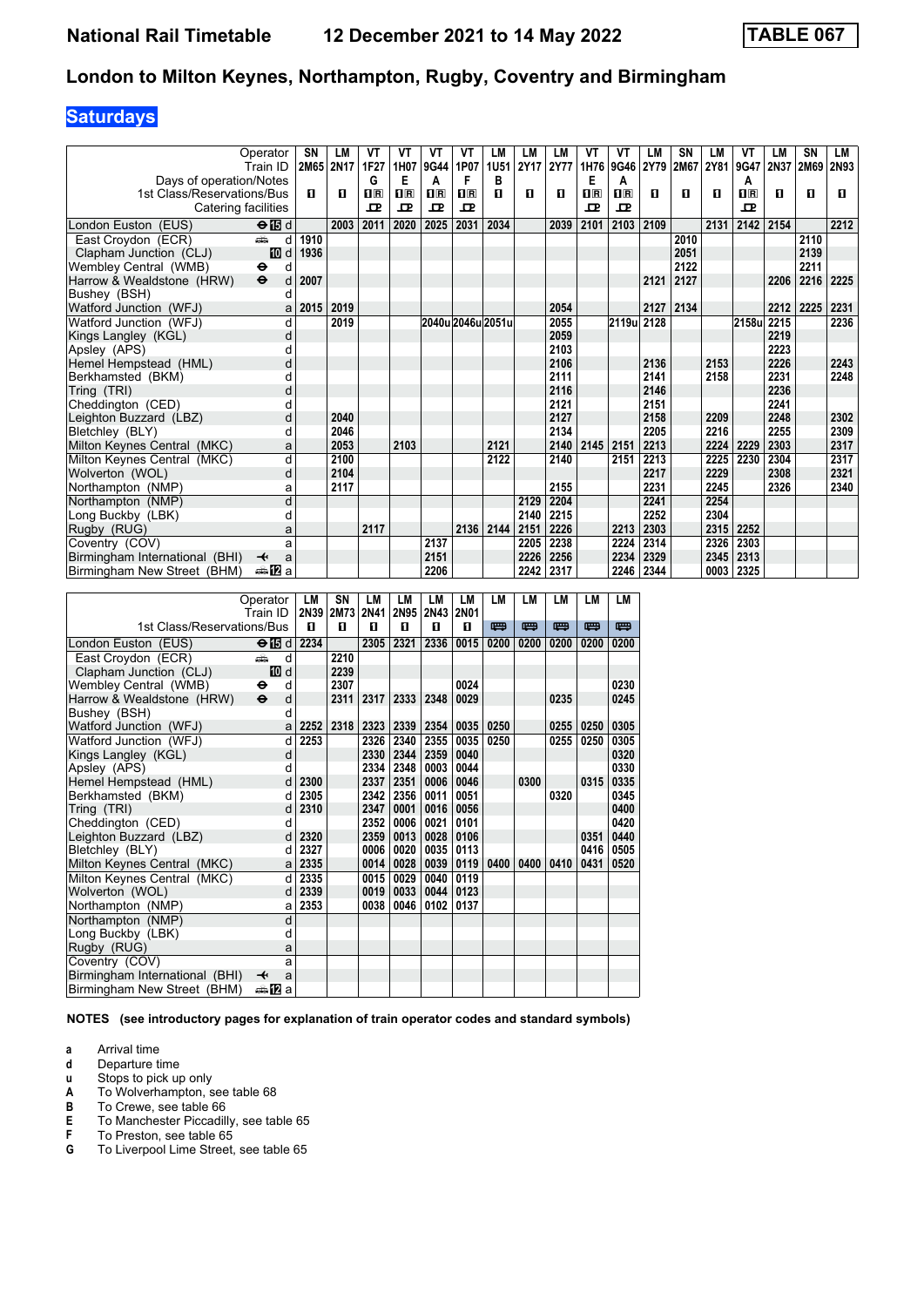# **Sundays**

|                                                  | Operator                               | LM          | LM          | LМ   | ۷T               | ۷T          | LM                      | LM   | VT                                              | SN                       | ۷T          | LM                                              | ۷T                      | LM        | LM          | ۷T               | SΝ                                              | VT             | LМ   |
|--------------------------------------------------|----------------------------------------|-------------|-------------|------|------------------|-------------|-------------------------|------|-------------------------------------------------|--------------------------|-------------|-------------------------------------------------|-------------------------|-----------|-------------|------------------|-------------------------------------------------|----------------|------|
|                                                  | Train ID                               | 2N91        | 2N93        | 2Y38 | 1H63             | 1H01        | 1U27                    | 2Y40 | <b>1S37</b>                                     | 2M19                     | 9G02        | 2U29                                            | 1H03                    | 1Y75      | <b>2Y42</b> | <b>1S52</b>      | 2M23 9G04                                       |                | 2N43 |
| Days of operation/Notes                          |                                        |             |             |      | A                | A           | в                       |      | C                                               |                          | D           | в                                               | A                       |           |             | C                |                                                 | D              |      |
| 1st Class/Reservations/Bus                       |                                        | п           | O           | O    | $n_{\mathbb{R}}$ | $n_{\rm R}$ | 0                       | O    | $\overline{\mathbf{H}}$ $\overline{\mathbf{R}}$ | O                        | $n_{\rm R}$ | O                                               | $n_{\mathbb{R}}$        | п         | O           | $n_{\mathbb{R}}$ | п                                               | $n_{\rm B}$    | п    |
| Catering facilities                              |                                        |             |             |      | ᇁ                | 굔           |                         |      | ᇁ                                               |                          | ᇁ           |                                                 | ᇁ                       |           |             | ᇁ                |                                                 | ᇁ              |      |
|                                                  |                                        |             |             |      |                  |             |                         |      |                                                 |                          |             |                                                 |                         |           |             |                  |                                                 |                |      |
| London Euston (EUS)                              | $\Theta$ $\blacksquare$ d              | 0651        | 0718        | 0752 | 0810             | 0820        |                         | 0824 | 0847                                            |                          | 0850        | 0855                                            | 0921                    |           | 0924        | 0946             |                                                 | 0950           | 0955 |
| East Croydon (ECR)                               | ڪ<br>d                                 |             |             |      |                  |             |                         |      |                                                 |                          |             |                                                 |                         |           |             |                  |                                                 |                |      |
| Clapham Junction (CLJ)                           | iD d                                   |             |             |      |                  |             |                         |      |                                                 | 0815                     |             |                                                 |                         |           |             |                  | 0911                                            |                |      |
| Wembley Central (WMB)                            | d<br>⊖                                 |             |             |      |                  |             |                         |      |                                                 |                          |             |                                                 |                         |           |             |                  |                                                 |                |      |
| Harrow & Wealdstone (HRW)                        | $\ddot{\mathbf{e}}$<br>d               | 0703        | 0730        | 0804 |                  |             |                         | 0837 |                                                 | 0848                     |             | 0907                                            |                         |           | 0937        |                  | 0945                                            |                |      |
| Bushey (BSH)                                     | d                                      |             |             |      |                  |             |                         |      |                                                 |                          |             |                                                 |                         |           |             |                  |                                                 |                |      |
|                                                  |                                        |             |             |      |                  |             |                         |      |                                                 |                          |             |                                                 |                         |           |             |                  |                                                 |                |      |
| Watford Junction (WFJ)                           | a                                      | 0709        | 0738        | 0810 |                  |             |                         | 0843 |                                                 | 0856                     |             | 0913                                            |                         |           | 0943        |                  | 0953                                            |                | 1010 |
| Watford Junction (WFJ)                           | d                                      | 0710        | 0739        | 0810 |                  |             |                         | 0843 |                                                 |                          | 0907u 0914  |                                                 |                         |           | 0944        |                  |                                                 | 1006u          | 1011 |
| Kings Langley (KGL)                              | d                                      |             | 0743        |      |                  |             |                         | 0848 |                                                 |                          |             |                                                 |                         |           | 0949        |                  |                                                 |                |      |
| Apslev (APS)                                     | d                                      |             | 0747        |      |                  |             |                         | 0852 |                                                 |                          |             |                                                 |                         |           | 0953        |                  |                                                 |                |      |
| Hemel Hempstead (HML)                            | d                                      | 0717        | 0750        | 0817 |                  |             |                         | 0855 |                                                 |                          |             | 0921                                            |                         |           | 0956        |                  |                                                 |                | 1018 |
| Berkhamsted (BKM)                                | d                                      | 0722        | 0755        | 0822 |                  |             |                         | 0900 |                                                 |                          |             | 0926                                            |                         |           | 1001        |                  |                                                 |                | 1023 |
| Tring (TRI)                                      | d                                      | 0726        |             | 0827 |                  |             |                         |      |                                                 |                          |             | 0929                                            |                         |           |             |                  |                                                 |                |      |
|                                                  |                                        |             |             |      |                  |             |                         |      |                                                 |                          |             |                                                 |                         |           |             |                  |                                                 |                |      |
| Cheddington (CED)                                | d                                      | 0732        |             | 0832 |                  |             |                         |      |                                                 |                          |             | 0935                                            |                         |           |             |                  |                                                 |                |      |
| Leighton Buzzard (LBZ)                           | d                                      | 0738        | 0808        | 0839 |                  |             |                         | 0914 |                                                 |                          |             | 0941                                            |                         |           | 1014        |                  |                                                 |                | 1036 |
| Bletchley (BLY)                                  | d                                      | 0745        | 0815        | 0845 |                  |             |                         | 0921 |                                                 |                          |             | 0948                                            |                         |           | 1021        |                  |                                                 |                | 1043 |
| Milton Keynes Central (MKC)                      | a                                      | 0754        | 0823        | 0850 | 0855             | 0905        |                         | 0926 | 0932                                            |                          | 0937        | 0957                                            | 1006                    |           | 1026        | 1032             |                                                 | 1037           | 1051 |
| Milton Kevnes Central (MKC)                      | d                                      | 0755        | 0824        | 0851 |                  |             |                         | 0926 | 0934                                            |                          | 0939        | 0957                                            |                         |           | 1027        | 1033             |                                                 | 1038           | 1051 |
| Wolverton (WOL)                                  | d                                      | 0759        | 0828        | 0855 |                  |             |                         | 0930 |                                                 |                          |             | 1001                                            |                         |           | 1031        |                  |                                                 |                |      |
| Northampton (NMP)                                | a                                      | 0812        | 0841        | 0908 |                  |             |                         | 0944 |                                                 |                          |             | 1014                                            |                         |           | 1044        |                  |                                                 |                | 1110 |
|                                                  |                                        |             |             |      |                  |             |                         |      |                                                 |                          |             |                                                 |                         |           |             |                  |                                                 |                |      |
| Northampton (NMP)                                | d                                      |             |             | 0926 |                  |             | 0930                    | 0959 |                                                 |                          |             | 1028                                            |                         | 1035      | 1100        |                  |                                                 |                |      |
| Long Buckby (LBK)                                | d                                      |             |             | 0937 |                  |             | 0941                    | 1010 |                                                 |                          |             | 1039                                            |                         |           | 1111        |                  |                                                 |                |      |
| Rugby (RUG)                                      | a                                      |             |             | 0948 |                  |             | 0952                    | 1021 | 1008                                            |                          | 1013        | 1049                                            |                         | 1054      | 1122        | 1107             |                                                 | 1113           |      |
| Coventry (COV)                                   | a                                      |             |             | 0959 |                  |             |                         | 1033 |                                                 |                          | 1023        |                                                 |                         | 1104      | 1133        |                  |                                                 | 1122           |      |
| Birmingham International (BHI)                   | ↞<br>a                                 |             |             | 1023 |                  |             |                         | 1051 |                                                 |                          | 1034        |                                                 |                         | 1123      | 1152        |                  |                                                 | 1133           |      |
| Birmingham New Street (BHM)                      | ana <mark>n</mark> 2 a                 |             |             | 1043 |                  |             |                         | 1106 |                                                 |                          | 1045        |                                                 |                         | 1143      | 1206        |                  |                                                 | 1145           |      |
|                                                  |                                        |             |             |      |                  |             |                         |      |                                                 |                          |             |                                                 |                         |           |             |                  |                                                 |                |      |
|                                                  |                                        |             |             |      |                  |             |                         |      |                                                 |                          |             |                                                 |                         |           |             |                  |                                                 |                |      |
|                                                  |                                        |             |             |      |                  |             |                         |      |                                                 |                          |             |                                                 |                         |           |             |                  |                                                 |                |      |
|                                                  | Operator                               | LM          | VT          | LM   | LM               | LM          | VT                      | SN   | VT                                              | <b>LM</b>                | LM          | VT                                              | VT                      | <b>LM</b> | LM          | <b>SN</b>        | VT                                              | <b>LM</b>      | LM   |
|                                                  | Train ID                               | <b>2U31</b> | 1H05        | 2K05 | <b>2Y23</b>      | 2Y44        | <b>1S58</b>             | 2M25 | 9G06                                            | <b>1W49</b>              | <b>2U33</b> | 1F13                                            | 1H07                    | 2Y25      | 2Y46        | 2M29             |                                                 | 9G08 2K13 1W51 |      |
| Days of operation/Notes                          |                                        | в           | A           |      |                  |             | C                       |      | D                                               |                          | в           | Е                                               | A                       |           |             |                  |                                                 |                |      |
| 1st Class/Reservations/Bus                       |                                        | п           | $n_{\rm R}$ | п    | O                | O.          | $\overline{\mathbf{H}}$ | O.   | $\overline{\mathbf{H}}$ $\overline{\mathbf{R}}$ | п                        | п           | $\overline{\mathbf{H}}$ $\overline{\mathbf{R}}$ | $\overline{\mathbf{R}}$ | O         | O           | п                | $\overline{\mathbf{H}}$ $\overline{\mathbf{R}}$ | O              | п    |
| Catering facilities                              |                                        |             | ᇁ           |      |                  |             | ᇁ                       |      | ᇁ                                               |                          |             | ᇁ                                               | ᅭ                       |           |             |                  | ᇁ                                               |                |      |
|                                                  |                                        |             |             |      |                  |             |                         |      |                                                 |                          |             |                                                 |                         |           |             |                  |                                                 |                |      |
| London Euston (EUS)                              | ⊖ 15 d                                 | 1001        | 1019        | 1023 |                  | 1031        | 1046                    |      | 1049                                            |                          | 1053        | 1116                                            | 1119                    |           | 1124        |                  | 1152                                            | 1155           | 1208 |
| East Croydon (ECR)                               | ۳Ê<br>d                                |             |             |      |                  |             |                         |      |                                                 |                          |             |                                                 |                         |           |             |                  |                                                 |                |      |
| Clapham Junction (CLJ)                           | iD d                                   |             |             |      |                  |             |                         | 1017 |                                                 |                          |             |                                                 |                         |           |             | 1118             |                                                 |                |      |
| Wembley Central (WMB)                            | d<br>⊖                                 |             |             |      |                  |             |                         |      |                                                 |                          |             |                                                 |                         |           |             |                  |                                                 |                |      |
| Harrow & Wealdstone (HRW)                        | $\bullet$<br>d                         | 1013        |             | 1035 |                  |             |                         | 1049 |                                                 |                          | 1106        |                                                 |                         |           | 1136        | 1150             |                                                 | 1207           |      |
| Bushey (BSH)                                     | d                                      |             |             |      |                  |             |                         |      |                                                 |                          | 1111s       |                                                 |                         |           |             |                  |                                                 | 1212s          |      |
| Watford Junction (WFJ)                           | a                                      | 1019        |             | 1041 |                  | 1046        |                         | 1059 |                                                 |                          | 1113        |                                                 |                         |           | 1142        | 1157             |                                                 | 1215           | 1222 |
|                                                  | d                                      |             |             |      |                  | 1047        |                         |      |                                                 |                          | 1114        |                                                 |                         |           | 1142        |                  |                                                 |                | 1223 |
| Watford Junction (WFJ)                           |                                        | 1019        |             | 1041 |                  |             |                         |      | 1107u                                           |                          |             |                                                 |                         |           |             |                  | 1206u                                           | 1215           |      |
| Kings Langley (KGL)                              | d                                      |             |             |      |                  |             |                         |      |                                                 |                          |             |                                                 |                         |           | 1147        |                  |                                                 | 1220           |      |
| Apsley (APS)                                     | d                                      |             |             |      |                  | 1053        |                         |      |                                                 |                          |             |                                                 |                         |           | 1151        |                  |                                                 | 1223           |      |
| Hemel Hempstead (HML)                            | d                                      | 1026        |             | 1048 |                  | 1056        |                         |      |                                                 |                          | 1121        |                                                 |                         |           | 1153        |                  |                                                 | 1226           |      |
| Berkhamsted (BKM)                                | d                                      | 1031        |             | 1053 |                  | 1100        |                         |      |                                                 |                          | 1126        |                                                 |                         |           | 1158        |                  |                                                 | 1231           |      |
| Tring (TRI)                                      | d                                      | 1036        |             |      |                  |             |                         |      |                                                 |                          | 1130        |                                                 |                         |           |             |                  |                                                 | 1238           |      |
| Cheddington (CED)                                | d                                      | 1041        |             |      |                  |             |                         |      |                                                 |                          | 1136        |                                                 |                         |           |             |                  |                                                 | 1243           |      |
| Leighton Buzzard (LBZ)                           | d                                      | 1047        |             | 1106 |                  | 1113        |                         |      |                                                 |                          | 1142        |                                                 |                         |           | 1212        |                  |                                                 | 1248           |      |
| Bletchley (BLY)                                  | d                                      |             |             | 1113 |                  |             |                         |      |                                                 |                          | 1149        |                                                 |                         |           | 1219        |                  |                                                 | 1255           |      |
|                                                  | a                                      |             | 1058 1105   | 1122 |                  |             |                         |      | 1137                                            |                          | 1157        | 1201                                            | 1208                    |           | 1227        |                  | 1231                                            | 1304 1246      |      |
| Milton Keynes Central (MKC)                      |                                        |             |             |      |                  |             | 1126 1132               |      |                                                 |                          |             |                                                 |                         |           |             |                  |                                                 |                |      |
| Milton Keynes Central (MKC)                      | d                                      | 1058        |             |      |                  |             | 1127 1133               |      | 1138                                            |                          | 1158        |                                                 |                         |           | 1228        |                  | 1233                                            |                | 1252 |
| Wolverton (WOL)                                  | d                                      | 1102        |             |      |                  | 1131        |                         |      |                                                 |                          | 1201        |                                                 |                         |           | 1232        |                  |                                                 |                | 1256 |
| Northampton (NMP)                                | a                                      | 1116        |             |      |                  | 1150        |                         |      |                                                 |                          | 1216        |                                                 |                         |           | 1249        |                  |                                                 |                | 1308 |
| Northampton (NMP)                                | d                                      | 1129        |             |      | 1133             |             |                         |      |                                                 |                          | 1212 1217   |                                                 |                         | 1235      |             |                  |                                                 |                | 1315 |
| Long Buckby (LBK)                                | d                                      | 1139        |             |      | 1144             |             |                         |      |                                                 | 1224                     | 1228        |                                                 |                         | 1246      |             |                  |                                                 |                | 1326 |
| Rugby (RUG)                                      | a                                      | 1150        |             |      | 1155             |             | 1207                    |      |                                                 | 1213   1234   1239       |             |                                                 |                         | 1257      |             |                  | 1252                                            |                | 1336 |
|                                                  | a                                      |             |             |      | 1205             |             |                         |      |                                                 |                          |             |                                                 |                         | 1308      |             |                  | 1302                                            |                | 1347 |
| Coventry (COV)<br>Birmingham International (BHI) | $\mathsf a$<br>$\overline{\mathbf{t}}$ |             |             |      | 1224             |             |                         |      |                                                 | 1223 1245<br>1234   1308 |             |                                                 |                         | 1321      |             |                  | 1313                                            |                | 1408 |

**NOTES (see introductory pages for explanation of train operator codes and standard symbols)**

**a** Arrival time<br>**d** Departure ti

**d** Departure time<br>**s** Stops to set do

Stops to set down only

**u** Stops to pick up only

**A** To Manchester Piccadilly, see table 65

**B** To Crewe, see table 67<br>**C** To Glasgow Central, se

To Wolverhampton, see table 68

**C** To Glasgow Central, see table 65<br> **D** To Wolverhampton, see table 68<br> **E** To Liverpool Lime Street, see table To Liverpool Lime Street, see table 65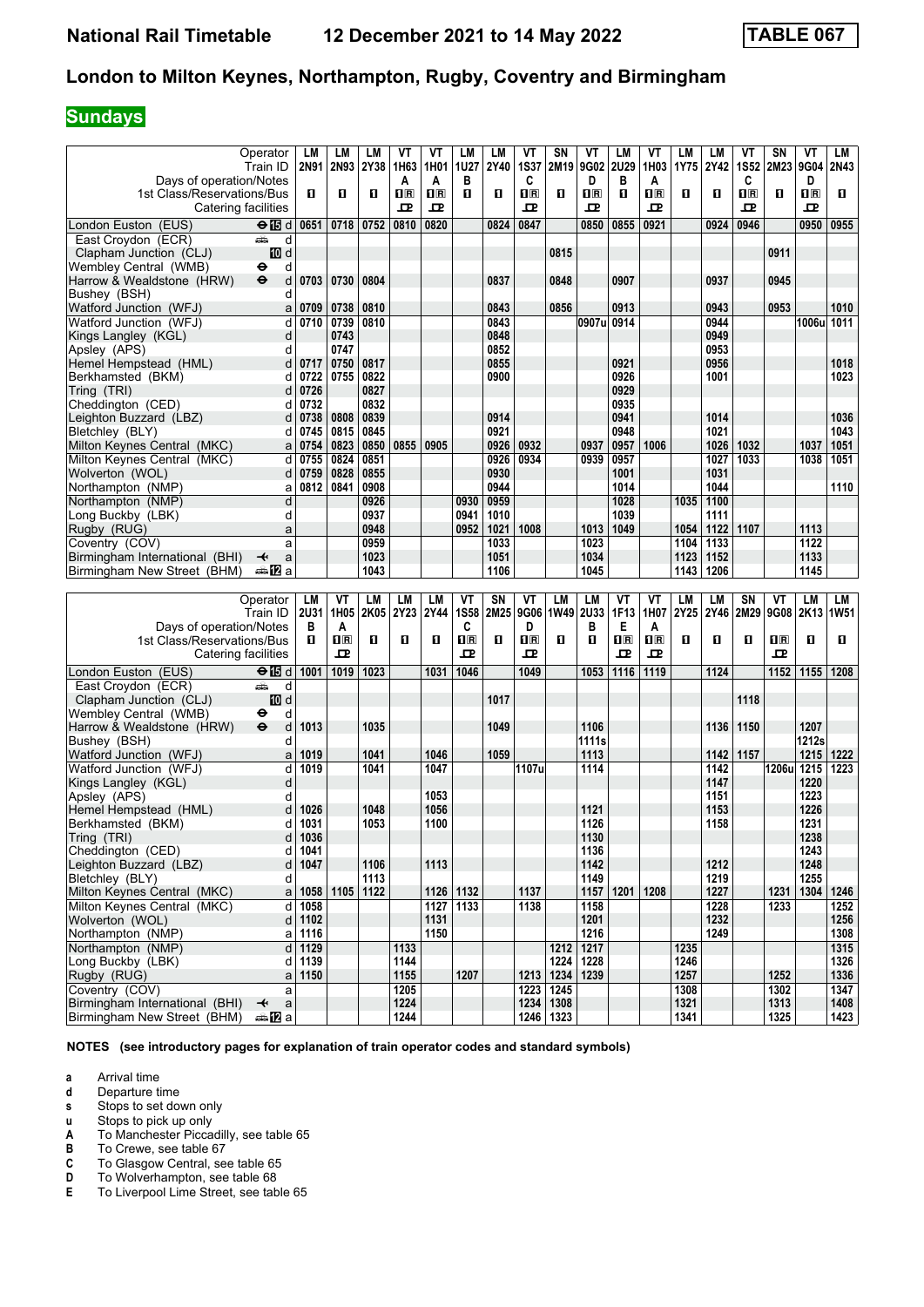# **Sundays**

|                                                  |                                         |                         |                           |           |      |      |                         |      |      |           | VT                      | ۷T                      | SN   |      |      |                                  |             | <b>LM</b> |              |
|--------------------------------------------------|-----------------------------------------|-------------------------|---------------------------|-----------|------|------|-------------------------|------|------|-----------|-------------------------|-------------------------|------|------|------|----------------------------------|-------------|-----------|--------------|
|                                                  | Operator                                | ۷T                      | ۷T                        | SΝ        | LM   | LM   | VT                      | LM   | LМ   | LM        |                         |                         |      | LM   | LM   | ۷T                               | LМ          |           | LМ           |
|                                                  | Train ID                                | 9G12                    | 1H08                      | 2M33      | 1Y81 | 2Y48 | 9S70                    | 1U35 |      | 2K19 1W55 | 1H11                    | 9G18                    | 2M37 | 1Y83 | 2Y50 | 9P77                             | 1U37        | 2K25      | 1W59         |
| Days of operation/Notes                          |                                         | D                       | A                         |           |      |      | F                       | B    |      |           | A                       |                         |      |      |      | G                                | B           |           |              |
| 1st Class/Reservations/Bus                       |                                         | $\overline{\mathbf{H}}$ | $\mathbf{I}^{\mathbb{R}}$ | O         | O    | O    | $\overline{\mathbf{R}}$ | П    | O    | O         | $\overline{\mathbf{H}}$ | $\overline{\mathbf{B}}$ | п    | O    | О    | $\overline{\mathbf{H}}$          | п           | O         | п            |
| Catering facilities                              |                                         | 굔                       | ᇁ                         |           |      |      | ᇁ                       |      |      |           | ᇁ                       | ᇁ                       |      |      |      | ᇁ                                |             |           |              |
| London Euston (EUS)                              | $\overline{H}$ d                        | 1212                    | 1219                      |           |      | 1233 | 1240                    | 1243 | 1252 | 1309      | 1317                    | 1320                    |      |      | 1333 | 1340                             | 1343        | 1352      | 1408         |
| East Croydon (ECR)                               | پیش<br>d                                |                         |                           |           |      |      |                         |      |      |           |                         |                         |      |      |      |                                  |             |           |              |
| Clapham Junction (CLJ)                           | iD d                                    |                         |                           | 1205      |      |      |                         |      |      |           |                         |                         | 1305 |      |      |                                  |             |           |              |
| Wembley Central (WMB)                            | d<br>⊖                                  |                         |                           |           |      |      |                         |      |      |           |                         |                         |      |      |      |                                  |             |           |              |
| Harrow & Wealdstone (HRW)                        | d<br>$\bullet$                          |                         |                           | 1237      |      |      |                         |      | 1304 |           |                         |                         | 1338 |      |      |                                  |             | 1404      |              |
| Bushey (BSH)                                     | d                                       |                         |                           |           |      |      |                         |      | 1310 |           |                         |                         |      |      |      |                                  |             | 1410      |              |
| Watford Junction (WFJ)                           | a                                       |                         |                           | 1245      |      | 1248 |                         |      | 1312 | 1323      |                         |                         | 1346 |      | 1349 |                                  |             | 1412      | 1422         |
| Watford Junction (WFJ)                           | d                                       | 1226u                   |                           |           |      | 1249 |                         |      | 1313 | 1324      |                         | 1334u                   |      |      | 1350 |                                  |             | 1413      | 1423         |
| Kings Langley (KGL)                              | d                                       |                         |                           |           |      |      |                         |      | 1317 |           |                         |                         |      |      |      |                                  |             | 1417      |              |
| Apslev (APS)                                     | d                                       |                         |                           |           |      |      |                         |      | 1321 |           |                         |                         |      |      |      |                                  |             | 1421      |              |
| Hemel Hempstead (HML)                            | d                                       |                         |                           |           |      | 1256 |                         |      | 1324 |           |                         |                         |      |      | 1357 |                                  |             | 1424      |              |
|                                                  | d                                       |                         |                           |           |      | 1301 |                         |      | 1329 |           |                         |                         |      |      |      |                                  |             | 1429      |              |
| Berkhamsted (BKM)                                | d                                       |                         |                           |           |      |      |                         |      | 1336 |           |                         |                         |      |      | 1402 |                                  |             | 1436      |              |
| Tring (TRI)                                      |                                         |                         |                           |           |      |      |                         |      |      |           |                         |                         |      |      |      |                                  |             |           |              |
| Cheddington (CED)                                | d                                       |                         |                           |           |      |      |                         |      | 1341 |           |                         |                         |      |      |      |                                  |             | 1441      |              |
| Leighton Buzzard (LBZ)                           | d                                       |                         |                           |           |      | 1315 |                         |      | 1346 |           |                         |                         |      |      | 1416 |                                  |             | 1446      |              |
| Bletchley (BLY)                                  | d                                       |                         |                           |           |      | 1322 |                         |      | 1353 |           |                         |                         |      |      | 1423 |                                  |             | 1453      |              |
| Milton Keynes Central (MKC)                      | a                                       |                         | 1252                      |           |      | 1327 | 1313                    | 1318 | 1402 | 1347      | 1350                    |                         |      |      | 1428 | 1413                             | 1418   1502 |           | 1446         |
| Milton Keynes Central (MKC)                      | d                                       |                         |                           |           |      | 1327 | 1313                    | 1320 |      | 1349      |                         |                         |      |      | 1428 | 1413                             | 1419        |           | 1449         |
| Wolverton (WOL)                                  | d                                       |                         |                           |           |      | 1331 |                         |      |      | 1354      |                         |                         |      |      | 1432 |                                  |             |           | 1453         |
| Northampton (NMP)                                | a                                       |                         |                           |           |      | 1344 |                         |      |      | 1406      |                         |                         |      |      | 1445 |                                  |             |           | 1505         |
| Northampton (NMP)                                | d                                       |                         |                           |           | 1334 |      |                         |      |      | 1415      |                         |                         |      | 1435 |      |                                  |             |           | 1515         |
| Long Buckby (LBK)                                | d                                       |                         |                           |           | 1345 |      |                         |      |      | 1426      |                         |                         |      | 1446 |      |                                  |             |           | 1526         |
| Rugby (RUG)                                      | a                                       | 1308                    |                           |           | 1356 |      |                         | 1343 |      | 1436      |                         | 1415                    |      | 1456 |      |                                  | 1442        |           | 1536         |
| Coventry (COV)                                   | a                                       | 1320                    |                           |           | 1406 |      | 1342                    |      |      | 1448      |                         | 1430                    |      | 1507 |      | 1441                             |             |           | 1547         |
| Birmingham International (BHI)                   | a<br>↞                                  | 1332                    |                           |           | 1419 |      | 1352                    |      |      | 1508      |                         | 1441                    |      | 1520 |      | 1452                             |             |           | 1608         |
| Birmingham New Street (BHM)                      | ⇔anZa                                   | 1343                    |                           |           | 1439 |      | 1405                    |      |      | 1523      |                         | 1452                    |      | 1540 |      | 1504                             |             |           | 1623         |
|                                                  |                                         |                         |                           |           |      |      |                         |      |      |           |                         |                         |      |      |      |                                  |             |           |              |
|                                                  |                                         |                         |                           |           |      |      |                         |      |      |           |                         |                         |      |      |      |                                  |             |           |              |
|                                                  |                                         |                         |                           |           |      |      |                         |      |      |           |                         |                         |      |      |      |                                  |             |           |              |
|                                                  | Operator                                | ۷T                      | ۷T                        | <b>SN</b> | LM   | LM   | VT                      | LM   | LM   | <b>LM</b> | VT                      | VT                      | SN   | LM   | LM   | VT                               | LМ          | <b>LM</b> | LM           |
|                                                  | Train ID                                | 1H14                    | 9G24                      | 2M39      | 1Y85 | 2Y52 | 9S80                    | 1U39 | 2K31 | 2G63      | 1H18                    | 9G30                    | 2M45 | 1Y87 | 2Y54 | 9P85                             | <b>1U41</b> | 2K37      | 2G65         |
| Days of operation/Notes                          |                                         | A                       | D                         |           |      |      | F                       | B    |      |           | A                       |                         |      |      |      | G                                | В           |           |              |
| 1st Class/Reservations/Bus                       |                                         | $\mathbf{H}$ R          | $\mathbf{I}^{\mathbb{R}}$ | O         | O    | O    | $\overline{\mathbf{R}}$ | П    | O    | O         | $n_{\rm R}$             | $n_{\rm R}$             | О    | O    | O    | $\overline{\mathbf{H}}$          | п           | O         | п            |
| Catering facilities                              |                                         | 굔                       | ᇁ                         |           |      |      | ᇁ                       |      |      |           | ᇁ                       | ᇁ                       |      |      |      | ᇁ                                |             |           |              |
| London Euston (EUS)                              | $\Theta$ $\blacksquare$ d               | 1417                    | 1420                      |           |      | 1433 | 1440                    | 1443 | 1450 | 1505      | 1517                    | 1520                    |      |      | 1533 | 1540                             | 1543        | 1550      | 1605         |
| East Croydon (ECR)                               | پیش<br>d                                |                         |                           |           |      |      |                         |      |      |           |                         |                         |      |      |      |                                  |             |           |              |
| Clapham Junction (CLJ)                           | III d                                   |                         |                           | 1405      |      |      |                         |      |      |           |                         |                         | 1505 |      |      |                                  |             |           |              |
| Wembley Central (WMB)                            | d<br>⊖                                  |                         |                           |           |      |      |                         |      |      |           |                         |                         |      |      |      |                                  |             |           |              |
| Harrow & Wealdstone (HRW)                        | $\bullet$<br>d                          |                         |                           | 1438      |      |      |                         |      | 1502 |           |                         |                         | 1538 |      |      |                                  |             | 1602      |              |
| Bushey (BSH)                                     | d                                       |                         |                           |           |      |      |                         |      | 1508 |           |                         |                         |      |      |      |                                  |             | 1608      |              |
| Watford Junction (WFJ)                           | a                                       |                         |                           | 1446      |      | 1449 |                         |      | 1510 | 1520      |                         |                         | 1546 |      | 1549 |                                  |             | 1610      | 1620         |
| Watford Junction (WFJ)                           | d                                       |                         | 1434u                     |           |      | 1450 |                         |      | 1511 | 1520      |                         | 1534u                   |      |      | 1550 |                                  |             | 1611      | 1620         |
| Kings Langley (KGL)                              | d                                       |                         |                           |           |      |      |                         |      | 1515 |           |                         |                         |      |      |      |                                  |             | 1615      |              |
| Apsley (APS)                                     | d                                       |                         |                           |           |      |      |                         |      | 1519 |           |                         |                         |      |      |      |                                  |             | 1619      |              |
| Hemel Hempstead (HML)                            | d                                       |                         |                           |           |      | 1457 |                         |      | 1522 |           |                         |                         |      |      | 1557 |                                  |             | 1622      |              |
| Berkhamsted (BKM)                                | d                                       |                         |                           |           |      | 1502 |                         |      | 1527 |           |                         |                         |      |      | 1602 |                                  |             | 1627      |              |
| Tring (TRI)                                      | d                                       |                         |                           |           |      |      |                         |      | 1534 |           |                         |                         |      |      |      |                                  |             | 1634      |              |
| Cheddington (CED)                                | d                                       |                         |                           |           |      |      |                         |      | 1539 |           |                         |                         |      |      |      |                                  |             | 1639      |              |
| Leighton Buzzard (LBZ)                           | d                                       |                         |                           |           |      | 1516 |                         |      | 1544 |           |                         |                         |      |      | 1616 |                                  |             | 1644      |              |
| Bletchley (BLY)                                  | d                                       |                         |                           |           |      | 1523 |                         |      | 1551 |           |                         |                         |      |      | 1623 |                                  |             | 1651      |              |
| Milton Keynes Central (MKC)                      | a                                       | 1450                    |                           |           |      |      | 1528 1513 1518          |      | 1600 | 1545      | 1550                    |                         |      |      |      | 1628   1613   1618   1700   1645 |             |           |              |
| Milton Kevnes Central (MKC)                      | d                                       |                         |                           |           |      |      | 1528   1513             | 1519 |      | 1549      |                         |                         |      |      |      | 1628 1613                        | 1619        |           | 1648         |
| Wolverton (WOL)                                  | d                                       |                         |                           |           |      | 1532 |                         |      |      | 1553      |                         |                         |      |      | 1632 |                                  |             |           | 1652         |
| Northampton (NMP)                                | a                                       |                         |                           |           |      | 1545 |                         |      |      | 1607      |                         |                         |      |      | 1645 |                                  |             |           | 1704         |
| Northampton (NMP)                                | $\overline{\mathsf{d}}$                 |                         |                           |           | 1534 |      |                         |      |      | 1615      |                         |                         |      | 1634 |      |                                  |             |           | 1715         |
| Long Buckby (LBK)                                | d                                       |                         |                           |           | 1545 |      |                         |      |      | 1626      |                         |                         |      | 1645 |      |                                  |             |           | 1726         |
| Rugby (RUG)                                      | a                                       |                         | 1515                      |           | 1556 |      |                         | 1542 |      | 1636      |                         | 1615                    |      | 1656 |      |                                  | 1642        |           | 1736         |
|                                                  | a                                       |                         | 1531                      |           | 1606 |      | 1542                    |      |      | 1647      |                         | 1629                    |      | 1706 |      | 1642                             |             |           | 1747         |
| Coventry (COV)<br>Birmingham International (BHI) | $\mathsf{a}$<br>$\overline{\mathbf{t}}$ |                         | 1541                      |           | 1619 |      | 1552                    |      |      | 1708      |                         | 1641                    |      | 1719 |      | 1653                             |             |           | 1808<br>1823 |

**NOTES (see introductory pages for explanation of train operator codes and standard symbols)**

**a** Arrival time<br>**d** Departure ti

**d** Departure time<br>**u** Stops to pick up

**\$** To Manchester Piccadilly see table 65

**X** Stops to pick up only<br> **A** To Manchester Picca<br> **B** To Crewe, see table

**B** To Crewe, see table 67<br>**D** To Wolverhampton, see **D** To Wolverhampton, see table 68<br>**F** To Edinburgh, see table 65

**F** To Edinburgh, see table 65<br>**G** To Preston, see table 65

To Preston, see table 65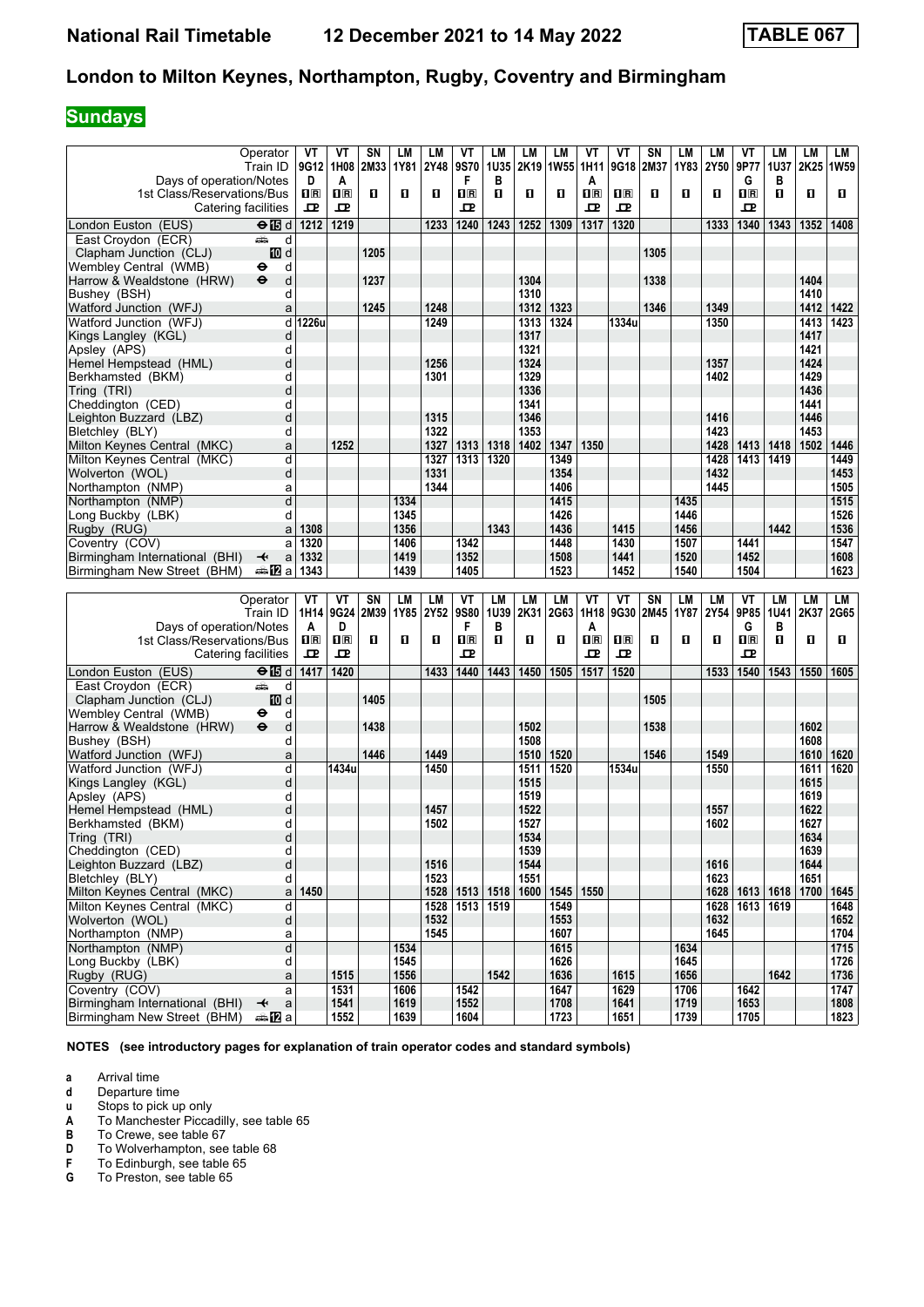# **Sundays**

|                                                               | Operator                                                                                                                                                                                                                           | VT                      | ٧T        | <b>SN</b>   | LM           | LM      | VT             | LM           | LM   | <b>LM</b>        | VT      | ۷T          | SN               | LM                     | LM          | ۷T                      | LМ          | <b>LM</b>   | VT           |
|---------------------------------------------------------------|------------------------------------------------------------------------------------------------------------------------------------------------------------------------------------------------------------------------------------|-------------------------|-----------|-------------|--------------|---------|----------------|--------------|------|------------------|---------|-------------|------------------|------------------------|-------------|-------------------------|-------------|-------------|--------------|
|                                                               | Train ID                                                                                                                                                                                                                           | 1H21                    | 9G36 2M49 |             | 1Y89         | 2Y81    | 9S93           | 1U43         |      | 2K43 2G67        | 1H24    | 9G42        | 2M55             | 1Y91                   | <b>2Y83</b> | 9P97                    | <b>1U45</b> | 2K49        | 1F20         |
| Days of operation/Notes                                       |                                                                                                                                                                                                                                    | A                       |           |             |              |         | F              | в            |      |                  | A       |             |                  |                        |             | G                       | в           |             | Е.           |
| 1st Class/Reservations/Bus                                    |                                                                                                                                                                                                                                    | $\overline{\mathbf{H}}$ | $\Pi$ R   | п           | 0            | п       | $\mathbf{H}$ R | O            | О    | О                | $\Pi$ R | $n_{\rm R}$ | П                | п                      | O           | $\mathbf{H}$ R          | O           | O           | $\mathbf{H}$ |
| Catering facilities                                           |                                                                                                                                                                                                                                    | 굔                       | ᇁ         |             |              |         | ᇁ              |              |      |                  | ᇁ       | ᇁ           |                  |                        |             | 굔                       |             |             | ᇁ            |
|                                                               |                                                                                                                                                                                                                                    |                         |           |             |              |         |                |              |      |                  |         |             |                  |                        |             |                         |             |             |              |
| London Euston (EUS)                                           | $\Theta$ $\blacksquare$ d                                                                                                                                                                                                          | 1617                    | 1620      |             |              | 1633    | 1640           | 1643         | 1650 | 1705             | 1708    | 1720        |                  |                        | 1733        | 1740                    | 1743        | 1750        | 1805         |
| East Croydon (ECR)                                            | and and some of the set of the set of the set of the set of the set of the set of the set of the set of the set of the set of the set of the set of the set of the set of the set of the set of the set of the set of the set<br>d |                         |           |             |              |         |                |              |      |                  |         |             |                  |                        |             |                         |             |             |              |
| Clapham Junction (CLJ)                                        | iD d                                                                                                                                                                                                                               |                         |           | 1605        |              |         |                |              |      |                  |         |             | 1705             |                        |             |                         |             |             |              |
| Wembley Central (WMB)                                         | ٠<br>d                                                                                                                                                                                                                             |                         |           |             |              |         |                |              |      |                  |         |             |                  |                        |             |                         |             |             |              |
| Harrow & Wealdstone (HRW)                                     | $\ddot{\boldsymbol{\Theta}}$<br>d                                                                                                                                                                                                  |                         |           | 1638        |              |         |                |              | 1702 |                  |         |             | 1738             |                        |             |                         |             | 1802        |              |
| Bushey (BSH)                                                  | d                                                                                                                                                                                                                                  |                         |           |             |              |         |                |              | 1708 |                  |         |             |                  |                        |             |                         |             | 1808        |              |
|                                                               |                                                                                                                                                                                                                                    |                         |           |             |              |         |                |              |      |                  |         |             |                  |                        |             |                         |             |             |              |
| Watford Junction (WFJ)                                        | a                                                                                                                                                                                                                                  |                         |           | 1646        |              | 1649    |                |              | 1710 | 1720             |         |             | 1746             |                        | 1749        |                         |             | 1810        |              |
| Watford Junction (WFJ)                                        | d                                                                                                                                                                                                                                  |                         | 1634u     |             |              | 1650    |                |              | 1711 | 1720             |         | 1734u       |                  |                        | 1750        |                         |             | 1811        |              |
| Kings Langley (KGL)                                           | d                                                                                                                                                                                                                                  |                         |           |             |              |         |                |              | 1715 |                  |         |             |                  |                        |             |                         |             | 1815        |              |
| Apsley (APS)                                                  | d                                                                                                                                                                                                                                  |                         |           |             |              |         |                |              | 1719 |                  |         |             |                  |                        |             |                         |             | 1819        |              |
| Hemel Hempstead (HML)                                         | d                                                                                                                                                                                                                                  |                         |           |             |              | 1657    |                |              | 1722 |                  |         |             |                  |                        | 1757        |                         |             | 1822        |              |
| Berkhamsted (BKM)                                             | d                                                                                                                                                                                                                                  |                         |           |             |              | 1702    |                |              | 1727 |                  |         |             |                  |                        | 1802        |                         |             | 1827        |              |
| Tring (TRI)                                                   | d                                                                                                                                                                                                                                  |                         |           |             |              |         |                |              | 1734 |                  |         |             |                  |                        |             |                         |             | 1834        |              |
|                                                               |                                                                                                                                                                                                                                    |                         |           |             |              |         |                |              | 1739 |                  |         |             |                  |                        |             |                         |             | 1839        |              |
| Cheddington (CED)                                             | d                                                                                                                                                                                                                                  |                         |           |             |              |         |                |              |      |                  |         |             |                  |                        |             |                         |             |             |              |
| Leighton Buzzard (LBZ)                                        | d                                                                                                                                                                                                                                  |                         |           |             |              | 1716    |                |              | 1744 |                  |         |             |                  |                        | 1816        |                         |             | 1844        |              |
| Bletchley (BLY)                                               | d                                                                                                                                                                                                                                  |                         |           |             |              | 1723    |                |              | 1751 |                  |         |             |                  |                        | 1823        |                         |             | 1851        |              |
| Milton Keynes Central (MKC)                                   | a                                                                                                                                                                                                                                  | 1650                    |           |             |              | 1728    | 1713           | 1718         | 1800 | 1745             | 1741    |             |                  |                        | 1828        | 1813                    | 1818        | 1900        | 1838         |
| Milton Keynes Central (MKC)                                   | d                                                                                                                                                                                                                                  |                         |           |             |              | 1728    | 1713           | 1719         |      | 1748             |         |             |                  |                        | 1828        | 1813                    | 1819        |             |              |
| Wolverton (WOL)                                               | d                                                                                                                                                                                                                                  |                         |           |             |              | 1732    |                |              |      | 1752             |         |             |                  |                        | 1832        |                         |             |             |              |
| Northampton (NMP)                                             | a                                                                                                                                                                                                                                  |                         |           |             |              | 1745    |                |              |      | 1805             |         |             |                  |                        | 1845        |                         |             |             |              |
| Northampton (NMP)                                             | d                                                                                                                                                                                                                                  |                         |           |             | 1734         |         |                |              |      | 1815             |         |             |                  | 1834                   |             |                         |             |             |              |
|                                                               |                                                                                                                                                                                                                                    |                         |           |             |              |         |                |              |      |                  |         |             |                  |                        |             |                         |             |             |              |
| Long Buckby (LBK)                                             | d                                                                                                                                                                                                                                  |                         |           |             | 1745         |         |                |              |      | 1826             |         |             |                  | 1845                   |             |                         |             |             |              |
| Rugby (RUG)                                                   | a                                                                                                                                                                                                                                  |                         | 1715      |             | 1756         |         |                | 1742         |      | 1836             |         | 1815        |                  | 1856                   |             |                         | 1842        |             |              |
| Coventry (COV)                                                | a                                                                                                                                                                                                                                  |                         | 1731      |             | 1806         |         | 1742           |              |      | 1847             |         | 1830        |                  | 1906                   |             | 1843                    |             |             |              |
| Birmingham International (BHI)                                | ↞<br>a                                                                                                                                                                                                                             |                         | 1741      |             | 1819         |         | 1752           |              |      | 1908             |         | 1842        |                  | 1919                   |             | 1853                    |             |             |              |
| Birmingham New Street (BHM)                                   | dana <mark>ana</mark> na                                                                                                                                                                                                           |                         | 1752      |             | 1839         |         | 1803           |              |      | 1923             |         | 1852        |                  | 1939                   |             | 1904                    |             |             |              |
|                                                               |                                                                                                                                                                                                                                    |                         |           |             |              |         |                |              |      |                  |         |             |                  |                        |             |                         |             |             |              |
|                                                               |                                                                                                                                                                                                                                    |                         |           |             |              |         |                |              |      |                  |         |             |                  |                        |             |                         |             |             |              |
|                                                               |                                                                                                                                                                                                                                    |                         |           |             |              |         |                |              |      |                  |         |             |                  |                        |             |                         |             |             |              |
|                                                               | Operator                                                                                                                                                                                                                           | LM                      | VT        | ٧T          | VT           | ۷T      | <b>SN</b>      | LM           | LM   | VT               | LM      | LM          | VT               | <b>LM</b>              | VT          | VT                      | SN          | <b>LM</b>   | LM           |
|                                                               | Train ID                                                                                                                                                                                                                           |                         | 2G69 1D92 | 1H27        | 9J48         | 1H73    | 2M61           | 1Y81         | 2Y85 | 9G50             | 1U47    | 2K55        | 9K52             | 1W91 1H30              |             |                         | 9G54 2M65   | 1Y95        | 2Y59         |
| Days of operation/Notes                                       |                                                                                                                                                                                                                                    |                         | н         | A           | J            | A       |                |              |      |                  | в       |             | в                |                        | A           | D                       |             |             |              |
| 1st Class/Reservations/Bus                                    |                                                                                                                                                                                                                                    | О                       | $\Pi$ R   | $n_{\rm R}$ | $\Pi$ R      | $\Pi$ R | O              | O            | О    | $n_{\mathbb{R}}$ | п       | О           | $n_{\mathbb{R}}$ | П                      | $n_{\rm R}$ | $\overline{\mathbf{R}}$ | O           | O           | O            |
| Catering facilities                                           |                                                                                                                                                                                                                                    |                         | ᇁ         | 굔           | 굔            | 굔       |                |              |      | ᇁ                |         |             | ᇁ                |                        | ᇁ           | ᇁ                       |             |             |              |
|                                                               |                                                                                                                                                                                                                                    | 1805                    | 1808      | 1817        | 1820         | 1829    |                |              | 1833 | 1843             | 1846    | 1850        | 1900             | 1911                   | 1917        | 1920                    |             |             | 1933         |
| London Euston (EUS)                                           | $\Theta$ $\blacksquare$ d                                                                                                                                                                                                          |                         |           |             |              |         |                |              |      |                  |         |             |                  |                        |             |                         |             |             |              |
| East Croydon (ECR)                                            | پیش<br>d                                                                                                                                                                                                                           |                         |           |             |              |         |                |              |      |                  |         |             |                  |                        |             |                         |             |             |              |
| Clapham Junction (CLJ)                                        | III d                                                                                                                                                                                                                              |                         |           |             |              |         | 1805           |              |      |                  |         |             |                  |                        |             |                         | 1905        |             |              |
| Wembley Central (WMB)                                         | d<br>⊖                                                                                                                                                                                                                             |                         |           |             |              |         |                |              |      |                  |         |             |                  |                        |             |                         |             |             |              |
| Harrow & Wealdstone (HRW)                                     | $\ddot{\mathbf{e}}$<br>d                                                                                                                                                                                                           |                         |           |             |              |         | 1838           |              |      |                  |         | 1902        |                  |                        |             |                         | 1938        |             |              |
| Bushey (BSH)                                                  | d                                                                                                                                                                                                                                  |                         |           |             |              |         |                |              |      |                  |         | 1908        |                  |                        |             |                         |             |             |              |
| Watford Junction (WFJ)                                        | a                                                                                                                                                                                                                                  | 1820                    |           |             |              |         | 1846           |              | 1849 |                  |         | 1910        |                  |                        |             |                         | 1946        |             | 1949         |
| Watford Junction (WFJ)                                        | d                                                                                                                                                                                                                                  | 1820                    |           |             | 1835u        |         |                |              | 1850 |                  |         | 1911        |                  |                        |             | 1934u                   |             |             | 1950         |
| Kings Langley (KGL)                                           | d                                                                                                                                                                                                                                  |                         |           |             |              |         |                |              |      |                  |         | 1915        |                  |                        |             |                         |             |             |              |
| Apsley (APS)                                                  | d                                                                                                                                                                                                                                  |                         |           |             |              |         |                |              |      |                  |         | 1919        |                  |                        |             |                         |             |             |              |
|                                                               |                                                                                                                                                                                                                                    |                         |           |             |              |         |                |              | 1857 |                  |         | 1922        |                  |                        |             |                         |             |             | 1957         |
| Hemel Hempstead (HML)                                         | d                                                                                                                                                                                                                                  |                         |           |             |              |         |                |              |      |                  |         |             |                  |                        |             |                         |             |             |              |
| Berkhamsted (BKM)                                             | d                                                                                                                                                                                                                                  |                         |           |             |              |         |                |              | 1902 |                  |         | 1927        |                  |                        |             |                         |             |             | 2002         |
| Tring (TRI)                                                   | d                                                                                                                                                                                                                                  |                         |           |             |              |         |                |              |      |                  |         | 1934        |                  |                        |             |                         |             |             |              |
| Cheddington (CED)                                             | d                                                                                                                                                                                                                                  |                         |           |             |              |         |                |              |      |                  |         | 1939        |                  |                        |             |                         |             |             |              |
| Leighton Buzzard (LBZ)                                        | d                                                                                                                                                                                                                                  |                         |           |             |              |         |                |              | 1916 |                  |         | 1944        |                  |                        |             |                         |             |             | 2016         |
| Bletchley (BLY)                                               | d                                                                                                                                                                                                                                  |                         |           |             |              |         |                |              | 1923 |                  |         | 1951        |                  |                        |             |                         |             |             | 2023         |
| Milton Keynes Central (MKC)                                   | a                                                                                                                                                                                                                                  | 1846                    | 1841      | 1850        |              |         |                |              | 1928 | 1916             | 1921    | 2000        |                  | 1946                   | 1950        |                         |             |             | 2028         |
| Milton Keynes Central (MKC)                                   | d                                                                                                                                                                                                                                  | 1848                    |           |             |              |         |                |              | 1928 | 1917             | 1922    |             |                  | 1948                   |             |                         |             |             | 2028         |
| Wolverton (WOL)                                               | d                                                                                                                                                                                                                                  | 1852                    |           |             |              |         |                |              | 1932 |                  |         |             |                  | 1952                   |             |                         |             |             | 2032         |
| Northampton (NMP)                                             | a                                                                                                                                                                                                                                  | 1904                    |           |             |              |         |                |              | 1945 |                  |         |             |                  | 2005                   |             |                         |             |             | 2045         |
|                                                               |                                                                                                                                                                                                                                    |                         |           |             |              |         |                |              |      |                  |         |             |                  |                        |             |                         |             |             |              |
| Northampton (NMP)                                             | d                                                                                                                                                                                                                                  | 1916                    |           |             |              |         |                | 1934         |      |                  |         |             |                  | 2009                   |             |                         |             | 2034        | 2056         |
| Long Buckby (LBK)                                             | d                                                                                                                                                                                                                                  | 1927                    |           |             |              |         |                | 1945         |      |                  |         |             |                  | 2020                   |             |                         |             | 2045 2107   |              |
| Rugby (RUG)                                                   | a                                                                                                                                                                                                                                  | 1937                    |           |             |              | 1923    |                | 1956         |      |                  | 1945    |             | 1951 2030        |                        |             | 2015                    |             | $2056$ 2118 |              |
| Coventry (COV)                                                | a                                                                                                                                                                                                                                  | 1950                    |           |             | 1923         |         |                | 2006         |      | 1945             |         |             | 2001 2048        |                        |             | 2029                    |             | 2110 2130   |              |
| Birmingham International (BHI)<br>Birmingham New Street (BHM) | ↞<br><b>AD</b> a 2024                                                                                                                                                                                                              | a 2008                  |           |             | 1933<br>1944 |         |                | 2019<br>2039 |      | 1955<br>2010     |         |             |                  | 2012 2108<br>2025 2123 |             | 2041<br>2052            |             | $2122$ 2149 | 2143   2201  |

**NOTES (see introductory pages for explanation of train operator codes and standard symbols)**

**a** Arrival time<br>**d** Departure ti

**d** Departure time<br>**u** Stops to pick up

**X** Stops to pick up only<br> **A** To Manchester Picca<br> **B** To Crewe, see table

- **\$** To Manchester Piccadilly see table 65
- 

**B** To Crewe, see table 67<br>**D** To Wolverhampton, see

**D** To Wolverhampton, see table 68<br>**E** To Liverpool Lime Street, see tab **E** To Liverpool Lime Street, see table 65<br> **G** To Edinburgh, see table 65<br> **G** To Preston, see table 65

To Edinburgh, see table 65

**4** To Preston, see table 65<br>**H** To Holyhead, see table 6<br>**J** To Shrewsbury, see table To Holyhead, see table 65

To Shrewsbury, see table 64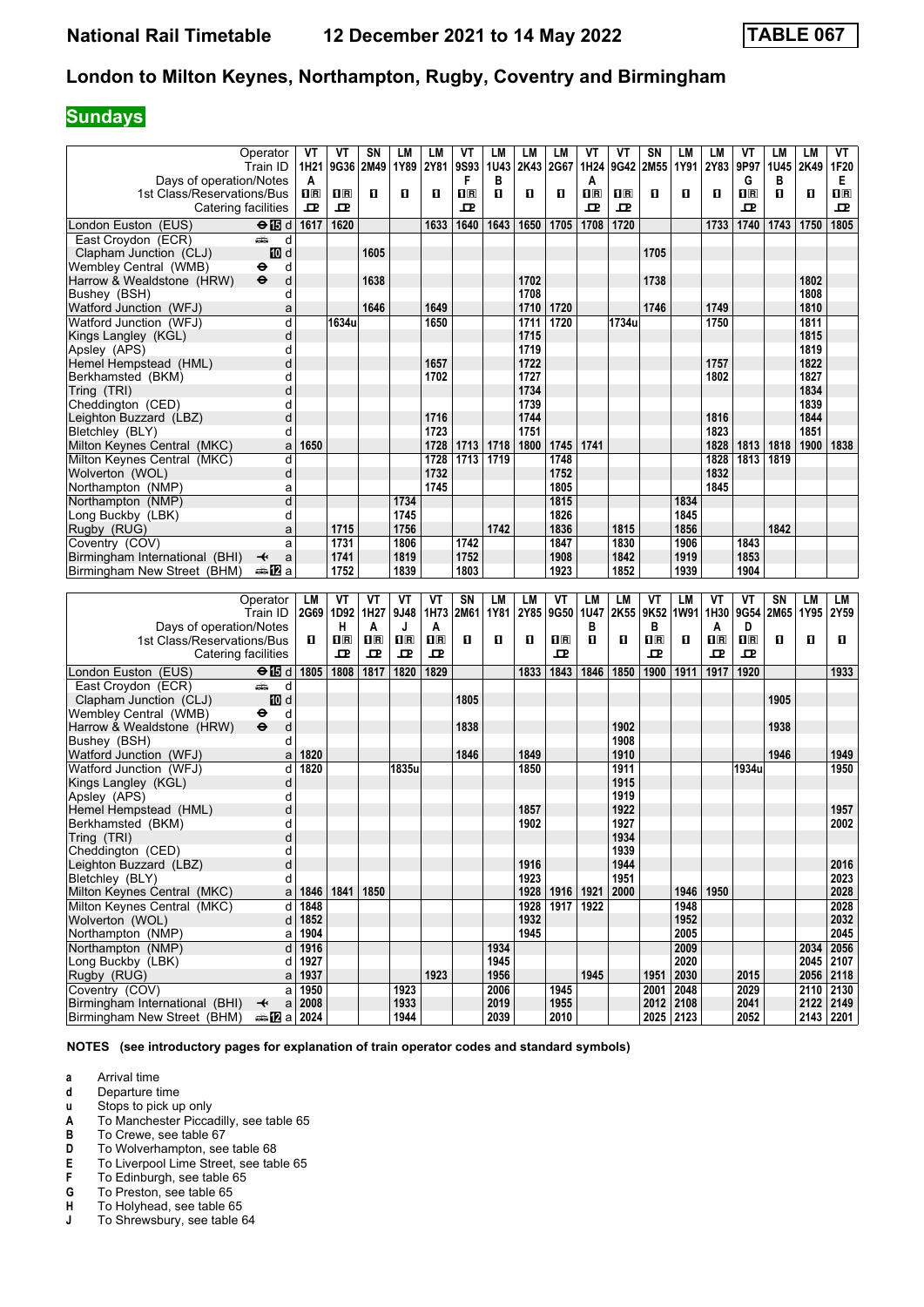#### **Sundays**

|                                | Operator                     | VT          | LM           | LM             | LM               | VT          | <b>LM</b>               | VT          | VT                      | SN           | LM        | LM           | VT                      | LМ          | ۷T            | VT          | LМ   | VT          | LM          |
|--------------------------------|------------------------------|-------------|--------------|----------------|------------------|-------------|-------------------------|-------------|-------------------------|--------------|-----------|--------------|-------------------------|-------------|---------------|-------------|------|-------------|-------------|
|                                | Train ID                     | 9P99        | 1U49         | <b>2N61</b>    | 2N65             | 1F22        | 2K61                    | 1H33        | 9G60                    | 2M67         | 1Y97      | 2Y65         | 9G62                    | 2K63        | 1P06          | 9G64        | 2Y67 | 1H35        | <b>2Y71</b> |
| Days of operation/Notes        |                              | G           | в            |                |                  | Е           |                         | A           | D                       |              |           |              | D                       |             | G             | D           | D    | A           |             |
| 1st Class/Reservations/Bus     |                              | $n_{\rm R}$ | $\mathbf{u}$ | П              | O.               | $n_{\rm R}$ | 0                       | $n_{\rm R}$ | $\overline{\mathbf{H}}$ | $\mathbf{u}$ | O         | $\mathbf{u}$ | $\overline{\mathbf{H}}$ | п           | $n_{\rm R}$   | $n_{\rm R}$ | 0    | $n_{\rm R}$ | П           |
|                                | Catering facilities          | ᅭ           |              |                |                  | 모           |                         | ᇁ           | 모                       |              |           |              | ᇁ                       |             | 굔             | 고           |      | ᇁ           |             |
| London Euston (EUS)            | $\Theta$ is d                | 1940        | 1947         | 1950           | 2003             | 2005        | 2008                    | 2012        | 2018                    |              |           | 2033         | 2038                    | 2042        | 2050          | 2054        | 2106 | 2125        | 2131        |
| East Croydon (ECR)             | پیش<br>d                     |             |              |                |                  |             |                         |             |                         |              |           |              |                         |             |               |             |      |             |             |
| Clapham Junction (CLJ)         | <b>ID</b> d                  |             |              |                |                  |             |                         |             |                         | 2005         |           |              |                         |             |               |             |      |             |             |
| Wembley Central (WMB)          | ٠<br>d                       |             |              |                |                  |             |                         |             |                         |              |           |              |                         |             |               |             |      |             |             |
| Harrow & Wealdstone (HRW)      | d<br>$\ddot{\mathbf{e}}$     |             |              | 2002           | 2016             |             | 2020                    |             |                         | 2038         |           |              |                         |             |               |             |      |             |             |
| Bushey (BSH)                   | d                            |             |              |                |                  |             | 2026                    |             |                         |              |           |              |                         |             |               |             |      |             |             |
| Watford Junction (WFJ)         | a                            |             |              | 2008           | 2022             |             | 2028                    |             |                         | 2046         |           | 2049         |                         | 2057        |               |             | 2123 |             | 2146        |
| Watford Junction (WFJ)         | d                            |             |              | 2009           | 2023             |             | 2029                    |             | 2032u                   |              |           | 2050         |                         | 2058        |               | 2111ul 2124 |      |             | 2147        |
| Kings Langley (KGL)            | d                            |             |              |                |                  |             | 2033                    |             |                         |              |           |              |                         |             |               |             |      |             | 2151        |
| Apsley (APS)                   | d                            |             |              |                |                  |             | 2037                    |             |                         |              |           |              |                         |             |               |             |      |             | 2155        |
| Hemel Hempstead (HML)          | d                            |             |              | 2016           | 2030             |             | 2040                    |             |                         |              |           | 2058         |                         |             |               |             | 2131 |             | 2157        |
| Berkhamsted (BKM)              | d                            |             |              | 2021           | 2035             |             | 2045                    |             |                         |              |           | 2101         |                         |             |               |             | 2136 |             | 2202        |
| Tring (TRI)                    | d                            |             |              | 2028           |                  |             | 2051                    |             |                         |              |           |              |                         |             |               |             | 2141 |             | 2207        |
| Cheddington (CED)              | d                            |             |              | 2033           |                  |             |                         |             |                         |              |           |              |                         |             |               |             | 2146 |             |             |
| Leighton Buzzard (LBZ)         | d                            |             |              | 2038           | 2049             |             |                         |             |                         |              |           | 2114         |                         | 2120        |               |             | 2153 |             | 2217        |
| Bletchley (BLY)                | d                            |             |              | 2045           |                  |             |                         |             |                         |              |           | 2121         |                         |             |               |             | 2200 |             | 2224        |
| Milton Keynes Central (MKC)    | a                            | 2013        |              | 2050           | 2101             | 2038        | 2107                    | 2045        |                         |              |           | 2130         | 2117                    | 2135        | 2139 2143     |             | 2208 | 2217        | 2232        |
| Milton Keynes Central (MKC)    | d                            | 2013        |              | 2051           | 2101             |             |                         | 2045        |                         |              |           | 2131         | 2117                    |             |               | 2141 2145   | 2209 |             | 2232        |
| Wolverton (WOL)                | d                            |             |              |                |                  |             |                         |             |                         |              |           | 2135         |                         |             |               |             | 2213 |             |             |
| Northampton (NMP)              | a                            |             |              | 2105 2120      |                  |             |                         |             |                         |              |           | 2148         |                         |             |               |             | 2226 |             | 2248        |
| Northampton (NMP)              | d                            |             |              |                |                  |             |                         |             |                         |              | 2126      | 2157         |                         |             |               |             | 2237 |             | 2251        |
| Long Buckby (LBK)              | d                            |             |              |                |                  |             |                         |             |                         |              | 2137      | 2208         |                         |             |               |             | 2248 |             | 2302        |
| Rugby (RUG)                    | a                            |             | 2044         |                |                  |             |                         | 2107        |                         |              | 2147      | 2219         |                         |             | 2202          | 2205        | 2258 |             | 2313        |
| Coventry (COV)                 | a                            | 2042        |              |                |                  |             |                         |             | 2120                    |              | 2158      | 2231         | 2147                    |             |               | 2216        | 2309 |             | 2324        |
| Birmingham International (BHI) | $\overline{\mathbf{t}}$<br>a | 2052        |              |                |                  |             |                         |             | 2130                    |              | 2216      | 2250         | 2157                    |             |               | 2226        | 2318 |             | 2355        |
| Birmingham New Street (BHM)    | a≞MZa                        | 2105        |              |                |                  |             |                         |             | 2144                    |              | 2237      | 2302         | 2210                    |             |               | 2239        | 2338 |             | 0008        |
|                                |                              |             |              |                |                  |             |                         |             |                         |              |           |              |                         |             |               |             |      |             |             |
|                                | Operator                     | SN          | LM           | VT             | ۷T               | LM          | VT                      | <b>LM</b>   | SN                      | <b>LM</b>    | <b>LM</b> | VT           | <b>LM</b>               | LM          | <b>LM</b>     | <b>LM</b>   |      |             |             |
|                                | Train ID                     |             | 2M69 2N73    | 1H77           | 9G66             | <b>2Y77</b> | 9G68                    | 2N77        | 2M73                    | 2N79         | 2N81      | 9G70         | 2N83                    | <b>2N01</b> | <b>2N03</b>   | 2K99        |      |             |             |
| Days of operation/Notes        |                              |             |              | A              | D                |             | D                       |             |                         |              |           | D            |                         |             |               |             |      |             |             |
| 1st Class/Reservations/Bus     |                              | O           | O            | 1 <sub>R</sub> | $n_{\rm R}$      | п           | $\overline{\mathbf{R}}$ | П           | п                       | п            | О         | $\Pi$ R      | п                       | п           | О             | п           |      |             |             |
|                                | Catering facilities          |             |              | ᇁ              | 고                |             | 고                       |             |                         |              |           | ᇁ            |                         |             |               |             |      |             |             |
| London Euston (EUS)            | ⊖ MB d                       |             | 2140         | 2151           | 2155 2201        |             | 2225                    | 2231        |                         | 2240         | 2300      | 2324         | 2339                    | 0005        | 0035          | 0134        |      |             |             |
| East Croydon (ECR)             | پیش<br>d                     |             |              |                |                  |             |                         |             |                         |              |           |              |                         |             |               |             |      |             |             |
| Clapham Junction (CLJ)         | 10 d                         | 2119        |              |                |                  |             |                         |             | 2219                    |              |           |              |                         |             |               |             |      |             |             |
| Wembley Central (WMB)          | ٠<br>d                       |             |              |                |                  |             |                         |             |                         |              |           |              |                         |             | 0045          | 0145        |      |             |             |
| Harrow & Wealdstone (HRW)      | $\ddot{\bm{\Theta}}$<br>d    | 2150        | 2155         |                |                  | 2214        |                         | 2243        | 2250                    |              | 2254 2313 |              | 2351                    | 0017        | 0050          | 0150        |      |             |             |
| Bushey (BSH)                   | d                            |             | 2200s        |                |                  |             |                         | 2248s       |                         |              |           |              | 2356s                   |             | 0055s         |             |      |             |             |
| Watford Junction (WFJ)         | a                            | 2200        | 2203         |                |                  | 2220        |                         | 2251        | 2258                    | 2302         | 2319      |              | 2359                    | 0025        | 0058          | 0156        |      |             |             |
| Watford Junction (WFJ)         | d                            |             | 2204         |                | 2213u 2221 2241u |             |                         | 2252        |                         | 2303         |           | 2320 2339u   | 0001                    | 0025        | 0058          | 0157        |      |             |             |
| Kings Langley (KGL)            | d                            |             |              |                |                  |             |                         | 2256        |                         |              | 2324      |              | 0005                    |             | 0103          |             |      |             |             |
| Apsley (APS)                   | d                            |             |              |                |                  |             |                         | 2300        |                         |              | 2328      |              | 0009                    |             | 0106          |             |      |             |             |
| Hemel Hempstead (HML)          | d                            |             |              |                |                  | 2228        |                         | 2303        |                         | 2311         | 2331      |              | 0012                    | 0032        | 0109          | 0204        |      |             |             |
| Berkhamsted (BKM)              | d                            |             |              |                |                  | 2233        |                         | 2308        |                         | 2316         | 2336      |              | 0017                    | 0037        | 0114          | 0209        |      |             |             |
| Tring (TRI)                    | d                            |             |              |                |                  | 2238        |                         |             |                         | 2321         | 2341      |              | 0022                    |             | $0042$   0119 | 0213        |      |             |             |
| Cheddington (CED)              | d                            |             |              |                |                  | 2243        |                         |             |                         | 2326         | 2346      |              | 0027                    | 0047        | 0124          |             |      |             |             |
| Leighton Buzzard (LBZ)         | d                            |             | 2224         |                |                  | 2250        |                         | 2321        |                         | 2333         | 2353      |              | 0034                    |             | 0054   0130   | 0222        |      |             |             |
| Bletchley (BLY)                | d                            |             |              |                |                  | 2257        |                         | 2328        |                         | 2340         | 2359      |              | 0041                    | 0101        | 0137   0229   |             |      |             |             |

**NOTES (see introductory pages for explanation of train operator codes and standard symbols)**

Rugby (RUG) **a 2317 2322 2354 2346 1 1 0048s Coventry (COV) a 2333 2333 2354 2357 1 0059s 2333 0004 2357 2357 2357 2357 2357 2357 2357 2357 2357 2367 2367 2343 2367 2343 2367 2343 2367 2343 2343 2343 2367 2343 2343 2343 2343 2343 2343 2343 2343 2343 Birmingham International (BHI) → a 2343 0007 0110S 0110S 0110S 0110S 0110S 0110S 0110S 0110S 0110S 0110S 0122** 

 Milton Keynes Central (MKC) a **2236 2240 2245 2305 2313 2336 2348 0008 0012 0049 0109 0146 0237**  Milton Keynes Central (MKC) d **2237 2242 2247 2306 2314 2336 2349 0008 0013 0049 0109 0147**  Wolverton (WOL) d **2240 2310 2340 0012 0053 0113 0150**

**a** Arrival time<br>**d** Departure t

**d** Departure time<br>**s** Stops to set do

Stops to set down only

**u** Stops to pick up only

**A** To Manchester Piccadilly, see table 65<br>**B** To Crewe, see table 67

**Birmingham New Street (BHM)**  $\oplus$  **2** a

**12324 12324 12324 12324 12324 12324 12324 12324 12324** Northampton (NMP) d **d** 2332<br>Long Buckby (LBK) d d 2343 Long Buckby (LBK) d **d 2343**<br>Rugby (RUG) a **2317** 2322 2354

**B** To Crewe, see table 67<br>**D** To Wolverhampton, see

**D** To Wolverhampton, see table 68<br>**E** To Liverpool Lime Street, see tab To Liverpool Lime Street, see table 65

**6** To Preston, see table 65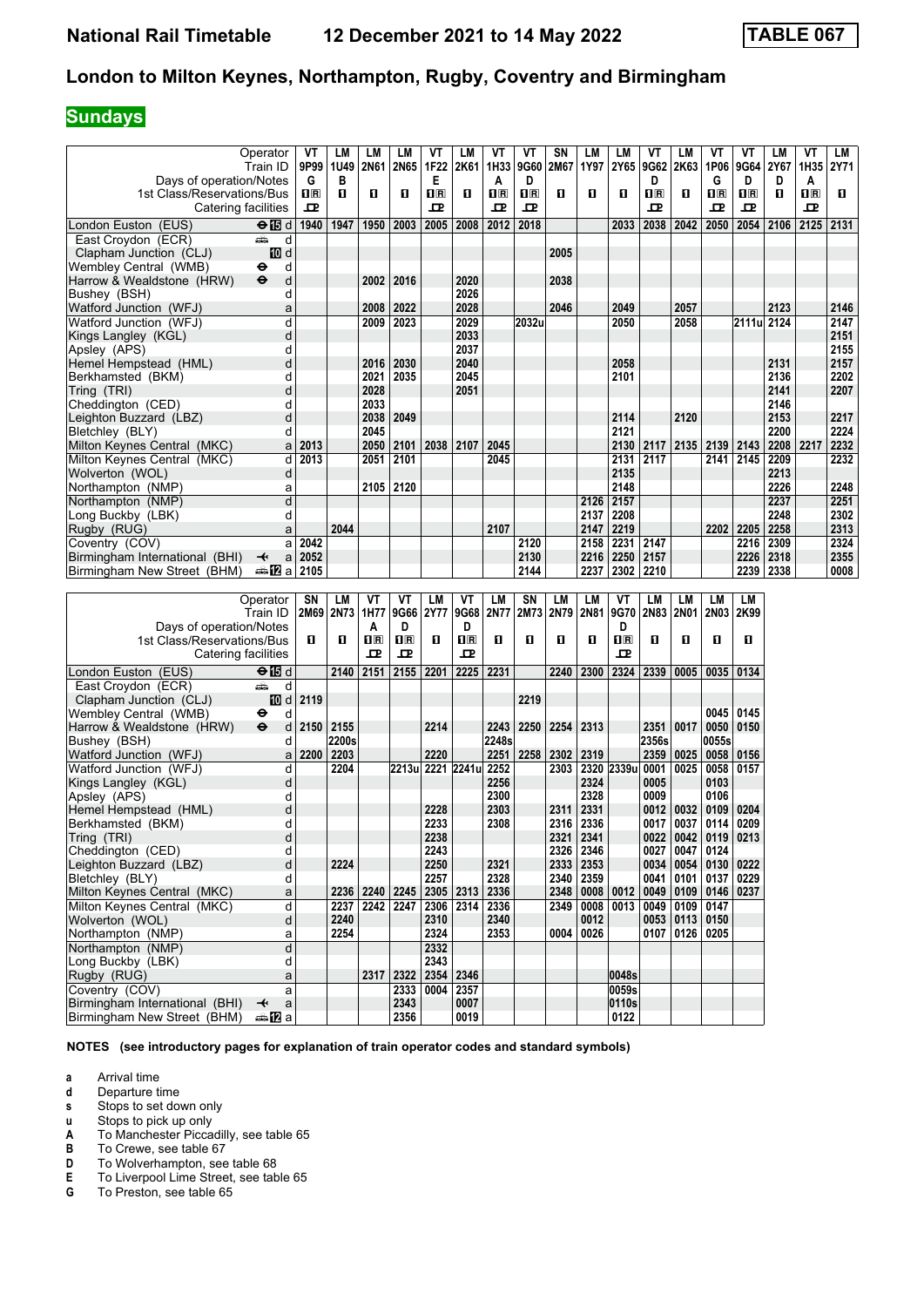## **Mondays to Fridays**

|                                                 | Operator                               | LM      | LM           | LМ                  | SN                           | LM           | LM        | LM                           | LM          | LM            | ۷T                      | SΝ   | LМ          | LM   | <b>LM</b>    | LM                           | LМ          | VT                             | LM   |
|-------------------------------------------------|----------------------------------------|---------|--------------|---------------------|------------------------------|--------------|-----------|------------------------------|-------------|---------------|-------------------------|------|-------------|------|--------------|------------------------------|-------------|--------------------------------|------|
|                                                 | Train ID                               |         | 2K00 2N04    | <b>2N06</b>         | 2009                         | <b>2N08</b>  | 2B00      | 2K02                         | <b>2T02</b> | 2N42          | 1R00                    | 2013 | <b>2N42</b> | 1Y02 | 2J86         | 2B06                         | <b>2T04</b> | 1R01                           | 2K06 |
| Days of operation/Notes                         |                                        |         |              |                     |                              |              |           |                              |             |               | в                       | C    |             |      |              |                              |             | в                              |      |
| 1st Class/Reservations/Bus                      |                                        | п       | п            | 0                   | O                            | п            | O         | O                            | O           | п             | $\overline{\mathbf{H}}$ | O    | O           | п    | O            | п                            | O           | $\overline{\mathbf{H}}$ R      | п    |
| Catering facilities                             |                                        |         |              |                     |                              |              |           |                              |             |               | X                       |      |             |      |              |                              |             | X                              |      |
| Birmingham New Street (BHM)                     | dan <b>in</b> d                        |         |              |                     |                              |              |           |                              |             |               | 0530                    |      |             |      |              |                              |             | 0550                           |      |
| Birmingham International (BHI)                  | $\overline{\phantom{a}}$<br>d          |         |              |                     |                              |              |           |                              |             |               | 0540                    |      |             |      |              |                              |             | 0600                           |      |
| Coventry (COV)                                  | d                                      |         |              |                     |                              |              |           |                              |             |               | 0552                    |      |             | 0542 |              |                              |             | 0614                           |      |
| Rugby (RUG)                                     | d                                      |         |              |                     |                              |              |           |                              |             |               | 0603                    |      |             | 0553 |              |                              |             |                                |      |
| Long Buckby (LBK)                               | d                                      |         |              |                     |                              |              |           |                              |             |               |                         |      |             | 0600 |              |                              |             |                                |      |
| Northampton (NMP)                               | a                                      |         |              |                     |                              |              |           |                              |             |               |                         |      |             | 0614 |              |                              |             |                                |      |
| Northampton (NMP)                               | $\overline{\mathsf{d}}$                |         | 0415         | 0448                |                              | 0505         |           |                              |             | 0600          |                         |      |             | 0623 |              |                              |             |                                |      |
| Wolverton (WOL)                                 | d                                      |         | 0427         | 0500                |                              | 0517         |           |                              |             | 0613          |                         |      |             | 0637 |              |                              |             |                                |      |
| Milton Keynes Central (MKC)                     | a                                      |         | 0430         | 0503                |                              | 0521         |           |                              |             | 0616          | 0622                    |      |             | 0641 |              |                              |             | 0641                           |      |
| Milton Keynes Central (MKC)                     | d                                      | 0330    | 0430         | 0504                |                              | 0521         |           | 0553                         |             | 0617          | 0625                    |      |             | 0641 |              |                              |             | 0642                           | 0648 |
| Bletchley (BLY)                                 | d                                      | 0335    | 0435         | 0509                |                              | 0526         | 0538      | 0557                         |             | 0622          |                         |      |             | 0646 |              | 0634                         |             |                                | 0653 |
| Leighton Buzzard (LBZ)                          | d                                      | 0342    | 0442         | 0515                |                              | 0533         | 0545      | 0604                         |             | 0629          |                         |      |             | 0653 |              | 0641                         |             |                                | 0700 |
| Cheddington (CED)                               | d                                      |         |              | 0524                |                              |              | 0550      | 0609                         |             | 0634          |                         |      |             |      |              |                              |             |                                | 0705 |
| Tring (TRI)                                     | d                                      | 0354    | 0455         | 0530                |                              |              | 0557      | 0615                         | 0626        | 0640          |                         |      |             |      |              | 0650                         | 0700        |                                | 0711 |
| Berkhamsted (BKM)                               | d                                      | 0359    | 0501         | 0535                |                              | 0550         | 0602      | 0620                         | 0631        | 0645          |                         |      | ↽           |      |              | 0656                         | 0705        |                                | 0716 |
| Hemel Hempstead (HML)                           | d                                      | 0403    | 0505         | 0539                |                              | 0554         | 0606      | 0625                         | 0636        | 0649          |                         |      | 0649        |      |              | 0701                         | 0710        |                                | 0721 |
| Apsley (APS)                                    | d                                      |         |              | 0542                |                              |              | 0609      | 0628                         | 0639        | $\rightarrow$ |                         |      | 0653        |      |              | 0705                         |             |                                | 0724 |
| Kings Langley (KGL)                             | d                                      |         |              | 0545                |                              |              | 0612      | 0632                         | 0643        |               |                         |      | 0656        |      |              | 0709                         |             |                                | 0728 |
| Watford Junction (WFJ)                          | a                                      | 0410    | 0513         | 0549                |                              | 0601         | 0617      | 0636                         | 0647        |               | 0644s                   |      | 0701        | 0709 |              | 0713                         | 0719        |                                | 0732 |
| Watford Junction (WFJ)                          | d                                      | 0411    | 0513         | 0550                | 0554                         | 0601         | 0617      | 0637                         | 0648        |               |                         | 0653 | 0702        | 0710 | 0710         | 0716                         | 0720        |                                | 0733 |
| Bushey (BSH)                                    | a                                      |         |              |                     |                              |              | 0620      | 0639                         | 0650        |               |                         |      |             |      | 0713         |                              | 0722        |                                | 0735 |
| Harrow & Wealdstone (HRW)                       | θ<br>a                                 | 0417    | 0519         | 0556                | 0600                         | 0607         | 0625      | 0645                         | 0656        |               |                         | 0700 |             |      |              | 0722                         |             |                                | 0741 |
| Wembley Central (WMB)                           | $\ddot{\boldsymbol{\Theta}}$<br>a      | 0421    | 0524         |                     | 0605                         |              |           |                              |             |               |                         | 0705 |             |      |              |                              |             |                                |      |
| Clapham Junction (CLJ)                          | 100 a                                  |         |              |                     | 0634                         |              |           |                              |             |               |                         | 0735 |             |      |              |                              |             |                                |      |
| East Croydon (ECR)<br>London Euston (EUS)       | æ<br>a                                 |         |              |                     |                              | 0625         |           |                              | 0710        |               | 0703                    |      |             |      |              |                              |             |                                |      |
|                                                 | $\Theta$ in a                          | 0434    | 0539         | 0612                |                              |              | 0640      | 0706                         |             |               |                         |      | 0724        | 0725 |              | 0733 0740                    | 0746 0716   |                                | 0800 |
|                                                 |                                        |         |              |                     |                              |              |           |                              |             |               |                         |      |             |      |              |                              |             |                                |      |
|                                                 |                                        |         |              |                     |                              |              |           |                              |             |               |                         |      |             |      |              |                              |             |                                |      |
|                                                 | Operator                               | VT      | LM           | ۷T                  | VT                           | SN           | LM        | VT                           | LM          | LM            | LM                      | LM   | LM          | LM   | LM           | VT                           | LM          | VT                             | LМ   |
|                                                 | Train ID                               | 1R02    | 1Y04         | 1R04                | 1R06                         |              | 2019 2N10 | 1R05                         | 1Y06        | 2N12          | 1Y08                    | 2B14 | 2J88        | 2B24 | 1Y10         | 1R07                         | <b>1U00</b> | 1R <sub>10</sub>               | 2K08 |
| Days of operation/Notes                         |                                        | D       |              | в                   | В                            |              |           | Е                            |             |               |                         |      |             |      | в            | F                            | G           | D                              |      |
| 1st Class/Reservations/Bus                      |                                        | 1R<br>X | п            | $\mathbf{1}$ R<br>X | $\overline{\mathbf{R}}$<br>X | п            | O         | $\overline{\mathbf{H}}$<br>⊠ | п           | п             | 0                       | 0    | п           | п    | п            | $\overline{\mathbf{R}}$<br>X | п           | $\overline{\mathbf{H}}$ R<br>X | п    |
| Catering facilities                             |                                        |         |              |                     |                              |              |           |                              |             |               |                         |      |             |      |              |                              |             |                                |      |
| Birmingham New Street (BHM)                     | dan <mark>man</mark> d                 |         | 0533         | 0607                | 0630                         |              |           |                              |             |               |                         |      |             |      | 0613         |                              |             |                                |      |
| Birmingham International (BHI)                  | $\overline{\phantom{a}}$<br>d          |         | 0548         | 0618                | 0640                         |              |           |                              |             |               |                         |      |             |      | 0630         |                              |             |                                |      |
| Coventry (COV)                                  | d                                      |         | 0606         | 0630                | 0651                         |              |           |                              |             |               |                         |      |             |      | 0648         |                              |             |                                |      |
| Rugby (RUG)                                     | d<br>d                                 | 0632    | 0617<br>0627 |                     |                              |              |           | 0653                         |             |               |                         |      |             |      | 0659<br>0712 | 0707                         | 0710        | 0730                           |      |
| Long Buckby (LBK)<br>Northampton (NMP)          | a                                      |         | 0638         |                     |                              |              |           |                              |             |               |                         |      |             |      | 0728         |                              |             |                                |      |
| Northampton (NMP)                               | d                                      |         | 0639         |                     |                              |              | 0650      |                              | 0658        | 0707          | 0715                    |      |             |      | 0738         |                              |             |                                |      |
| Wolverton (WOL)                                 | d                                      |         | 0651         |                     |                              |              | 0702      |                              | 0710        | 0719          | 0727                    |      |             |      | 0750         |                              |             |                                |      |
| Milton Keynes Central (MKC)                     | a                                      | 0651    | 0655         | 0656                |                              |              | 0706      | 0712                         | 0714        | 0723          | 0731                    |      |             |      | 0754         |                              |             |                                |      |
| Milton Keynes Central (MKC)                     | d                                      | 0653    | 0656         | 0700                |                              | 0701         | 0706      | 0714                         | 0715        | 0723          | 0732                    |      |             |      | 0755         |                              |             |                                | 0759 |
| Bletchley (BLY)                                 | d                                      |         | 0701         |                     |                              | 0706         | 0711      |                              |             | 0728          |                         | 0739 |             | 0753 | 0800         |                              |             |                                | 0805 |
| Leighton Buzzard (LBZ)                          | d                                      |         | 0708         |                     |                              | 0713         |           |                              | 0725        | 0735          | 0742                    | 0747 |             | 0800 | 0807         |                              |             |                                | 0813 |
| Cheddington (CED)                               | d                                      |         |              |                     |                              |              |           |                              |             | 0740          |                         |      |             | 0805 |              |                              |             |                                |      |
| Tring (TRI)                                     | d                                      |         |              |                     |                              | 0722         | 0727      |                              |             | 0747          |                         |      |             | 0811 |              |                              |             |                                | 0822 |
| Berkhamsted (BKM)                               | d                                      |         |              |                     |                              | 0726         | 0732      |                              |             | 0752          |                         | 0800 |             | 0816 |              |                              |             |                                |      |
| Hemel Hempstead (HML)                           | d                                      |         |              |                     |                              | 0731         | 0737      |                              |             | 0756          |                         | 0805 |             | 0821 |              |                              |             |                                | 0829 |
| Apsley (APS)                                    | d                                      |         |              |                     |                              |              | 0740      |                              |             | 0800          |                         |      |             |      |              |                              |             |                                |      |
| Kings Langley (KGL)                             | d                                      |         |              |                     |                              |              | 0743      |                              |             | 0803          |                         |      |             |      |              |                              |             |                                |      |
| Watford Junction (WFJ)                          | a                                      |         |              |                     | 0737s 0738                   |              | 0748      |                              |             | 0808          |                         | 0812 |             | 0828 |              |                              |             |                                | 0837 |
| Watford Junction (WFJ)                          | d                                      |         |              |                     |                              | 0739         | 0748      |                              |             | 0808          |                         | 0813 | 0822        | 0829 |              |                              |             |                                | 0838 |
| Bushey (BSH)<br>Harrow & Wealdstone (HRW)       | a<br>$\bullet$                         |         |              |                     |                              |              |           |                              |             |               |                         |      | 0816 0824   |      |              |                              |             |                                | 0840 |
|                                                 | a<br>$\ddot{\boldsymbol{\Theta}}$<br>a |         |              |                     |                              | 0745<br>0750 |           |                              |             | 0814          |                         |      | 0830        | 0835 |              |                              |             |                                |      |
| Wembley Central (WMB)<br>Clapham Junction (CLJ) | <b>ID</b> a                            |         |              |                     |                              | 0818         |           |                              |             |               |                         |      |             |      |              |                              |             |                                |      |
| East Croydon (ECR)                              | æ<br>$\mathsf{a}$                      |         |              |                     |                              |              |           |                              |             |               |                         |      |             |      |              |                              |             |                                |      |

**NOTES (see introductory pages for explanation of train operator codes and standard symbols)**

- **a** Arrival time<br>**d** Departure ti
- **d** Departure time<br>**s** Stops to set do
- 
- From Wolverhampton, see table 68
- **8** Stops to set down only<br> **B** From Wolverhampton,<br> **C** To Selhurst, see table **C** To Selhurst, see table 164<br>**D** From Manchester Piccadill
- **D** From Manchester Piccadilly, see table 65<br>**E** From Liverpool Lime Street, see table 65
- **E** From Liverpool Lime Street, see table 65<br>**F** From Lancaster, see table 65
- **F** From Lancaster, see table 65<br>**G** From Crewe, see table 67
- From Crewe, see table 67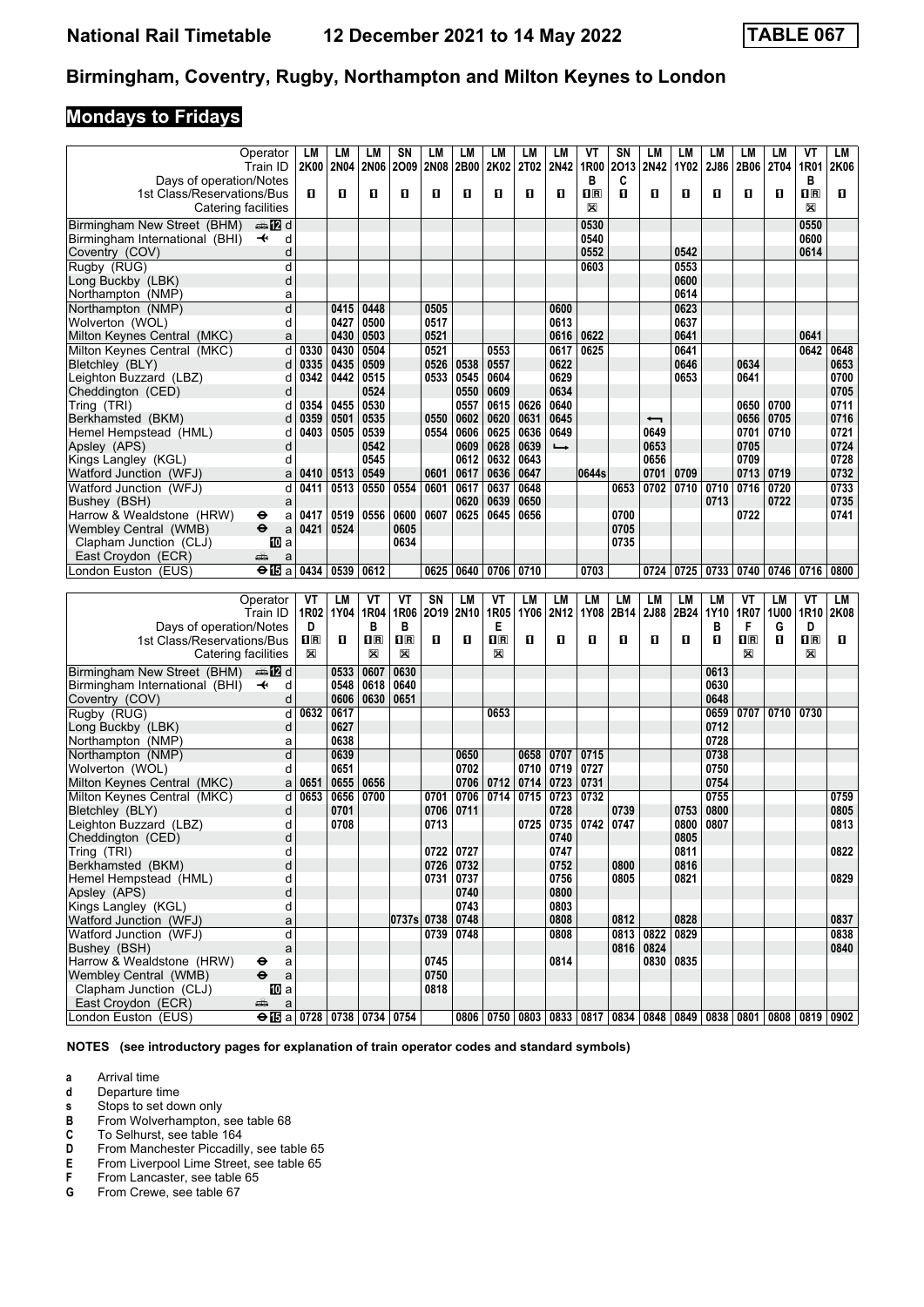## **Mondays to Fridays**

|                                | Operator                                          | LМ            | VT                      | SΝ   | LМ                      | LM        | VT                                                                  | LM             | VT             | LM   | LМ          | ۷T                      | ۷T                      | LМ        | LМ            | <b>LM</b>   | LМ          | VT          | LM                      |
|--------------------------------|---------------------------------------------------|---------------|-------------------------|------|-------------------------|-----------|---------------------------------------------------------------------|----------------|----------------|------|-------------|-------------------------|-------------------------|-----------|---------------|-------------|-------------|-------------|-------------------------|
|                                | Train ID                                          |               | 2T08   1R12             | 2023 | <b>2J90</b>             | 2Y86      | 1R15                                                                | 1Y12           | 1R22           | 2Y52 | <b>2Y54</b> | 1R21                    | 9R23                    | 2T12      | 2J92          | 2K10        | 1U20        | 1R24        | 2T14                    |
| Days of operation/Notes        |                                                   |               | В                       |      |                         |           | D                                                                   |                | D              |      |             | н                       | D                       |           |               |             | G           | J           |                         |
| 1st Class/Reservations/Bus     |                                                   | П.            | $\overline{\mathbf{H}}$ | O    | O                       | п         | $\overline{\mathbf{R}}$                                             | п              | 1 <sup>R</sup> | п    | п           | $\overline{\mathbf{R}}$ | $\overline{\mathbf{H}}$ | O         | О             | п           | п           | $n_{\rm R}$ | п                       |
|                                |                                                   |               |                         |      |                         |           |                                                                     |                |                |      |             |                         |                         |           |               |             |             |             |                         |
|                                | Catering facilities                               |               | X                       |      |                         |           | X                                                                   |                | X              |      |             | X                       | X                       |           |               |             |             | X           |                         |
| Birmingham New Street (BHM)    | dan 122 d                                         |               | 0710                    |      |                         | 0653      |                                                                     |                |                | 0716 | 0733        | 0750                    | 0810                    |           |               |             |             |             |                         |
| Birmingham International (BHI) | $\ddot{\phantom{1}}$<br>d                         |               | 0721                    |      |                         | 0704      |                                                                     |                |                | 0732 | 0746        | 0800                    | 0820                    |           |               |             |             |             |                         |
| Coventry (COV)                 | d                                                 |               |                         |      |                         |           |                                                                     |                |                |      |             |                         | 0831                    |           |               |             |             |             |                         |
|                                |                                                   |               | 0732                    |      |                         | 0723      |                                                                     |                |                | 0749 | 0804        | 0811                    |                         |           |               |             |             |             |                         |
| Rugby (RUG)                    | d                                                 |               |                         |      |                         | 0734      | 0757                                                                |                |                | 0802 | 0816        | 0821                    |                         |           |               |             | 0834        | 0846        |                         |
| Long Buckby (LBK)              | d                                                 |               |                         |      |                         | 0743      |                                                                     |                |                | 0812 | 0826        |                         |                         |           |               |             |             |             |                         |
| Northampton (NMP)              | a                                                 |               |                         |      |                         | 0755      |                                                                     |                |                | 0826 | 0838        |                         |                         |           |               |             |             |             |                         |
| Northampton (NMP)              | d                                                 |               |                         |      |                         | 0804      |                                                                     | 0824           |                |      |             |                         |                         |           |               |             |             |             |                         |
|                                |                                                   |               |                         |      |                         |           |                                                                     |                |                |      |             |                         |                         |           |               |             |             |             |                         |
| Wolverton (WOL)                | d                                                 |               |                         |      |                         | 0817      |                                                                     | 0836           |                |      |             |                         |                         |           |               |             |             |             |                         |
| Milton Keynes Central (MKC)    | a                                                 |               | 0759                    |      |                         | 0821      |                                                                     | 0840           |                |      |             |                         |                         |           |               |             | 0855        |             |                         |
| Milton Kevnes Central (MKC)    | d                                                 |               | 0800                    | 0812 |                         | 0822      |                                                                     | 0841           | 0847           |      |             |                         |                         |           |               | 0857        | 0901        |             |                         |
| Bletchley (BLY)                | d                                                 |               |                         | 0817 |                         | 0827      |                                                                     | 0846           |                |      |             |                         |                         |           |               | 0902        |             |             |                         |
|                                |                                                   |               |                         |      |                         |           |                                                                     |                |                |      |             |                         |                         |           |               |             |             |             |                         |
| Leighton Buzzard (LBZ)         | d                                                 |               |                         | 0824 |                         | 0834      |                                                                     | 0853           |                |      |             |                         |                         |           |               | 0909        |             |             |                         |
| Cheddington (CED)              | d                                                 |               |                         |      |                         |           |                                                                     |                |                |      |             |                         |                         |           |               | 0915        |             |             |                         |
| Tring (TRI)                    | d                                                 | 0826          |                         | 0834 |                         | 0843      |                                                                     |                |                |      |             |                         |                         | 0900      |               | 0920        |             |             | 0925                    |
| Berkhamsted (BKM)              | d                                                 | 0831          |                         | 0838 |                         | 0848      |                                                                     |                |                |      |             |                         |                         | 0905      |               | 0925        |             |             | 0930                    |
| Hemel Hempstead (HML)          | d                                                 | 0836          |                         | 0843 |                         | 0853      |                                                                     |                |                |      |             |                         |                         | 0910      |               | 0930        |             |             | 0935                    |
|                                |                                                   |               |                         |      |                         |           |                                                                     |                |                |      |             |                         |                         |           |               |             |             |             |                         |
| Apsley (APS)                   | d                                                 | 0839          |                         |      |                         | 0856      |                                                                     |                |                |      |             |                         |                         | 0914      |               |             |             |             | 0938                    |
| Kings Langley (KGL)            | d                                                 | 0843          |                         |      |                         | 0900      |                                                                     |                |                |      |             |                         |                         | 0917      |               |             |             |             | 0942                    |
| Watford Junction (WFJ)         | a                                                 | 0847          |                         | 0851 |                         | 0904      |                                                                     |                |                |      |             |                         | 0917s                   | 0922      |               | 0937        |             |             | 0946                    |
| Watford Junction (WFJ)         | d                                                 | 0848          |                         | 0852 | 0856                    | 0905      |                                                                     |                |                |      |             |                         |                         | 0922      | 0926          | 0937        |             |             | 0947                    |
|                                |                                                   |               |                         |      |                         |           |                                                                     |                |                |      |             |                         |                         |           |               |             |             |             |                         |
| Bushey (BSH)                   | a                                                 |               |                         |      | 0859                    |           |                                                                     |                |                |      |             |                         |                         | 0925      | 0929          |             |             |             | 0950                    |
| Harrow & Wealdstone (HRW)      | θ<br>a                                            | 0854          |                         | 0858 | 0904                    |           |                                                                     |                |                |      |             |                         |                         | 0930      | 0934          | 0943        |             |             | 0955                    |
| Wembley Central (WMB)          | $\ddot{\mathbf{e}}$<br>a                          |               |                         | 0903 |                         |           |                                                                     |                |                |      |             |                         |                         |           |               |             |             |             |                         |
| Clapham Junction (CLJ)         | <b>ID</b> a                                       |               |                         | 0934 |                         |           |                                                                     |                |                |      |             |                         |                         |           |               |             |             |             |                         |
| East Croydon (ECR)             | پېښتنه<br>a                                       |               |                         |      |                         |           |                                                                     |                |                |      |             |                         |                         |           |               |             |             |             |                         |
|                                |                                                   |               |                         |      | 0923                    | 0932      |                                                                     |                | 0921           |      |             | 0913                    | 0933                    | 0944      | 0953          | 0958        |             |             |                         |
|                                |                                                   |               |                         |      |                         |           |                                                                     |                |                |      |             |                         |                         |           |               |             | 0937        | 0940        | 1012                    |
| London Euston (EUS)            | $\Theta$ $\overline{\mathbf{E}}$ a                | 0910          | 0834                    |      |                         |           | 0847                                                                | 0924           |                |      |             |                         |                         |           |               |             |             |             |                         |
|                                |                                                   |               |                         |      |                         |           |                                                                     |                |                |      |             |                         |                         |           |               |             |             |             |                         |
|                                | Operator                                          | SN            | LM                      | LM   | VT                      | <b>LM</b> | VT                                                                  | VT             | LM             | LM   | LM          | VT                      | LM                      | <b>LM</b> | SN            | <b>LM</b>   | LM          | LM          | VT                      |
|                                |                                                   |               |                         |      |                         |           |                                                                     |                |                |      |             |                         |                         |           |               |             |             |             |                         |
|                                | Train ID                                          | 2029 2N00     |                         | 2Y56 | 1R26                    | 1Y14      | 1A12                                                                | 1B29           | 2T16           | 2K12 | <b>1U22</b> | 9A31                    | <b>1W06</b>             | 2T18      | 2031          | 2N02        | <b>2Y58</b> | 1Y16        | 1A17                    |
| Days of operation/Notes        |                                                   |               |                         |      |                         |           | D                                                                   |                |                |      | G           | F                       |                         |           |               |             |             |             | D                       |
| 1st Class/Reservations/Bus     |                                                   | п             | O                       | п    | $\overline{\mathbf{R}}$ | п         | $\overline{\mathbf{H}}$                                             | $\Pi$ R        | п              | п    | п           | $n_{\rm R}$             | О                       | п         | О             | п           | О           | O           | $\overline{\mathbf{R}}$ |
|                                | Catering facilities                               |               |                         |      | X                       |           | X                                                                   | X              |                |      |             | X                       |                         |           |               |             |             |             | X                       |
|                                |                                                   |               |                         |      |                         |           |                                                                     |                |                |      |             |                         |                         |           |               |             |             |             |                         |
| Birmingham New Street (BHM)    | ana 122 d                                         |               |                         | 0814 | 0830                    |           |                                                                     | 0850           |                |      |             | 0910                    | 0833                    |           |               |             | 0913        |             |                         |
| Birmingham International (BHI) | $\overline{\mathbf{t}}$<br>d                      |               |                         | 0826 | 0841                    |           |                                                                     | 0900           |                |      |             | 0920                    | 0845                    |           |               |             | 0928        |             |                         |
| Coventry (COV)                 | d                                                 |               |                         | 0846 | 0851                    |           |                                                                     | 0911           |                |      |             | 0931                    | 0904                    |           |               |             | 0946        |             |                         |
| Rugby (RUG)                    | d                                                 |               |                         | 0858 | 0904                    |           |                                                                     |                |                |      | 0932        |                         | 0922                    |           |               |             | 0958        |             |                         |
|                                |                                                   |               |                         |      |                         |           |                                                                     |                |                |      |             |                         |                         |           |               |             |             |             |                         |
| Long Buckby (LBK)              | d                                                 |               |                         | 0908 |                         |           |                                                                     |                |                |      |             |                         | 0933                    |           |               |             | 1008        |             |                         |
| Northampton (NMP)              | a                                                 |               |                         | 0920 |                         |           |                                                                     |                |                |      |             |                         | 0944                    |           |               |             | 1020        |             |                         |
| Northampton (NMP)              | d                                                 |               | 0905                    |      |                         | 0924      |                                                                     |                |                |      |             |                         | 0951                    |           |               | 1005        |             | 1025        |                         |
| Wolverton (WOL)                | d                                                 |               | 0917                    |      |                         | 0936      |                                                                     |                |                |      |             |                         |                         |           |               | 1017        |             | 1037        |                         |
| Milton Keynes Central (MKC)    | a                                                 |               | 0921                    |      | 0923                    | 0940      |                                                                     |                |                |      | 0954        | 0958                    | 1005                    |           |               | 1021        |             | 1041        |                         |
|                                |                                                   |               |                         |      |                         |           |                                                                     |                |                |      |             |                         |                         |           |               |             |             |             |                         |
| Milton Keynes Central (MKC)    | d                                                 | 0912          | 0922                    |      | 0924                    | 0941      | 0950                                                                |                |                | 0955 | 0955        | 1000                    | 1007                    |           | 1012          | 1022        |             | 1043        | 1047                    |
| Bletchley (BLY)                | d                                                 | 0917          | 0927                    |      |                         | 0946      |                                                                     |                |                | 1000 |             |                         |                         |           | 1017          | 1027        |             | 1048        |                         |
| Leighton Buzzard (LBZ)         | d                                                 | 0924          | 0934                    |      |                         | 0953      |                                                                     |                |                | 1007 |             |                         |                         |           | 1024          | 1034        |             | 1055        |                         |
| Cheddington (CED)              | d                                                 |               |                         |      |                         |           |                                                                     |                |                | 1012 |             |                         |                         |           |               |             |             |             |                         |
| Tring (TRI)                    | d                                                 | 0934          |                         |      |                         |           |                                                                     |                | 0957           | 1018 |             |                         |                         | 1026      | 1034          |             |             |             |                         |
|                                |                                                   |               |                         |      |                         |           |                                                                     |                |                |      |             |                         |                         |           |               |             |             |             |                         |
| Berkhamsted (BKM)              |                                                   | $d$ 0938 0947 |                         |      |                         |           |                                                                     |                | 1002           | 1023 |             |                         |                         | 1031      |               | 1038   1046 |             |             |                         |
| Hemel Hempstead (HML)          | d                                                 | 0943   0951   |                         |      |                         |           |                                                                     |                | 1007           | 1027 |             |                         |                         |           | $1035$   1043 | 1051        |             |             |                         |
| Apsley (APS)                   | d                                                 |               |                         |      |                         |           |                                                                     |                | 1010           |      |             |                         |                         | 1039      |               |             |             |             |                         |
| Kings Langley (KGL)            | d                                                 |               |                         |      |                         |           |                                                                     |                | 1014           |      |             |                         |                         | 1042      |               |             |             |             |                         |
| Watford Junction (WFJ)         |                                                   | $a \mid 0951$ | 0958                    |      |                         |           |                                                                     | $ 1000s $ 1018 |                | 1034 |             |                         |                         | 1047      |               | 1051 1058   |             |             |                         |
|                                |                                                   |               |                         |      |                         |           |                                                                     |                |                |      |             |                         |                         |           |               |             |             |             |                         |
| Watford Junction (WFJ)         | þ                                                 | 0952 0959     |                         |      |                         |           |                                                                     |                | 1019           | 1035 |             |                         |                         | 1047      |               | 1052 1059   |             |             |                         |
| Bushey (BSH)                   | a                                                 |               |                         |      |                         |           |                                                                     |                | 1021           |      |             |                         |                         | 1050      |               |             |             |             |                         |
| Harrow & Wealdstone (HRW)      | a<br>⊖                                            | 0959          |                         |      |                         |           |                                                                     |                | 1027           |      |             |                         |                         | 1055      | 1059          |             |             |             |                         |
| Wembley Central (WMB)          | $\ddot{\bm{\Theta}}$<br>$\mathsf a$               | 1004          |                         |      |                         |           |                                                                     |                |                |      |             |                         |                         |           | 1104          |             |             |             |                         |
| Clapham Junction (CLJ)         | [10] a                                            | 1035          |                         |      |                         |           |                                                                     |                |                |      |             |                         |                         |           | 1135          |             |             |             |                         |
| East Croydon (ECR)             | æ                                                 |               |                         |      |                         |           |                                                                     |                |                |      |             |                         |                         |           |               |             |             |             |                         |
| London Euston (EUS)            | $\mathsf a$<br>$\Theta$ $\overline{\mathbf{E}}$ a |               | 1023                    |      |                         |           | 0957   1028   1026   1016   1040   1058   1030   1033   1042   1109 |                |                |      |             |                         |                         |           |               | 1123        |             |             | 1126 1122               |

**NOTES (see introductory pages for explanation of train operator codes and standard symbols)**

**a** Arrival time<br>**d** Departure ti

**d** Departure time<br>**s** Stops to set do

**s** Stops to set down only<br>**B** From Wolverhampton,

**B** From Wolverhampton, see table 68<br>**D** From Manchester Piccadilly, see tal<br>**F** From Lancaster, see table 65 **Prom Manchester Piccadilly, see table 65** 

**F** From Lancaster, see table 65<br>**G** From Crewe, see table 67

**6** From Crewe, see table 67<br>**H** From Shrewsbury, see table **+** From Shrewsbury, see table 64<br>**J** From Holyhead/Wrexham Gene

From Holyhead/Wrexham General, see table 65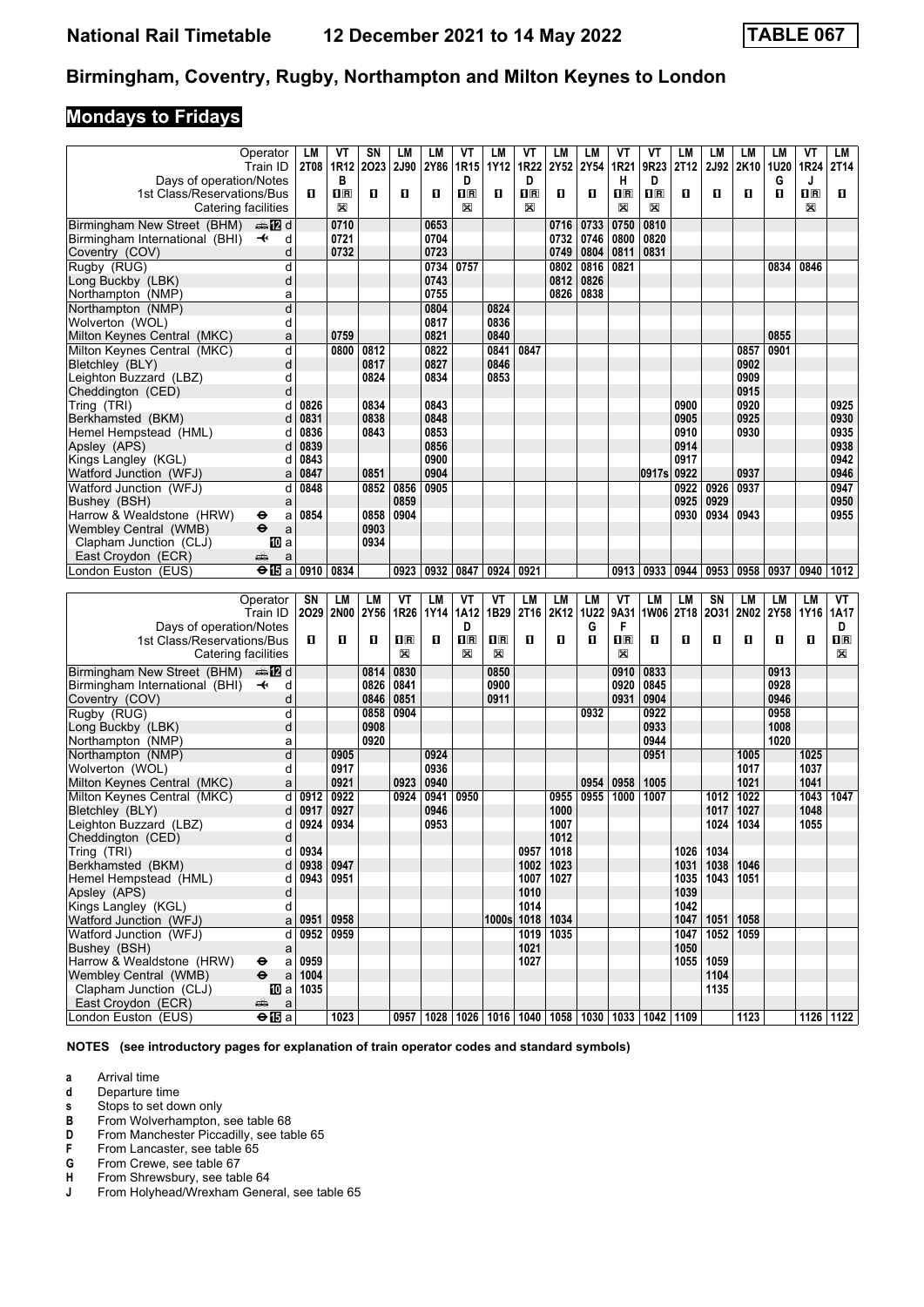# **Mondays to Fridays**

|                                           | Operator                                                    | VT                      | <b>LM</b>          | LМ          | LM   | VT                      | LM               | SN                                                    | LM          | LM        | LM          | LM                        | VT                      | ۷T                      | <b>LM</b> | <b>LM</b>   | LМ         | VT          | LM          |
|-------------------------------------------|-------------------------------------------------------------|-------------------------|--------------------|-------------|------|-------------------------|------------------|-------------------------------------------------------|-------------|-----------|-------------|---------------------------|-------------------------|-------------------------|-----------|-------------|------------|-------------|-------------|
|                                           | Train ID                                                    |                         | 1B28   1W08   2T20 |             |      | 2K14 9M48               | 2T22             | 2033                                                  | <b>1U24</b> | 2N04      | 2Y60        | 1Y18                      | 1A22                    |                         | 1B34 1W10 | <b>2T24</b> | 2K16 9M50  |             | 2T26        |
| Days of operation/Notes                   |                                                             |                         |                    |             |      | Κ                       |                  |                                                       | G           |           |             |                           | D                       |                         |           |             |            | A           |             |
| 1st Class/Reservations/Bus                |                                                             | $\overline{\mathbf{H}}$ | п                  | п           | O    | $\overline{\mathbf{R}}$ | O                | O                                                     | O           | O         | п           | O                         | $\overline{\mathbf{H}}$ | $\overline{\mathbf{H}}$ | O         | п           | п          | $n_{\rm R}$ | п           |
| Catering facilities                       |                                                             | $\boxtimes$             |                    |             |      | X                       |                  |                                                       |             |           |             |                           | X                       | X                       |           |             |            | X           |             |
|                                           |                                                             |                         |                    |             |      |                         |                  |                                                       |             |           |             |                           |                         |                         |           |             |            |             |             |
| Birmingham New Street (BHM)               | dan 122 d                                                   | 0950                    | 0933               |             |      | 1010                    |                  |                                                       |             |           | 1014        |                           |                         | 1050                    | 1033      |             |            | 1110        |             |
| Birmingham International (BHI)            | $\overline{\mathbf{t}}$<br>d                                | 1000                    | 0945               |             |      | 1020                    |                  |                                                       |             |           | 1028        |                           |                         | 1100                    | 1045      |             |            | 1120        |             |
| Coventry (COV)                            | d                                                           | 1011                    | 1003               |             |      | 1031                    |                  |                                                       |             |           | 1047        |                           |                         | 1111                    | 1103      |             |            | 1131        |             |
| Rugby (RUG)                               | d                                                           | 1023                    | 1015               |             |      |                         |                  |                                                       | 1053        |           | 1058        |                           |                         | $1123$                  | 1115      |             |            |             |             |
| Long Buckby (LBK)                         | d                                                           |                         | 1025               |             |      |                         |                  |                                                       |             |           | 1108        |                           |                         |                         | 1125      |             |            |             |             |
| Northampton (NMP)                         | a                                                           |                         | 1036               |             |      |                         |                  |                                                       |             |           | 1120        |                           |                         |                         | 1136      |             |            |             |             |
| Northampton (NMP)                         | d                                                           |                         | 1039               |             |      |                         |                  |                                                       |             | 1105      |             | 1125                      |                         |                         | 1138      |             |            |             |             |
|                                           |                                                             |                         |                    |             |      |                         |                  |                                                       |             |           |             |                           |                         |                         |           |             |            |             |             |
| Wolverton (WOL)                           | d                                                           |                         |                    |             |      |                         |                  |                                                       |             | 1117      |             | 1137                      |                         |                         |           |             |            |             |             |
| Milton Keynes Central (MKC)               | a                                                           |                         | 1053               |             |      | 1057                    |                  |                                                       | 1113        | 1121      |             | 1141                      |                         |                         | 1152      |             |            | 1158        |             |
| Milton Kevnes Central (MKC)               | d                                                           |                         | 1054               |             | 1056 | 1059                    |                  | 1112                                                  | 1115        | 1122      |             | 1141                      | 1147                    |                         | 1153      |             | 1156       | 1200        |             |
| Bletchley (BLY)                           | d                                                           |                         |                    |             | 1101 |                         |                  | 1117                                                  |             | 1127      |             | 1146                      |                         |                         |           |             | 1201       |             |             |
| Leighton Buzzard (LBZ)                    | d                                                           |                         |                    |             | 1108 |                         |                  | 1124                                                  |             | 1134      |             | 1153                      |                         |                         |           |             | 1208       |             |             |
| Cheddington (CED)                         | d                                                           |                         |                    |             | 1113 |                         |                  |                                                       |             |           |             |                           |                         |                         |           |             | 1213       |             |             |
|                                           | d                                                           |                         |                    | 1058        |      |                         | 1127             |                                                       |             |           |             |                           |                         |                         |           |             | 1219       |             | 1227        |
| Tring (TRI)                               |                                                             |                         |                    |             | 1119 |                         |                  | 1134                                                  |             |           |             |                           |                         |                         |           | 1157        |            |             |             |
| Berkhamsted (BKM)                         | d                                                           |                         |                    | 1103        | 1124 |                         | 1132             | 1138                                                  |             | 1146      |             |                           |                         |                         |           | 1202        | 1224       |             | 1232        |
| Hemel Hempstead (HML)                     | d                                                           |                         |                    | 1107        | 1128 |                         | 1136             | 1143                                                  |             | 1151      |             |                           |                         |                         |           | 1207        | 1228       |             | 1237        |
| Apsley (APS)                              | d                                                           |                         |                    | 1111        |      |                         | 1139             |                                                       |             |           |             |                           |                         |                         |           | 1210        |            |             | 1240        |
| Kings Langley (KGL)                       | d                                                           |                         |                    | 1114        |      |                         | 1142             |                                                       |             |           |             |                           |                         |                         |           | 1214        |            |             | 1243        |
| Watford Junction (WFJ)                    | a                                                           | 1100s 1115              |                    | 1119        | 1135 |                         | 1147             | 1151                                                  |             | 1158      |             |                           |                         | 1200sl                  | 1214      | 1218        | 1235       |             | 1247        |
| Watford Junction (WFJ)                    | d                                                           |                         | 1116               | 1120        | 1136 |                         | 1147             | 1152                                                  |             | 1158      |             |                           |                         |                         | 1215      | 1219        | 1236       |             | 1248        |
| Bushey (BSH)                              |                                                             |                         |                    | 1122        |      |                         | 1150             |                                                       |             |           |             |                           |                         |                         |           | 1221        |            |             | 1250        |
|                                           | a                                                           |                         |                    |             |      |                         |                  |                                                       |             |           |             |                           |                         |                         |           |             |            |             |             |
| Harrow & Wealdstone (HRW)                 | θ<br>a                                                      |                         |                    | 1128        |      |                         | 1155             | 1159                                                  |             |           |             |                           |                         |                         |           | 1227        |            |             | 1256        |
| Wembley Central (WMB)                     | $\ddot{\mathbf{e}}$<br>a                                    |                         |                    |             |      |                         |                  | 1204                                                  |             |           |             |                           |                         |                         |           |             |            |             |             |
| Clapham Junction (CLJ)                    | 100 a                                                       |                         |                    |             |      |                         |                  | 1233                                                  |             |           |             |                           |                         |                         |           |             |            |             |             |
| East Croydon (ECR)                        | يتثير<br>a                                                  |                         |                    |             |      |                         |                  |                                                       |             |           |             |                           |                         |                         |           |             |            |             |             |
| London Euston (EUS)                       | $\Theta$ $\overline{\mathbf{E}}$ a                          | 1117                    | 1131               | 1141        | 1158 | 1134                    | 1215             |                                                       | 1150        | 1223      |             | 1225                      | 1221                    | 1217                    | 1230      | 1245        | 1258 1233c |             | 1310        |
|                                           |                                                             |                         |                    |             |      |                         |                  |                                                       |             |           |             |                           |                         |                         |           |             |            |             |             |
|                                           |                                                             |                         |                    |             |      |                         |                  |                                                       |             |           |             |                           |                         |                         |           |             |            |             |             |
|                                           |                                                             |                         |                    |             |      |                         |                  |                                                       |             |           |             |                           |                         |                         |           |             |            |             |             |
|                                           | Operator                                                    | SN                      | LM                 | LМ          | LM   | LМ                      | VT               | VT                                                    | LM          | LM        | <b>LM</b>   | VT                        | LM                      | SN                      | LM        | LM          | LМ         | LM          | VT          |
|                                           | Train ID                                                    | 2037                    | 1U26               | <b>2N06</b> | 2Y62 | 1Y20                    | 1A27             | 1B40                                                  | 2T28        | 1W12 2K18 |             | 9M51                      | 2T30                    | 2041                    | 1U28      | <b>2N08</b> | 2Y64       | 1Y22   1A32 |             |
| Days of operation/Notes                   |                                                             |                         | G                  |             |      |                         | D                |                                                       |             |           |             | Κ                         |                         |                         | G         |             |            |             | D           |
| 1st Class/Reservations/Bus                |                                                             | п                       | п                  | 0           | O    | п                       | $n_{\mathbb{R}}$ | $\overline{\mathbf{H}}$                               | п           | п         | п           | $\mathbf{I}^{\mathbb{R}}$ | п                       | п                       | O         | п           | п          | O           | $n_{\rm R}$ |
| Catering facilities                       |                                                             |                         |                    |             |      |                         | 모                | $\mathbf{P}$                                          |             |           |             | X                         |                         |                         |           |             |            |             | 굔           |
|                                           | an <b>172</b> d                                             |                         |                    |             | 1114 |                         |                  | 1150                                                  |             | 1133      |             | 1210                      |                         |                         |           |             | 1214       |             |             |
| Birmingham New Street (BHM)               |                                                             |                         |                    |             |      |                         |                  |                                                       |             |           |             |                           |                         |                         |           |             |            |             |             |
| Birmingham International (BHI)            | $\overline{\phantom{a}}$<br>d                               |                         |                    |             | 1128 |                         |                  | 1200                                                  |             | 1145      |             | 1220                      |                         |                         |           |             | 1229       |             |             |
| Coventry (COV)                            | d                                                           |                         |                    |             | 1147 |                         |                  | 1211                                                  |             | 1203      |             | 1231                      |                         |                         |           |             | 1248       |             |             |
| Rugby (RUG)                               | d                                                           |                         | 1153               |             | 1158 |                         |                  | 1223                                                  |             | 1215      |             |                           |                         |                         | 1253      |             | 1258       |             |             |
| Long Buckby (LBK)                         | d                                                           |                         |                    |             | 1208 |                         |                  |                                                       |             | 1225      |             |                           |                         |                         |           |             | 1308       |             |             |
| Northampton (NMP)                         | a                                                           |                         |                    |             | 1220 |                         |                  |                                                       |             | 1236      |             |                           |                         |                         |           |             | 1320       |             |             |
| Northampton (NMP)                         | d                                                           |                         |                    | 1205        |      | 1225                    |                  |                                                       |             | 1242      |             |                           |                         |                         |           | 1305        |            | 1324        |             |
| Wolverton (WOL)                           | d                                                           |                         |                    | 1217        |      | 1237                    |                  |                                                       |             |           |             |                           |                         |                         |           | 1317        |            | 1336        |             |
| Milton Keynes Central (MKC)               | a                                                           |                         | 1214               | 1221        |      | 1241                    |                  |                                                       |             | 1256      |             | 1259                      |                         |                         | 1314      | 1321        |            | 1340        |             |
|                                           | d                                                           |                         | 1215               | 1222        |      | 1242                    | 1247             |                                                       |             | 1256      |             | 1302                      |                         | 1312                    |           | 1322        |            | 1341        | 1347        |
| Milton Keynes Central (MKC)               |                                                             | 1212                    |                    |             |      |                         |                  |                                                       |             |           | 1256        |                           |                         |                         | 1315      |             |            |             |             |
| Bletchley (BLY)                           | d                                                           | 1217                    |                    | 1227        |      | 1247                    |                  |                                                       |             |           | 1301        |                           |                         | 1317                    |           | 1327        |            | 1346        |             |
| Leighton Buzzard (LBZ)                    | d                                                           | 1224                    |                    | 1234        |      | 1254                    |                  |                                                       |             |           | 1308        |                           |                         | 1324                    |           | 1334        |            | 1353        |             |
| Cheddington (CED)                         | d                                                           |                         |                    |             |      |                         |                  |                                                       |             |           | 1313        |                           |                         |                         |           |             |            |             |             |
| Tring (TRI)                               | d                                                           | 1234                    |                    |             |      |                         |                  |                                                       | 1256        |           | 1319        |                           | 1326                    | 1334                    |           |             |            |             |             |
| Berkhamsted (BKM)                         | d                                                           | 1238                    |                    | 1246        |      |                         |                  |                                                       | 1301        |           | 1324        |                           | 1331                    | 1338                    |           | 1346        |            |             |             |
| Hemel Hempstead (HML)                     | d                                                           | 1243                    |                    | 1251        |      |                         |                  |                                                       | 1306        |           | 1328        |                           | 1336                    | 1343                    |           | 1351        |            |             |             |
| Apsley (APS)                              | d                                                           |                         |                    |             |      |                         |                  |                                                       | 1309        |           |             |                           | 1339                    |                         |           |             |            |             |             |
| Kings Langley (KGL)                       | d                                                           |                         |                    |             |      |                         |                  |                                                       | 1312        |           |             |                           | 1342                    |                         |           |             |            |             |             |
|                                           |                                                             |                         |                    |             |      |                         |                  |                                                       |             |           |             |                           |                         |                         |           |             |            |             |             |
| Watford Junction (WFJ)                    | a                                                           | 1251                    |                    | 1258        |      |                         |                  |                                                       | 1300s 1317  |           | 1318   1335 |                           | 1346                    | 1351                    |           | 1358        |            |             |             |
| Watford Junction (WFJ)                    | d                                                           | 1252                    |                    | 1259        |      |                         |                  |                                                       | 1317        |           | 1318 1336   |                           | 1347                    | 1352                    |           | 1359        |            |             |             |
| Bushey (BSH)                              | a                                                           |                         |                    |             |      |                         |                  |                                                       | 1320        |           |             |                           | 1349                    |                         |           |             |            |             |             |
| Harrow & Wealdstone (HRW)                 | $\bullet$<br>a                                              | 1300                    |                    |             |      |                         |                  |                                                       | 1325        |           |             |                           | 1355                    | 1359                    |           |             |            |             |             |
| Wembley Central (WMB)                     | $\ddot{\boldsymbol{\Theta}}$<br>$\mathsf{a}$                | 1304                    |                    |             |      |                         |                  |                                                       |             |           |             |                           |                         | 1404                    |           |             |            |             |             |
| Clapham Junction (CLJ)                    | [10] a                                                      | 1333                    |                    |             |      |                         |                  |                                                       |             |           |             |                           |                         | 1435                    |           |             |            |             |             |
| East Croydon (ECR)<br>London Euston (EUS) | æ<br>$\mathsf{a}$<br>$\overline{+ \mathbf{E} \mathbf{B}}$ a |                         |                    | 1250 1323   |      |                         |                  | 1325   1320   1317   1345   1334   1358   1337   1410 |             |           |             |                           |                         |                         |           | 1350 1423   |            |             | 1424   1420 |

**NOTES (see introductory pages for explanation of train operator codes and standard symbols)**

**a** Arrival time<br>**d** Departure ti

**d** Departure time<br>**s** Stops to set do

Stops to set down only

**C** Arrives 3 minutes later on Fridays<br> **A** From Edinburgh, see table 65<br> **D** From Manchester Piccadilly, see t **From Edinburgh, see table 65** 

**D** From Manchester Piccadilly, see table 65<br>**G** From Crewe, see table 67

**6** From Crewe, see table 67<br>**K** From Blackpool North, see

From Blackpool North, see table 65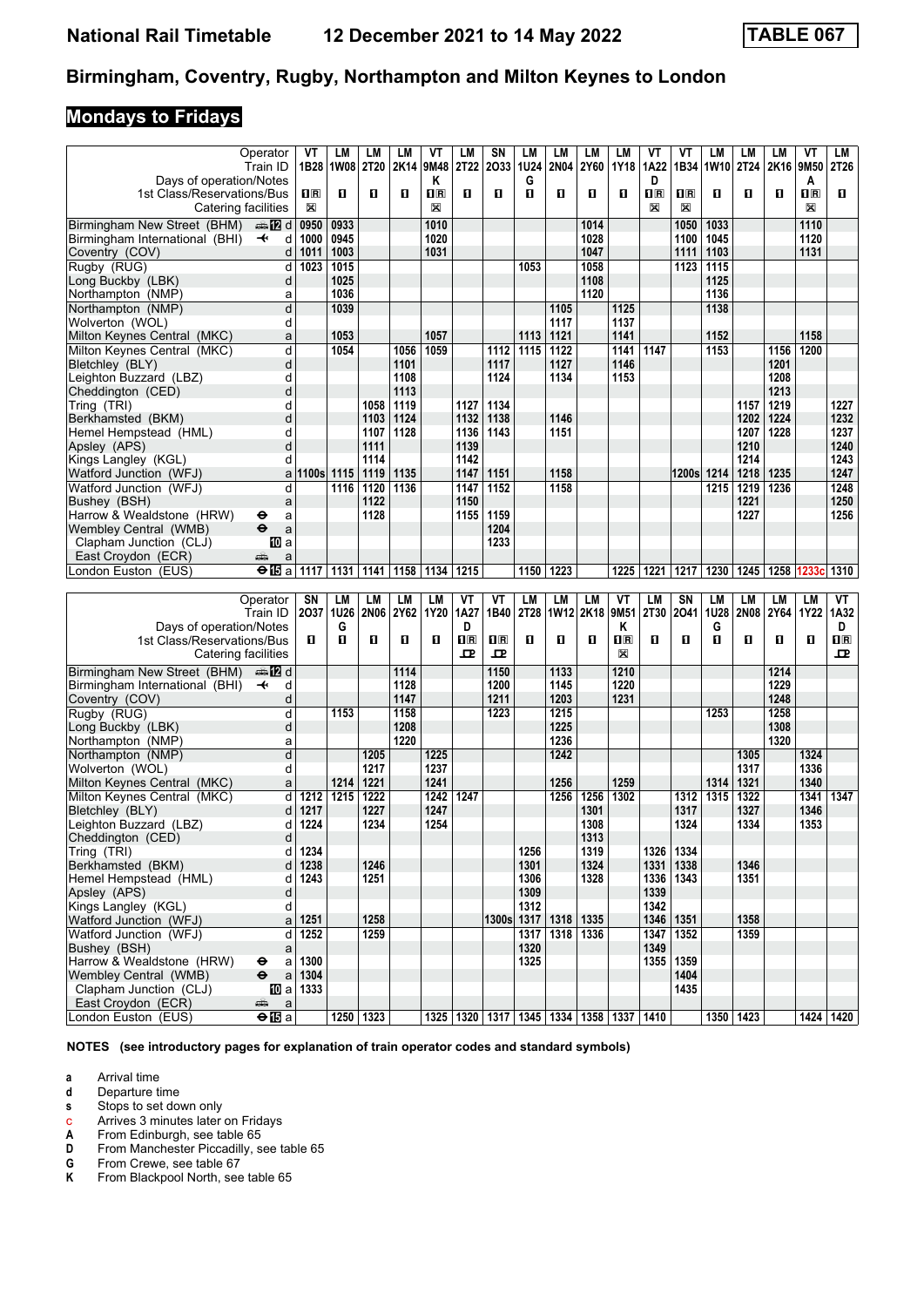## **Mondays to Fridays**

|                                | Operator                          | VT                      | LM             | LМ   | LM   | VT             | VT      | LM                           | SN   | LМ                      | LМ          | LM               | LМ   | ٧T                      | VT                                              | LM        | ۷T                      | LM          | LM   |
|--------------------------------|-----------------------------------|-------------------------|----------------|------|------|----------------|---------|------------------------------|------|-------------------------|-------------|------------------|------|-------------------------|-------------------------------------------------|-----------|-------------------------|-------------|------|
|                                | Train ID                          |                         | 1B46 1W14 2T32 |      | 2K20 | 9M52 9M52      |         | <b>2T34</b>                  | 2045 | <b>1U30</b>             | 2N10        | 2Y66             | 1Y24 | 1A37                    |                                                 | 1B52 1W16 | 1M11                    | 2T36        | 2K22 |
| Days of operation/Notes        |                                   |                         |                |      |      | WX A           | WO A    |                              |      | G                       |             |                  |      | D                       |                                                 |           | L                       |             |      |
| 1st Class/Reservations/Bus     |                                   | $\overline{\mathbf{H}}$ | п              | п    | O    | $\mathbf{1}$ R | $\Pi$ R | П                            | п    | п                       | О           | O                | п    | $\overline{\mathbf{H}}$ | $\mathbf{I}^{\mathbb{R}}$                       | п         | $\overline{\mathbf{R}}$ | п           | O    |
| Catering facilities            |                                   | ᇁ                       |                |      |      | X              | X       |                              |      |                         |             |                  |      | ᇁ                       | 굔                                               |           | X                       |             |      |
| Birmingham New Street (BHM)    | dan <b>in in</b> d                | 1250                    | 1233           |      |      | 1310           | 1310    |                              |      |                         |             | 1314             |      |                         | 1350                                            | 1333      |                         |             |      |
| Birmingham International (BHI) | $\overline{\phantom{a}}$<br>d     | 1300                    | 1245           |      |      | 1320           | 1320    |                              |      |                         |             | 1328             |      |                         | 1400                                            | 1345      |                         |             |      |
| Coventry (COV)                 | d                                 | 1311                    | 1303           |      |      | 1331           | 1331    |                              |      |                         |             | 1347             |      |                         | 1411                                            | 1403      |                         |             |      |
| Rugby (RUG)                    | d                                 | 1323                    | 1315           |      |      |                |         |                              |      | 1353                    |             | 1358             |      |                         | 1423                                            | 1415      | 1426                    |             |      |
| Long Buckby (LBK)              | d                                 |                         | 1325           |      |      |                |         |                              |      |                         |             | 1408             |      |                         |                                                 | 1425      |                         |             |      |
| Northampton (NMP)              | a                                 |                         | 1336           |      |      |                |         |                              |      |                         |             | 1420             |      |                         |                                                 | 1436      |                         |             |      |
| Northampton (NMP)              |                                   |                         | 1339           |      |      |                |         |                              |      |                         |             |                  |      |                         |                                                 | 1439      |                         |             |      |
|                                | d                                 |                         |                |      |      |                |         |                              |      |                         | 1404        |                  | 1423 |                         |                                                 |           |                         |             |      |
| Wolverton (WOL)                | d                                 |                         |                |      |      |                |         |                              |      |                         | 1416        |                  | 1435 |                         |                                                 |           |                         |             |      |
| Milton Keynes Central (MKC)    | a                                 |                         | 1353           |      |      | 1358           | 1400    |                              |      | 1414                    | 1420        |                  | 1439 |                         |                                                 | 1453      |                         |             |      |
| Milton Keynes Central (MKC)    | d                                 |                         | 1353           |      | 1356 | 1359           | 1401    |                              | 1412 | 1415                    | 1422        |                  | 1440 | 1450                    |                                                 | 1454      |                         |             | 1457 |
| Bletchley (BLY)                | d                                 |                         |                |      | 1401 |                |         |                              | 1417 |                         | 1427        |                  | 1445 |                         |                                                 |           |                         |             | 1502 |
| Leighton Buzzard (LBZ)         | d                                 |                         |                |      | 1408 |                |         |                              | 1424 |                         | 1434        |                  | 1452 |                         |                                                 |           |                         |             | 1509 |
| Cheddington (CED)              | d                                 |                         |                |      | 1413 |                |         |                              |      |                         |             |                  |      |                         |                                                 |           |                         |             | 1514 |
| Tring (TRI)                    | d                                 |                         |                | 1356 | 1419 |                |         | 1425                         | 1434 |                         |             |                  |      |                         |                                                 |           |                         | 1457        | 1520 |
| Berkhamsted (BKM)              | d                                 |                         |                | 1401 | 1424 |                |         | 1430                         | 1439 |                         | 1446        |                  |      |                         |                                                 |           |                         | 1502        | 1525 |
| Hemel Hempstead (HML)          | d                                 |                         |                | 1406 | 1428 |                |         | 1435                         | 1444 |                         | 1451        |                  |      |                         |                                                 |           |                         | 1507        | 1529 |
| Apsley (APS)                   | d                                 |                         |                | 1409 |      |                |         | 1438                         |      |                         |             |                  |      |                         |                                                 |           |                         | 1510        |      |
| Kings Langley (KGL)            | d                                 |                         |                | 1412 |      |                |         | 1442                         |      |                         |             |                  |      |                         |                                                 |           |                         | 1513        |      |
| Watford Junction (WFJ)         | a                                 | 1400s 1415              |                | 1416 | 1435 |                |         | 1446                         | 1451 |                         | 1458        |                  |      |                         | 1500s                                           | 1515      |                         | 1517        | 1536 |
| Watford Junction (WFJ)         | d                                 |                         | 1415           | 1417 | 1436 |                |         | 1447                         | 1452 |                         | 1459        |                  |      |                         |                                                 | 1516      |                         | 1518        | 1537 |
| Bushey (BSH)                   | a                                 |                         |                | 1419 |      |                |         | 1449                         |      |                         |             |                  |      |                         |                                                 |           |                         | 1520        |      |
| Harrow & Wealdstone (HRW)      | ⊖<br>a                            |                         |                | 1425 |      |                |         | 1455                         | 1459 |                         |             |                  |      |                         |                                                 |           |                         | 1526        |      |
| Wembley Central (WMB)          | $\ddot{\boldsymbol{\Theta}}$<br>a |                         |                |      |      |                |         |                              | 1504 |                         |             |                  |      |                         |                                                 |           |                         |             |      |
| Clapham Junction (CLJ)         | 100 a                             |                         |                |      |      |                |         |                              | 1535 |                         |             |                  |      |                         |                                                 |           |                         |             |      |
| East Croydon (ECR)             | يتلبه<br>a                        |                         |                |      |      |                |         |                              |      |                         |             |                  |      |                         |                                                 |           |                         |             |      |
| London Euston (EUS)            | $\Theta$ <b>E</b> a               | 1416                    | 1431           | 1445 | 1458 | 1434           | 1437    | 1516                         |      | 1450                    | 1523        |                  | 1522 | 1525                    | 1516                                            | 1532      | 1519                    | 1540        | 1601 |
|                                |                                   |                         |                |      |      |                |         |                              |      |                         |             |                  |      |                         |                                                 |           |                         |             |      |
|                                |                                   |                         |                |      |      |                |         |                              |      |                         |             |                  |      |                         |                                                 |           |                         |             |      |
|                                |                                   |                         |                |      |      |                |         |                              |      | VT                      |             |                  |      |                         |                                                 |           |                         |             |      |
|                                | Operator                          | VT                      | LM             | SN   | LM   | LM             | LM      | VT                           | LM   |                         | VT          | LM               | LM   | <b>LM</b>               | VT                                              | LM        | LM                      | SN          | LM   |
|                                | Train ID                          |                         | 9M53 2T38      | 2049 | 1U32 | 2N12           | 2Y68    | 1A92                         | 1Y26 | 1A42                    | 1B58        | 1W <sub>18</sub> | 2T40 | 2K24                    | 9M54                                            | 2J94      | 2T42                    | 2055        | 1U34 |
| Days of operation/Notes        |                                   | Κ                       |                |      | G    |                |         | F                            |      | D                       |             |                  |      |                         | A                                               |           |                         | C           | G    |
| 1st Class/Reservations/Bus     |                                   | 1 <sub>R</sub>          | п              | п    | O    | O              | O       | $\overline{\mathbf{H}}$<br>굔 | O    | $\overline{\mathbf{R}}$ | $n_{\rm R}$ | O                | п    | 0                       | $\overline{\mathbf{H}}$ $\overline{\mathbf{R}}$ | п         | п                       | O           | O    |
| Catering facilities            |                                   | X                       |                |      |      |                |         |                              |      | 굔                       | 굔           |                  |      |                         | ᇁ                                               |           |                         |             |      |
| Birmingham New Street (BHM)    | ana 122 d                         | 1410                    |                |      |      |                | 1414    |                              |      |                         | 1450        | 1433             |      |                         | 1510                                            |           |                         |             |      |
| Birmingham International (BHI) | d<br>$\ddot{\phantom{1}}$         | 1420                    |                |      |      |                | 1428    |                              |      |                         | 1500        | 1445             |      |                         | 1520                                            |           |                         |             |      |
| Coventry (COV)                 | d                                 | 1431                    |                |      |      |                | 1447    |                              |      |                         | 1511        | 1503             |      |                         | 1531                                            |           |                         |             |      |
| Rugby (RUG)                    | d                                 |                         |                |      | 1453 |                | 1458    | 1510                         |      |                         | 1523        | 1515             |      |                         |                                                 |           |                         |             | 1553 |
| Long Buckby (LBK)              | d                                 |                         |                |      |      |                | 1508    |                              |      |                         |             | 1525             |      |                         |                                                 |           |                         |             |      |
| Northampton (NMP)              | a                                 |                         |                |      |      |                | 1520    |                              |      |                         |             | 1536             |      |                         |                                                 |           |                         |             |      |
| Northampton (NMP)              | d                                 |                         |                |      |      | 1505           |         |                              | 1525 |                         |             | 1539             |      |                         |                                                 |           |                         |             |      |
| Wolverton (WOL)                | d                                 |                         |                |      |      | 1517           |         |                              | 1537 |                         |             |                  |      |                         |                                                 |           |                         |             |      |
| Milton Keynes Central (MKC)    | a                                 | 1458                    |                |      | 1514 | 1521           |         |                              | 1541 |                         |             | 1553             |      |                         | 1558                                            |           |                         |             | 1614 |
| Milton Keynes Central (MKC)    | d                                 | 1500                    |                | 1512 | 1515 | 1522           |         |                              | 1542 | 1547                    |             | 1553             |      | 1556                    | 1600                                            |           |                         | 1612        | 1615 |
| Bletchley (BLY)                | d                                 |                         |                | 1517 |      | 1527           |         |                              | 1547 |                         |             |                  |      | 1600                    |                                                 |           |                         | 1617        |      |
| Leighton Buzzard (LBZ)         | d                                 |                         |                | 1524 |      | 1534           |         |                              | 1554 |                         |             |                  |      | 1607                    |                                                 |           |                         | 1624        |      |
| Cheddington (CED)              | d                                 |                         |                |      |      |                |         |                              |      |                         |             |                  |      | 1613                    |                                                 |           |                         |             |      |
| Tring (TRI)                    | d                                 |                         | 1527           | 1534 |      |                |         |                              |      |                         |             |                  | 1600 | 1618                    |                                                 |           | 1627                    | 1634        |      |
| Berkhamsted (BKM)              | d                                 |                         | 1532           | 1538 |      | 1546           |         |                              |      |                         |             |                  | 1605 | 1623                    |                                                 |           |                         | 1632   1638 |      |
| Hemel Hempstead (HML)          | d                                 |                         | 1537           | 1544 |      | 1551           |         |                              |      |                         |             |                  | 1609 | 1628                    |                                                 |           | 1637                    | 1643        |      |
| Apsley (APS)                   | d                                 |                         | 1540           |      |      |                |         |                              |      |                         |             |                  | 1612 |                         |                                                 |           | 1640                    |             |      |
| Kings Langley (KGL)            | d                                 |                         | 1543           |      |      |                |         |                              |      |                         |             |                  | 1615 |                         |                                                 |           | 1643                    |             |      |
| Watford Junction (WFJ)         | a                                 |                         | 1547           | 1551 |      | 1558           |         |                              |      |                         |             | 1600s 1615       | 1620 | 1635                    |                                                 |           | 1647                    | 1651        |      |
| Watford Junction (WFJ)         | d                                 |                         | 1548           | 1552 |      | 1559           |         |                              |      |                         |             | 1615             | 1620 | 1636                    |                                                 | 1644      | 1648                    | 1652        |      |
| Bushey (BSH)                   | a                                 |                         | 1550           |      |      |                |         |                              |      |                         |             |                  | 1623 |                         |                                                 |           | 1650                    |             |      |
| Harrow & Wealdstone (HRW)      | a<br>⊖                            |                         | 1556           | 1600 |      |                |         |                              |      |                         |             |                  | 1628 |                         |                                                 | 1650      | 1656                    | 1700        |      |
| Wembley Central (WMB)          | $\bullet$<br>a                    |                         |                | 1605 |      |                |         |                              |      |                         |             |                  |      |                         |                                                 |           |                         | 1705        |      |
| Clapham Junction (CLJ)         | [[] a                             |                         |                | 1635 |      |                |         |                              |      |                         |             |                  |      |                         |                                                 |           |                         | 1733        |      |
| East Croydon (ECR)             | æ<br>$\mathsf{a}$                 |                         |                |      |      | 1550 1622      |         |                              |      |                         |             |                  |      |                         |                                                 |           |                         |             |      |

**NOTES (see introductory pages for explanation of train operator codes and standard symbols)**

- **a** Arrival time<br>**d** Departure t
- **d** Departure time<br>**s** Stops to set do
- Stops to set down only
- 
- **A** From Edinburgh, see table 65<br>**C** To Selhurst, see table 164 **C** To Selhurst, see table 164<br>**D** From Manchester Piccadill
- **D** From Manchester Piccadilly, see table 65<br>**F** From Lancaster, see table 65
- **F** From Lancaster, see table 65<br>**G** From Crewe, see table 67
- **6** From Crewe, see table 67<br>**K** From Blackpool North, see
- **K** From Blackpool North, see table 65<br>**L** From Glasgow Central, see table 65
- **L** From Glasgow Central, see table 65<br>**WO** Wednesdays only
- **:2** Wednesdays only
- **WX** Not Wednesdays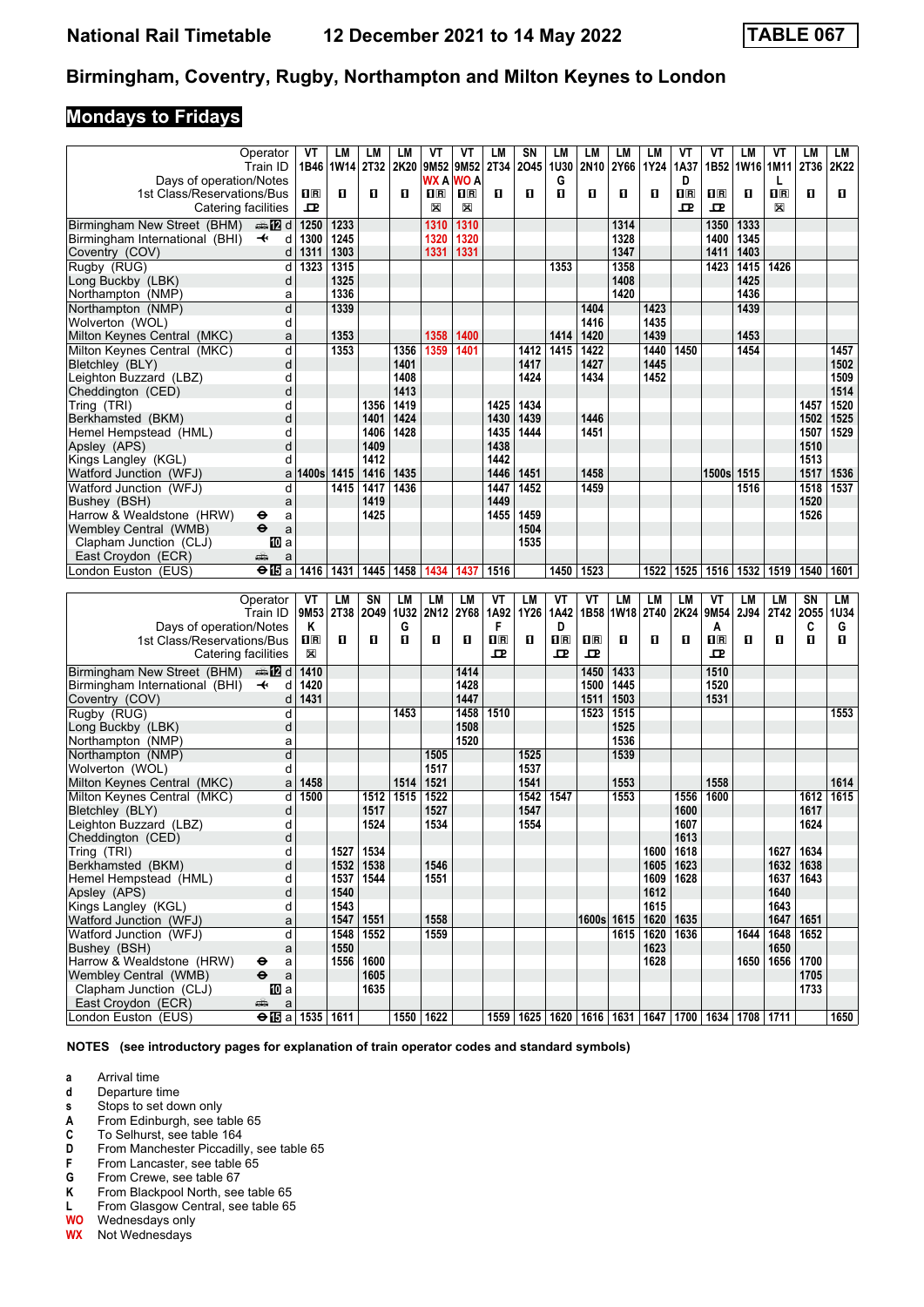## **Mondays to Fridays**

|                                           | Operator                                     | LM   | LМ                        | LМ          | VT             | VT          | <b>LM</b>   | LM          | LM        | VT                      | VT          | LМ        | LM   | SΝ          | LM        | VT                                             | VT           | LM                 | LM          |
|-------------------------------------------|----------------------------------------------|------|---------------------------|-------------|----------------|-------------|-------------|-------------|-----------|-------------------------|-------------|-----------|------|-------------|-----------|------------------------------------------------|--------------|--------------------|-------------|
|                                           | Train ID                                     |      | 2N90 2Y70                 | 1Y28        | 1A47           |             | 1B64   1W20 | 2T44        | 2K26      | 9M <sub>55</sub>        | 1A48        | 2J96      | 2T46 | 2061        | 1U36      | 1A93                                           | 1B70         | 2N92 2Y72          |             |
| Days of operation/Notes                   |                                              |      |                           |             | D              |             |             |             |           | Κ                       | M           |           |      |             | G         | F                                              |              |                    |             |
| 1st Class/Reservations/Bus                |                                              | п    | п                         | O           | $\mathbf{H}$ R | $\Pi$ R     | п           | П           | п         | $\overline{\mathbf{H}}$ | $n_{\rm R}$ | П         | п    | п           | П         | $n_{\mathbb{R}}$                               | 1R           | O.                 | 0.          |
|                                           |                                              |      |                           |             |                |             |             |             |           |                         |             |           |      |             |           |                                                |              |                    |             |
|                                           | Catering facilities                          |      |                           |             | ᇁ              | 굔           |             |             |           | 모                       | 굔           |           |      |             |           | ᇁ                                              | 모            |                    |             |
| Birmingham New Street (BHM)               | $\bigoplus$ IZ d                             |      | 1514                      |             |                | 1550        | 1533        |             |           | 1610                    |             |           |      |             |           |                                                | 1650         |                    | 1614        |
| Birmingham International (BHI)            | $\overline{\mathbf{t}}$<br>d                 |      | 1528                      |             |                | 1600        | 1545        |             |           | 1620                    |             |           |      |             |           |                                                | 1700         |                    | 1628        |
|                                           | d                                            |      | 1547                      |             |                |             | 1603        |             |           | 1631                    |             |           |      |             |           |                                                | 1711         |                    | 1647        |
| Coventry (COV)                            |                                              |      |                           |             |                | 1611        |             |             |           |                         |             |           |      |             |           |                                                |              |                    |             |
| Rugby (RUG)                               | d                                            |      | 1558                      |             |                | 1623        | 1615        |             |           |                         |             |           |      |             | 1653      | 1710                                           | 1723         |                    | 1658        |
| Long Buckby (LBK)                         | d                                            |      | 1609                      |             |                |             | 1625        |             |           |                         |             |           |      |             |           |                                                |              |                    | 1708        |
| Northampton (NMP)                         | a                                            |      | 1621                      |             |                |             | 1636        |             |           |                         |             |           |      |             |           |                                                |              |                    | 1720        |
| Northampton (NMP)                         | $\overline{\mathsf{d}}$                      | 1605 |                           | 1624        |                |             | 1639        |             |           |                         |             |           |      |             |           |                                                |              | 1706               |             |
| Wolverton (WOL)                           | d                                            | 1617 |                           | 1638        |                |             |             |             |           |                         |             |           |      |             |           |                                                |              | 1719               |             |
|                                           |                                              |      |                           |             |                |             |             |             |           |                         |             |           |      |             |           |                                                |              |                    |             |
| Milton Keynes Central (MKC)               | a                                            | 1621 |                           | 1642        |                |             | 1655        |             |           | 1658                    |             |           |      |             | 1714      |                                                |              | 1723               |             |
| Milton Kevnes Central (MKC)               | d                                            | 1622 |                           | 1642        | 1647           |             | 1655        |             | 1655      | 1700                    | 1703        |           |      | 1712        | 1715      |                                                |              | 1724               |             |
| Bletchley (BLY)                           | d                                            | 1627 |                           | 1647        |                |             |             |             | 1700      |                         |             |           |      | 1717        |           |                                                |              | 1729               |             |
| Leighton Buzzard (LBZ)                    | d                                            | 1634 |                           | 1654        |                |             |             |             | 1707      |                         |             |           |      | 1724        |           |                                                |              | 1736               |             |
| Cheddington (CED)                         | d                                            |      |                           |             |                |             |             |             | 1711      |                         |             |           |      |             |           |                                                |              |                    |             |
|                                           |                                              |      |                           |             |                |             |             |             |           |                         |             |           |      | 1734        |           |                                                |              |                    |             |
| Tring (TRI)                               | d                                            |      |                           |             |                |             |             | 1657        | 1717      |                         |             |           | 1727 |             |           |                                                |              |                    |             |
| Berkhamsted (BKM)                         | d                                            | 1646 |                           |             |                |             |             | 1702        | 1723      |                         |             |           | 1732 | 1738        |           |                                                |              | 1748               |             |
| Hemel Hempstead (HML)                     | d                                            | 1651 |                           |             |                |             |             | 1707        | 1727      |                         |             |           | 1737 | 1743        |           |                                                |              | 1753               |             |
| Apsley (APS)                              | d                                            |      |                           |             |                |             |             | 1710        |           |                         |             |           | 1740 |             |           |                                                |              |                    |             |
| Kings Langley (KGL)                       | d                                            |      |                           |             |                |             |             | 1714        |           |                         |             |           | 1743 |             |           |                                                |              |                    |             |
| Watford Junction (WFJ)                    | a                                            | 1658 |                           |             |                | 1700s 1717  |             | 1718        | 1735      |                         |             |           | 1747 | 1751        |           |                                                | 1800s 1803   |                    |             |
|                                           |                                              |      |                           |             |                |             |             |             |           |                         |             |           |      |             |           |                                                |              |                    |             |
| Watford Junction (WFJ)                    | d                                            | 1659 |                           |             |                |             | 1717        | 1719        | 1735      |                         |             | 1743      | 1748 | 1752        |           |                                                |              | 1806               |             |
| Bushey (BSH)                              | a                                            |      |                           |             |                |             |             | 1721        |           |                         |             |           | 1750 |             |           |                                                |              |                    |             |
| Harrow & Wealdstone (HRW)                 | θ<br>a                                       |      |                           |             |                |             |             | 1727        |           |                         |             | 1750      | 1756 | 1800        |           |                                                |              |                    |             |
| Wembley Central (WMB)                     | $\ddot{\boldsymbol{\Theta}}$<br>$\mathsf{a}$ |      |                           |             |                |             |             |             |           |                         |             |           |      | 1805        |           |                                                |              |                    |             |
| Clapham Junction (CLJ)                    | 100 a                                        |      |                           |             |                |             |             |             |           |                         |             |           |      | 1833        |           |                                                |              |                    |             |
| East Croydon (ECR)                        | æ                                            |      |                           |             |                |             |             |             |           |                         |             |           |      |             |           |                                                |              |                    |             |
|                                           | a                                            |      |                           |             |                |             |             |             |           |                         |             |           |      |             |           |                                                |              |                    |             |
| London Euston (EUS)                       | $\Theta$ is a                                | 1723 |                           | 1726        | 1720           | 1717        |             | 1733   1741 | 1801      | 1736                    | 1739        | 1805      | 1811 |             | 1752      | 1759                                           | 1816   1832  |                    |             |
|                                           |                                              |      |                           |             |                |             |             |             |           |                         |             |           |      |             |           |                                                |              |                    |             |
|                                           |                                              |      |                           |             |                |             |             |             |           |                         |             |           |      |             |           |                                                |              |                    |             |
|                                           | Operator                                     | LM   | VT                        | LМ          | LM             | LM          | LM          | VT          | <b>LM</b> | SN                      | <b>LM</b>   | LM        | LM   | VT          | <b>LM</b> | VT                                             | LM           | LM                 | LM          |
|                                           |                                              |      |                           |             |                |             |             |             |           |                         |             |           |      |             |           |                                                |              |                    |             |
|                                           | Train ID                                     |      | 1Y30   1A52               | <b>2J98</b> | <b>1W22</b>    | <b>2T50</b> | 2K28        | 9M56        | 2T52      | 2065                    | 1U38        | 2N94      | 2Y74 | 1A55        | 1Y32      | 1A57                                           | 1W24         | 2T <sub>54</sub>   | 2K32        |
| Days of operation/Notes                   |                                              |      | D                         |             |                |             |             | A           |           |                         | G           |           |      | Е           |           | D                                              |              |                    |             |
| 1st Class/Reservations/Bus                |                                              | п    | $\mathbf{I}$ $\mathbf{R}$ | O           | п              | O           | п           | $n_{R}$     | п         | п                       | п           | П         | п    | $n_{\rm R}$ | О         | $\Pi$ <sub><math>\bar{\mathbf{R}}</math></sub> | $\mathbf{u}$ | O                  | O.          |
|                                           | Catering facilities                          |      | 굔                         |             |                |             |             | 모           |           |                         |             |           |      | ᇁ           |           | X                                              |              |                    |             |
|                                           |                                              |      |                           |             | 1633           |             |             | 1710        |           |                         |             |           | 1714 |             |           |                                                | 1733         |                    |             |
| Birmingham New Street (BHM)               | dan <b>D</b>                                 |      |                           |             |                |             |             |             |           |                         |             |           |      |             |           |                                                |              |                    |             |
| Birmingham International (BHI)            | $\ddot{\phantom{1}}$<br>d                    |      |                           |             | 1645           |             |             | 1720        |           |                         |             |           | 1728 |             |           |                                                | 1745         |                    |             |
| Coventry (COV)                            | d                                            |      |                           |             | 1703           |             |             | 1731        |           |                         |             |           | 1747 |             |           |                                                | 1803         |                    |             |
| Rugby (RUG)                               | d                                            |      |                           |             | 1715           |             |             |             |           |                         | 1753        |           | 1758 |             |           |                                                | 1815         |                    |             |
| Long Buckby (LBK)                         | d                                            |      |                           |             | 1726           |             |             |             |           |                         |             |           | 1808 |             |           |                                                | 1825         |                    |             |
| Northampton (NMP)                         | a                                            |      |                           |             | 1737           |             |             |             |           |                         |             |           | 1820 |             |           |                                                | 1836         |                    |             |
| Northampton (NMP)                         | d                                            | 1724 |                           |             | 1739           |             |             |             |           |                         |             | 1805      |      |             | 1825      |                                                | 1839         |                    |             |
|                                           |                                              |      |                           |             |                |             |             |             |           |                         |             |           |      |             |           |                                                |              |                    |             |
| Wolverton (WOL)                           | d                                            | 1737 |                           |             |                |             |             |             |           |                         |             | 1817      |      |             | 1837      |                                                |              |                    |             |
| Milton Kevnes Central (MKC)               | a                                            | 1741 |                           |             | 1753           |             |             | 1758        |           |                         | 1814        | 1821      |      |             | 1841      |                                                | 1853         |                    |             |
| Milton Keynes Central (MKC)               | d                                            | 1742 | 1747                      |             | 1754           |             | 1757        | 1800        |           | 1812                    | 1815        | 1822      |      | 1825        | 1842      | 1847                                           | 1853         |                    | 1855        |
| Bletchley (BLY)                           | d                                            | 1747 |                           |             |                |             | 1803        |             |           | 1818                    |             | 1827      |      |             | 1847      |                                                |              |                    | 1900        |
| Leighton Buzzard (LBZ)                    | d                                            | 1755 |                           |             |                |             | 1810        |             |           | 1825                    |             | 1834      |      |             | 1854      |                                                |              |                    | 1908        |
|                                           |                                              |      |                           |             |                |             |             |             |           |                         |             |           |      |             |           |                                                |              |                    |             |
| Cheddington (CED)                         | d                                            |      |                           |             |                |             | 1814        |             |           |                         |             |           |      |             |           |                                                |              |                    | 1913        |
| Tring (TRI)                               | d                                            |      |                           |             |                | 1759        | 1821        |             | 1825      | 1835                    |             |           |      |             |           |                                                |              | 1859               | 1919        |
| Berkhamsted (BKM)                         | d                                            |      |                           |             |                | 1805        | 1826        |             | 1830      | 1839                    |             | 1847      |      |             |           |                                                |              |                    | 1904 1924   |
| Hemel Hempstead (HML)                     | d                                            |      |                           |             |                |             | 1809   1830 |             | 1835      | 1844                    |             | 1852      |      |             |           |                                                |              |                    | 1908   1929 |
| Apsley (APS)                              | d                                            |      |                           |             |                | 1813        |             |             | 1838      |                         |             |           |      |             |           |                                                |              | 1912               |             |
| Kings Langley (KGL)                       | d                                            |      |                           |             |                | 1816        |             |             | 1842      |                         |             |           |      |             |           |                                                |              | 1915               |             |
| Watford Junction (WFJ)                    | a                                            |      |                           |             | 1815           | 1821        | 1837        |             | 1846      | 1851                    |             | 1859      |      |             |           |                                                |              | 1915   1920   1936 |             |
|                                           |                                              |      |                           |             |                |             |             |             |           |                         |             |           |      |             |           |                                                |              |                    |             |
| Watford Junction (WFJ)                    | d                                            |      |                           | 1811        | 1816           | 1821        | 1839        |             | 1847      | 1852                    |             | 1900      |      |             |           |                                                |              | 1915 1920          | 1936        |
| Bushey (BSH)                              | a                                            |      |                           |             |                | 1824        |             |             | 1849      |                         |             |           |      |             |           |                                                |              | 1923               |             |
| Harrow & Wealdstone (HRW)                 | ⊖<br>a                                       |      |                           | 1817        |                | 1829        |             |             | 1854      | 1858                    |             |           |      |             |           |                                                |              | 1928               |             |
| Wembley Central (WMB)                     | $\bullet$<br>$\mathsf{a}$                    |      |                           |             |                |             |             |             |           | 1905                    |             |           |      |             |           |                                                |              |                    |             |
| Clapham Junction (CLJ)                    | [[] a                                        |      |                           |             |                |             |             |             |           | 1934                    |             |           |      |             |           |                                                |              |                    |             |
| East Croydon (ECR)<br>London Euston (EUS) | پېښتنه<br>$\mathsf{a}$                       |      |                           |             |                |             |             |             |           |                         |             | 1850 1923 |      |             |           |                                                |              |                    |             |

**NOTES (see introductory pages for explanation of train operator codes and standard symbols)**

- **a** Arrival time<br>**d** Departure t
- **d** Departure time<br>**s** Stops to set do
- Stops to set down only
- **A** From Edinburgh, see table 65<br>**D** From Manchester Piccadilly, s
- **D** From Manchester Piccadilly, see table 65<br>**E** From Liverpool Lime Street, see table 65
- **E** From Liverpool Lime Street, see table 65<br>**F** From Lancaster, see table 65
- **F** From Lancaster, see table 65<br>**G** From Crewe, see table 67
- **6** From Crewe, see table 67<br>**K** From Blackpool North, see
- **K** From Blackpool North, see table 65<br>**M** From Holyhead, see table 65
- From Holyhead, see table 65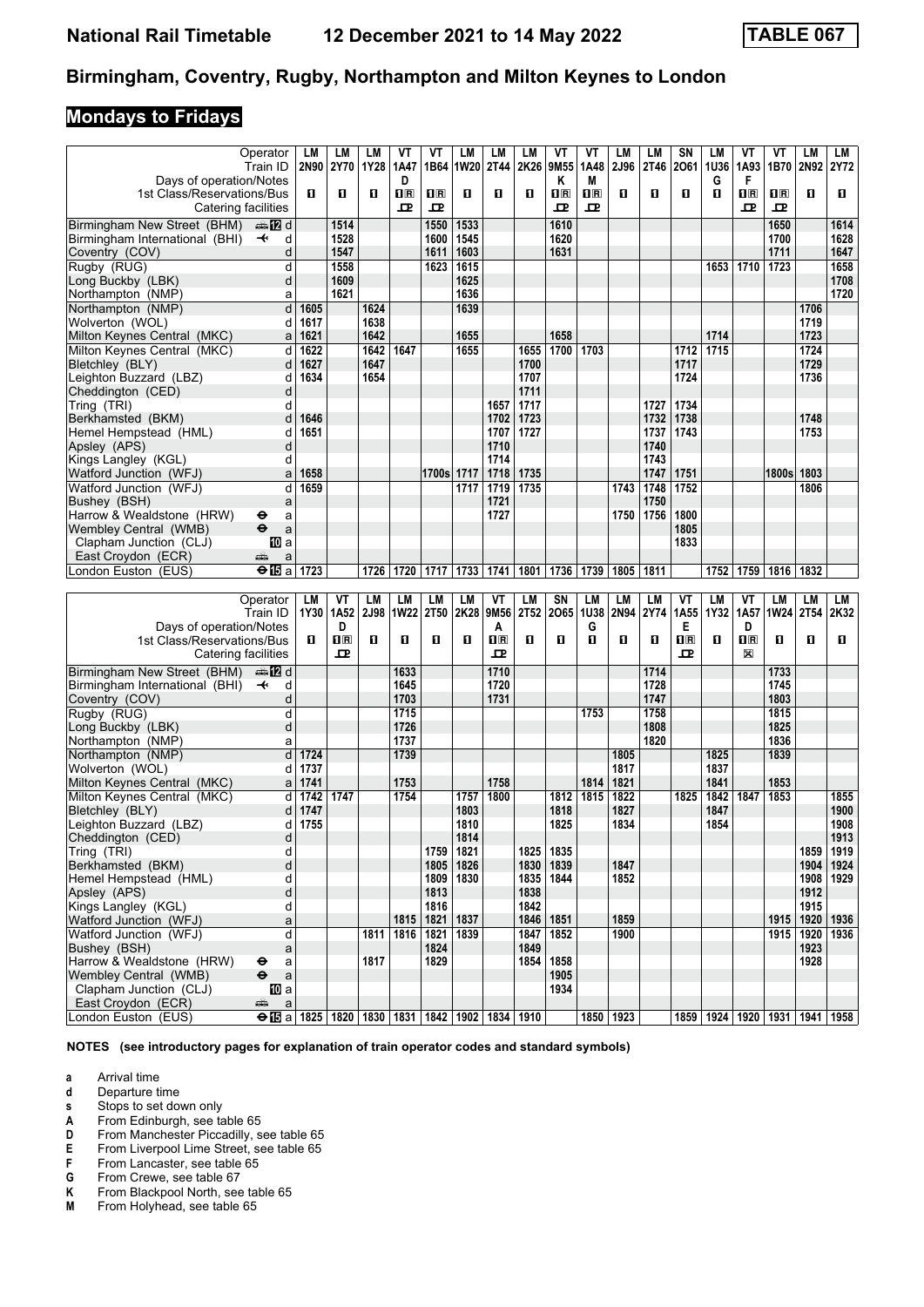# **Mondays to Fridays**

|                                           | Operator                                                                        | ۷T             | LM           | ۷T           | LM                      | SN                      | LM   | LM            | SN   | VT                      | LM                  | VT                       | LM             | LM        | LM   | ۷T                      | LМ          | SΝ                            | VT                      |
|-------------------------------------------|---------------------------------------------------------------------------------|----------------|--------------|--------------|-------------------------|-------------------------|------|---------------|------|-------------------------|---------------------|--------------------------|----------------|-----------|------|-------------------------|-------------|-------------------------------|-------------------------|
|                                           | Train ID                                                                        |                | 9M84 1U40    | 1B80         | <b>2T56</b>             | 2069 2N96               |      | <b>2Y76</b>   | 2071 | 1A61                    | 1Y34                | 1A62                     | <b>1W26</b>    | 2T58      | 2K36 | 9M86                    | 1U42        | 2073                          | 1B86                    |
| Days of operation/Notes                   |                                                                                 | ĸ              | G            |              |                         |                         |      |               |      | D                       |                     | D                        |                |           |      | A                       | G           |                               |                         |
| 1st Class/Reservations/Bus                |                                                                                 | $\mathbf{H}$ R | п            | $\mathbf{H}$ | O                       | O                       | O    | O             | O    | $\overline{\mathbf{H}}$ | O                   | $\overline{\mathbf{B}}$  | O              | п         | П    | $\overline{\mathbf{R}}$ | п           | O.                            | $\Pi$ R                 |
|                                           | Catering facilities                                                             | 모              |              | X            |                         |                         |      |               |      | X                       |                     | $\mathbb{X}$             |                |           |      | 모                       |             |                               | ᇁ                       |
| Birmingham New Street (BHM)               | dan <b>in</b> d                                                                 | 1810           |              | 1830         |                         |                         |      | 1814          |      |                         |                     |                          | 1833           |           |      | 1910                    |             |                               | 1930                    |
| Birmingham International (BHI)            | $\ddot{\phantom{1}}$<br>d                                                       | 1820           |              | 1840         |                         |                         |      | 1829          |      |                         |                     |                          | 1845           |           |      | 1920                    |             |                               | 1940                    |
| Coventry (COV)                            | d                                                                               | 1831           |              | 1854         |                         |                         |      | 1848          |      |                         |                     |                          | 1904           |           |      | 1931                    |             |                               | 1951                    |
| Rugby (RUG)                               | d                                                                               |                | 1853         | 1905         |                         |                         |      | 1859          |      |                         |                     |                          | 1915           |           |      |                         | 1956        |                               | 2005                    |
| Long Buckby (LBK)                         | d                                                                               |                |              |              |                         |                         |      | 1909          |      |                         |                     |                          | 1925           |           |      |                         |             |                               |                         |
| Northampton (NMP)                         |                                                                                 |                |              |              |                         |                         |      | 1921          |      |                         |                     |                          | 1936           |           |      |                         |             |                               |                         |
|                                           | a<br>ď                                                                          |                |              |              |                         |                         |      |               |      |                         |                     |                          |                |           |      |                         |             |                               |                         |
| Northampton (NMP)                         |                                                                                 |                |              |              |                         |                         | 1905 |               |      |                         | 1925                |                          | 1941           |           |      |                         |             |                               |                         |
| Wolverton (WOL)                           | d                                                                               |                |              |              |                         |                         | 1917 |               |      |                         | 1937                |                          |                |           |      |                         |             |                               |                         |
| Milton Keynes Central (MKC)               | a                                                                               | 1856           | 1914         |              |                         |                         | 1921 |               |      |                         | 1941                |                          | 1955           |           |      | 1959                    | 2017        |                               |                         |
| Milton Keynes Central (MKC)               | d                                                                               | 1858           | 1915         |              |                         | 1916                    | 1922 |               |      | 1934                    | 1943                | 1948                     | 1955           |           | 1957 | 2000                    | 2018        |                               |                         |
| Bletchley (BLY)                           | d                                                                               |                |              |              |                         | 1921                    | 1927 |               |      |                         | 1948                |                          |                |           | 2002 |                         |             |                               |                         |
| Leighton Buzzard (LBZ)                    | d                                                                               |                |              |              |                         | 1928                    | 1934 |               |      |                         | 1955                |                          |                |           | 2010 |                         |             |                               |                         |
| Cheddington (CED)                         | d                                                                               |                |              |              |                         |                         |      |               |      |                         |                     |                          |                |           | 2014 |                         |             |                               |                         |
| Tring (TRI)                               | d                                                                               |                |              |              | 1929                    | 1936                    |      |               |      |                         |                     |                          |                | 1956      | 2020 |                         |             |                               |                         |
| Berkhamsted (BKM)                         | d                                                                               |                |              |              | 1934                    | 1941                    | 1946 |               |      |                         |                     |                          |                | 2001      | 2025 |                         |             |                               |                         |
| Hemel Hempstead (HML)                     | d                                                                               |                |              |              | 1938                    | 1945                    | 1951 |               |      |                         |                     |                          |                | 2005      | 2030 |                         |             |                               |                         |
| Apsley (APS)                              | d                                                                               |                |              |              | 1941                    |                         |      |               |      |                         |                     |                          |                | 2009      |      |                         |             |                               |                         |
| Kings Langley (KGL)                       | d                                                                               |                |              |              | 1944                    |                         |      |               |      |                         |                     |                          |                | 2012      |      |                         |             |                               |                         |
| Watford Junction (WFJ)                    | a                                                                               |                |              | 1942s        | 1949                    | 1953                    | 1958 |               |      |                         |                     |                          | 2017           | 2017      | 2037 |                         |             |                               | 2042s                   |
| Watford Junction (WFJ)                    | d                                                                               |                |              |              | 1949                    | 1954                    | 1959 |               | 1944 |                         |                     |                          | 2017           | 2017      | 2038 |                         |             | 2052                          |                         |
| Bushev (BSH)                              | a                                                                               |                |              |              | 1952                    |                         |      |               |      |                         |                     |                          |                | 2020      |      |                         |             |                               |                         |
| Harrow & Wealdstone (HRW)                 | θ<br>a                                                                          |                |              |              | 1957                    | 2002                    |      |               | 1950 |                         |                     |                          |                | 2025      |      |                         |             | 2059                          |                         |
| Wemblev Central (WMB)                     | $\ddot{\mathbf{e}}$<br>a                                                        |                |              |              |                         | 2006                    |      |               | 1956 |                         |                     |                          |                |           |      |                         |             | 2105                          |                         |
| Clapham Junction (CLJ)                    | 100 a                                                                           |                |              |              |                         | 2033                    |      |               | 2022 |                         |                     |                          |                |           |      |                         |             | 2132                          |                         |
| East Croydon (ECR)                        | پیشته<br>a                                                                      |                |              |              |                         |                         |      |               |      |                         |                     |                          |                |           |      |                         |             |                               |                         |
| London Euston (EUS)                       | $\Theta$ is a                                                                   | 1934           | 1950         | 1958         | 2011                    |                         | 2028 |               |      | 2007                    | 2027                | 2022                     | 2033           | 2046 2101 |      | 2036                    | 2053        |                               | 2059                    |
|                                           |                                                                                 |                |              |              |                         |                         |      |               |      |                         |                     |                          |                |           |      |                         |             |                               |                         |
|                                           |                                                                                 |                |              |              |                         |                         |      |               |      |                         |                     |                          |                |           |      |                         |             |                               |                         |
|                                           |                                                                                 |                |              |              |                         |                         |      |               |      |                         |                     |                          |                |           |      |                         |             |                               |                         |
|                                           | Operator                                                                        | LM             | VT           | LМ           | VT                      | VT                      | LM   | LM            | LM   | VT                      | <b>LM</b>           | LM                       | <b>SN</b>      | LM        | LM   | VT                      | VT          | VT                            | VT                      |
|                                           | Train ID                                                                        |                | 2N14   1A66  | 1Y36         | 1M17                    | 1A67                    | 2T62 | 2K40          | 1W28 | 9M59                    | <b>1U44</b>         | 2K40                     | 2075           | 2N98      | 1Y25 | 1A71                    | 1M18        | 1A72                          | 9M60                    |
| Days of operation/Notes                   |                                                                                 |                | D            |              | L                       | D                       |      |               |      | Κ                       | G                   |                          |                |           |      | D                       | L           | D                             | A                       |
| 1st Class/Reservations/Bus                |                                                                                 | 0              | $\mathbf{H}$ | O            | $\overline{\mathbf{R}}$ | $\overline{\mathbf{R}}$ | O    | O             | O    | $\overline{\mathbf{H}}$ | п                   | 0                        | О              | п         | О    | $\overline{\mathbf{H}}$ | $n_{\rm R}$ | $\overline{\mathbf{H}}$ R     | $\overline{\mathbf{R}}$ |
|                                           | Catering facilities                                                             |                | X            |              | X                       | 굔                       |      |               |      | X                       |                     |                          |                |           |      | ᇁ                       | ᇁ           | ᇁ                             | X                       |
| Birmingham New Street (BHM)               | dan <b>in</b> d                                                                 |                |              | 1913         |                         |                         |      |               | 1939 | 2010                    |                     |                          |                |           | 2014 |                         |             |                               | 2110                    |
| Birmingham International (BHI)            | $\overline{\mathbf{t}}$<br>d                                                    |                |              | 1928         |                         |                         |      |               | 1953 | 2020                    |                     |                          |                |           | 2026 |                         |             |                               | 2120                    |
| Coventry (COV)                            | d                                                                               |                |              | 1948         |                         |                         |      |               | 2012 | 2031                    |                     |                          |                |           | 2045 |                         |             |                               | 2131                    |
| Rugby (RUG)                               | d                                                                               |                |              | 1959         |                         |                         |      |               | 2023 | 2043                    | 2049                |                          |                |           | 2056 |                         | 2130        |                               |                         |
| Long Buckby (LBK)                         | d                                                                               |                |              | 2009         |                         |                         |      |               | 2034 |                         |                     |                          |                |           | 2106 |                         |             |                               |                         |
| Northampton (NMP)                         | a                                                                               |                |              | 2021         |                         |                         |      |               | 2046 |                         |                     |                          |                |           | 2116 |                         |             |                               |                         |
| Northampton (NMP)                         | d                                                                               | 2006           |              | 2027         |                         |                         |      |               | 2048 |                         |                     |                          |                | 2113      | 2118 |                         |             |                               |                         |
| Wolverton (WOL)                           | d                                                                               | 2018           |              | 2039         |                         |                         |      |               |      |                         |                     |                          |                | 2125      | 2130 |                         |             |                               |                         |
| Milton Kevnes Central (MKC)               | a                                                                               | 2022           |              | 2043         |                         |                         |      |               | 2102 | 2105                    | 2110                |                          |                | 2129      | 2134 |                         | 2149        |                               | 2158                    |
| Milton Keynes Central (MKC)               | d                                                                               | 2022           | 2032         | 2045         | 2046                    | 2051                    |      | 2056          | 2102 | 2106                    | 2111                |                          |                | 2129      | 2135 | 2136                    | 2151 2154   |                               | 2159                    |
| Bletchley (BLY)                           | d                                                                               | 2027           |              | 2050         |                         |                         |      | 2101          |      |                         |                     |                          |                | 2134      | 2140 |                         |             |                               |                         |
| Leighton Buzzard (LBZ)                    | d                                                                               | 2034           |              | 2057         |                         |                         |      | 2108          |      |                         |                     |                          |                | 2141      | 2147 |                         |             |                               |                         |
| Cheddington (CED)                         | d                                                                               |                |              |              |                         |                         |      | 2114          |      |                         |                     |                          |                |           |      |                         |             |                               |                         |
| Tring (TRI)                               | d                                                                               |                |              |              |                         |                         | 2058 | 2119          |      |                         |                     |                          |                |           |      |                         |             |                               |                         |
| Berkhamsted (BKM)                         | d                                                                               | 2047           |              |              |                         |                         |      | 2103 2124     |      |                         |                     | $\overline{\phantom{0}}$ |                | 2154      |      |                         |             |                               |                         |
| Hemel Hempstead (HML)                     | d                                                                               | 2051           |              |              |                         |                         |      | 2108 2129     |      |                         |                     | 2129                     |                | 2158      |      |                         |             |                               |                         |
| Apsley (APS)                              | d                                                                               |                |              |              |                         |                         | 2111 | $\rightarrow$ |      |                         |                     |                          |                |           |      |                         |             |                               |                         |
|                                           | d                                                                               |                |              |              |                         |                         | 2114 |               |      |                         |                     |                          |                |           |      |                         |             |                               |                         |
| Kings Langley (KGL)                       |                                                                                 |                |              |              |                         |                         |      |               |      |                         |                     |                          |                |           |      |                         |             |                               |                         |
| Watford Junction (WFJ)                    |                                                                                 | a 2058         |              |              |                         |                         | 2118 |               |      |                         | 2127s 2132 2136     |                          |                | 2205      |      |                         |             | 2214s 2219s                   |                         |
| Watford Junction (WFJ)                    | d                                                                               | 2059           |              |              |                         |                         | 2119 |               |      |                         |                     |                          | 2133 2138 2151 | 2206      |      |                         |             |                               |                         |
| Bushey (BSH)                              | a                                                                               |                |              |              |                         |                         | 2121 |               |      |                         |                     |                          |                |           |      |                         |             |                               |                         |
| Harrow & Wealdstone (HRW)                 | ⊖<br>a                                                                          |                |              |              |                         |                         | 2127 |               |      |                         |                     |                          | 2157           |           |      |                         |             |                               |                         |
| Wembley Central (WMB)                     | $\ddot{\boldsymbol{\Theta}}$<br>$\mathsf{a}$                                    |                |              |              |                         |                         | 2132 |               |      |                         |                     |                          |                |           |      |                         |             |                               |                         |
| Clapham Junction (CLJ)                    | [[] a                                                                           |                |              |              |                         |                         |      |               |      |                         |                     |                          | 2231           |           |      |                         |             |                               |                         |
| East Croydon (ECR)<br>London Euston (EUS) | پېښتنه<br>$\mathsf{a}$<br>$\Theta$ is a 2122   2106   2128   2119   2124   2143 |                |              |              |                         |                         |      |               |      |                         | 2138 2143 2148 2200 |                          |                |           |      |                         |             | 2223 2217 2209 2227 2230 2240 |                         |

**NOTES (see introductory pages for explanation of train operator codes and standard symbols)**

**a** Arrival time<br>**d** Departure ti

**d** Departure time<br>**s** Stops to set do

**8** Stops to set down only<br> **A** From Edinburgh, see ta<br> **D** From Manchester Picca **From Edinburgh, see table 65** 

**D** From Manchester Piccadilly, see table 65<br>**G** From Crewe, see table 67

**6** From Crewe, see table 67<br>**K** From Blackpool North, see

**K** From Blackpool North, see table 65<br>**L** From Glasgow Central, see table 65

From Glasgow Central, see table 65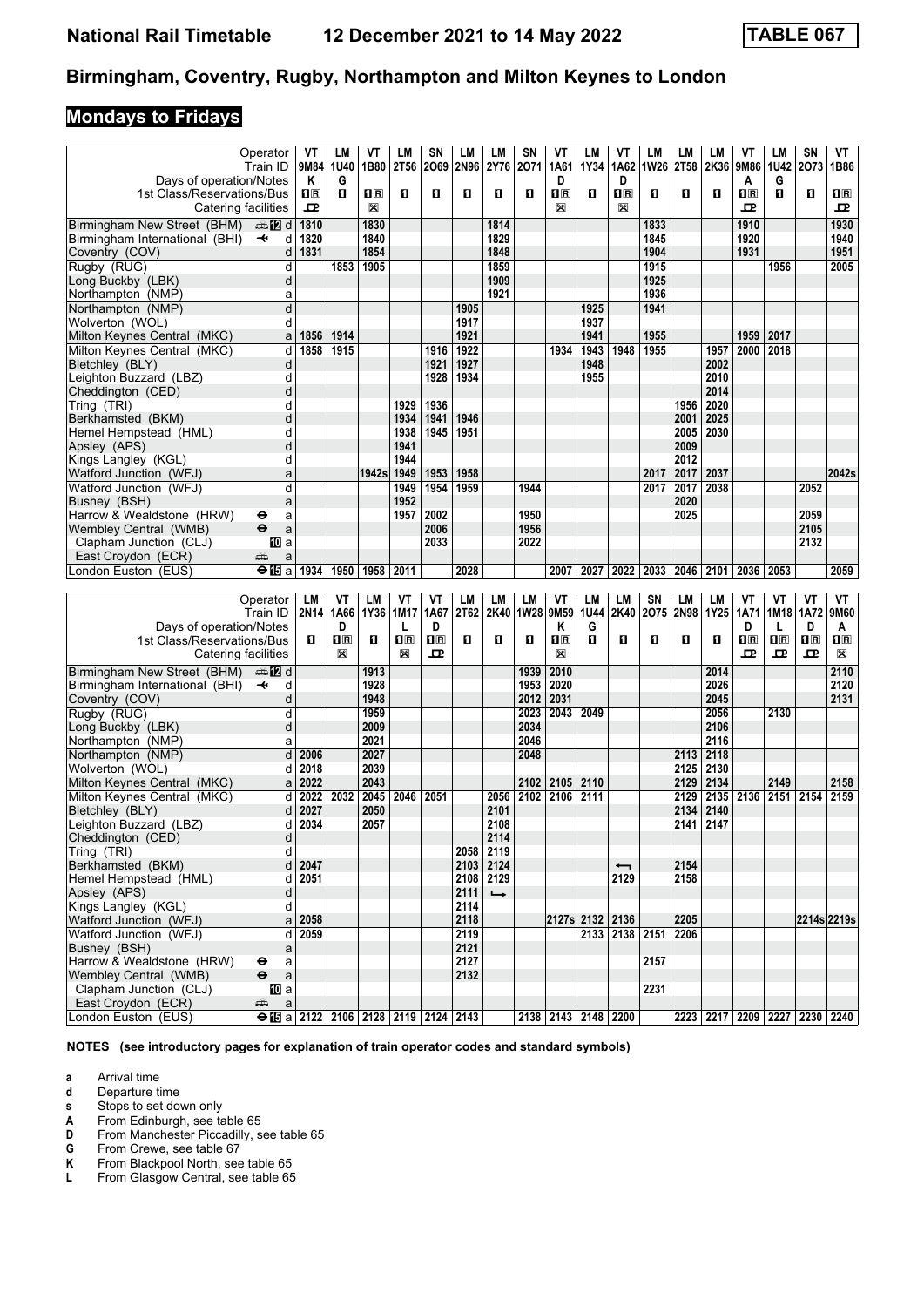## **Mondays to Fridays**

|                                | Operator                     | SΝ   | LМ   | LM             | LM          | LМ   | LM   | VT                                              | VT                      | VT                      | VT   | SN   | LM   | LМ   | LM          | LM   | LМ           | VT                      |
|--------------------------------|------------------------------|------|------|----------------|-------------|------|------|-------------------------------------------------|-------------------------|-------------------------|------|------|------|------|-------------|------|--------------|-------------------------|
|                                | Train ID                     |      |      | 2077 1W30 2K44 | <b>2Y16</b> | 1N80 | 2Y82 | 1M19                                            | 1A74                    | 1A75                    | 1B45 | 2081 | 2Y18 | 1N90 | <b>2Y20</b> | 1N92 | 2Y84         | 9M62                    |
| Days of operation/Notes        |                              |      |      |                |             | G    |      |                                                 | Е                       | D                       | в    |      |      | G    |             | G    | N            | A                       |
| 1st Class/Reservations/Bus     |                              | п    | п    | п              | П           | п    | п    | $\overline{\mathbf{H}}$ $\overline{\mathbf{R}}$ | $\overline{\mathbf{H}}$ | $\overline{\mathbf{R}}$ | nR   | п    | п    | п    | п           | п    | $\mathbf{u}$ | $\overline{\mathbf{H}}$ |
| Catering facilities            |                              |      |      |                |             |      |      | X                                               | ᇁ                       | 모                       | ᅭ    |      |      |      |             |      |              | X                       |
| Birmingham New Street (BHM)    | <b>⊯ 12</b> d                |      | 2039 |                | 2053        |      | 2133 |                                                 |                         |                         | 2210 |      | 2154 |      | 2213        |      | 2255         | 2310                    |
| Birmingham International (BHI) | d<br>$\overline{\mathbf{t}}$ |      | 2053 |                | 2106        |      | 2143 |                                                 |                         |                         | 2220 |      | 2206 |      | 2232        |      | 2307         | 2321                    |
| Coventry (COV)                 | d                            |      | 2111 |                | 2122        |      | 2203 |                                                 |                         |                         | 2231 |      | 2221 |      | 2250        |      | 2324         | 2331                    |
| Rugby (RUG)                    | d                            |      | 2124 |                | 2133        | 2200 | 2213 |                                                 | 2231                    |                         | 2245 |      | 2233 | 2242 | 2301        | 2306 | 2334         | 2344                    |
| Long Buckby (LBK)              | d                            |      | 2134 |                | 2143        | 2210 | 2223 |                                                 |                         |                         |      |      | 2243 | 2252 | 2311        |      | 2344         |                         |
| Northampton (NMP)              | а                            |      | 2145 |                | 2157        | 2222 | 2236 |                                                 |                         |                         |      |      | 2256 | 2304 | 2323        | 2327 |              | 2357 0006s              |
| Northampton (NMP)              | d                            |      | 2148 |                | 2207        |      |      |                                                 |                         |                         |      |      | 2257 |      | 2336        |      |              |                         |
| Wolverton (WOL)                | d                            |      |      |                | 2219        |      |      |                                                 |                         |                         |      |      | 2309 |      | 2348        |      |              |                         |
| Milton Keynes Central (MKC)    | a                            |      | 2202 |                | 2223        |      |      |                                                 | 2253                    |                         | 2306 |      | 2313 |      | 2352        |      |              | 0024                    |
| Milton Keynes Central (MKC)    | d                            |      | 2203 | 2205           | 2224        |      |      | 2242                                            | 2254                    | 2301                    | 2308 |      | 2313 |      | 2352        |      |              | 0025                    |
| Bletchley (BLY)                | d                            |      |      | 2210           | 2229        |      |      |                                                 |                         |                         |      |      | 2318 |      | 2357        |      |              |                         |
| Leighton Buzzard (LBZ)         | d                            |      |      | 2217           | 2236        |      |      |                                                 |                         |                         |      |      | 2325 |      | 0004        |      |              |                         |
| Cheddington (CED)              | d                            |      |      | 2222           |             |      |      |                                                 |                         |                         |      |      | 2335 |      | 0014        |      |              |                         |
| Tring (TRI)                    | d                            |      |      | 2228           |             |      |      |                                                 |                         |                         |      |      | 2340 |      | 0019        |      |              |                         |
| Berkhamsted (BKM)              | d                            |      |      | 2233           | 2250        |      |      |                                                 |                         |                         |      |      | 2345 |      | 0024        |      |              |                         |
| Hemel Hempstead (HML)          | d                            |      |      | 2237           | 2254        |      |      |                                                 |                         |                         |      |      | 2350 |      | 0029        |      |              |                         |
| Apsley (APS)                   | d                            |      |      | 2240           |             |      |      |                                                 |                         |                         |      |      | 2353 |      |             |      |              |                         |
| Kings Langley (KGL)            | d                            |      |      | 2243           |             |      |      |                                                 |                         |                         |      |      | 2356 |      |             |      |              |                         |
| Watford Junction (WFJ)         | a                            |      |      | 2248           | 2301        |      |      |                                                 |                         | 2310s 2325s 2330s 2337s |      |      | 0001 |      | 0036        |      |              | 0054s                   |
| Watford Junction (WFJ)         | d                            | 2230 |      | 2248           | 2303        |      |      |                                                 |                         |                         |      | 2342 | 0001 |      | 0036        |      |              |                         |
| Bushey (BSH)                   | a                            |      |      | 2251           |             |      |      |                                                 |                         |                         |      |      | 0003 |      |             |      |              |                         |
| Harrow & Wealdstone (HRW)      | $\bullet$<br>a               | 2236 |      | 2256           |             |      |      |                                                 |                         |                         |      | 2348 | 0008 |      |             |      |              |                         |
| Wemblev Central (WMB)          | $\ddot{\mathbf{e}}$<br>a     |      |      |                |             |      |      |                                                 |                         |                         |      |      |      |      |             |      |              |                         |
| Clapham Junction (CLJ)         | 吅 a                          | 2312 |      |                |             |      |      |                                                 |                         |                         |      | 0017 |      |      |             |      |              |                         |
| East Croydon (ECR)             | еĤ<br>a                      |      |      |                |             |      |      |                                                 |                         |                         |      |      |      |      |             |      |              |                         |
| London Euston (EUS)            | $\bigoplus a$                |      | 2245 |                | 2316 2330   |      |      | 2333                                            | 2344                    | 2348                    | 0001 |      | 0031 |      | 0100        |      |              | 0112                    |

**NOTES (see introductory pages for explanation of train operator codes and standard symbols)**

**a** Arrival time<br>**d** Departure t

- **d** Departure time
- **v** Stops to set down only<br>**A** From Edinburgh, see ta
- **A** From Edinburgh, see table 65<br>**B** From Wolverhampton, see tab
- **B** From Wolverhampton, see table 68<br>**D** From Manchester Piccadilly, see tal From Manchester Piccadilly, see table 65
- 
- **E** From Liverpool Lime Street, see table 65<br>**G** From Crewe, see table 67
- **6** From Crewe, see table 67<br>**L** From Glasgow Central, se
- **L** From Glasgow Central, see table 65<br>**N** From Rugeley Trent Valley, see table From Rugeley Trent Valley, see table 69
-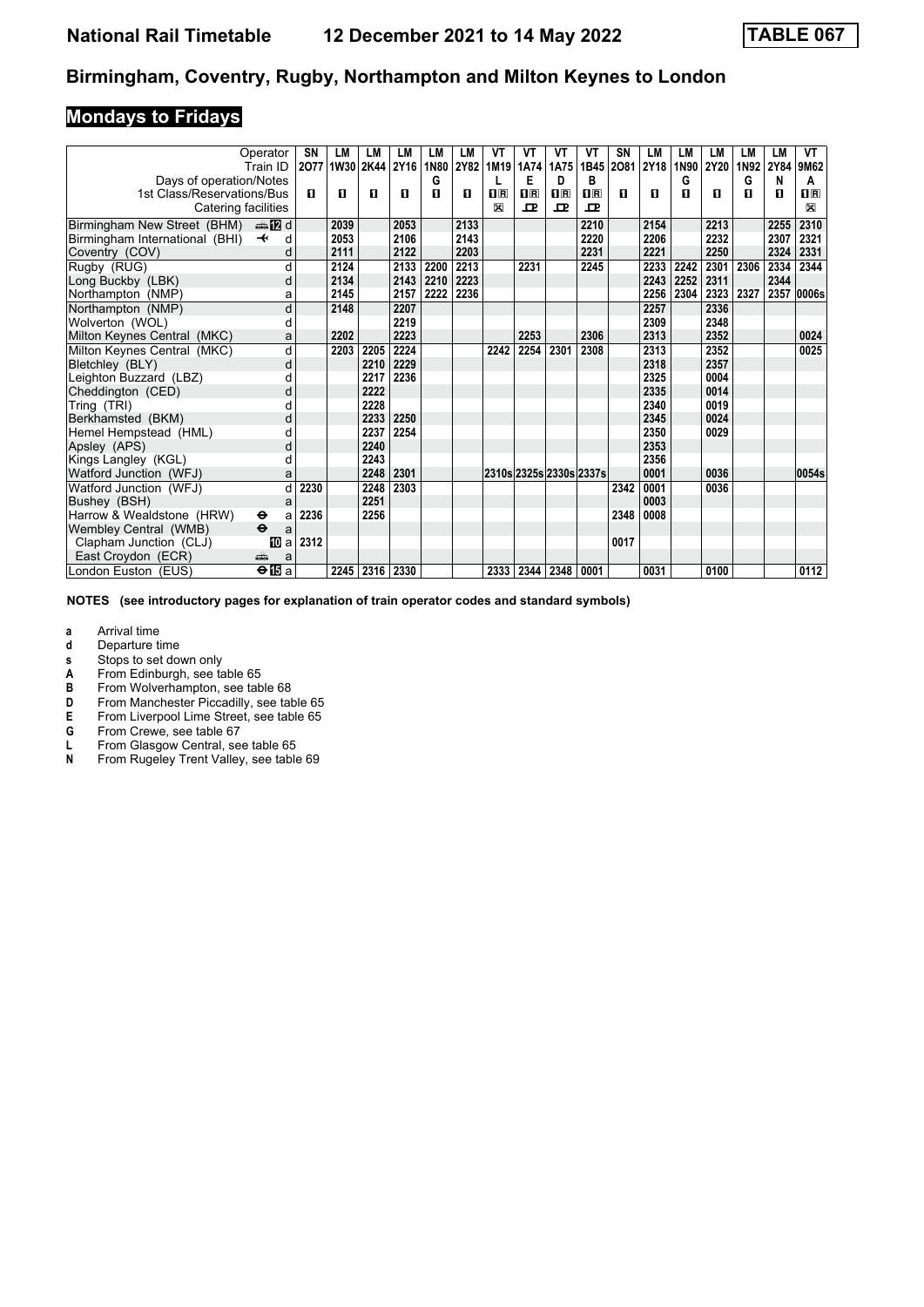# **Saturdays**

|                                | Operator                      | LМ       | LM          | VT             | LM          | LM                      | SN        | LM                      | LM          | SN                | LМ          | LM                       | LМ                      | LМ        | LМ                        | VT                      | ۷T                                              | VT                      | LМ          |
|--------------------------------|-------------------------------|----------|-------------|----------------|-------------|-------------------------|-----------|-------------------------|-------------|-------------------|-------------|--------------------------|-------------------------|-----------|---------------------------|-------------------------|-------------------------------------------------|-------------------------|-------------|
|                                | Train ID                      |          | 2Y18 2Y20   | 9M62           | 2K02        | 2K04                    | 2009      | <b>2N00</b>             | 2B02        | 2013              | <b>2N02</b> | 1Y02                     | 2B04                    | 2K06      | 1Y04                      | 1B02                    | 1A01                                            | 1B00                    | 2B06        |
| Days of operation/Notes        |                               |          |             | A              |             |                         |           |                         |             |                   |             |                          |                         |           |                           | в                       | C                                               | B                       |             |
| 1st Class/Reservations/Bus     |                               | п        | п           | $\mathbf{1}$ R | O           | п                       | O         | O                       | п           | п                 | О           | 0                        | п                       | О         | п                         | $\overline{\mathbf{R}}$ | $\overline{\mathbf{H}}$ $\overline{\mathbf{R}}$ | $\overline{\mathbf{H}}$ | п           |
|                                |                               |          |             |                |             |                         |           |                         |             |                   |             |                          |                         |           |                           |                         |                                                 |                         |             |
| Catering facilities            |                               |          |             | X              |             |                         |           |                         |             |                   |             |                          |                         |           |                           | ᇁ                       | 卫                                               | ᇁ                       |             |
| Birmingham New Street (BHM)    | d≣n <mark>in</mark> 2id       |          |             |                |             |                         |           |                         |             |                   |             |                          |                         |           | 0529                      | 0608                    |                                                 | 0630                    |             |
| Birmingham International (BHI) | $\overline{\phantom{a}}$<br>d |          |             |                |             |                         |           |                         |             |                   |             |                          |                         |           | 0542                      | 0618                    |                                                 | 0641                    |             |
| Coventry (COV)                 | d                             |          |             |                |             |                         |           |                         |             |                   |             |                          |                         |           | 0601                      | 0630                    |                                                 | 0653                    |             |
|                                |                               |          |             |                |             |                         |           |                         |             |                   |             |                          |                         |           |                           |                         |                                                 |                         |             |
| Rugby (RUG)                    | d                             |          |             |                |             |                         |           |                         |             |                   |             |                          |                         |           | 0612                      |                         | 0651                                            |                         |             |
| Long Buckby (LBK)              | d                             |          |             |                |             |                         |           |                         |             |                   |             |                          |                         |           | 0622                      |                         |                                                 |                         |             |
| Northampton (NMP)              | a                             |          |             |                |             |                         |           |                         |             |                   |             |                          |                         |           | 0633                      |                         |                                                 |                         |             |
| Northampton (NMP)              | d                             |          |             |                |             |                         |           | 0515                    |             |                   | 0604        | 0614                     |                         |           | 0638                      |                         |                                                 |                         |             |
| Wolverton (WOL)                | d                             |          |             |                |             |                         |           | 0527                    |             |                   | 0616        |                          |                         |           | 0650                      |                         |                                                 |                         |             |
| Milton Keynes Central (MKC)    | a                             |          |             | 0024           |             |                         |           | 0531                    |             |                   | 0620        | 0628                     |                         |           | 0654                      | 0657                    | 0710                                            |                         |             |
|                                |                               |          |             |                |             |                         |           |                         |             |                   |             |                          |                         |           |                           |                         |                                                 |                         |             |
| Milton Keynes Central (MKC)    | d                             |          |             | 0025           | 0340        | 0435                    |           | 0532                    |             |                   | 0620        | 0628                     |                         | 0647      | 0655                      | 0657                    | 0712                                            |                         |             |
| Bletchley (BLY)                | d                             |          |             |                | 0345        | 0440                    |           | 0537                    | 0610        |                   | 0625        |                          | 0640                    | 0652      | 0700                      |                         |                                                 |                         | 0709        |
| Leighton Buzzard (LBZ)         | d                             |          | 0004        |                | 0352        | 0447                    |           | 0544                    | 0616        |                   | 0632        | 0637                     | 0647                    | 0659      | 0707                      |                         |                                                 |                         | 0715        |
| Cheddington (CED)              | d                             |          | 0014        |                |             |                         |           | 0551                    |             |                   |             |                          |                         | 0704      |                           |                         |                                                 |                         |             |
| Tring (TRI)                    | d                             |          | 0019        |                | 0404        | 0459                    |           | 0556                    | 0626        |                   | 0642        |                          | 0656                    | 0710      |                           |                         |                                                 |                         | 0725        |
| Berkhamsted (BKM)              | d                             |          | 0024        |                | 0409        | 0504                    |           | 0601                    | 0631        |                   | 0647        |                          | 0701                    | 0715      |                           |                         |                                                 |                         | 0730        |
|                                |                               |          |             |                |             |                         |           |                         |             |                   |             |                          |                         |           |                           |                         |                                                 |                         |             |
| Hemel Hempstead (HML)          | d                             |          | 0029        |                | 0413        | 0508                    |           | 0606                    | 0636        |                   | 0652        |                          | 0705                    | 0719      |                           |                         |                                                 |                         | 0735        |
| Apsley (APS)                   | d                             |          |             |                |             |                         |           | 0609                    | 0639        |                   |             |                          | 0708                    |           |                           |                         |                                                 |                         | 0738        |
| Kings Langley (KGL)            | d                             |          |             |                |             |                         |           | 0612                    | 0642        |                   |             |                          | 0712                    |           |                           |                         |                                                 |                         | 0741        |
| Watford Junction (WFJ)         | a                             |          | 0036        | 0054s          | 0420        | 0515                    |           | 0616                    | 0646        |                   | 0659        |                          | 0716                    | 0726      |                           |                         | 0717s 0734s 0739s                               |                         | 0745        |
| Watford Junction (WFJ)         | d                             | 0001     | 0036        |                | 0421        | 0516                    | 0553      | 0617                    | 0647        | 0655              | 0705        |                          | 0717                    | 0727      |                           |                         |                                                 |                         | 0746        |
| Bushey (BSH)                   | a                             | 0003     |             |                |             |                         |           | 0619                    | 0649        |                   |             |                          | 0719                    |           |                           |                         |                                                 |                         | 0748        |
|                                |                               | 0008     |             |                | 0427        |                         | 0559      | 0625                    | 0655        | 0701              |             |                          | 0725                    |           |                           |                         |                                                 |                         | 0754        |
| Harrow & Wealdstone (HRW)      | ⊖<br>a                        |          |             |                |             | 0522                    |           |                         |             |                   |             |                          |                         |           |                           |                         |                                                 |                         |             |
| Wembley Central (WMB)          | $\ddot{\mathbf{e}}$<br>a      |          |             |                | 0431        | 0526                    | 0604      |                         |             | 0706              |             |                          |                         |           |                           |                         |                                                 |                         |             |
| Clapham Junction (CLJ)         | III a                         |          |             |                |             |                         | 0633      |                         |             | 0734              |             |                          |                         |           |                           |                         |                                                 |                         |             |
| East Croydon (ECR)             | يتلبه<br>a                    |          |             |                |             |                         | 0659      |                         |             | 0759              |             |                          |                         |           |                           |                         |                                                 |                         |             |
| London Euston (EUS)            | $\Theta$ <b>E</b> a           | 0031     | 0100        | 0112           | 0445        | 0540                    |           | 0640                    | 0716        |                   | 0722        | 0707                     | 0741                    | 0750      | 0737                      | 0733                    | 0751                                            | 0755                    | 0810        |
|                                |                               |          |             |                |             |                         |           |                         |             |                   |             |                          |                         |           |                           |                         |                                                 |                         |             |
|                                |                               |          |             |                |             |                         |           |                         |             |                   |             |                          |                         |           |                           |                         |                                                 |                         |             |
|                                |                               |          |             |                |             |                         |           |                         |             |                   |             |                          |                         |           |                           |                         |                                                 |                         |             |
|                                | Operator                      | SN       | LM          | <b>LM</b>      | LM          | ۷T                      | <b>LM</b> | VT                      | LM          | LM                | <b>LM</b>   | <b>LM</b>                | VT                      | <b>LM</b> | VT                        | VT                      | LM                                              | SN                      | LМ          |
|                                | Train ID                      |          | 2019 2N04   | 2Y50           | <b>1U00</b> | 1A03                    | 1Y06      | 1A04                    | <b>2T08</b> | 2N06              | 1W02        | <b>2N06</b>              | 1B04                    | 1U16      | 1A06                      | 1B05                    | 2T <sub>10</sub>                                | 2023                    | <b>2N52</b> |
| Days of operation/Notes        |                               |          |             |                | D           | C                       |           | Е                       |             |                   |             |                          | в                       | D         | C                         | в                       |                                                 |                         |             |
| 1st Class/Reservations/Bus     |                               | п        | п           | 0              | O           | $\overline{\mathbf{B}}$ | O         | $\overline{\mathbf{H}}$ | O           | О                 | 0           | O                        | $\overline{\mathbf{H}}$ | п         | $\mathbf{I}^{\mathbb{R}}$ | $\overline{\mathbf{R}}$ | п                                               | O                       | O           |
| Catering facilities            |                               |          |             |                |             | ᇁ                       |           | 굔                       |             |                   |             |                          | ᇁ                       |           | 굔                         | ᇁ                       |                                                 |                         |             |
|                                |                               |          |             |                |             |                         |           |                         |             |                   |             |                          |                         |           |                           |                         |                                                 |                         |             |
| Birmingham New Street (BHM)    | dan Dald                      |          |             | 0612           |             |                         |           |                         |             |                   | 0633        |                          | 0710                    |           |                           | 0730                    |                                                 |                         |             |
| Birmingham International (BHI) | d<br>$\ddotmark$              |          |             | 0630           |             |                         |           |                         |             |                   | 0645        |                          | 0720                    |           |                           | 0740                    |                                                 |                         |             |
| Coventry (COV)                 | d                             |          |             | 0649           |             |                         |           |                         |             |                   | 0704        |                          | 0731                    |           |                           | 0751                    |                                                 |                         |             |
| Rugby (RUG)                    | d                             |          |             | 0700           | 0704        | 0716                    |           |                         |             |                   | 0714        |                          |                         | 0742      | 0755                      | 0804                    |                                                 |                         |             |
| Long Buckby (LBK)              | d                             |          |             | 0710           |             |                         |           |                         |             |                   | 0724        |                          |                         |           |                           |                         |                                                 |                         |             |
|                                |                               |          |             |                |             |                         |           |                         |             |                   |             |                          |                         |           |                           |                         |                                                 |                         |             |
| Northampton (NMP)              | a                             |          |             | 0722           |             |                         |           |                         |             |                   | 0736        |                          |                         |           |                           |                         |                                                 |                         |             |
| Northampton (NMP)              | d                             |          | 0705        |                |             |                         | 0722      |                         |             | 0730              | 0737        |                          |                         |           |                           |                         |                                                 |                         | 0805        |
| Wolverton (WOL)                | d                             |          | 0717        |                |             |                         | 0734      |                         |             | 0742              |             |                          |                         |           |                           |                         |                                                 |                         | 0817        |
| Milton Keynes Central (MKC)    | a                             |          | 0721        |                |             | 0735                    | 0738      |                         |             | 0746              | 0752        |                          | 0759                    | 0804      |                           |                         |                                                 |                         | 0821        |
| Milton Keynes Central (MKC)    | d                             | 0713     | 0722        |                |             | 0737                    | 0739      | 0740                    |             | 0747              | 0754        |                          | 0800                    | 0804      |                           |                         |                                                 | 0813                    | 0822        |
| Bletchley (BLY)                | d                             | 0718     | 0727        |                |             |                         | 0743      |                         |             | 0752              |             |                          |                         |           |                           |                         |                                                 | 0818                    | 0827        |
|                                | d                             | 0725     | 0733        |                |             |                         | 0750      |                         |             | 0759              |             |                          |                         |           |                           |                         |                                                 | 0825                    | 0833        |
| Leighton Buzzard (LBZ)         |                               |          |             |                |             |                         |           |                         |             |                   |             |                          |                         |           |                           |                         |                                                 |                         |             |
| Cheddington (CED)              | d                             |          |             |                |             |                         |           |                         |             | 0803              |             |                          |                         |           |                           |                         |                                                 |                         |             |
| Tring (TRI)                    | d                             | 0734     |             |                |             |                         |           |                         | 0756        | 0810              |             |                          |                         |           |                           |                         | 0826 0834                                       |                         |             |
| Berkhamsted (BKM)              | d                             |          | 0738 0746   |                |             |                         |           |                         | 0801        | 0815              |             | $\overline{\phantom{0}}$ |                         |           |                           |                         |                                                 | 0831   0838   0846      |             |
| Hemel Hempstead (HML)          | d                             |          | 0743   0751 |                |             |                         |           |                         | 0806        | 0819              |             | 0819                     |                         |           |                           |                         |                                                 | 0836 0843 0851          |             |
| Apsley (APS)                   | d                             |          |             |                |             |                         |           |                         | 0809        | $\longrightarrow$ |             |                          |                         |           |                           |                         | 0839                                            |                         |             |
| Kings Langley (KGL)            | d                             |          |             |                |             |                         |           |                         | 0812        |                   |             |                          |                         |           |                           |                         | 0842                                            |                         |             |
| Watford Junction (WFJ)         |                               |          | 0758        |                |             |                         |           |                         | 0816        |                   |             | 0815 0826                |                         |           |                           |                         | 0840s  0847                                     |                         |             |
|                                | a                             | 0751     |             |                |             |                         |           |                         |             |                   |             |                          |                         |           |                           |                         |                                                 | 0852   0858             |             |
| Watford Junction (WFJ)         | d                             |          | 0752   0759 |                |             |                         |           |                         | 0817        |                   |             | 0816 0827                |                         |           |                           |                         | 0847                                            | 0852 0859               |             |
| Bushey (BSH)                   | a                             |          |             |                |             |                         |           |                         | 0819        |                   |             |                          |                         |           |                           |                         | 0850                                            |                         |             |
| Harrow & Wealdstone (HRW)      | a<br>⊖                        | 0759     |             |                |             |                         |           |                         | 0825        |                   |             |                          |                         |           |                           |                         | 0855                                            | 0859                    |             |
| Wembley Central (WMB)          | $\bullet$<br>a                | 0804     |             |                |             |                         |           |                         | 0829        |                   |             |                          |                         |           |                           |                         |                                                 | 0904                    |             |
| Clapham Junction (CLJ)         | 10 a                          | 0834     |             |                |             |                         |           |                         |             |                   |             |                          |                         |           |                           |                         |                                                 | 0932                    |             |
| East Croydon (ECR)             | æ<br>$\overline{e}$ is a      | $a$ 0859 |             |                |             |                         |           |                         |             |                   |             |                          |                         |           |                           |                         |                                                 | 0959                    |             |

**NOTES (see introductory pages for explanation of train operator codes and standard symbols)**

**a** Arrival time<br>**d** Departure ti

**d** Departure time<br>**s** Stops to set do

**8** Stops to set down only<br> **A** From Edinburgh, see ta<br> **B** From Wolverhampton, **From Edinburgh, see table 65** 

**B** From Wolverhampton, see table 68<br>**C** From Manchester Piccadilly, see tak **C** From Manchester Piccadilly, see table 65<br>**D** From Crewe, see table 67

**D** From Crewe, see table 67<br>**E** From Lancaster, see table

From Lancaster, see table 65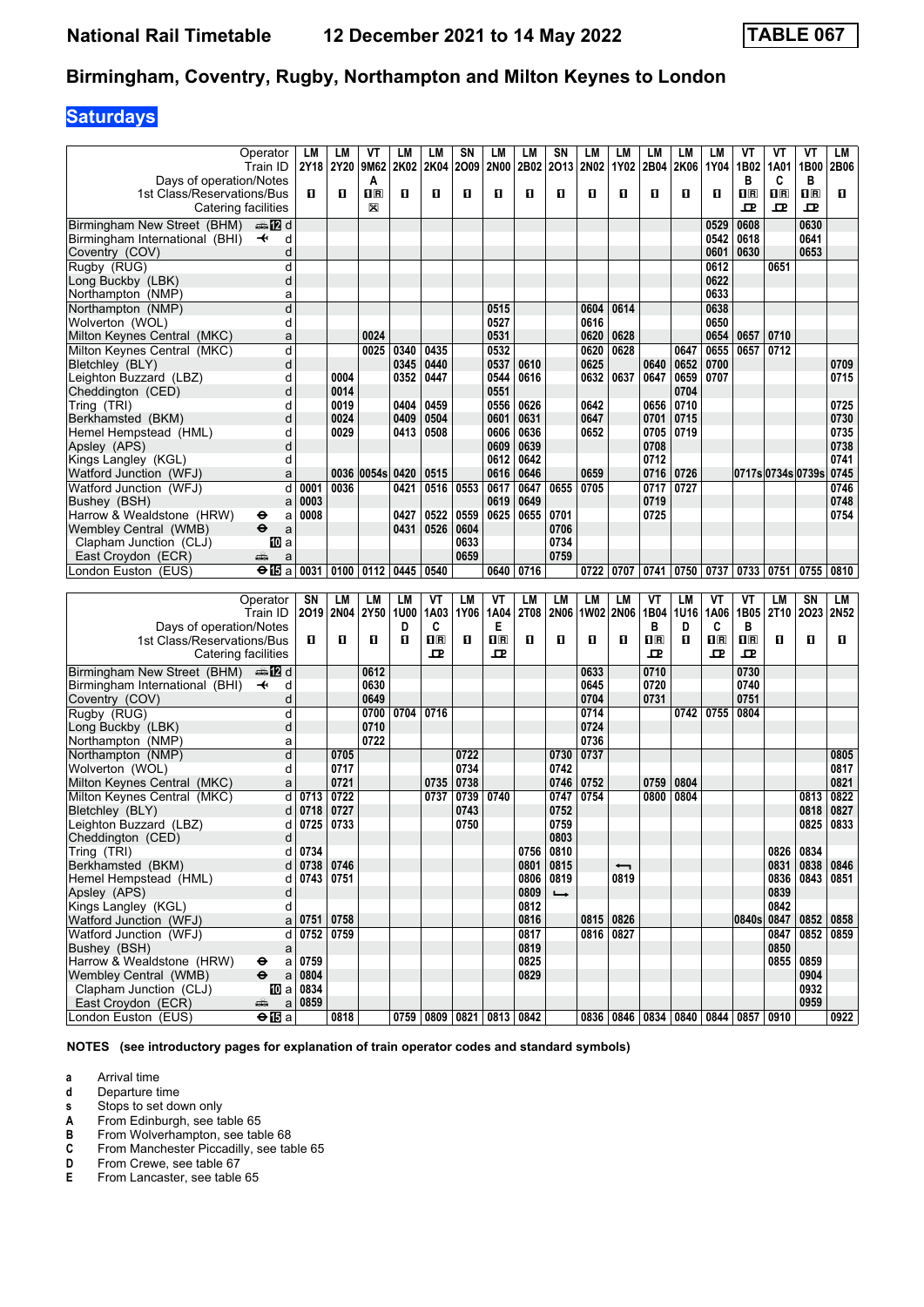## **Saturdays**

|                                           | Operator                                                                 | LM   | LM        | ۷Τ             | LM     | LM             | VT                      | LM   | VT          | VT                      | LM          | SΝ   | LM          | LM                                              | LM   | LM                 | LМ        | VT          | LМ                                             |
|-------------------------------------------|--------------------------------------------------------------------------|------|-----------|----------------|--------|----------------|-------------------------|------|-------------|-------------------------|-------------|------|-------------|-------------------------------------------------|------|--------------------|-----------|-------------|------------------------------------------------|
|                                           | Train ID                                                                 |      | 2Y52 1Y10 | 1A09           | 2T12   | 1W04           | 1B06                    | 2K10 | 9A46        | 1B08                    | <b>2T14</b> | 2029 | <b>1U18</b> | 2N60                                            | 2Y54 | 1U20               | 1Y14      | 1A14        | 1W06                                           |
| Days of operation/Notes                   |                                                                          |      |           | C              |        |                | в                       |      | D           |                         |             |      | D           |                                                 |      | D                  |           | C           |                                                |
|                                           |                                                                          |      |           |                |        |                |                         |      |             |                         |             |      |             |                                                 |      |                    |           |             |                                                |
| 1st Class/Reservations/Bus                |                                                                          | O.   | O         | $\mathbf{1}$ R | O      | O              | $\overline{\mathbf{R}}$ | O    | ்ப          | $\overline{\mathbf{R}}$ | O           | 0    | п           | O                                               | 0    | п                  | O         | $n_{\rm B}$ | п                                              |
|                                           | Catering facilities                                                      |      |           | ᇁ              |        |                | ᇁ                       |      | ᇁ           | ᇁ                       |             |      |             |                                                 |      |                    |           | 굔           |                                                |
| Birmingham New Street (BHM)               | d <b>la</b> d                                                            | 0716 |           |                |        |                | 0750                    |      | 0810        | 0830                    |             |      |             |                                                 | 0814 |                    |           |             |                                                |
|                                           |                                                                          |      |           |                |        | 0733           |                         |      |             |                         |             |      |             |                                                 |      |                    |           |             | 0833                                           |
| Birmingham International (BHI)            | d<br>$\ddot{\phantom{1}}$                                                | 0728 |           |                |        | 0745           | 0800                    |      | 0820        | 0840                    |             |      |             |                                                 | 0826 |                    |           |             | 0845                                           |
| Coventry (COV)                            | d                                                                        | 0748 |           |                |        | 0804           | 0811                    |      | 0831        | 0851                    |             |      |             |                                                 | 0848 |                    |           |             | 0904                                           |
|                                           | d                                                                        | 0800 |           |                |        | 0814           | 0823                    |      |             |                         |             |      | 0843        |                                                 | 0859 | 0903               |           |             | 0914                                           |
| Rugby (RUG)                               |                                                                          |      |           |                |        |                |                         |      |             |                         |             |      |             |                                                 |      |                    |           |             |                                                |
| Long Buckby (LBK)                         | d                                                                        | 0810 |           |                |        | 0824           |                         |      |             |                         |             |      |             |                                                 | 0909 |                    |           |             | 0926                                           |
| Northampton (NMP)                         | a                                                                        | 0822 |           |                |        | 0836           |                         |      |             |                         |             |      |             |                                                 | 0921 |                    |           |             | 0937                                           |
|                                           |                                                                          |      |           |                |        | 0841           |                         |      |             |                         |             |      |             |                                                 |      |                    |           |             | 0938                                           |
| Northampton (NMP)                         | d                                                                        |      | 0825      |                |        |                |                         |      |             |                         |             |      |             | 0905                                            |      |                    | 0925      |             |                                                |
| Wolverton (WOL)                           | d                                                                        |      | 0837      |                |        |                |                         |      |             |                         |             |      |             | 0917                                            |      |                    | 0937      |             |                                                |
| Milton Keynes Central (MKC)               | a                                                                        |      | 0841      |                |        | 0855           |                         |      | 0859        |                         |             |      | 0905        | 0921                                            |      | 0924               | 0941      |             | 0952                                           |
|                                           |                                                                          |      |           |                |        |                |                         |      |             |                         |             |      |             |                                                 |      |                    |           |             |                                                |
| Milton Kevnes Central (MKC)               | d                                                                        |      | 0842      | 0847           |        | 0855           |                         | 0856 | 0900        |                         |             | 0912 | 0914        | 0922                                            |      | 0925               | 0942      | 0947        | 0953                                           |
| Bletchley (BLY)                           | d                                                                        |      | 0847      |                |        |                |                         | 0901 |             |                         |             | 0917 |             | 0927                                            |      |                    | 0947      |             |                                                |
| Leighton Buzzard (LBZ)                    | d                                                                        |      | 0854      |                |        |                |                         | 0908 |             |                         |             | 0924 |             | 0934                                            |      |                    | 0954      |             |                                                |
|                                           |                                                                          |      |           |                |        |                |                         |      |             |                         |             |      |             |                                                 |      |                    |           |             |                                                |
| Cheddington (CED)                         | d                                                                        |      |           |                |        |                |                         | 0913 |             |                         |             |      |             |                                                 |      |                    |           |             |                                                |
| Tring (TRI)                               | d                                                                        |      |           |                | 0856   |                |                         | 0919 |             |                         | 0925        | 0934 |             |                                                 |      |                    |           |             |                                                |
| Berkhamsted (BKM)                         | d                                                                        |      |           |                | 0901   |                |                         | 0924 |             |                         | 0930        | 0938 |             | 0946                                            |      |                    |           |             |                                                |
|                                           |                                                                          |      |           |                |        |                |                         |      |             |                         |             |      |             |                                                 |      |                    |           |             |                                                |
| Hemel Hempstead (HML)                     | d                                                                        |      |           |                | 0906   |                |                         | 0928 |             |                         | 0935        | 0943 |             | 0951                                            |      |                    |           |             |                                                |
| Apsley (APS)                              | d                                                                        |      |           |                | 0909   |                |                         |      |             |                         | 0938        |      |             |                                                 |      |                    |           |             |                                                |
| Kings Langley (KGL)                       | d                                                                        |      |           |                | 0912   |                |                         |      |             |                         | 0941        |      |             |                                                 |      |                    |           |             |                                                |
|                                           |                                                                          |      |           |                |        |                |                         | 0935 |             |                         |             |      |             | 0958                                            |      |                    |           |             |                                                |
| Watford Junction (WFJ)                    | a                                                                        |      |           |                | 0916   | 0917           |                         |      |             | 0938s                   | 0945        | 0951 |             |                                                 |      |                    |           |             | 1014                                           |
| Watford Junction (WFJ)                    | d                                                                        |      |           |                | 0917   | 0917           |                         | 0936 |             |                         | 0946        | 0952 |             | 0959                                            |      |                    |           |             | 1015                                           |
| Bushey (BSH)                              | a                                                                        |      |           |                | 0919   |                |                         |      |             |                         | 0948        |      |             |                                                 |      |                    |           |             |                                                |
|                                           |                                                                          |      |           |                |        |                |                         |      |             |                         |             | 0959 |             |                                                 |      |                    |           |             |                                                |
| Harrow & Wealdstone (HRW)                 | θ<br>a                                                                   |      |           |                | 0925   |                |                         |      |             |                         | 0954        |      |             |                                                 |      |                    |           |             |                                                |
| Wembley Central (WMB)                     | $\ddot{\mathbf{e}}$<br>a                                                 |      |           |                | 0929   |                |                         |      |             |                         |             | 1004 |             |                                                 |      |                    |           |             |                                                |
| Clapham Junction (CLJ)                    | 100 a                                                                    |      |           |                |        |                |                         |      |             |                         |             | 1032 |             |                                                 |      |                    |           |             |                                                |
|                                           |                                                                          |      |           |                |        |                |                         |      |             |                         |             | 1059 |             |                                                 |      |                    |           |             |                                                |
| East Croydon (ECR)                        | پېښ<br>a                                                                 |      |           |                |        |                |                         |      |             |                         |             |      |             |                                                 |      |                    |           |             |                                                |
| London Euston (EUS)                       | $\Theta$ $\overline{\mathbf{E}}$ a                                       |      | 0926      | 0921           | 0942   | 0938           | 0913                    | 0958 | 0936        | 0955                    | 1010        |      | 0950        | 1022                                            |      | 1000               | 1025      | 1021        | 1035                                           |
|                                           |                                                                          |      |           |                |        |                |                         |      |             |                         |             |      |             |                                                 |      |                    |           |             |                                                |
|                                           |                                                                          |      |           |                |        |                |                         |      |             |                         |             |      |             |                                                 |      |                    |           |             |                                                |
|                                           |                                                                          |      |           |                |        |                |                         |      |             |                         |             |      |             |                                                 |      |                    |           |             |                                                |
|                                           | Operator                                                                 | VT   | LM        | LМ             | ۷T     | ۷T             | VT                      | LM   | SN          | <b>LM</b>               | LM          | LM   | LM          | ۷T                                              | LM   | LM                 | LМ        | VT          | VT                                             |
|                                           | Train ID                                                                 | 1M06 | 2T16      | 2K12           | 1B48   | 1A15           | 1B11                    | 2T18 | 2031        | <b>1U22</b>             | 2N62        | 2Y56 | 1Y16        | 1A19                                            | 1W08 | 2T20               |           | 2K14 9M48   | 1B14                                           |
| Days of operation/Notes                   |                                                                          | F    |           |                |        | G              | н                       |      |             | D                       |             |      |             | C                                               |      |                    |           | J           |                                                |
|                                           |                                                                          |      |           |                |        |                |                         |      |             |                         |             |      |             |                                                 |      |                    |           |             |                                                |
| 1st Class/Reservations/Bus                |                                                                          | 1R   | O         | O              | $\P$ R | $\mathbf{H}$ R | $\overline{\mathbf{R}}$ | 0    | O           | п                       | O           | 0    | п           | $\overline{\mathbf{H}}$ $\overline{\mathbf{R}}$ | О    | п                  | O         | $n_{\rm R}$ | $\mathbf{H}$                                   |
|                                           | Catering facilities                                                      | ᇁ    |           |                | ᇁ      | 굔              | 모                       |      |             |                         |             |      |             | 굔                                               |      |                    |           | 굔           | 굔                                              |
|                                           |                                                                          |      |           |                |        |                |                         |      |             |                         |             |      |             |                                                 |      |                    |           |             |                                                |
| Birmingham New Street (BHM)               | ana 122 d                                                                |      |           |                | 0910   |                | 0930                    |      |             |                         |             | 0914 |             |                                                 | 0933 |                    |           | 1010        | 1030                                           |
| Birmingham International (BHI)            | $\ddotmark$<br>d                                                         |      |           |                | 0920   |                | 0940                    |      |             |                         |             | 0925 |             |                                                 | 0945 |                    |           | 1020        | 1040                                           |
| Coventry (COV)                            | d                                                                        |      |           |                | 0931   |                | 0951                    |      |             |                         |             | 0947 |             |                                                 | 1004 |                    |           | 1031        | 1051                                           |
|                                           |                                                                          |      |           |                |        |                |                         |      |             |                         |             |      |             |                                                 |      |                    |           |             |                                                |
| Rugby (RUG)                               | d                                                                        | 0923 |           |                |        |                | 1004                    |      |             | 0953                    |             | 0958 |             |                                                 | 1014 |                    |           |             | 1104                                           |
| Long Buckby (LBK)                         | d                                                                        |      |           |                |        |                |                         |      |             |                         |             | 1008 |             |                                                 | 1024 |                    |           |             |                                                |
| Northampton (NMP)                         | a                                                                        |      |           |                |        |                |                         |      |             |                         |             | 1020 |             |                                                 | 1036 |                    |           |             |                                                |
| Northampton (NMP)                         | d                                                                        |      |           |                |        |                |                         |      |             |                         | 1005        |      | 1025        |                                                 | 1038 |                    |           |             |                                                |
|                                           |                                                                          |      |           |                |        |                |                         |      |             |                         |             |      |             |                                                 |      |                    |           |             |                                                |
| Wolverton (WOL)                           | d                                                                        |      |           |                |        |                |                         |      |             |                         | 1017        |      | 1037        |                                                 |      |                    |           |             |                                                |
| Milton Keynes Central (MKC)               | a                                                                        |      |           |                | 0957   |                |                         |      |             | 1015                    | 1021        |      | 1041        |                                                 | 1053 |                    |           | 1058        |                                                |
| Milton Keynes Central (MKC)               | d                                                                        |      |           | 0956           | 0959   | 1002           |                         |      | 1012        | 1016                    | 1022        |      | 1041        | 1047                                            | 1053 |                    | 1056      | 1059        |                                                |
|                                           |                                                                          |      |           |                |        |                |                         |      |             |                         |             |      |             |                                                 |      |                    |           |             |                                                |
| Bletchley (BLY)                           | d                                                                        |      |           | 1001           |        |                |                         |      | 1017        |                         | 1027        |      | 1046        |                                                 |      |                    | 1101      |             |                                                |
| Leighton Buzzard (LBZ)                    | d                                                                        |      |           | 1008           |        |                |                         |      | 1024        |                         | 1034        |      | 1053        |                                                 |      |                    | 1108      |             |                                                |
| Cheddington (CED)                         | d                                                                        |      |           | 1013           |        |                |                         |      |             |                         |             |      |             |                                                 |      |                    | 1113      |             |                                                |
|                                           | d                                                                        |      | 0956      |                |        |                |                         | 1026 | 1034        |                         |             |      |             |                                                 |      |                    |           |             |                                                |
| Tring (TRI)                               |                                                                          |      |           | 1019           |        |                |                         |      |             |                         |             |      |             |                                                 |      |                    | 1056 1119 |             |                                                |
| Berkhamsted (BKM)                         | d                                                                        |      | 1001      | 1024           |        |                |                         |      | 1031   1038 |                         | 1046        |      |             |                                                 |      |                    | 1101 1124 |             |                                                |
| Hemel Hempstead (HML)                     | d                                                                        |      | 1006      | 1028           |        |                |                         | 1036 | 1043        |                         | 1051        |      |             |                                                 |      |                    | 1106 1128 |             |                                                |
| Apsley (APS)                              | d                                                                        |      | 1009      |                |        |                |                         | 1039 |             |                         |             |      |             |                                                 |      | 1109               |           |             |                                                |
|                                           |                                                                          |      |           |                |        |                |                         |      |             |                         |             |      |             |                                                 |      |                    |           |             |                                                |
| Kings Langley (KGL)                       | d                                                                        |      | 1012      |                |        |                |                         | 1042 |             |                         |             |      |             |                                                 |      | 1112               |           |             |                                                |
| Watford Junction (WFJ)                    | a                                                                        |      |           | 1016 1035      |        |                | 1041s 1046 1051         |      |             |                         | 1058        |      |             |                                                 |      | 1115   1116   1135 |           |             | 1140s                                          |
| Watford Junction (WFJ)                    | d                                                                        |      | 1017      | 1036           |        |                |                         | 1047 | 1052        |                         | 1059        |      |             |                                                 |      | 1115 1117 1136     |           |             |                                                |
| Bushev (BSH)                              |                                                                          |      |           |                |        |                |                         |      |             |                         |             |      |             |                                                 |      |                    |           |             |                                                |
|                                           | a                                                                        |      | 1019      |                |        |                |                         | 1049 |             |                         |             |      |             |                                                 |      | 1119               |           |             |                                                |
| Harrow & Wealdstone (HRW)                 | ⊖<br>a                                                                   |      | 1025      |                |        |                |                         |      | 1055   1059 |                         |             |      |             |                                                 |      | 1125               |           |             |                                                |
| Wembley Central (WMB)                     | $\bullet$<br>$\mathsf{a}$                                                |      | 1029      |                |        |                |                         |      | 1104        |                         |             |      |             |                                                 |      | 1129               |           |             |                                                |
| Clapham Junction (CLJ)                    | 吅 a                                                                      |      |           |                |        |                |                         |      | 1132        |                         |             |      |             |                                                 |      |                    |           |             |                                                |
|                                           |                                                                          |      |           |                |        |                |                         |      |             |                         |             |      |             |                                                 |      |                    |           |             |                                                |
| East Croydon (ECR)<br>London Euston (EUS) | a<br>æ<br>$\Theta$ is a   1014   1042   1058   1033   1036   1057   1110 |      |           |                |        |                |                         |      | 1159        |                         | 1052 1122   |      |             |                                                 |      |                    |           |             | 1125   1120   1137   1142   1158   1134   1156 |

**NOTES (see introductory pages for explanation of train operator codes and standard symbols)**

**a** Arrival time<br>**d** Departure ti

**d** Departure time<br>**s** Stops to set do

**S** Stops to set down only<br> **B** From Wolverhampton,<br> **C** From Manchester Picca **B** From Wolverhampton, see table 68

**C** From Manchester Piccadilly, see table 65

**D** From Crewe, see table 67<br>**F** From Glasgow Central, se

**F** From Glasgow Central, see table 65<br>**G** From Holyhead, see table 65

**6** From Holyhead, see table 65<br>**H** From Shrewsbury, see table 6

**+** From Shrewsbury, see table 64<br>**J** From Preston, see table 65

From Preston, see table 65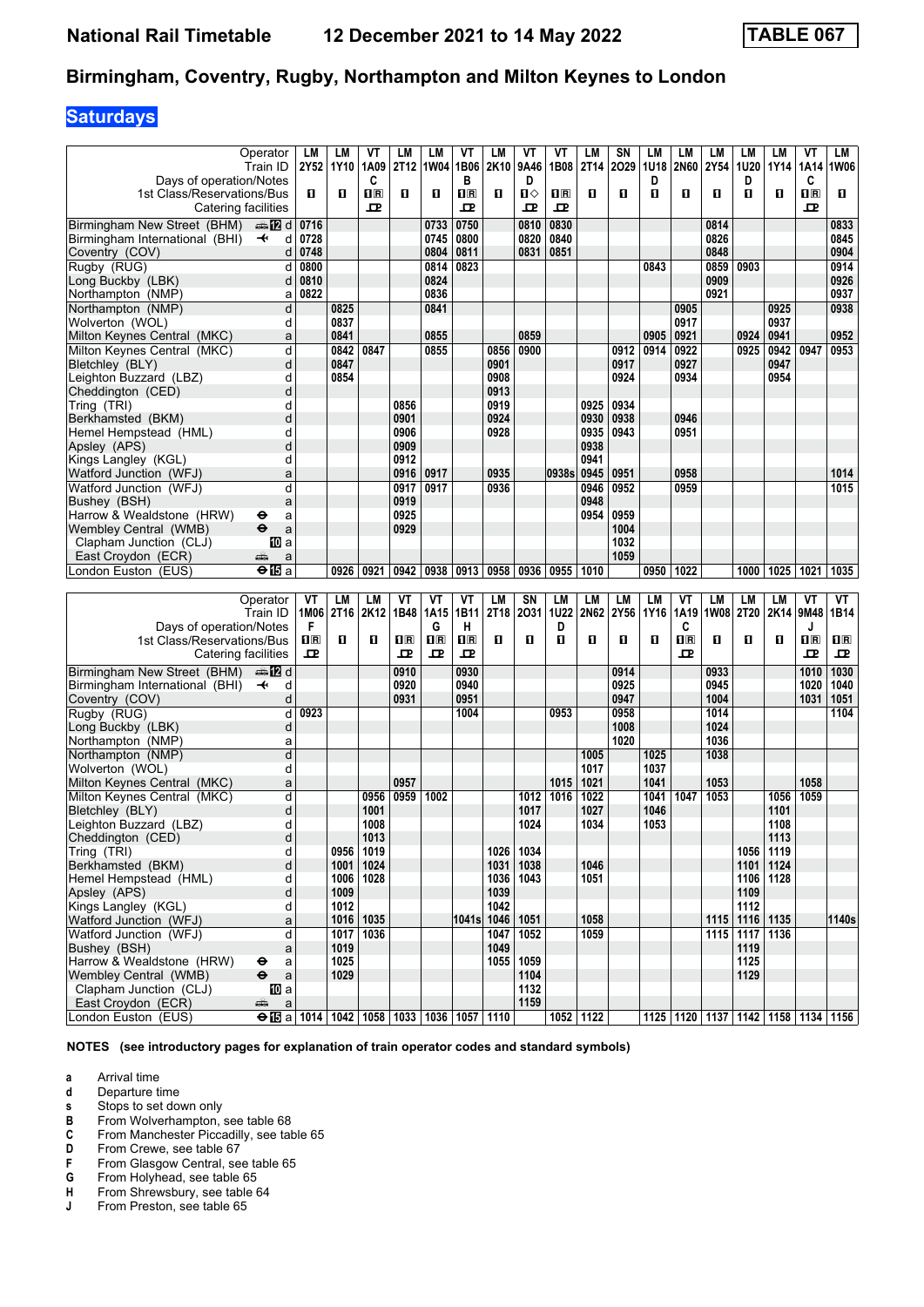# **Saturdays**

|                                                               | Operator                                                   | LM                  | SΝ           | LМ   | LM                  | LM   | LM           | VT               | VT                  | LM        | LM               | LM           | ٧T      | LM           | SN               | LМ               | LМ                        | LM                         | LM                                      |
|---------------------------------------------------------------|------------------------------------------------------------|---------------------|--------------|------|---------------------|------|--------------|------------------|---------------------|-----------|------------------|--------------|---------|--------------|------------------|------------------|---------------------------|----------------------------|-----------------------------------------|
|                                                               | Train ID                                                   |                     | 2T22 2033    | 1U24 | 2N64                | 2Y58 | 1Y18         | 1A24             |                     | 1B15 1W10 | 2T24             | 2K16         | 9M50    | 2T26         | 2037             | 1U26             | 2N66                      | 2Y60                       | 1Y20                                    |
| Days of operation/Notes                                       |                                                            |                     |              | D    |                     |      |              | C                |                     |           |                  |              | A       |              |                  | D                |                           |                            |                                         |
| 1st Class/Reservations/Bus                                    |                                                            | 0                   | O            | O    | 0                   | O    | O            | $n_{\rm R}$<br>ᇁ | $n_{\rm R}$<br>굔    | O         | п                | 0            | ்ப<br>고 | 0            | O                | п                | 0                         | O                          | п                                       |
| Birmingham New Street (BHM)                                   | Catering facilities<br><b>en 12</b> d                      |                     |              |      |                     | 1014 |              |                  | 1050                | 1033      |                  |              | 1110    |              |                  |                  |                           | 1114                       |                                         |
| Birmingham International (BHI)                                | d<br>$\ddot{\phantom{1}}$                                  |                     |              |      |                     | 1026 |              |                  | 1100                | 1045      |                  |              | 1120    |              |                  |                  |                           | 1126                       |                                         |
| Coventry (COV)                                                | d                                                          |                     |              |      |                     | 1048 |              |                  | 1111                | 1104      |                  |              | 1131    |              |                  |                  |                           | 1148                       |                                         |
| Rugby (RUG)                                                   | d                                                          |                     |              | 1053 |                     | 1059 |              |                  | 1123                | 1114      |                  |              |         |              |                  | 1154             |                           | 1159                       |                                         |
| Long Buckby (LBK)                                             | d                                                          |                     |              |      |                     | 1109 |              |                  |                     | 1124      |                  |              |         |              |                  |                  |                           | 1209                       |                                         |
| Northampton (NMP)                                             | a                                                          |                     |              |      |                     | 1121 |              |                  |                     | 1136      |                  |              |         |              |                  |                  |                           | 1222                       |                                         |
| Northampton (NMP)                                             | $\overline{\mathsf{d}}$                                    |                     |              |      | 1105                |      | 1125         |                  |                     | 1138      |                  |              |         |              |                  |                  | 1205                      |                            | 1225                                    |
| Wolverton (WOL)                                               | d                                                          |                     |              |      | 1117                |      | 1137         |                  |                     |           |                  |              |         |              |                  |                  | 1217                      |                            | 1237                                    |
| Milton Keynes Central (MKC)                                   | a<br>d                                                     |                     |              | 1114 | 1121                |      | 1141         |                  |                     | 1152      |                  |              | 1157    |              |                  | 1215             | 1221                      |                            | 1241                                    |
| Milton Keynes Central (MKC)<br>Bletchley (BLY)                | d                                                          |                     | 1112<br>1117 | 1115 | 1122<br>1127        |      | 1141<br>1146 | 1147             |                     | 1152      |                  | 1156<br>1201 | 1158    |              | 1212<br>1217     | 1215             | 1222<br>1227              |                            | 1242<br>1247                            |
| Leighton Buzzard (LBZ)                                        | d                                                          |                     | 1124         |      | 1134                |      | 1153         |                  |                     |           |                  | 1208         |         |              | 1224             |                  | 1234                      |                            | 1254                                    |
| Cheddington (CED)                                             | d                                                          |                     |              |      |                     |      |              |                  |                     |           |                  | 1213         |         |              |                  |                  |                           |                            |                                         |
| Tring (TRI)                                                   | d                                                          | 1125                | 1134         |      |                     |      |              |                  |                     |           | 1156             | 1219         |         | 1225         | 1234             |                  |                           |                            |                                         |
| Berkhamsted (BKM)                                             | d                                                          | 1130                | 1138         |      | 1146                |      |              |                  |                     |           | 1201             | 1224         |         | 1230         | 1238             |                  | 1246                      |                            |                                         |
| Hemel Hempstead (HML)                                         | d                                                          | 1135                | 1143         |      | 1151                |      |              |                  |                     |           | 1206             | 1228         |         | 1235         | 1243             |                  | 1251                      |                            |                                         |
| Apsley (APS)                                                  | d                                                          | 1138                |              |      |                     |      |              |                  |                     |           | 1209             |              |         | 1238         |                  |                  |                           |                            |                                         |
| Kings Langley (KGL)                                           | d                                                          | 1141                |              |      |                     |      |              |                  |                     |           | 1212             |              |         | 1241         |                  |                  |                           |                            |                                         |
| Watford Junction (WFJ)                                        | a                                                          | 1145                | 1151         |      | 1158                |      |              |                  | 1200s 1214          |           | 1216             | 1235         |         | 1245         | 1251             |                  | 1258                      |                            |                                         |
| Watford Junction (WFJ)                                        | d                                                          | 1146<br>1148        | 1152         |      | 1159                |      |              |                  |                     | 1214      | 1217<br>1219     | 1236         |         | 1246<br>1248 | 1252             |                  | 1259                      |                            |                                         |
| Bushey (BSH)<br>Harrow & Wealdstone (HRW)                     | a<br>a<br>⊖                                                | 1154                | 1159         |      |                     |      |              |                  |                     |           | 1225             |              |         | 1254         | 1259             |                  |                           |                            |                                         |
| Wembley Central (WMB)                                         | $\ddot{\mathbf{e}}$<br>a                                   |                     | 1204         |      |                     |      |              |                  |                     |           | 1229             |              |         |              | 1304             |                  |                           |                            |                                         |
| Clapham Junction (CLJ)                                        | 100 a                                                      |                     | 1232         |      |                     |      |              |                  |                     |           |                  |              |         |              | 1332             |                  |                           |                            |                                         |
| East Croydon (ECR)                                            | æ<br>a                                                     |                     | 1259         |      |                     |      |              |                  |                     |           |                  |              |         |              | 1359             |                  |                           |                            |                                         |
| London Euston (EUS)                                           | <b>⊖ l⊡</b> a l                                            | 1210                |              | 1150 | 1222                |      | 1224         | 1220             | 1215                | 1235      | 1242             | 1258         | 1233    | 1310         |                  | 1251             | 1322                      |                            | 1325                                    |
|                                                               |                                                            |                     |              |      |                     |      |              |                  |                     |           |                  |              |         |              |                  |                  |                           |                            |                                         |
|                                                               |                                                            |                     |              |      |                     |      |              |                  |                     |           |                  |              |         |              |                  |                  |                           |                            |                                         |
|                                                               | Operator                                                   | VT                  | VT           | LM   | LM                  | LM   | VT           | LM               | SN                  | LM        | VT               | LM           | LM      | LM           | VT               | VT               | LM                        | LM                         | LM                                      |
|                                                               | Train ID                                                   | 1A29                | 1B18         | 1W12 | 2T28                | 2K18 | 9M51         | 2T30             | 2041                | 1U28      | 1A91             | <b>2N08</b>  | 2Y62    | 1Y22         | 1A34             |                  | 1B21 1W14                 | 2T32                       | 2K20                                    |
| Days of operation/Notes<br>1st Class/Reservations/Bus         |                                                            | C<br>1 <sub>R</sub> | $\Pi$ R      | O    | 0                   | O    | Κ<br>்ப      | 0                | О                   | D<br>O    | Е<br>$n_{\rm R}$ | 0            | О       | п            | C<br>$n_{\rm R}$ | $n_{\mathbb{R}}$ | п                         | O                          | П                                       |
|                                                               | Catering facilities                                        | ᇁ                   | 고            |      |                     |      | 모            |                  |                     |           | ᅭ                |              |         |              | 굔                | 굔                |                           |                            |                                         |
|                                                               | ana 122 d                                                  |                     | 1150         | 1133 |                     |      | 1210         |                  |                     |           |                  |              | 1214    |              |                  | 1250             |                           |                            |                                         |
| Birmingham New Street (BHM)<br>Birmingham International (BHI) | $\ddot{\phantom{1}}$<br>d                                  |                     | 1200         | 1145 |                     |      | 1220         |                  |                     |           |                  |              | 1226    |              |                  | 1300             | $\overline{1233}$<br>1245 |                            |                                         |
| Coventry (COV)                                                | d                                                          |                     | 1211         | 1204 |                     |      | 1231         |                  |                     |           |                  |              | 1248    |              |                  | 1311             | 1304                      |                            |                                         |
| Rugby (RUG)                                                   | d                                                          |                     | 1223         | 1214 |                     |      |              |                  |                     | 1253      | 1257             |              | 1259    |              |                  | 1323             | 1314                      |                            |                                         |
| Long Buckby (LBK)                                             | d                                                          |                     |              | 1224 |                     |      |              |                  |                     |           |                  |              | 1309    |              |                  |                  | 1324                      |                            |                                         |
| Northampton (NMP)                                             | a                                                          |                     |              | 1236 |                     |      |              |                  |                     |           |                  |              | 1321    |              |                  |                  | 1336                      |                            |                                         |
| Northampton (NMP)                                             | d                                                          |                     |              | 1238 |                     |      |              |                  |                     |           |                  | 1305         |         | 1325         |                  |                  | 1338                      |                            |                                         |
| Wolverton (WOL)                                               | d                                                          |                     |              |      |                     |      |              |                  |                     |           |                  | 1317         |         | 1337         |                  |                  |                           |                            |                                         |
| Milton Keynes Central (MKC)                                   | a<br>d                                                     |                     |              | 1252 |                     | 1255 | 1257         |                  | 1312                | 1314      |                  | 1321         |         | 1341         |                  |                  | 1352                      |                            |                                         |
| Milton Keynes Central (MKC)<br>Bletchley (BLY)                | d                                                          | 1247                |              | 1253 |                     | 1300 | 1258         |                  | 1317                | 1315      |                  | 1322<br>1327 |         | 1343<br>1348 | 1347             |                  | 1353                      |                            | 1356<br>1401                            |
| Leighton Buzzard (LBZ)                                        | d                                                          |                     |              |      |                     | 1307 |              |                  | 1324                |           |                  | 1334         |         | 1355         |                  |                  |                           |                            | 1408                                    |
| Cheddington (CED)                                             | d                                                          |                     |              |      |                     | 1312 |              |                  |                     |           |                  |              |         |              |                  |                  |                           |                            | 1413                                    |
| Tring (TRI)                                                   | d                                                          |                     |              |      | 1256                | 1318 |              | 1326             | 1334                |           |                  |              |         |              |                  |                  |                           | 1356                       | 1419                                    |
| Berkhamsted (BKM)                                             | d                                                          |                     |              |      | 1301                | 1323 |              | 1331             | 1338                |           |                  | 1346         |         |              |                  |                  |                           | 1401                       | 1424                                    |
| Hemel Hempstead (HML)                                         | d                                                          |                     |              |      | 1306                | 1327 |              | 1336             | 1343                |           |                  | 1351         |         |              |                  |                  |                           | 1406                       | 1428                                    |
| Apsley (APS)                                                  | d                                                          |                     |              |      | 1309                |      |              | 1339             |                     |           |                  |              |         |              |                  |                  |                           | 1409                       |                                         |
| Kings Langley (KGL)                                           | d                                                          |                     |              |      | 1312                |      |              | 1342             |                     |           |                  |              |         |              |                  |                  |                           | 1412                       |                                         |
| Watford Junction (WFJ)                                        | a                                                          |                     | 1300s 1314   | 1315 | 1316   1334         |      |              | 1347             | 1346   1351<br>1352 |           |                  | 1358<br>1359 |         |              |                  | 1400s 1414       |                           | 1416   1435                |                                         |
| Watford Junction (WFJ)<br>Bushey (BSH)                        | d<br>a                                                     |                     |              |      | 1317   1335<br>1319 |      |              | 1349             |                     |           |                  |              |         |              |                  |                  |                           | 1415   1417   1436<br>1419 |                                         |
| Harrow & Wealdstone (HRW)                                     | ⊖<br>a                                                     |                     |              |      | 1325                |      |              | 1355             | 1359                |           |                  |              |         |              |                  |                  |                           | 1425                       |                                         |
| Wembley Central (WMB)                                         | θ<br>$\mathsf a$                                           |                     |              |      | 1329                |      |              |                  | 1404                |           |                  |              |         |              |                  |                  |                           | 1429                       |                                         |
| Clapham Junction (CLJ)                                        | [[] a                                                      |                     |              |      |                     |      |              |                  | 1432                |           |                  |              |         |              |                  |                  |                           |                            |                                         |
| East Croydon (ECR)<br>London Euston (EUS)                     | a<br>æ<br>$\Theta$ is a 1321 1315 1335 1342 1358 1333 1410 |                     |              |      |                     |      |              |                  | 1459                |           | 1350 1353 1422   |              |         |              |                  |                  |                           |                            | 1425   1420   1416   1435   1442   1458 |

**NOTES (see introductory pages for explanation of train operator codes and standard symbols)**

**a** Arrival time<br>**d** Departure ti

**d** Departure time<br>**s** Stops to set do

**8** Stops to set down only<br>**A** From Edinburgh, see ta<br>**C** From Manchester Picca **From Edinburgh, see table 65** 

**C** From Manchester Piccadilly, see table 65<br> **D** From Crewe, see table 67

**D** From Crewe, see table 67<br>**E** From Lancaster, see table

**E** From Lancaster, see table 65<br>**K** From Blackpool North, see tal From Blackpool North, see table 65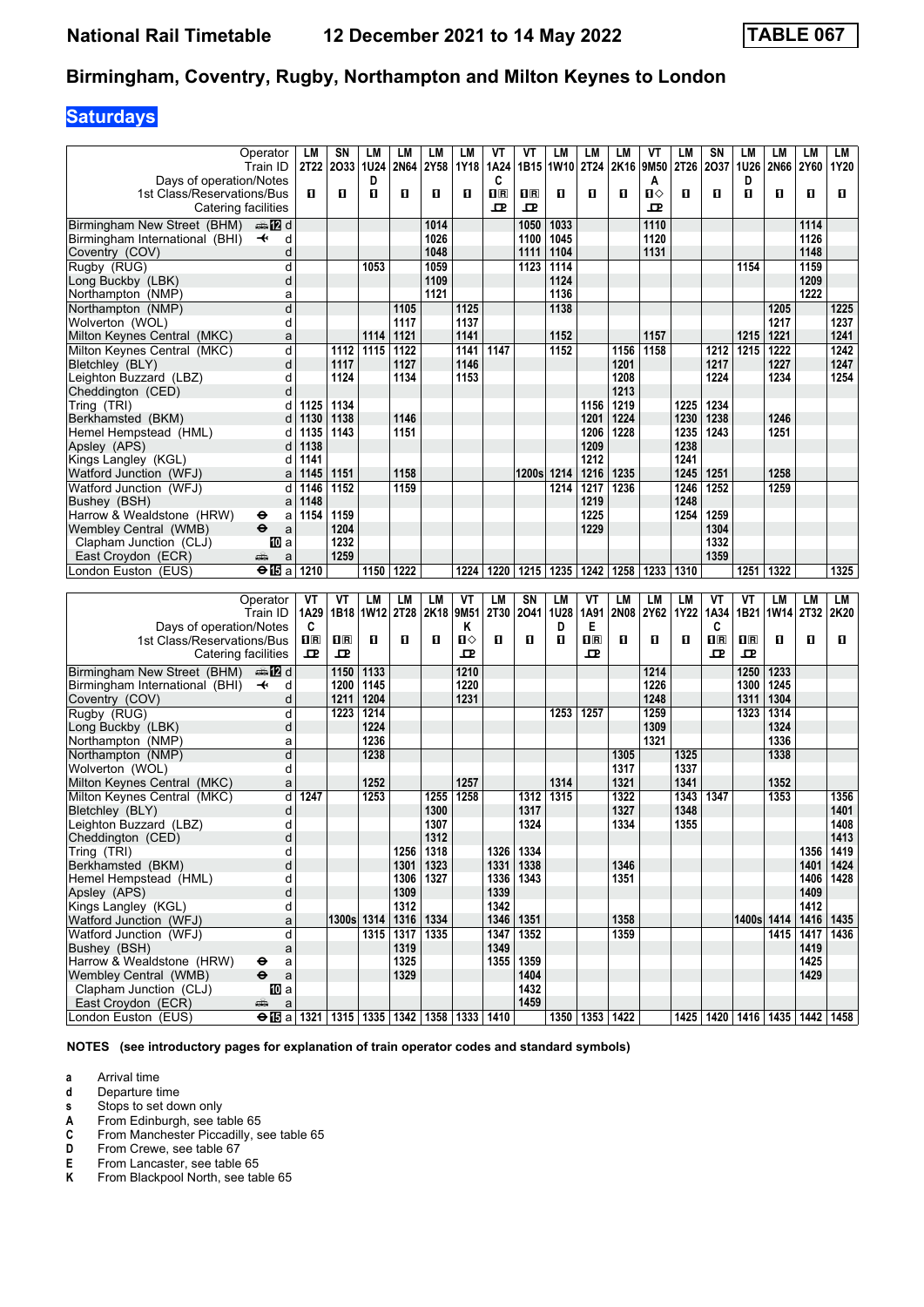# **Saturdays**

|                                |                           |                  |                         |      |             |                         |             |             |                         | VT             |                         | VT                      |      |             | ۷T                      |      |           |             |                         |
|--------------------------------|---------------------------|------------------|-------------------------|------|-------------|-------------------------|-------------|-------------|-------------------------|----------------|-------------------------|-------------------------|------|-------------|-------------------------|------|-----------|-------------|-------------------------|
|                                | Operator                  | VT               | LM                      | SN   | LM          | LM                      | <b>LM</b>   | LM          | VT                      |                | LM                      |                         | LM   | LM          |                         | LM   | SΝ        | LM          | LM                      |
|                                | Train ID                  | 9M <sub>52</sub> | 2T34                    | 2045 | 1U30        | 2N <sub>10</sub>        | 2Y64        | 1Y24        | 1A39                    | 1B24           | 1W16                    | 1M11                    | 2T36 | 2K22        | 9M53                    | 2T38 | 2049 1032 |             | 2N <sub>12</sub>        |
| Days of operation/Notes        |                           | A                |                         |      | D           |                         |             |             | C                       |                |                         | F                       |      |             | J                       |      |           | D           |                         |
| 1st Class/Reservations/Bus     |                           | ்ப               | п                       | O    | 0           | п                       | п           | 0           | $\overline{\mathbf{R}}$ | $\mathbf{H}$ R | п                       | $\overline{\mathbf{B}}$ | О    | п           | $\overline{\mathbf{R}}$ | п    | п         | O           | п                       |
|                                | Catering facilities       | ᇁ                |                         |      |             |                         |             |             | 굔                       | ᇁ              |                         | ᇁ                       |      |             | ᇁ                       |      |           |             |                         |
| Birmingham New Street (BHM)    | dan <b>in in</b> d        | 1310             |                         |      |             |                         | 1314        |             |                         | 1350           | 1333                    |                         |      |             | 1410                    |      |           |             |                         |
|                                |                           |                  |                         |      |             |                         |             |             |                         |                |                         |                         |      |             |                         |      |           |             |                         |
| Birmingham International (BHI) | d<br>$\ddot{\phantom{1}}$ | 1320             |                         |      |             |                         | 1326        |             |                         | 1400           | 1345                    |                         |      |             | 1420                    |      |           |             |                         |
| Coventry (COV)                 | d                         | 1331             |                         |      |             |                         | 1348        |             |                         | 1411           | 1404                    |                         |      |             | 1431                    |      |           |             |                         |
| Rugby (RUG)                    | d                         |                  |                         |      | 1353        |                         | 1359        |             |                         | 1423           | 1414                    | 1426                    |      |             |                         |      |           | 1453        |                         |
| Long Buckby (LBK)              | d                         |                  |                         |      |             |                         | 1409        |             |                         |                | 1424                    |                         |      |             |                         |      |           |             |                         |
| Northampton (NMP)              | a                         |                  |                         |      |             |                         | 1421        |             |                         |                | 1436                    |                         |      |             |                         |      |           |             |                         |
| Northampton (NMP)              | d                         |                  |                         |      |             | 1405                    |             | 1422        |                         |                | 1439                    |                         |      |             |                         |      |           |             | 1501                    |
|                                |                           |                  |                         |      |             |                         |             |             |                         |                |                         |                         |      |             |                         |      |           |             |                         |
| Wolverton (WOL)                | d                         |                  |                         |      |             | 1417                    |             | 1434        |                         |                |                         |                         |      |             |                         |      |           |             | 1513                    |
| Milton Keynes Central (MKC)    | a                         | 1357             |                         |      | 1414        | 1421                    |             | 1438        |                         |                | 1453                    |                         |      |             | 1458                    |      |           | 1514        | 1517                    |
| Milton Keynes Central (MKC)    | d                         | 1359             |                         | 1412 | 1415        | 1422                    |             | 1439        | 1450                    |                | 1454                    |                         |      | 1456        | 1459                    |      | 1512      | 1515        | 1522                    |
| Bletchley (BLY)                | d                         |                  |                         | 1417 |             | 1427                    |             | 1444        |                         |                |                         |                         |      | 1501        |                         |      | 1517      |             | 1527                    |
| Leighton Buzzard (LBZ)         | d                         |                  |                         | 1424 |             | 1434                    |             | 1451        |                         |                |                         |                         |      | 1508        |                         |      | 1524      |             | 1534                    |
| Cheddington (CED)              | d                         |                  |                         |      |             |                         |             |             |                         |                |                         |                         |      | 1513        |                         |      |           |             |                         |
|                                |                           |                  |                         |      |             |                         |             |             |                         |                |                         |                         |      |             |                         |      |           |             |                         |
| Tring (TRI)                    | d                         |                  | 1425                    | 1434 |             |                         |             |             |                         |                |                         |                         | 1456 | 1519        |                         | 1525 | 1534      |             |                         |
| Berkhamsted (BKM)              | d                         |                  | 1430                    | 1438 |             | 1446                    |             |             |                         |                |                         |                         | 1501 | 1524        |                         | 1530 | 1538      |             | 1546                    |
| Hemel Hempstead (HML)          | d                         |                  | 1435                    | 1443 |             | 1451                    |             |             |                         |                |                         |                         | 1506 | 1528        |                         | 1535 | 1543      |             | 1551                    |
| Apsley (APS)                   | d                         |                  | 1438                    |      |             |                         |             |             |                         |                |                         |                         | 1509 |             |                         | 1538 |           |             |                         |
| Kings Langley (KGL)            | d                         |                  | 1441                    |      |             |                         |             |             |                         |                |                         |                         | 1512 |             |                         | 1541 |           |             |                         |
| Watford Junction (WFJ)         | a                         |                  | 1445                    | 1451 |             | 1458                    |             |             |                         | 1500s          | 1515                    |                         | 1516 | 1535        |                         | 1545 | 1551      |             | 1558                    |
|                                |                           |                  |                         |      |             |                         |             |             |                         |                |                         |                         |      |             |                         |      |           |             |                         |
| Watford Junction (WFJ)         | d                         |                  | 1446                    | 1452 |             | 1459                    |             |             |                         |                | 1516                    |                         | 1517 | 1536        |                         | 1546 | 1552      |             | 1559                    |
| Bushey (BSH)                   | a                         |                  | 1448                    |      |             |                         |             |             |                         |                |                         |                         | 1519 |             |                         | 1548 |           |             |                         |
| Harrow & Wealdstone (HRW)      | a<br>⊖                    |                  | 1454                    | 1459 |             |                         |             |             |                         |                |                         |                         | 1525 |             |                         | 1554 | 1559      |             |                         |
| Wembley Central (WMB)          | $\ddot{\mathbf{e}}$<br>a  |                  |                         | 1504 |             |                         |             |             |                         |                |                         |                         | 1529 |             |                         |      | 1604      |             |                         |
| Clapham Junction (CLJ)         | IIII a                    |                  |                         | 1532 |             |                         |             |             |                         |                |                         |                         |      |             |                         |      | 1632      |             |                         |
| East Croydon (ECR)             | æ<br>a                    |                  |                         | 1559 |             |                         |             |             |                         |                |                         |                         |      |             |                         |      | 1659      |             |                         |
| London Euston (EUS)            |                           |                  |                         |      |             | 1522                    |             |             |                         |                |                         |                         | 1542 |             |                         |      |           |             |                         |
|                                | $\bigoplus$ a             | 1433             | 1510                    |      | 1450        |                         |             | 1523        | 1526                    | 1516           | 1536                    | 1519                    |      | 1600        | 1534                    | 1610 |           | 1550        | 1623                    |
|                                |                           |                  |                         |      |             |                         |             |             |                         |                |                         |                         |      |             |                         |      |           |             |                         |
|                                |                           |                  |                         |      |             |                         |             |             |                         |                |                         |                         |      |             |                         |      |           |             |                         |
|                                | Operator                  | LM               | ۷T                      | LМ   | VT          | ۷T                      | LM          | <b>LM</b>   | LM                      | VT             | VT                      | LM                      | SN   | LM          | LM                      | LM   | LM        | VT          | VT                      |
|                                | Train ID                  | 2Y66             | 1A92                    | 1Y26 | 1A44        | 1B27                    | <b>1W18</b> | <b>2T40</b> | 2K24                    | 9M54           | 1A45                    | 2T42                    | 2055 | <b>1U34</b> | 2N14                    | 2Y68 | 1Y28      | 1A49        | 1B30                    |
| Days of operation/Notes        |                           |                  | Е                       |      | C           |                         |             |             |                         | A              | L                       |                         |      | D           |                         |      |           | C           |                         |
| 1st Class/Reservations/Bus     |                           | O                | $\overline{\mathbf{B}}$ | O    | $n_{\rm R}$ | $\mathbf{1} \mathbf{R}$ | п           | 0           | 0                       | п⇔             | $\overline{\mathbf{H}}$ | 0                       | О    | п           | 0                       | O    | 0         | $n_{\rm R}$ | $\mathbf{1} \mathbf{R}$ |
|                                |                           |                  |                         |      |             |                         |             |             |                         |                |                         |                         |      |             |                         |      |           |             |                         |
| Catering facilities            |                           |                  | ᇁ                       |      | ᇁ           | 굔                       |             |             |                         | ᇁ              | 굔                       |                         |      |             |                         |      |           | 굔           | ᇁ                       |
| Birmingham New Street (BHM)    | d <b>late</b>             | 1414             |                         |      |             | 1450                    | 1433        |             |                         | 1510           |                         |                         |      |             |                         | 1514 |           |             | 1550                    |
| Birmingham International (BHI) | $\ddot{\phantom{1}}$<br>d | 1426             |                         |      |             | 1500                    | 1445        |             |                         | 1520           |                         |                         |      |             |                         | 1526 |           |             | 1600                    |
| Coventry (COV)                 | d                         | 1448             |                         |      |             | 1511                    | 1504        |             |                         | 1531           |                         |                         |      |             |                         | 1548 |           |             | 1611                    |
|                                |                           |                  |                         |      |             |                         |             |             |                         |                |                         |                         |      |             |                         |      |           |             |                         |
| Rugby (RUG)                    | d                         | 1459             | 1504                    |      |             | 1523                    | 1514        |             |                         |                |                         |                         |      | 1553        |                         | 1559 |           |             | 1623                    |
| Long Buckby (LBK)              | d                         | 1509             |                         |      |             |                         | 1524        |             |                         |                |                         |                         |      |             |                         | 1609 |           |             |                         |
| Northampton (NMP)              | a                         | 1521             |                         |      |             |                         | 1536        |             |                         |                |                         |                         |      |             |                         | 1621 |           |             |                         |
| Northampton (NMP)              | d                         |                  |                         | 1524 |             |                         | 1538        |             |                         |                |                         |                         |      |             | 1605                    |      | 1625      |             |                         |
| Wolverton (WOL)                | d                         |                  |                         | 1536 |             |                         |             |             |                         |                |                         |                         |      |             | 1617                    |      | 1637      |             |                         |
| Milton Keynes Central (MKC)    | a                         |                  |                         | 1540 |             |                         | 1552        |             |                         | 1558           |                         |                         |      | 1614        | 1621                    |      | 1641      |             |                         |
| Milton Keynes Central (MKC)    | d                         |                  |                         | 1541 | 1547        |                         | 1553        |             | 1557                    | 1559           | 1603                    |                         | 1612 | 1615        | 1622                    |      | 1642      | 1647        |                         |
|                                |                           |                  |                         |      |             |                         |             |             |                         |                |                         |                         |      |             |                         |      |           |             |                         |
| Bletchley (BLY)                | d                         |                  |                         | 1547 |             |                         |             |             | 1602                    |                |                         |                         | 1617 |             | 1627                    |      | 1647      |             |                         |
| Leighton Buzzard (LBZ)         | d                         |                  |                         | 1554 |             |                         |             |             | 1609                    |                |                         |                         | 1624 |             | 1634                    |      | 1654      |             |                         |
| Cheddington (CED)              | α                         |                  |                         |      |             |                         |             |             | 1614                    |                |                         |                         |      |             |                         |      |           |             |                         |
| Tring (TRI)                    | d                         |                  |                         |      |             |                         |             | 1556        | 1620                    |                |                         | 1625                    | 1634 |             |                         |      |           |             |                         |
| Berkhamsted (BKM)              | d                         |                  |                         |      |             |                         |             | 1601        | 1625                    |                |                         | 1630                    | 1638 |             | 1646                    |      |           |             |                         |
| Hemel Hempstead (HML)          | d                         |                  |                         |      |             |                         |             | 1606        | 1629                    |                |                         | 1635                    | 1643 |             | 1651                    |      |           |             |                         |
| Apsley (APS)                   | d                         |                  |                         |      |             |                         |             | 1609        |                         |                |                         | 1638                    |      |             |                         |      |           |             |                         |
| Kings Langley (KGL)            | d                         |                  |                         |      |             |                         |             | 1612        |                         |                |                         | 1641                    |      |             |                         |      |           |             |                         |
|                                |                           |                  |                         |      |             |                         |             |             |                         |                |                         |                         |      |             |                         |      |           |             |                         |
| Watford Junction (WFJ)         | a                         |                  |                         |      |             | 1600s 1614              |             |             | 1616   1636             |                |                         | 1645                    | 1651 |             | 1658                    |      |           |             | 1700s                   |
| Watford Junction (WFJ)         | d                         |                  |                         |      |             |                         | 1615        | 1617        | 1637                    |                |                         | 1646                    | 1652 |             | 1659                    |      |           |             |                         |
| Bushey (BSH)                   | $\mathsf{a}$              |                  |                         |      |             |                         |             | 1619        |                         |                |                         | 1648                    |      |             |                         |      |           |             |                         |
| Harrow & Wealdstone (HRW)      | $\mathsf{a}$<br>⊖         |                  |                         |      |             |                         |             | 1625        |                         |                |                         | 1654                    | 1659 |             |                         |      |           |             |                         |
| Wembley Central (WMB)          | $\bullet$<br>$\mathsf a$  |                  |                         |      |             |                         |             | 1629        |                         |                |                         |                         | 1704 |             |                         |      |           |             |                         |
| Clapham Junction (CLJ)         | 吅 a                       |                  |                         |      |             |                         |             |             |                         |                |                         |                         | 1732 |             |                         |      |           |             |                         |
| East Croydon (ECR)             | $\mathsf a$<br>æ          |                  |                         |      |             |                         |             |             |                         |                |                         |                         | 1759 |             | 1650 1722               |      |           |             |                         |

**NOTES (see introductory pages for explanation of train operator codes and standard symbols)**

- **a** Arrival time<br>**d** Departure ti
- **d** Departure time<br>**s** Stops to set do
- 
- **From Edinburgh, see table 65**
- **8** Stops to set down only<br> **A** From Edinburgh, see ta<br> **C** From Manchester Picca **C** From Manchester Piccadilly, see table 65<br>**D** From Crewe, see table 67
- **D** From Crewe, see table 67<br>**E** From Lancaster, see table
- **E** From Lancaster, see table 65<br>**F** From Glasgow Central, see ta
- **F** From Glasgow Central, see table 65<br>**J** From Preston, see table 65
- **J** From Preston, see table 65<br>**L** From Chester, see table 65
- From Chester, see table 65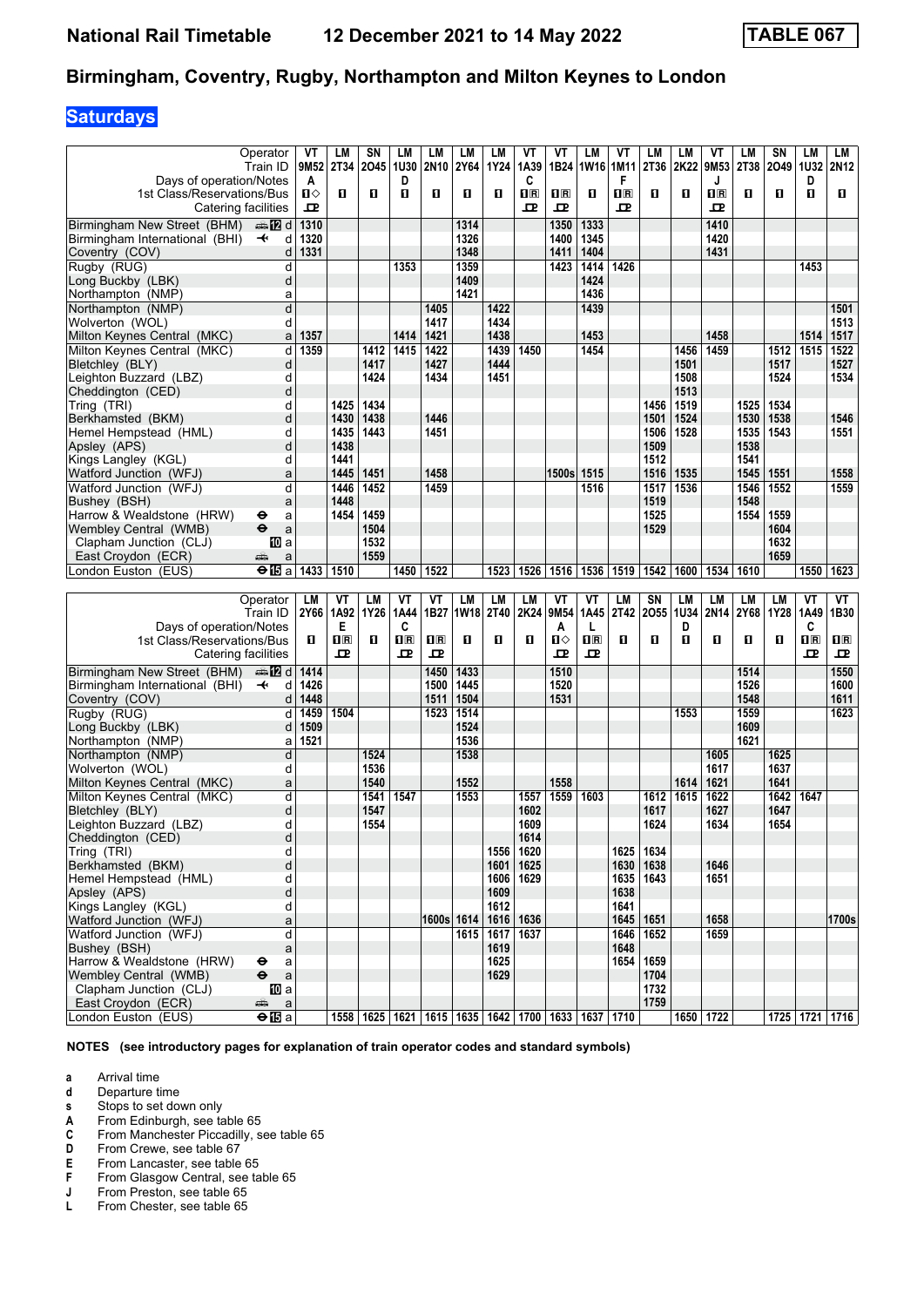# **Saturdays**

|                                           | Operator                                                  | LM        | LМ          | LМ   | ۷T                                              | LM        | SN          | LM             | LМ                 | LM        | LM   | ۷T                      | ۷T                      | LM        | LM          | LM        | ۷T           | LM                        | SΝ   |
|-------------------------------------------|-----------------------------------------------------------|-----------|-------------|------|-------------------------------------------------|-----------|-------------|----------------|--------------------|-----------|------|-------------------------|-------------------------|-----------|-------------|-----------|--------------|---------------------------|------|
|                                           | Train ID                                                  | 1W20 2T44 |             | 2K26 | 9M55                                            | 2T46      | 2061        | 1U36           | 2N16               | 2Y70      | 1Y30 | 1A <sub>54</sub>        | 1B33                    | 1W22 2T48 |             | 2K28      | 9M56         | <b>2T50</b>               | 2065 |
| Days of operation/Notes                   |                                                           |           |             |      | J                                               |           |             | D              |                    |           |      | C                       |                         |           |             |           | A            |                           |      |
| 1st Class/Reservations/Bus                |                                                           | п         | п           | O    | $\overline{\mathbf{H}}$ $\overline{\mathbf{R}}$ | п         | O           | п              | п                  | п         | п    | $\overline{\mathbf{B}}$ | $\overline{\mathbf{H}}$ | O         | O           | п         | $\mathbf{u}$ | п                         | O    |
|                                           |                                                           |           |             |      |                                                 |           |             |                |                    |           |      |                         |                         |           |             |           |              |                           |      |
| Catering facilities                       |                                                           |           |             |      | ᇁ                                               |           |             |                |                    |           |      | ᇁ                       | ᇁ                       |           |             |           | ᇁ            |                           |      |
| Birmingham New Street (BHM)               | dan <b>in in</b> d                                        | 1533      |             |      | 1610                                            |           |             |                |                    | 1614      |      |                         | 1650                    | 1633      |             |           | 1710         |                           |      |
| Birmingham International (BHI)            | $\ddot{\phantom{1}}$<br>d                                 | 1545      |             |      | 1620                                            |           |             |                |                    | 1626      |      |                         | 1700                    | 1645      |             |           | 1720         |                           |      |
|                                           |                                                           |           |             |      |                                                 |           |             |                |                    |           |      |                         |                         |           |             |           |              |                           |      |
| Coventry (COV)                            | d                                                         | 1604      |             |      | 1631                                            |           |             |                |                    | 1648      |      |                         | 1711                    | 1704      |             |           | 1731         |                           |      |
| Rugby (RUG)                               | d                                                         | 1614      |             |      |                                                 |           |             | 1653           |                    | 1659      |      |                         | 1723                    | 1714      |             |           |              |                           |      |
| Long Buckby (LBK)                         | d                                                         | 1624      |             |      |                                                 |           |             |                |                    | 1709      |      |                         |                         | 1724      |             |           |              |                           |      |
| Northampton (NMP)                         | a                                                         | 1636      |             |      |                                                 |           |             |                |                    | 1721      |      |                         |                         | 1736      |             |           |              |                           |      |
| Northampton (NMP)                         | d                                                         | 1639      |             |      |                                                 |           |             |                | 1705               |           | 1725 |                         |                         | 1738      |             |           |              |                           |      |
|                                           |                                                           |           |             |      |                                                 |           |             |                |                    |           |      |                         |                         |           |             |           |              |                           |      |
| Wolverton (WOL)                           | d                                                         |           |             |      |                                                 |           |             |                | 1717               |           | 1737 |                         |                         |           |             |           |              |                           |      |
| Milton Keynes Central (MKC)               | a                                                         | 1653      |             |      | 1657                                            |           |             | 1714           | 1721               |           | 1741 |                         |                         | 1752      |             |           | 1758         |                           |      |
| Milton Kevnes Central (MKC)               | d                                                         | 1653      |             | 1656 | 1659                                            |           | 1712        | 1715           | 1722               |           | 1742 | 1747                    |                         | 1753      |             | 1756      | 1800         |                           | 1812 |
| Bletchley (BLY)                           | d                                                         |           |             | 1701 |                                                 |           | 1717        |                | 1727               |           | 1747 |                         |                         |           |             | 1801      |              |                           | 1817 |
| Leighton Buzzard (LBZ)                    | d                                                         |           |             | 1708 |                                                 |           | 1724        |                | 1734               |           | 1754 |                         |                         |           |             | 1808      |              |                           | 1824 |
|                                           | d                                                         |           |             | 1713 |                                                 |           |             |                |                    |           |      |                         |                         |           |             | 1813      |              |                           |      |
| Cheddington (CED)                         |                                                           |           |             |      |                                                 |           |             |                |                    |           |      |                         |                         |           |             |           |              |                           |      |
| Tring (TRI)                               | d                                                         |           | 1656        | 1719 |                                                 | 1725      | 1734        |                |                    |           |      |                         |                         |           | 1756        | 1819      |              | 1825                      | 1834 |
| Berkhamsted (BKM)                         | d                                                         |           | 1701        | 1724 |                                                 | 1730      | 1738        |                | 1746               |           |      |                         |                         |           | 1801        | 1824      |              | 1830                      | 1838 |
| Hemel Hempstead (HML)                     | d                                                         |           | 1706        | 1728 |                                                 | 1735      | 1743        |                | 1751               |           |      |                         |                         |           | 1805        | 1828      |              | 1835                      | 1843 |
| Apsley (APS)                              | d                                                         |           | 1709        |      |                                                 | 1738      |             |                |                    |           |      |                         |                         |           | 1808        |           |              | 1838                      |      |
| Kings Langley (KGL)                       | d                                                         |           | 1712        |      |                                                 | 1741      |             |                |                    |           |      |                         |                         |           | 1812        |           |              | 1841                      |      |
|                                           |                                                           |           |             |      |                                                 |           |             |                |                    |           |      |                         |                         |           |             |           |              |                           |      |
| Watford Junction (WFJ)                    | a                                                         | 1715      | 1716        | 1735 |                                                 | 1745      | 1751        |                | 1758               |           |      |                         | 1800s                   | 1814      | 1816        | 1835      |              | 1845                      | 1851 |
| Watford Junction (WFJ)                    | d                                                         | 1715      | 1717        | 1736 |                                                 | 1746      | 1752        |                | 1759               |           |      |                         |                         | 1815      | 1817        | 1836      |              | 1846                      | 1851 |
| Bushey (BSH)                              | a                                                         |           | 1719        |      |                                                 | 1748      |             |                |                    |           |      |                         |                         |           | 1819        |           |              | 1848                      |      |
| Harrow & Wealdstone (HRW)                 | θ<br>a                                                    |           | 1725        |      |                                                 | 1754      | 1759        |                |                    |           |      |                         |                         |           | 1825        |           |              | 1854                      | 1859 |
| Wemblev Central (WMB)                     | $\ddot{\mathbf{e}}$<br>a                                  |           | 1729        |      |                                                 |           | 1804        |                |                    |           |      |                         |                         |           | 1829        |           |              |                           | 1903 |
|                                           |                                                           |           |             |      |                                                 |           |             |                |                    |           |      |                         |                         |           |             |           |              |                           |      |
| Clapham Junction (CLJ)                    | <b>ID</b> a                                               |           |             |      |                                                 |           | 1832        |                |                    |           |      |                         |                         |           |             |           |              |                           | 1932 |
| East Croydon (ECR)                        | يتتبه<br>a                                                |           |             |      |                                                 |           | 1859        |                |                    |           |      |                         |                         |           |             |           |              |                           | 1959 |
| London Euston (EUS)                       | $\Theta$ in a                                             | 1736      | 1742        | 1758 | 1734                                            | 1810      |             | 1750           | 1822               |           | 1824 | 1820                    | 1816                    | 1835      | 1842        | 1858      | 1833         | 1910                      |      |
|                                           |                                                           |           |             |      |                                                 |           |             |                |                    |           |      |                         |                         |           |             |           |              |                           |      |
|                                           |                                                           |           |             |      |                                                 |           |             |                |                    |           |      |                         |                         |           |             |           |              |                           |      |
|                                           |                                                           |           |             |      |                                                 |           |             |                |                    |           |      |                         |                         |           |             |           |              |                           |      |
|                                           | Operator                                                  | LM        | LM          | LМ   | ۷T                                              | LM        | <b>LM</b>   | VT             | VT                 | <b>LM</b> | SN   | <b>LM</b>               | VT                      | LM        | SN          | <b>LM</b> | LМ           | VT                        | LM   |
|                                           | Train ID                                                  | 1U38      | <b>2N18</b> | 2Y72 | 1A93                                            | 1Y32      | <b>1W24</b> | 1B36           | 1A59               | 2T52      | 2071 | 2K30                    | 9M57                    | 2T54      | 2069        | 1U40      | 2N20         | 1B39                      | 2T56 |
| Days of operation/Notes                   |                                                           | D         |             |      | Κ                                               |           |             |                | C                  |           |      |                         | J                       |           |             | D         |              |                           |      |
| 1st Class/Reservations/Bus                |                                                           | п         | O           | O    | $\overline{\mathbf{H}}$ $\overline{\mathbf{R}}$ | п         | O           | 1 <sup>R</sup> | 1 <sup>R</sup>     | п         | п    | 0                       | $\overline{\mathbf{R}}$ | O         | O           | п         | O            | $\overline{\mathbf{H}}$   | п    |
|                                           |                                                           |           |             |      | ᇁ                                               |           |             | ᇁ              | ᇁ                  |           |      |                         | ᇁ                       |           |             |           |              | 굔                         |      |
| Catering facilities                       |                                                           |           |             |      |                                                 |           |             |                |                    |           |      |                         |                         |           |             |           |              |                           |      |
| Birmingham New Street (BHM)               | ana 122 d                                                 |           |             | 1714 |                                                 |           | 1733        | 1750           |                    |           |      |                         | 1810                    |           |             |           |              | 1850                      |      |
| Birmingham International (BHI)            | d<br>$\ddotmark$                                          |           |             | 1726 |                                                 |           | 1745        | 1800           |                    |           |      |                         | 1820                    |           |             |           |              | 1900                      |      |
|                                           | d                                                         |           |             | 1748 |                                                 |           | 1804        | 1811           |                    |           |      |                         | 1831                    |           |             |           |              | 1911                      |      |
| Coventry (COV)                            | d                                                         |           |             | 1759 | 1804                                            |           | 1814        | 1823           |                    |           |      |                         |                         |           |             | 1853      |              |                           |      |
| Rugby (RUG)                               |                                                           | 1753      |             |      |                                                 |           |             |                |                    |           |      |                         |                         |           |             |           |              | 1923                      |      |
| Long Buckby (LBK)                         | d                                                         |           |             | 1809 |                                                 |           | 1824        |                |                    |           |      |                         |                         |           |             |           |              |                           |      |
| Northampton (NMP)                         | а                                                         |           |             | 1821 |                                                 |           | 1837        |                |                    |           |      |                         |                         |           |             |           |              |                           |      |
| Northampton (NMP)                         | d                                                         |           | 1804        |      |                                                 | 1828      |             |                |                    |           |      |                         |                         |           |             |           | 1904         |                           |      |
| Wolverton (WOL)                           | d                                                         |           | 1816        |      |                                                 | 1840      |             |                |                    |           |      |                         |                         |           |             |           | 1916         |                           |      |
| Milton Keynes Central (MKC)               | a                                                         | 1814      | 1820        |      |                                                 | 1844      |             |                |                    |           |      |                         | 1857                    |           |             | 1914      | 1920         |                           |      |
| Milton Keynes Central (MKC)               | d                                                         | 1815      | 1822        |      |                                                 | 1844      |             |                | 1848               |           |      | 1856                    | 1859                    |           | 1913        | 1915      | 1921         |                           |      |
|                                           |                                                           |           |             |      |                                                 |           |             |                |                    |           |      |                         |                         |           |             |           |              |                           |      |
| Bletchley (BLY)                           | d                                                         |           | 1827        |      |                                                 | 1849      |             |                |                    |           |      | 1901                    |                         |           | 1918        |           | 1926         |                           |      |
| Leighton Buzzard (LBZ)                    | d                                                         |           | 1834        |      |                                                 | 1856      |             |                |                    |           |      | 1908                    |                         |           | 1925        |           | 1933         |                           |      |
| Cheddington (CED)                         | d                                                         |           |             |      |                                                 |           |             |                |                    |           |      | 1914                    |                         |           |             |           |              |                           |      |
| Tring (TRI)                               | d                                                         |           |             |      |                                                 |           |             |                |                    | 1856      |      | 1919                    |                         | 1925      | 1934        |           | 1942         |                           | 1957 |
| Berkhamsted (BKM)                         | d                                                         |           | 1846        |      |                                                 |           |             |                |                    | 1901      |      | 1924                    |                         |           | 1930   1938 |           | 1947         |                           | 2002 |
| Hemel Hempstead (HML)                     | d                                                         |           | 1851        |      |                                                 |           |             |                |                    | 1906      |      | 1929                    |                         |           |             |           | 1951         |                           |      |
|                                           |                                                           |           |             |      |                                                 |           |             |                |                    |           |      |                         |                         |           | 1935   1943 |           |              |                           | 2008 |
| Apsley (APS)                              | d                                                         |           |             |      |                                                 |           |             |                |                    | 1909      |      |                         |                         | 1938      |             |           |              |                           | 2011 |
| Kings Langley (KGL)                       | d                                                         |           |             |      |                                                 |           |             |                |                    | 1912      |      |                         |                         | 1941      |             |           |              |                           | 2015 |
| Watford Junction (WFJ)                    | a                                                         |           | 1858        |      |                                                 |           |             | 1900s          |                    | 1916      |      | 1936                    |                         | 1945      | 1950        |           |              | 1958 2002s                | 2019 |
| Watford Junction (WFJ)                    | d                                                         |           | 1859        |      |                                                 |           |             |                |                    | 1917      | 1931 | 1937                    |                         | 1946      | 1951        |           | 1959         |                           | 2020 |
| Bushey (BSH)                              | a                                                         |           |             |      |                                                 |           |             |                |                    | 1919      |      |                         |                         | 1948      |             |           |              |                           |      |
| Harrow & Wealdstone (HRW)                 | ⊖                                                         |           |             |      |                                                 |           |             |                |                    | 1925      | 1937 |                         |                         | 1954      |             |           |              |                           |      |
|                                           | a                                                         |           |             |      |                                                 |           |             |                |                    |           |      |                         |                         |           | 1958        |           |              |                           | 2026 |
| Wembley Central (WMB)                     | $\ddot{\bm{\Theta}}$<br>$\mathsf a$                       |           |             |      |                                                 |           |             |                |                    |           | 1942 | 1946                    |                         |           | 2004        |           |              |                           | 2030 |
| Clapham Junction (CLJ)                    | [[] a                                                     |           |             |      |                                                 |           |             |                |                    |           | 2013 |                         |                         |           | 2033        |           |              |                           |      |
| East Croydon (ECR)<br>London Euston (EUS) | æ<br>$\mathsf{a}$<br>$\Theta$ $\overline{16}$ a 1850 1922 |           |             |      |                                                 | 1854 1926 |             |                | 1917   1921   1940 |           |      |                         | 2003 1934 2010          |           | 2059        |           |              | 1950   2022   2023   2042 |      |

**NOTES (see introductory pages for explanation of train operator codes and standard symbols)**

**a** Arrival time<br>**d** Departure ti

**d** Departure time<br>**s** Stops to set do

**8** Stops to set down only<br>**A** From Edinburgh, see ta<br>**C** From Manchester Picca From Edinburgh, see table 65

**C** From Manchester Piccadilly, see table 65<br>**D** From Crewe, see table 67

**D** From Crewe, see table 67<br>**J** From Preston, see table 6 **J** From Preston, see table 65<br>**K** From Blackpool North, see t

From Blackpool North, see table 65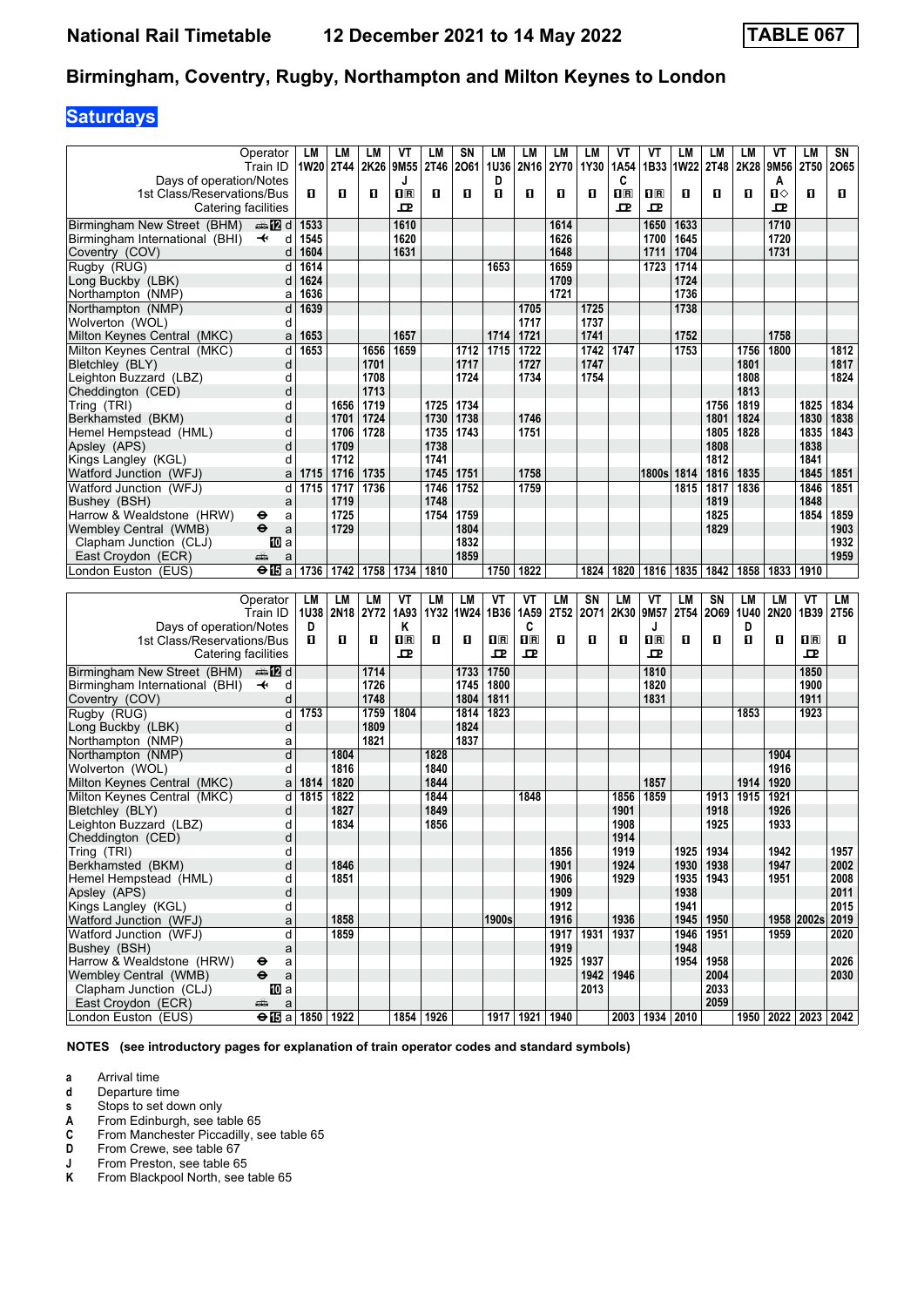## **Saturdays**

|                                                   | Operator<br>Train ID                   | LM                      | ۷T<br>2Y42   1A64 | VT<br> 9M47  | SΝ<br>2073     | LM<br>2Y22      | LМ<br>2N42   | LM<br>2Y46 | VT<br>1M17       | LМ        | VT<br>2N88 9M59       | SN<br>2075  | VT<br>1A68            | LМ<br>2Y24 | LM<br>2N44 | LM<br>2Y48   | ۷T<br>1M18       | LM<br>2N90 | VT<br>9M60 |
|---------------------------------------------------|----------------------------------------|-------------------------|-------------------|--------------|----------------|-----------------|--------------|------------|------------------|-----------|-----------------------|-------------|-----------------------|------------|------------|--------------|------------------|------------|------------|
| Days of operation/Notes                           |                                        |                         | C                 | A            |                |                 | D            |            | F                |           | Е                     |             | C                     |            | D          |              | F                |            | A          |
| 1st Class/Reservations/Bus<br>Catering facilities |                                        | П                       | $\Pi$ R<br>ᇁ      | $\Pi$ R<br>굔 | O              | п               | O            | 0          | $n_{\rm R}$<br>ᇁ | п         | $\mathbf{u}$<br>ᇁ     | O           | $n_{\mathbb{R}}$<br>굔 | п          | 0          | O            | $n_{\rm R}$<br>ᇁ | П          | П⇔<br>굔    |
| Birmingham New Street (BHM)                       | dan <b>in in</b> d                     | 1814                    |                   | 1910         |                | 1853            |              | 1914       |                  |           | 2010                  |             |                       | 1953       |            | 2014         |                  |            | 2110       |
| Birmingham International (BHI)                    | $\overline{\phantom{a}}$<br>d          | 1826                    |                   | 1920         |                | 1903            |              | 1926       |                  |           | 2020                  |             |                       | 2003       |            | 2025         |                  |            | 2120       |
| Coventry (COV)                                    | d                                      | 1848                    |                   | 1931         |                | 1922            |              | 1948       |                  |           | 2031                  |             |                       | 2022       |            | 2048         |                  |            | 2131       |
| Rugby (RUG)                                       | d                                      | 1859                    |                   | 1943         |                | 1932            | 1951         | 1959       |                  |           | 2043                  |             |                       | 2032       | 2047       | 2058         |                  |            | 2144       |
| Long Buckby (LBK)                                 | d                                      | 1909                    |                   |              |                | 1942            |              | 2009       |                  |           |                       |             |                       | 2042       |            | 2108         |                  |            |            |
| Northampton (NMP)                                 | a                                      | 1921                    |                   |              |                | 1954            | 2011         | 2020       |                  |           |                       |             |                       | 2054       | 2107       | 2119         |                  |            |            |
| Northampton (NMP)                                 | d                                      | 1927                    |                   |              |                | 2000            |              | 2023       |                  | 2036      |                       |             |                       | 2100       |            | 2122         |                  | 2144       |            |
| Wolverton (WOL)                                   | d                                      | 1939                    |                   |              |                | 2012            |              |            |                  |           |                       |             |                       | 2112       |            |              |                  | 2156       |            |
| Milton Keynes Central (MKC)                       | a                                      | 1943                    |                   | 2006         |                | 2016            |              | 2037       |                  | 2050      | 2105                  |             |                       | 2116       |            | 2137         |                  | 2200       | 2205       |
| Milton Kevnes Central (MKC)                       | d                                      | 1944                    | 1949              | 2008         |                | 2017            |              | 2038       | 2045             | 2051      | 2106                  |             | 2112                  | 2116       |            | 2140         | 2156             | 2201       | 2207       |
| Bletchley (BLY)                                   | d                                      | 1949                    |                   |              |                | 2022            |              |            |                  | 2056      |                       |             |                       | 2121       |            |              |                  | 2205       |            |
| Leighton Buzzard (LBZ)                            | d                                      | 1956                    |                   |              |                | 2029            |              | 2047       |                  |           |                       |             |                       | 2128       |            | 2149         |                  |            |            |
| Cheddington (CED)                                 | d                                      | 2001                    |                   |              |                |                 |              | 2053       |                  |           |                       |             |                       |            |            | 2154         |                  |            |            |
| Tring (TRI)                                       | d                                      | 2007                    |                   |              |                |                 |              |            |                  | 2113      |                       |             |                       |            |            | 2201         |                  |            |            |
| Berkhamsted (BKM)                                 | d                                      | 2012                    |                   |              |                |                 |              |            |                  | 2118      |                       |             |                       | 2142       |            | 2206         |                  |            |            |
| Hemel Hempstead (HML)                             | d                                      | 2016                    |                   |              |                |                 |              | 2104       |                  | 2122      |                       |             |                       | 2147       |            | 2210         |                  |            |            |
| Apsley (APS)                                      | d                                      |                         |                   |              |                |                 |              | 2107       |                  |           |                       |             |                       |            |            | 2213         |                  |            |            |
| Kings Langley (KGL)<br>Watford Junction (WFJ)     | d                                      | 2023                    |                   | 2034s        |                | 2048            |              | 2110       |                  |           | 2115 2119s 2129 2136s |             |                       | 2154       |            | 2216<br>2221 |                  |            | 2231 2235s |
| Watford Junction (WFJ)                            | a<br>d                                 | 2023                    |                   |              | 2043           | 2048            |              | 2115       |                  | 2130      |                       | 2146        |                       | 2154       |            | 2221         |                  | 2232       |            |
| Bushey (BSH)                                      | a                                      |                         |                   |              |                |                 |              |            |                  |           |                       |             |                       |            |            |              |                  |            |            |
| Harrow & Wealdstone (HRW)                         | ⊖<br>a                                 | 2030                    |                   |              | 2049           |                 |              |            |                  | 2136      |                       | 2152        |                       |            |            |              |                  |            |            |
| Wembley Central (WMB)                             | $\ddot{\mathbf{e}}$<br>a               |                         |                   |              | 2054           |                 |              |            |                  |           |                       | 2157        |                       |            |            |              |                  |            |            |
| Clapham Junction (CLJ)                            | <b>ID</b> a                            |                         |                   |              | 2130           |                 |              |            |                  |           |                       | 2233        |                       |            |            |              |                  |            |            |
| East Croydon (ECR)                                | پېښتنه<br>a                            |                         |                   |              | 2159           |                 |              |            |                  |           |                       | 2259        |                       |            |            |              |                  |            |            |
| London Euston (EUS)                               | $\Theta$ $\overline{\mathbf{E}}$ a     | 2046                    | 2031              | 2055         |                | 2115            |              | 2134       | 2140             |           | 2159 2157             |             | 2202                  | 2213       |            | 2242         | 2247             | 2258       | 2256       |
|                                                   |                                        |                         |                   |              |                |                 |              |            |                  |           |                       |             |                       |            |            |              |                  |            |            |
|                                                   |                                        |                         |                   |              |                |                 |              |            |                  |           |                       |             |                       |            |            |              |                  |            |            |
|                                                   | Operator                               | VT                      | SN                | LМ           | LM             | VT              | LM           | SN         | LM               | LМ        | LM                    | <b>LM</b>   | LM                    |            |            |              |                  |            |            |
|                                                   | Train ID                               | 1A71                    | 2079 1U90         |              | <b>2Y26</b>    | 1B44            | 2Y31         | 2081       |                  | 2N92 2Y74 | 2Y30                  |             | 2Y76                  |            |            |              |                  |            |            |
| Days of operation/Notes                           |                                        | C                       |                   | D            |                | В               |              |            |                  |           |                       |             |                       |            |            |              |                  |            |            |
| 1st Class/Reservations/Bus                        |                                        | $\overline{\mathbf{H}}$ | п                 | 0            | 0              | $n_{\rm R}$     | п            | 0          | п                | п         | п                     | 四           | п                     |            |            |              |                  |            |            |
| Catering facilities                               |                                        | 굔                       |                   |              |                | ᇁ               |              |            |                  |           |                       |             |                       |            |            |              |                  |            |            |
| Birmingham New Street (BHM)                       | dan Dald                               |                         |                   |              | 2053           | 2130            | 2114         |            |                  | 2155      | 2210                  |             | 2245                  |            |            |              |                  |            |            |
| Birmingham International (BHI)                    | $\ddot{\phantom{1}}$<br>d              |                         |                   |              | 2103           | 2140            | 2125         |            |                  | 2207      | 2229                  |             | 2257                  |            |            |              |                  |            |            |
| Coventry (COV)                                    | d                                      |                         |                   |              | 2122           | 2151            | 2147         |            |                  | 2225      | 2249                  |             | 2316                  |            |            |              |                  |            |            |
| Rugby (RUG)                                       | d                                      |                         |                   | 2153         | 2132           | 2203            | 2159         |            |                  | 2236      | 2300                  |             | 2327                  |            |            |              |                  |            |            |
| Long Buckby (LBK)                                 | d                                      |                         |                   |              | 2142           |                 | 2209         |            |                  | 2246      | 2310                  |             | 2337                  |            |            |              |                  |            |            |
| Northampton (NMP)                                 | a                                      |                         |                   |              | 2154           |                 | 2220         |            |                  | 2303      | 2321                  |             | 2355                  |            |            |              |                  |            |            |
| Northampton (NMP)                                 | d                                      |                         |                   |              | 2205           |                 | 2222         |            | 2240             |           | 2330                  |             |                       |            |            |              |                  |            |            |
| Wolverton (WOL)                                   | d                                      |                         |                   |              | 2217           |                 | 2234         |            | 2252             |           | 2342                  |             |                       |            |            |              |                  |            |            |
| Milton Keynes Central (MKC)                       | a                                      |                         |                   | 2216         | 2221           | 2224            | 2238         |            | 2256             |           | 2346                  |             |                       |            |            |              |                  |            |            |
| Milton Keynes Central (MKC)                       | d                                      | 2212                    |                   | 2216         | 2221           | 2226            | 2239         |            | 2256             |           | 2346                  |             |                       |            |            |              |                  |            |            |
| Bletchley (BLY)                                   | d                                      |                         |                   |              | 2226           |                 | 2244         |            | 2301             |           | 2351                  |             |                       |            |            |              |                  |            |            |
| Leighton Buzzard (LBZ)                            | d                                      |                         |                   |              | 2233           |                 |              |            | 2308             |           | 2358                  |             |                       |            |            |              |                  |            |            |
| Cheddington (CED)                                 | d                                      |                         |                   |              | 2238           |                 |              |            | 2313             |           |                       |             |                       |            |            |              |                  |            |            |
| Tring (TRI)                                       | d                                      |                         |                   |              | 2244           |                 | 2301         |            | 2320             |           |                       |             |                       |            |            |              |                  |            |            |
| Berkhamsted (BKM)                                 | þ<br>d                                 |                         |                   |              | 2249           |                 | 2306         |            | 2327             |           |                       |             |                       |            |            |              |                  |            |            |
| Hemel Hempstead (HML)                             | þ                                      |                         |                   |              | 2254<br>2257   |                 | 2310<br>2313 |            | 2332<br>2335     |           |                       |             |                       |            |            |              |                  |            |            |
| Apsley (APS)<br>Kings Langley (KGL)               | d                                      |                         |                   |              | 2300           |                 | 2317         |            | 2338             |           |                       |             |                       |            |            |              |                  |            |            |
| Watford Junction (WFJ)                            |                                        | a 2239s                 |                   |              |                | 2306 2311s 2321 |              |            | 2342             |           | 0019                  |             |                       |            |            |              |                  |            |            |
| Watford Junction (WFJ)                            | d                                      |                         | 2253              |              | 2307           |                 |              | 2322 2326  | 2343             |           |                       | 0020 0040   |                       |            |            |              |                  |            |            |
| Bushev (BSH)                                      | a                                      |                         |                   |              |                |                 |              |            |                  |           |                       |             |                       |            |            |              |                  |            |            |
| Harrow & Wealdstone (HRW)                         | $\mathsf{a}$<br>⊖                      |                         | 2259              |              | 2313           |                 | 2328         | 2332       | 2349             |           |                       | 0100        |                       |            |            |              |                  |            |            |
| Wembley Central (WMB)                             | $\ddot{\bm{\Theta}}$<br>$\mathsf{a}$   |                         | 2304              |              |                |                 |              | 2337       |                  |           |                       | 0115        |                       |            |            |              |                  |            |            |
| Clapham Junction (CLJ)                            | [[] a                                  |                         | 2334              |              |                |                 |              | 0004       |                  |           |                       |             |                       |            |            |              |                  |            |            |
| East Croydon (ECR)<br>London Euston (EUS)         | $\mathsf a$<br>æ<br>$\Theta$ is a 2301 |                         |                   | 2304         | 2331 2334 2347 |                 |              |            | 0007             |           |                       | 0040   0145 |                       |            |            |              |                  |            |            |

**NOTES (see introductory pages for explanation of train operator codes and standard symbols)**

**a** Arrival time<br>**d** Departure ti

**d** Departure time<br>**s** Stops to set do Stops to set down only

**A** From Edinburgh, see table 65<br>**B** From Wolverhampton, see tab

**B** From Wolverhampton, see table 68<br>**C** From Manchester Piccadilly, see tal **C** From Manchester Piccadilly, see table 65<br>**D** From Crewe, see table 67

**D** From Crewe, see table 67<br>**E** From Lancaster, see table<br>**F** From Glasgow Central, se From Lancaster, see table 65

From Glasgow Central, see table 65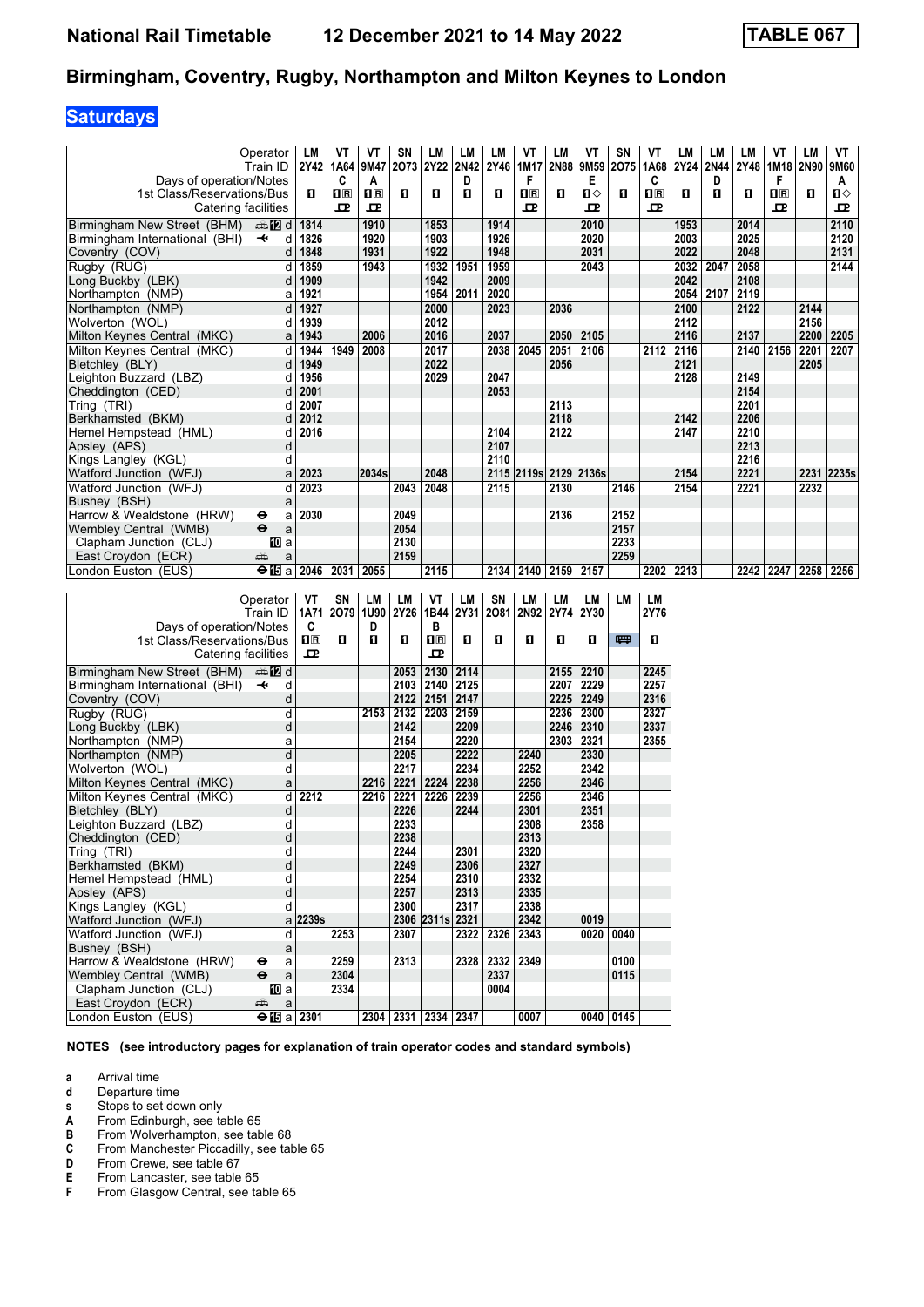# **Sundays**

|                                           | Operator                                                    | LM   | LM        | LМ          | LM   | LM                      | LM                            | SN   | LM        | LM               | LM           | ۷T             | SN               | LM            | LM   | VT                       | LМ                                              | LM                      | VT          |
|-------------------------------------------|-------------------------------------------------------------|------|-----------|-------------|------|-------------------------|-------------------------------|------|-----------|------------------|--------------|----------------|------------------|---------------|------|--------------------------|-------------------------------------------------|-------------------------|-------------|
|                                           | Train ID                                                    | 2K90 |           | 2K92        | 2K94 | 2N96                    | 1N48                          | 2027 | 2N98      | 1N <sub>50</sub> | <b>2N00</b>  | 1B01           | 2031             | 2N02          | 2Y01 | 1A01                     | 1N52                                            | <b>2N04</b>             | 1B04        |
| Days of operation/Notes                   |                                                             |      |           |             |      |                         |                               |      |           |                  |              | A              |                  |               |      | в                        |                                                 |                         | A           |
| 1st Class/Reservations/Bus                |                                                             | п    | 四         | 0           | O    | п                       | O                             | O    | п         | п                | п            | $\mathbf{I}$ R | п                | п             | O    | $\overline{\mathbf{H}}$  | п                                               | O                       | $n_{\rm R}$ |
|                                           |                                                             |      |           |             |      |                         |                               |      |           |                  |              |                |                  |               |      |                          |                                                 |                         |             |
|                                           | Catering facilities                                         |      |           |             |      |                         |                               |      |           |                  |              | 모              |                  |               |      | 모                        |                                                 |                         | 굔           |
| Birmingham New Street (BHM)               | dan <b>in</b> d                                             |      |           |             |      |                         |                               |      |           |                  |              | 0830           |                  |               | 0833 |                          |                                                 |                         | 0930        |
| Birmingham International (BHI)            | $\overline{\phantom{a}}$<br>d                               |      |           |             |      |                         |                               |      |           |                  |              | 0840           |                  |               | 0845 |                          |                                                 |                         | 0939        |
|                                           |                                                             |      |           |             |      |                         |                               |      |           |                  |              |                |                  |               |      |                          |                                                 |                         |             |
| Coventry (COV)                            | d                                                           |      |           |             |      |                         |                               |      |           |                  |              | 0851           |                  |               | 0902 |                          |                                                 |                         | 0951        |
| Rugby (RUG)                               | d                                                           |      |           |             |      |                         |                               |      |           |                  |              | 0904           |                  |               | 0915 |                          |                                                 |                         | 1004        |
| Long Buckby (LBK)                         | d                                                           |      |           |             |      |                         |                               |      |           |                  |              |                |                  |               | 0926 |                          |                                                 |                         |             |
| Northampton (NMP)                         | a                                                           |      |           |             |      |                         |                               |      |           |                  |              |                |                  |               | 0938 |                          |                                                 |                         |             |
|                                           | $\overline{\mathsf{d}}$                                     |      | 0615      |             |      |                         | 0815                          |      |           | 0845             |              |                |                  |               |      |                          |                                                 |                         |             |
| Northampton (NMP)                         |                                                             |      |           |             |      | 0752                    |                               |      | 0821      |                  | 0850         |                |                  | 0925          |      |                          | 0959                                            | 1008                    |             |
| Wolverton (WOL)                           | d                                                           |      | 0647      |             |      | 0804                    | 0827                          |      | 0833      | 0857             | 0902         |                |                  | 0938          |      |                          | 1011                                            | 1020                    |             |
| Milton Keynes Central (MKC)               | a                                                           |      | 0700      |             |      | 0808                    | 0831                          |      | 0837      | 0901             | 0906         | 0936           |                  | 0941          |      |                          | 1015                                            | 1025                    | 1037        |
| Milton Keynes Central (MKC)               | d                                                           | 0642 |           | 0710        | 0738 | 0808                    | 0831                          |      | 0837      | 0901             | 0906         | 0938           |                  | 0942          |      | 1020                     | 1024                                            | 1028                    | 1039        |
| Bletchley (BLY)                           | d                                                           | 0647 |           | 0715        | 0743 | 0813                    | 0836                          |      | 0842      | 0906             | 0911         |                |                  | 0947          |      |                          |                                                 | 1033                    |             |
|                                           |                                                             |      |           |             |      |                         |                               |      |           |                  |              |                |                  |               |      |                          |                                                 |                         |             |
| Leighton Buzzard (LBZ)                    | d                                                           | 0653 |           | 0722        | 0750 | 0820                    | 0843                          |      | 0849      | 0913             | 0918         |                |                  | 0954          |      |                          | 1033                                            | 1040                    |             |
| Cheddington (CED)                         | d                                                           |      |           | 0726        |      | 0825                    |                               |      |           |                  | 0923         |                |                  |               |      |                          |                                                 | 1045                    |             |
| Tring (TRI)                               | d                                                           |      |           | 0736        |      | 0834                    |                               |      |           |                  | 0932         |                |                  |               |      |                          | 1043                                            |                         |             |
| Berkhamsted (BKM)                         | d                                                           | 0709 |           | 0741        | 0805 | 0839                    |                               |      | 0904      |                  | 0936         |                |                  | 1009          |      |                          |                                                 | 1054                    |             |
| Hemel Hempstead (HML)                     | d                                                           | 0714 |           | 0745        | 0810 | 0844                    |                               |      | 0909      |                  | 0940         |                |                  | 1014          |      |                          |                                                 | 1059                    |             |
|                                           |                                                             |      |           |             |      |                         |                               |      |           |                  |              |                |                  |               |      |                          |                                                 |                         |             |
| Apsley (APS)                              | d                                                           | 0717 |           |             | 0813 |                         |                               |      | 0913      |                  |              |                |                  | 1017          |      |                          |                                                 |                         |             |
| Kings Langley (KGL)                       | d                                                           | 0720 |           |             | 0816 |                         |                               |      | 0916      |                  |              |                |                  | 1020          |      |                          |                                                 |                         |             |
| Watford Junction (WFJ)                    | a                                                           | 0724 |           | 0752        | 0820 | 0851                    | 0906                          |      | 0921      | 0936             |              | 0948 1007s     |                  | 1024          |      |                          | 1055                                            | 1106 11111s             |             |
| Watford Junction (WFJ)                    | d                                                           | 0725 |           | 0753        | 0821 | 0851                    | 0908                          | 0917 | 0922      | 0938             | 0949         |                | 1017             | 1025          |      |                          | 1055                                            | 1106                    |             |
|                                           |                                                             |      |           |             | 0823 |                         |                               |      | 0924      |                  |              |                |                  | 1027          |      |                          |                                                 |                         |             |
| Bushey (BSH)                              | a                                                           |      |           |             |      |                         |                               |      |           |                  |              |                |                  |               |      |                          |                                                 |                         |             |
| Harrow & Wealdstone (HRW)                 | θ<br>a                                                      | 0731 |           | 0759        | 0829 | 0857                    |                               | 0923 | 0929      |                  | 0955         |                | 1023             |               |      |                          |                                                 | 1112                    |             |
| Wembley Central (WMB)                     | $\ddot{\boldsymbol{\Theta}}$<br>a                           |      |           |             |      |                         |                               |      |           |                  |              |                |                  |               |      |                          |                                                 |                         |             |
| Clapham Junction (CLJ)                    | 100 a                                                       |      |           |             |      |                         |                               | 0957 |           |                  |              |                | 1057             |               |      |                          |                                                 |                         |             |
| East Croydon (ECR)                        | æ<br>a                                                      |      |           |             |      |                         |                               |      |           |                  |              |                |                  |               |      |                          |                                                 |                         |             |
| London Euston (EUS)                       | $\Theta$ in a                                               | 0745 |           | 0813        | 0843 | 0912                    | 0927                          |      | 0944      | 0958             |              |                |                  | 1044          |      |                          | 1115 1128                                       |                         |             |
|                                           |                                                             |      |           |             |      |                         |                               |      |           |                  | 1010         | 1026           |                  |               |      | 1104                     |                                                 |                         | 1131        |
|                                           |                                                             |      |           |             |      |                         |                               |      |           |                  |              |                |                  |               |      |                          |                                                 |                         |             |
|                                           |                                                             |      |           |             |      |                         |                               |      |           |                  |              |                |                  |               |      |                          |                                                 |                         |             |
|                                           | Operator                                                    | SN   | LM        | LМ          | LM   | VT                      | VT                            | LM   | LM        | VT               | LM           | SN             | VT               | LM            | LM   | LM                       | VT                                              | VT                      | LM          |
|                                           |                                                             |      | 2035 2Y06 | <b>2N06</b> | 2Y52 | 1A06                    | 1A07                          | 1Y50 | 2N08      |                  | 2Y08         | 2039           | 1A09             | 2K12          | 1U90 | 2K12                     | 1A10                                            | 1A12                    | 1Y52        |
|                                           | Train ID                                                    |      |           |             |      |                         |                               |      |           | 1B08             |              |                |                  |               |      |                          |                                                 |                         |             |
| Days of operation/Notes                   |                                                             |      |           |             | Α    | C                       | D                             |      |           | A                | A            |                | B                |               | Е    |                          | C                                               | D                       |             |
| 1st Class/Reservations/Bus                |                                                             | п    | п         | п           | О    | $\overline{\mathbf{B}}$ | $n_{\mathbb{R}}$              | п    | п         | $n_{\mathbb{R}}$ | $\mathbf{u}$ | п              | $n_{\mathbb{R}}$ | п             | п    | п                        | $\overline{\mathbf{H}}$ $\overline{\mathbf{R}}$ | $\overline{\mathbf{H}}$ | п           |
|                                           | Catering facilities                                         |      |           |             |      | ᇁ                       | 모                             |      |           | ᅭ                |              |                | ᇁ                |               |      |                          | ᇁ                                               | ᇁ                       |             |
|                                           |                                                             |      |           |             |      |                         |                               |      |           |                  |              |                |                  |               |      |                          |                                                 |                         |             |
| Birmingham New Street (BHM)               | ana na d                                                    |      | 0914      |             | 0937 |                         |                               | 0954 |           | 1030             | 1013         |                |                  |               |      |                          |                                                 |                         | 1050        |
| Birmingham International (BHI)            | $\ddot{\phantom{1}}$<br>d                                   |      | 0926      |             | 0956 |                         |                               | 1006 |           | 1040             | 1030         |                |                  |               |      |                          |                                                 |                         | 1102        |
| Coventry (COV)                            | d                                                           |      | 0944      |             | 1012 |                         |                               | 1019 |           | 1053             | 1048         |                |                  |               |      |                          |                                                 |                         | 1121        |
| Rugby (RUG)                               | d                                                           |      | 0955      |             | 1022 | 1032                    |                               | 1036 |           | 1105             | 1059         |                |                  |               | 1120 |                          | 1131                                            |                         | 1137        |
| Long Buckby (LBK)                         | d                                                           |      | 1005      |             | 1032 |                         |                               | 1047 |           |                  | 1109         |                |                  |               | 1130 |                          |                                                 |                         | 1147        |
|                                           | a                                                           |      | 1017      |             | 1045 |                         |                               | 1057 |           |                  | 1119         |                |                  |               | 1142 |                          |                                                 |                         | 1200        |
| Northampton (NMP)                         |                                                             |      |           |             |      |                         |                               |      |           |                  |              |                |                  |               |      |                          |                                                 |                         |             |
| Northampton (NMP)                         | d                                                           |      | 1030      | 1038        |      |                         |                               | 1106 | 1112      |                  | 1127         |                |                  |               | 1144 |                          |                                                 |                         |             |
| Wolverton (WOL)                           | d                                                           |      | 1044      |             |      |                         |                               | 1118 |           |                  |              |                |                  |               |      |                          |                                                 |                         |             |
| Milton Keynes Central (MKC)               | a                                                           |      | 1048      | 1053        |      | 1106                    |                               | 1122 | 1126      | 1137             | 1142         |                |                  |               | 1158 |                          | 1206                                            |                         |             |
| Milton Keynes Central (MKC)               | d                                                           |      | 1048      | 1053        |      | 1108                    | 1118                          | 1122 | 1126      | 1138             | 1142         |                | 1148             | 1152          | 1200 |                          | 1207                                            | 1222                    |             |
| Bletchley (BLY)                           | d                                                           |      | 1053      | 1058        |      |                         |                               |      | 1131      |                  | 1147         |                |                  | 1157          | 1206 |                          |                                                 |                         |             |
|                                           |                                                             |      |           |             |      |                         |                               |      |           |                  |              |                |                  |               |      |                          |                                                 |                         |             |
| Leighton Buzzard (LBZ)                    | d                                                           |      | 1100      | 1105        |      |                         |                               |      | 1138      |                  | 1154         |                |                  | 1203          | 1213 |                          |                                                 |                         |             |
| Cheddington (CED)                         | d                                                           |      |           |             |      |                         |                               |      | 1143      |                  |              |                |                  | 1209          |      |                          |                                                 |                         |             |
| Tring (TRI)                               | d                                                           |      |           |             |      |                         |                               |      | 1150      |                  |              |                |                  | 1216          |      |                          |                                                 |                         |             |
| Berkhamsted (BKM)                         | d                                                           |      | 1116      | 1120        |      |                         |                               |      | 1155      |                  | 1208         |                |                  | 1221          |      | $\overline{\phantom{0}}$ |                                                 |                         |             |
| Hemel Hempstead (HML)                     | d                                                           |      |           | 1120 1124   |      |                         |                               |      | 1200      |                  | 1212         |                |                  | 1225          |      | 1225                     |                                                 |                         |             |
|                                           |                                                             |      |           |             |      |                         |                               |      |           |                  |              |                |                  |               |      |                          |                                                 |                         |             |
| Apsley (APS)                              | d                                                           |      |           | 1128        |      |                         |                               |      |           |                  |              |                |                  | $\rightarrow$ |      | 1228                     |                                                 |                         |             |
| Kings Langley (KGL)                       | d                                                           |      |           | 1131        |      |                         |                               |      |           |                  |              |                |                  |               |      | 1231                     |                                                 |                         |             |
| Watford Junction (WFJ)                    | a                                                           |      | 1127      | 1135        |      | 1142s                   |                               | 1153 |           | 1208 1208s 1219  |              |                |                  |               |      | 1232 1236                |                                                 |                         |             |
| Watford Junction (WFJ)                    | d                                                           | 1122 | 1128      | 1135        |      |                         |                               |      | 1154 1209 |                  | 1220         | 1223           |                  |               |      | 1232 1236                |                                                 |                         |             |
| Bushey (BSH)                              | a                                                           |      |           | 1139        |      |                         |                               |      |           |                  |              |                |                  |               |      | 1239                     |                                                 |                         |             |
|                                           |                                                             |      |           |             |      |                         |                               |      |           |                  |              |                |                  |               |      |                          |                                                 |                         |             |
| Harrow & Wealdstone (HRW)                 | a<br>⊖                                                      | 1128 |           | 1143        |      |                         |                               | 1200 | 1215      |                  | 1226         | 1230           |                  |               |      | 1244                     |                                                 |                         |             |
| Wembley Central (WMB)                     | $\ddot{\mathbf{e}}$<br>a                                    |      |           |             |      |                         |                               |      |           |                  |              |                |                  |               |      |                          |                                                 |                         |             |
| Clapham Junction (CLJ)                    | [10] a                                                      | 1200 |           |             |      |                         |                               |      |           |                  |              | 1300           |                  |               |      |                          |                                                 |                         |             |
| East Croydon (ECR)<br>London Euston (EUS) | æ<br>$\mathsf{a}$<br>$\overline{+ \mathbf{E} \mathbf{B}}$ a |      |           | 1147 1159   |      |                         | 1203 1209 1218 1229 1225 1240 |      |           |                  |              |                | 1229             |               |      |                          | 1250   1259   1243   1256                       |                         |             |

**NOTES (see introductory pages for explanation of train operator codes and standard symbols)**

**a** Arrival time<br>**d** Departure ti

**d** Departure time<br>**s** Stops to set do

From Wolverhampton, see table 68

**8** Stops to set down only<br> **A** From Wolverhampton,<br> **B** From Liverpool Lime St **B** From Liverpool Lime Street, see table 65<br>**C** From Preston, see table 65

**C** From Preston, see table 65<sup></sup><br>**D** From Manchester Piccadilly **D** From Manchester Piccadilly, see table 65<br>**E** From Crewe, see table 67

From Crewe, see table 67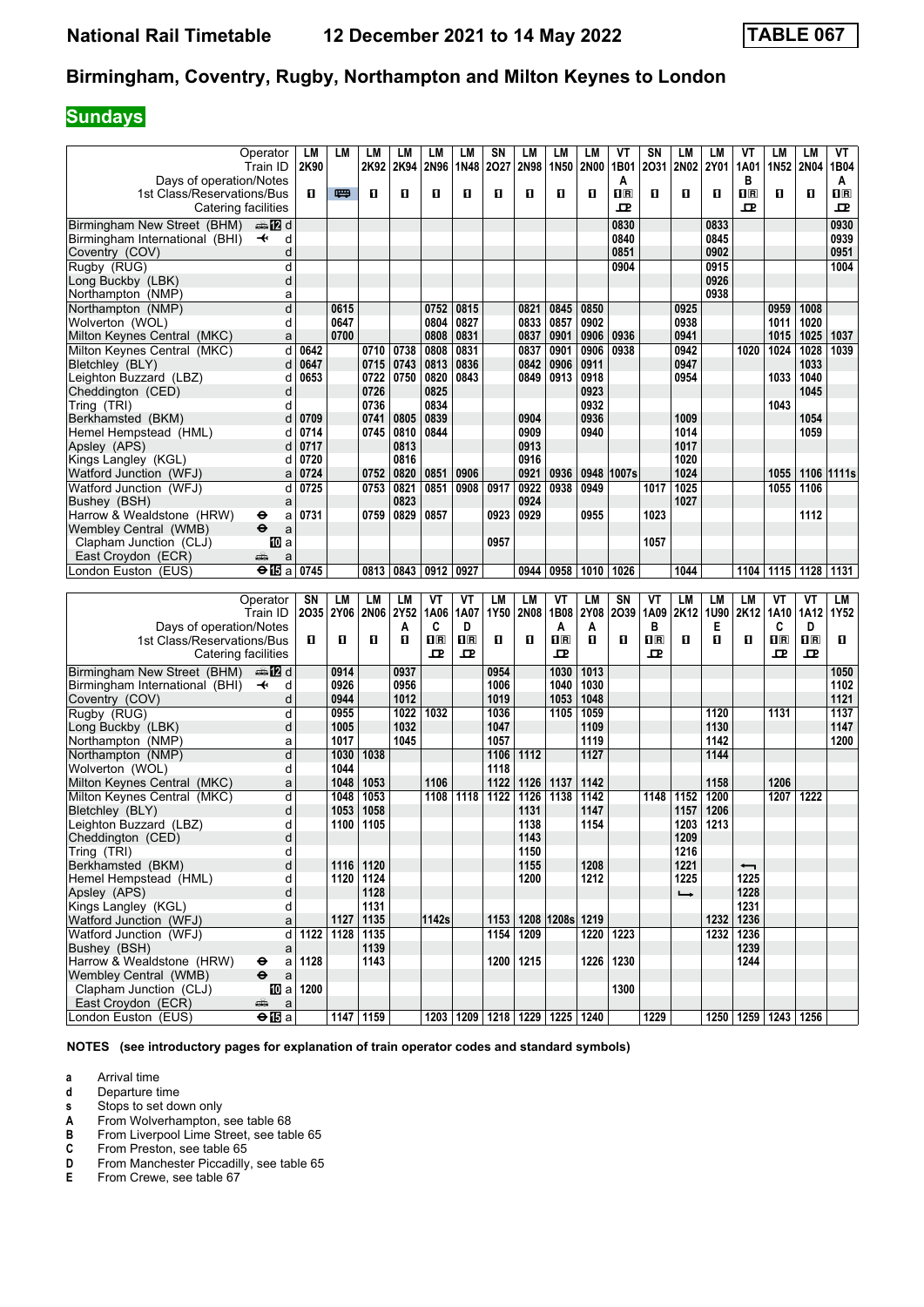# **Sundays**

|                                           | Operator                                            | LM   | ٧T                      | LМ   | SΝ                      | LM        | VT        | LM                      | VT                 | VT                      | LM                 | LM        | LM           | LM           | SN        | VT           | LМ                                              | VT                      | VT          |
|-------------------------------------------|-----------------------------------------------------|------|-------------------------|------|-------------------------|-----------|-----------|-------------------------|--------------------|-------------------------|--------------------|-----------|--------------|--------------|-----------|--------------|-------------------------------------------------|-------------------------|-------------|
|                                           | Train ID                                            |      | 2B14 1B13               | 2Y16 | 2043                    | 1Y54      | 1A17      | 1U92                    | 1B21               | 1B18                    | 2K20               | 1Y56      | 1Y58         | 2Y22         | 2047      | 1A25         | <b>1U30</b>                                     | 1B29                    | 1B26        |
| Days of operation/Notes                   |                                                     |      | A                       |      |                         |           | D         | Е                       |                    | A                       |                    |           |              |              |           | D            | Е                                               |                         | Α           |
| 1st Class/Reservations/Bus                |                                                     | п    | $\overline{\mathbf{B}}$ | O    | 0                       | п         | $\Box$    | п                       | 1R                 | $\overline{\mathbf{R}}$ | O                  | O         | $\mathbf{u}$ | $\mathbf{u}$ | п         | $\mathbf{H}$ | п                                               | $\overline{\mathbf{H}}$ | $\Pi$ R     |
|                                           |                                                     |      | 고                       |      |                         |           | ᇁ         |                         | ᇁ                  |                         |                    |           |              |              |           | ᇁ            |                                                 | ᇁ                       |             |
|                                           | Catering facilities                                 |      |                         |      |                         |           |           |                         |                    | ᅭ                       |                    |           |              |              |           |              |                                                 |                         | ᇁ           |
| Birmingham New Street (BHM)               | ana 122 d                                           |      | 1130                    |      |                         | 1113      |           |                         | 1230               | 1210                    |                    | 1153      | 1213         |              |           |              |                                                 | 1330                    | 1310        |
| Birmingham International (BHI)            | $\overline{\mathbf{t}}$<br>d                        |      | 1140                    |      |                         | 1131      |           |                         | 1240               | 1220                    |                    | 1203      | 1232         |              |           |              |                                                 | 1340                    | 1320        |
| Coventry (COV)                            | d                                                   |      | 1151                    |      |                         |           |           |                         |                    | 1231                    |                    |           | 1245         |              |           |              |                                                 | 1351                    | 1331        |
|                                           |                                                     |      |                         |      |                         | 1146      |           |                         | 1251               |                         |                    | 1225      |              |              |           |              |                                                 |                         |             |
| Rugby (RUG)                               | d                                                   |      | 1205                    |      |                         | 1157      |           | 1236                    | 1303               |                         |                    | 1239      | 1256         |              |           |              | 1333                                            | 1403                    |             |
| Long Buckby (LBK)                         | d                                                   |      |                         |      |                         | 1207      |           |                         |                    |                         |                    | 1249      | 1306         |              |           |              |                                                 |                         |             |
| Northampton (NMP)                         | a                                                   |      |                         |      |                         | 1226      |           |                         |                    |                         |                    | 1300      | 1323         |              |           |              |                                                 |                         |             |
| Northampton (NMP)                         | d                                                   |      |                         | 1225 |                         |           |           |                         |                    |                         |                    | 1315      |              | 1325         |           |              |                                                 |                         |             |
|                                           |                                                     |      |                         |      |                         |           |           |                         |                    |                         |                    |           |              |              |           |              |                                                 |                         |             |
| Wolverton (WOL)                           | d                                                   |      |                         | 1237 |                         |           |           |                         |                    |                         |                    | 1327      |              | 1337         |           |              |                                                 |                         |             |
| Milton Keynes Central (MKC)               | a                                                   |      | 1225                    | 1241 |                         |           |           | 1258                    |                    | 1259                    |                    | 1331      |              | 1341         |           |              | 1354                                            |                         | 1358        |
| Milton Keynes Central (MKC)               | d                                                   |      | 1227                    | 1241 |                         |           | 1252      | 1301                    |                    | 1301                    | 1309               | 1332      |              | 1341         |           | 1346         | 1355                                            |                         | 1400        |
| Bletchley (BLY)                           | d                                                   | 1216 |                         | 1246 |                         |           |           |                         |                    |                         | 1314               | 1337      |              | 1346         |           |              |                                                 |                         |             |
|                                           |                                                     |      |                         |      |                         |           |           |                         |                    |                         |                    |           |              |              |           |              |                                                 |                         |             |
| Leighton Buzzard (LBZ)                    | d                                                   | 1223 |                         | 1253 |                         |           |           |                         |                    |                         | 1321               | 1344      |              | 1353         |           |              |                                                 |                         |             |
| Cheddington (CED)                         | d                                                   | 1228 |                         |      |                         |           |           |                         |                    |                         | 1327               |           |              |              |           |              |                                                 |                         |             |
| Tring (TRI)                               | d                                                   | 1235 |                         |      |                         |           |           |                         |                    |                         | 1334               |           |              |              |           |              |                                                 |                         |             |
| Berkhamsted (BKM)                         | d                                                   | 1240 |                         | 1307 |                         |           |           |                         |                    |                         | 1339               |           |              | 1407         |           |              |                                                 |                         |             |
|                                           |                                                     |      |                         | 1311 |                         |           |           |                         |                    |                         | 1343               |           |              |              |           |              |                                                 |                         |             |
| Hemel Hempstead (HML)                     | d                                                   | 1244 |                         |      |                         |           |           |                         |                    |                         |                    |           |              | 1411         |           |              |                                                 |                         |             |
| Apsley (APS)                              | d                                                   | 1247 |                         |      |                         |           |           |                         |                    |                         | 1346               |           |              |              |           |              |                                                 |                         |             |
| Kings Langley (KGL)                       | d                                                   | 1250 |                         |      |                         |           |           |                         |                    |                         | 1349               |           |              |              |           |              |                                                 |                         |             |
| Watford Junction (WFJ)                    | a                                                   | 1255 |                         | 1318 |                         |           |           |                         | 1340s              |                         | 1354               | 1405      |              | 1418         |           |              |                                                 | 1440s                   |             |
| Watford Junction (WFJ)                    | d                                                   | 1255 |                         | 1319 | 1323                    |           |           |                         |                    |                         | 1354               | 1405      |              | 1419         | 1423      |              |                                                 |                         |             |
|                                           |                                                     |      |                         |      |                         |           |           |                         |                    |                         |                    |           |              |              |           |              |                                                 |                         |             |
| Bushey (BSH)                              | a                                                   | 1258 |                         |      |                         |           |           |                         |                    |                         | 1357               |           |              |              |           |              |                                                 |                         |             |
| Harrow & Wealdstone (HRW)                 | ⊖<br>a                                              | 1303 |                         | 1325 | 1329                    |           |           |                         |                    |                         | 1402               |           |              | 1425         | 1429      |              |                                                 |                         |             |
| Wembley Central (WMB)                     | $\ddot{\mathbf{e}}$<br>a                            |      |                         |      |                         |           |           |                         |                    |                         |                    |           |              |              |           |              |                                                 |                         |             |
| Clapham Junction (CLJ)                    | <b>ID</b> a                                         |      |                         |      | 1400                    |           |           |                         |                    |                         |                    |           |              |              | 1500      |              |                                                 |                         |             |
| East Croydon (ECR)                        | پېښتو<br>a                                          |      |                         |      |                         |           |           |                         |                    |                         |                    |           |              |              |           |              |                                                 |                         |             |
| London Euston (EUS)                       |                                                     |      |                         |      |                         |           |           |                         |                    |                         |                    |           |              |              |           |              |                                                 |                         |             |
|                                           | <b>⊖ l⊡</b> a l                                     | 1323 | 1302                    | 1340 |                         |           | 1328      | 1349                    | 1359               | 1336                    | 1422               | 1423      |              | 1440         |           | 1426         | 1433                                            | 1459                    | 1436        |
|                                           |                                                     |      |                         |      |                         |           |           |                         |                    |                         |                    |           |              |              |           |              |                                                 |                         |             |
|                                           |                                                     |      |                         |      |                         |           |           |                         |                    |                         |                    |           |              |              |           |              |                                                 |                         |             |
|                                           | Operator                                            | LM   | LM                      | LМ   | VT                      | LM        | <b>SN</b> | VT                      | LM                 | VT                      | VT                 | <b>LM</b> | LM           | LM           | <b>LM</b> | SN           | VT                                              | LM                      | VT          |
|                                           |                                                     |      |                         |      |                         |           |           |                         |                    |                         |                    |           |              |              |           |              |                                                 |                         |             |
|                                           | Train ID                                            | 2K26 | 1Y60                    | 1Y62 | 1B32 2Y10               |           | 2051      | 1A33                    | 1U32               | 1B37                    | 9A53               | 2K32      | 1Y64         | 1Y66         | 2Y12      | 2055         | 1A41                                            | 1U34                    | 1B45        |
| Days of operation/Notes                   |                                                     |      |                         |      |                         |           |           | D                       | E                  |                         | F                  |           |              |              |           |              | D                                               | Е                       |             |
| 1st Class/Reservations/Bus                |                                                     | п    | O                       | п    | $\overline{\mathbf{H}}$ | п         | п         | $\overline{\mathbf{R}}$ | п                  | $\overline{\mathbf{H}}$ | Ⅱ◇                 | O         | п            | п            | п         | п            | $\overline{\mathbf{H}}$ $\overline{\mathbf{R}}$ | $\mathbf{u}$            | $n_{\rm R}$ |
|                                           | Catering facilities                                 |      |                         |      | ᇁ                       |           |           | 굔                       |                    | 굔                       | 굔                  |           |              |              |           |              | ᇁ                                               |                         | ᇁ           |
|                                           |                                                     |      |                         |      |                         |           |           |                         |                    |                         |                    |           |              |              |           |              |                                                 |                         |             |
| Birmingham New Street (BHM)               | ana 122 d                                           |      | 1253                    | 1313 | 1350                    |           |           |                         |                    | 1430                    | 1410               |           | 1353         | 1413         |           |              |                                                 |                         | 1530        |
| Birmingham International (BHI)            | $\overline{\mathbf{t}}$<br>d                        |      | 1303                    | 1332 | 1358                    |           |           |                         |                    | 1440                    | 1420               |           | 1403         | 1432         |           |              |                                                 |                         | 1540        |
| Coventry (COV)                            | d                                                   |      | 1325                    | 1345 | 1411                    |           |           |                         |                    | 1451                    | 1431               |           | 1425         | 1445         |           |              |                                                 |                         | 1551        |
|                                           | d                                                   |      |                         | 1356 |                         |           |           |                         | 1433               |                         |                    |           | 1437         | 1456         |           |              |                                                 |                         | 1603        |
| Rugby (RUG)                               |                                                     |      | 1337                    |      | 1422                    |           |           |                         |                    | 1503                    |                    |           |              |              |           |              |                                                 | 1533                    |             |
| Long Buckby (LBK)                         | d                                                   |      | 1347                    | 1406 |                         |           |           |                         |                    |                         |                    |           | 1447         | 1506         |           |              |                                                 |                         |             |
| Northampton (NMP)                         | а                                                   |      | 1358                    | 1423 |                         |           |           |                         |                    |                         |                    |           | 1458         | 1523         |           |              |                                                 |                         |             |
| Northampton (NMP)                         | d                                                   |      | 1415                    |      |                         | 1425      |           |                         |                    |                         |                    |           | 1515         |              | 1525      |              |                                                 |                         |             |
| Wolverton (WOL)                           | d                                                   |      | 1427                    |      |                         | 1437      |           |                         |                    |                         |                    |           | 1527         |              | 1537      |              |                                                 |                         |             |
| Milton Keynes Central (MKC)               | a                                                   |      | 1431                    |      |                         | 1441      |           |                         | 1454               |                         | 1458               |           | 1531         |              | 1541      |              |                                                 | 1554                    |             |
|                                           |                                                     |      |                         |      |                         |           |           |                         |                    |                         |                    |           |              |              |           |              |                                                 |                         |             |
| Milton Keynes Central (MKC)               | d                                                   | 1409 | 1432                    |      |                         | 1441      |           | 1450                    | 1455               |                         | 1459               | 1509      | 1532         |              | 1541      |              | 1549                                            | 1555                    |             |
| Bletchley (BLY)                           | d                                                   | 1414 | 1437                    |      |                         | 1446      |           |                         |                    |                         |                    | 1515      | 1537         |              | 1546      |              |                                                 |                         |             |
| Leighton Buzzard (LBZ)                    | d                                                   | 1421 | 1444                    |      |                         | 1453      |           |                         |                    |                         |                    | 1522      | 1544         |              | 1553      |              |                                                 |                         |             |
| Cheddington (CED)                         | d                                                   | 1427 |                         |      |                         |           |           |                         |                    |                         |                    | 1527      |              |              |           |              |                                                 |                         |             |
| Tring (TRI)                               | d                                                   | 1434 |                         |      |                         |           |           |                         |                    |                         |                    | 1534      |              |              |           |              |                                                 |                         |             |
|                                           |                                                     |      |                         |      |                         |           |           |                         |                    |                         |                    |           |              |              |           |              |                                                 |                         |             |
| Berkhamsted (BKM)                         | d                                                   | 1439 |                         |      |                         | 1507      |           |                         |                    |                         |                    | 1539      |              |              | 1607      |              |                                                 |                         |             |
| Hemel Hempstead (HML)                     | d                                                   | 1443 |                         |      |                         | 1511      |           |                         |                    |                         |                    | 1543      |              |              | 1611      |              |                                                 |                         |             |
| Apsley (APS)                              | d                                                   | 1446 |                         |      |                         |           |           |                         |                    |                         |                    | 1546      |              |              |           |              |                                                 |                         |             |
| Kings Langley (KGL)                       | d                                                   | 1449 |                         |      |                         |           |           |                         |                    |                         |                    | 1549      |              |              |           |              |                                                 |                         |             |
| Watford Junction (WFJ)                    | a                                                   | 1454 | 1505                    |      |                         | 1518      |           |                         |                    | 1540s                   |                    | 1554      | 1605         |              | 1618      |              |                                                 |                         | 1640s       |
|                                           |                                                     |      |                         |      |                         |           |           |                         |                    |                         |                    |           |              |              |           |              |                                                 |                         |             |
| Watford Junction (WFJ)                    | d                                                   | 1454 | 1505                    |      |                         |           | 1519 1523 |                         |                    |                         |                    | 1554      | 1605         |              |           | 1619 1623    |                                                 |                         |             |
| Bushey (BSH)                              | a                                                   | 1457 |                         |      |                         |           |           |                         |                    |                         |                    | 1557      |              |              |           |              |                                                 |                         |             |
| Harrow & Wealdstone (HRW)                 | a<br>⊖                                              | 1502 |                         |      |                         | 1525      | 1529      |                         |                    |                         |                    | 1602      |              |              |           | 1625 1629    |                                                 |                         |             |
| Wembley Central (WMB)                     | $\mathsf a$<br>$\ddot{\bm{\Theta}}$                 |      |                         |      |                         |           |           |                         |                    |                         |                    |           |              |              |           |              |                                                 |                         |             |
| Clapham Junction (CLJ)                    |                                                     |      |                         |      |                         |           | 1601      |                         |                    |                         |                    |           |              |              |           | 1700         |                                                 |                         |             |
|                                           | [10] a                                              |      |                         |      |                         |           |           |                         |                    |                         |                    |           |              |              |           |              |                                                 |                         |             |
| East Croydon (ECR)<br>London Euston (EUS) | $\mathsf{a}$<br>æ<br>$\Theta$ <b>ig</b> a 1521 1523 |      |                         |      |                         | 1515 1540 |           |                         | 1525   1533   1559 |                         | 1536   1622   1623 |           |              |              | 1640      |              |                                                 | 1626   1633   1659      |             |

**NOTES (see introductory pages for explanation of train operator codes and standard symbols)**

**a** Arrival time<br>**d** Departure ti

**d** Departure time<br>**s** Stops to set do

**S** Stops to set down only<br> **A** From Wolverhampton,<br> **D** From Manchester Picca

**A** From Wolverhampton, see table 68

**D** From Manchester Piccadilly, see table 65

**E** From Crewe, see table 67<br>**F** From Lancaster, see table From Lancaster, see table 65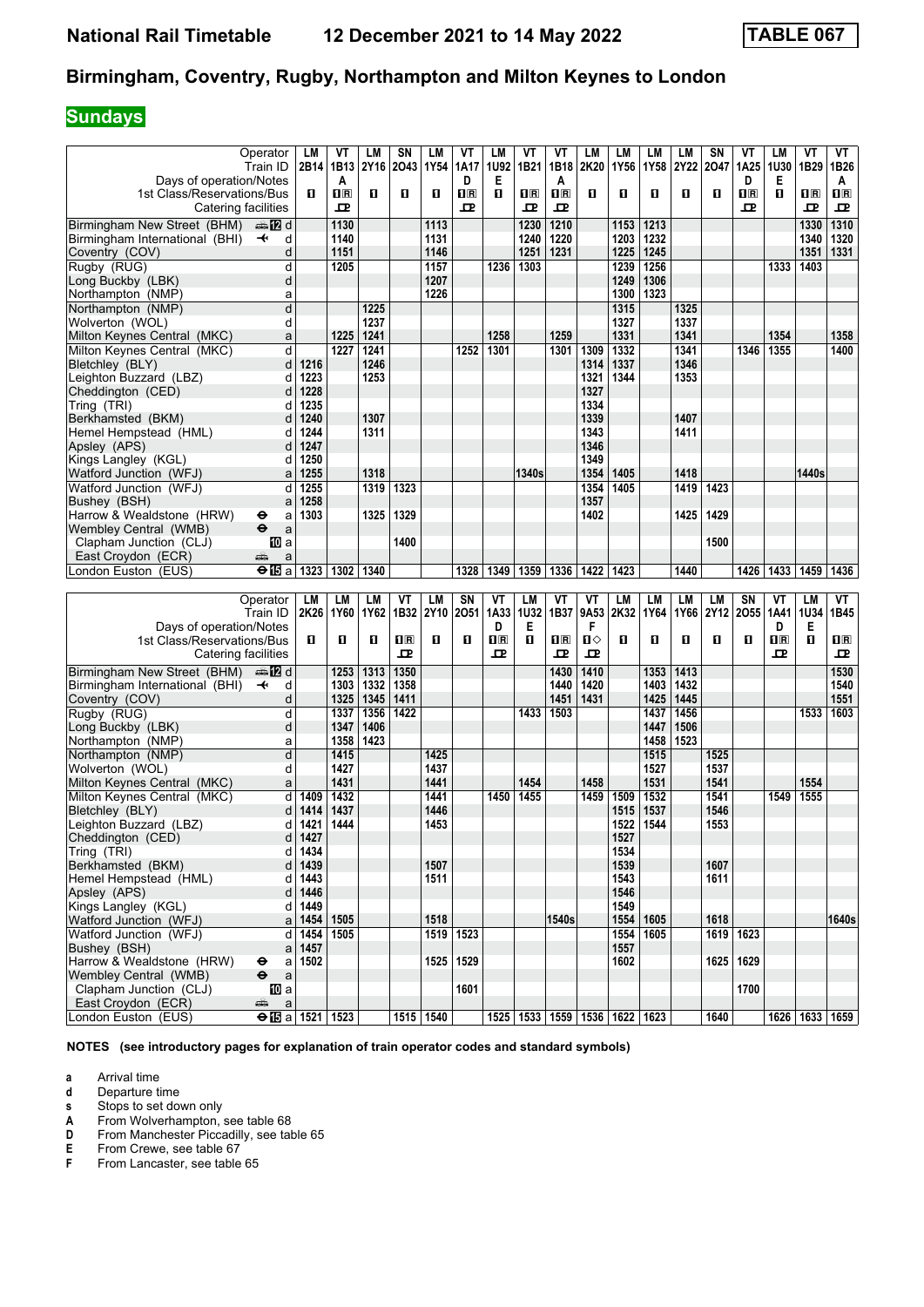# **Sundays**

|                                              | Operator                     | VT        | LM          | LМ   | LM           | LM           | SN   | VT                      | LM                           | VT                      | VT                      | VT                      | LM            | LM           | LM                       | LМ             | SΝ        | ۷T           | LM                                                  |
|----------------------------------------------|------------------------------|-----------|-------------|------|--------------|--------------|------|-------------------------|------------------------------|-------------------------|-------------------------|-------------------------|---------------|--------------|--------------------------|----------------|-----------|--------------|-----------------------------------------------------|
|                                              | Train ID                     | 9M54      | 2K38        | 1Y68 | 1Y70         | 2Y14         | 2059 | 1A49                    | 1U36                         | 9M55                    | 1A51                    | 1B53                    | 2K44          | 1Y72         | 1Y74                     |                | 2Y16 2O63 | 1A57         | 1U38                                                |
| Days of operation/Notes                      |                              | G         |             |      |              |              |      | D                       | Е                            | C                       | н                       | J                       |               |              |                          |                |           | D            | Е                                                   |
| 1st Class/Reservations/Bus                   |                              | ்ப        | п           | O    | O            | п            | п    | $\overline{\mathbf{R}}$ | п                            | $\overline{\mathbf{H}}$ | $\overline{\mathbf{H}}$ | $\overline{\mathbf{B}}$ | O             | п            | O                        | п              | п         | $n_{\rm R}$  | п                                                   |
| Catering facilities                          |                              | ᇁ         |             |      |              |              |      | ᇁ                       |                              | ᇁ                       | 모                       | 굔                       |               |              |                          |                |           | 굔            |                                                     |
| Birmingham New Street (BHM)                  | d <b>late</b>                | 1510      |             | 1453 | 1513         |              |      |                         |                              | 1610                    |                         | 1630                    |               | 1553         | 1613                     |                |           |              |                                                     |
| Birmingham International (BHI)               | $\overline{\mathbf{t}}$<br>d | 1520      |             | 1503 | 1532         |              |      |                         |                              | 1620                    |                         | 1640                    |               | 1603         | 1632                     |                |           |              |                                                     |
| Coventry (COV)                               | d                            | 1531      |             | 1525 | 1545         |              |      |                         |                              | 1631                    |                         | 1651                    |               | 1625         | 1645                     |                |           |              |                                                     |
| Rugby (RUG)                                  | d                            |           |             | 1537 | 1556         |              |      |                         | 1632                         |                         |                         | 1703                    |               | 1637         | 1656                     |                |           |              | 1732                                                |
| Long Buckby (LBK)                            | d                            |           |             | 1547 | 1606         |              |      |                         |                              |                         |                         |                         |               | 1647         | 1706                     |                |           |              |                                                     |
| Northampton (NMP)                            | a                            |           |             | 1558 | 1623         |              |      |                         |                              |                         |                         |                         |               | 1658         | 1723                     |                |           |              |                                                     |
| Northampton (NMP)                            | d                            |           |             | 1615 |              | 1625         |      |                         |                              |                         |                         |                         |               | 1715         |                          | 1725           |           |              |                                                     |
| Wolverton (WOL)                              | d                            |           |             | 1627 |              | 1637         |      |                         |                              |                         |                         |                         |               | 1727         |                          | 1737           |           |              |                                                     |
| Milton Keynes Central (MKC)                  | a                            | 1558      |             | 1631 |              | 1641         |      |                         | 1653                         | 1658                    |                         |                         |               | 1731         |                          | 1741           |           |              | 1753                                                |
| Milton Keynes Central (MKC)                  | d                            | 1559      | 1609        | 1632 |              | 1641         |      | 1649                    | 1654                         | 1700                    | 1704                    |                         | 1709          | 1732         |                          | 1741           |           | 1749         | 1754                                                |
| Bletchley (BLY)                              | d                            |           | 1614        | 1637 |              | 1646         |      |                         |                              |                         |                         |                         | 1714          | 1737         |                          | 1746           |           |              |                                                     |
| Leighton Buzzard (LBZ)                       | d                            |           | 1621        | 1644 |              | 1653         |      |                         |                              |                         |                         |                         | 1721          | 1744         |                          | 1753           |           |              |                                                     |
| Cheddington (CED)                            | d                            |           | 1627        |      |              |              |      |                         |                              |                         |                         |                         | 1727          |              |                          |                |           |              |                                                     |
| Tring (TRI)                                  | d                            |           | 1634        |      |              |              |      |                         |                              |                         |                         |                         | 1733          |              |                          |                |           |              |                                                     |
| Berkhamsted (BKM)                            | d                            |           | 1639        |      |              | 1707         |      |                         |                              |                         |                         |                         | 1738          |              |                          | 1807           |           |              |                                                     |
| Hemel Hempstead (HML)                        | d                            |           | 1643        |      |              | 1711         |      |                         |                              |                         |                         |                         | 1743          |              |                          | 1811           |           |              |                                                     |
| Apsley (APS)                                 | d                            |           | 1646        |      |              |              |      |                         |                              |                         |                         |                         | 1746          |              |                          |                |           |              |                                                     |
| Kings Langley (KGL)                          | d                            |           | 1649        |      |              |              |      |                         |                              |                         |                         |                         | 1749          |              |                          |                |           |              |                                                     |
| Watford Junction (WFJ)                       | a                            |           | 1654        | 1705 |              | 1718         |      |                         |                              |                         |                         | 1740s                   | 1754          | 1805         |                          | 1818           |           |              |                                                     |
| Watford Junction (WFJ)                       | d                            |           | 1654        | 1705 |              | 1719         | 1723 |                         |                              |                         |                         |                         | 1754          | 1805         |                          | 1819           | 1823      |              |                                                     |
| Bushey (BSH)                                 | a                            |           | 1657        |      |              |              |      |                         |                              |                         |                         |                         | 1757          |              |                          |                |           |              |                                                     |
| Harrow & Wealdstone (HRW)                    | θ<br>a                       |           | 1702        |      |              | 1725         | 1729 |                         |                              |                         |                         |                         | 1802          |              |                          | 1825           | 1829      |              |                                                     |
| Wembley Central (WMB)                        | $\ddot{\mathbf{e}}$<br>a     |           |             |      |              |              |      |                         |                              |                         |                         |                         |               |              |                          |                |           |              |                                                     |
| Clapham Junction (CLJ)                       | 100 a                        |           |             |      |              |              | 1801 |                         |                              |                         |                         |                         |               |              |                          |                | 1901      |              |                                                     |
| East Croydon (ECR)                           | æ<br>a                       |           |             |      |              |              |      |                         |                              |                         |                         |                         |               |              |                          |                |           |              |                                                     |
| London Euston (EUS)                          | <b>⊖ l⊡</b> a l              | 1636      | $1722$ 1723 |      |              | 1740         |      | 1727                    | 1732                         | 1735                    | 1740                    | 1759                    | 1822          | 1823         |                          | 1840           |           | 1827         | 1832                                                |
|                                              |                              |           |             |      |              |              |      |                         |                              |                         |                         |                         |               |              |                          |                |           |              |                                                     |
|                                              |                              |           |             |      |              |              |      |                         |                              |                         |                         |                         |               |              |                          |                |           |              |                                                     |
|                                              | Operator                     | VT        | VT          | LM   | LM           | LM           | LM   | <b>SN</b>               | VT                           | LM                      | VT                      | VT                      | LM            | LM           | LM                       | LM             | SN        | LM           | VT                                                  |
|                                              | Train ID                     |           | 1B61 9M56   | 2K50 | 1Y76         | 1Y78         | 2Y18 | 2067                    | 1A65                         | 1U40                    | 1B69                    | 9M57                    | 2K56          | 1Y80         | 2K56                     | 2Y20 2071      |           | 1Y82         | 1A73                                                |
| Days of operation/Notes                      |                              |           | G           |      |              |              |      |                         | D                            | Е                       |                         | C                       |               |              |                          |                |           |              | D                                                   |
| 1st Class/Reservations/Bus                   |                              | 10 R<br>모 | п⇔<br>모     | п    | O            | п            | п    | 0                       | $\overline{\mathbf{H}}$<br>ᇁ | п                       | 1R<br>ᇁ                 | $n_{\rm R}$<br>굔        | O             | п            | O                        | П              | п         | O            | $\Pi$ <sub><math>\bar{\mathbf{R}}</math></sub><br>ᇁ |
| Catering facilities                          |                              |           |             |      |              |              |      |                         |                              |                         |                         |                         |               |              |                          |                |           |              |                                                     |
| Birmingham New Street (BHM)                  | de <b>tz</b> di              | 1730      | 1710        |      | 1653         | 1713         |      |                         |                              |                         | 1830                    | 1810                    |               | 1753         |                          |                |           | 1813         |                                                     |
| Birmingham International (BHI)               | $\overline{\mathbf{t}}$<br>d | 1740      | 1720        |      | 1703         | 1732         |      |                         |                              |                         | 1840                    | 1820                    |               | 1803         |                          |                |           | 1832         |                                                     |
| Coventry (COV)                               | d                            | 1751      | 1732        |      | 1725         | 1745         |      |                         |                              |                         | 1851                    | 1832                    |               | 1825         |                          |                |           | 1845         |                                                     |
| Rugby (RUG)                                  | d                            | 1803      |             |      | 1737         | 1756<br>1806 |      |                         |                              | 1832                    |                         | 1843                    |               | 1835<br>1845 |                          |                |           | 1858         |                                                     |
| Long Buckby (LBK)<br>Northampton (NMP)       | d<br>а                       |           |             |      | 1747<br>1758 | 1823         |      |                         |                              |                         |                         |                         |               | 1856         |                          |                |           | 1908<br>1926 |                                                     |
| Northampton (NMP)                            | d                            |           |             |      | 1815         |              | 1825 |                         |                              |                         |                         |                         |               | 1856         |                          | 1925           |           |              |                                                     |
| Wolverton (WOL)                              | d                            |           |             |      | 1827         |              | 1837 |                         |                              |                         |                         |                         |               | 1908         |                          | 1937           |           |              |                                                     |
| Milton Keynes Central (MKC)                  | a                            |           | 1758        |      | 1831         |              | 1841 |                         |                              | 1853                    |                         | 1902                    |               | 1912         |                          | 1941           |           |              |                                                     |
| Milton Keynes Central (MKC)                  | d                            |           | 1800        | 1809 | 1832         |              | 1841 |                         | 1848                         | 1854                    |                         | 1904                    | 1908          | 1913         |                          | 1941           |           |              | 1949                                                |
| Bletchley (BLY)                              | d                            |           |             | 1814 | 1837         |              | 1846 |                         |                              |                         |                         |                         | 1913          | 1918         |                          | 1946           |           |              |                                                     |
| Leighton Buzzard (LBZ)                       | d                            |           |             | 1821 | 1844         |              | 1853 |                         |                              |                         |                         |                         | 1920          | 1925         |                          | 1953           |           |              |                                                     |
| Cheddington (CED)                            | d                            |           |             | 1827 |              |              |      |                         |                              |                         |                         |                         | 1925          |              |                          |                |           |              |                                                     |
| Tring (TRI)                                  | d                            |           |             | 1833 |              |              |      |                         |                              |                         |                         |                         | 1932          |              |                          |                |           |              |                                                     |
| Berkhamsted (BKM)                            | d                            |           |             | 1838 |              |              | 1907 |                         |                              |                         |                         |                         | 1937          |              | $\overline{\phantom{0}}$ | 2007           |           |              |                                                     |
| Hemel Hempstead (HML)                        | d                            |           |             | 1843 |              |              | 1911 |                         |                              |                         |                         |                         | 1941          |              |                          | 1941 2011      |           |              |                                                     |
| Apsley (APS)                                 | d                            |           |             | 1846 |              |              |      |                         |                              |                         |                         |                         | $\rightarrow$ |              | 1944                     |                |           |              |                                                     |
| Kings Langley (KGL)                          | d                            |           |             | 1850 |              |              |      |                         |                              |                         |                         |                         |               |              | 1947                     |                |           |              |                                                     |
| Watford Junction (WFJ)                       |                              | a 1840s   |             |      | 1854   1905  |              | 1918 |                         |                              |                         | 1938s                   |                         |               | 1942         |                          | 1952 2018      |           |              |                                                     |
| Watford Junction (WFJ)                       | d                            |           |             |      | 1855 1905    |              |      | 1919 1923               |                              |                         |                         |                         |               | 1943         |                          | 1952 2019 2023 |           |              |                                                     |
| Bushey (BSH)                                 | a                            |           |             | 1857 |              |              |      |                         |                              |                         |                         |                         |               |              | 1955                     |                |           |              |                                                     |
| Harrow & Wealdstone (HRW)                    | $\bullet$<br>a               |           |             | 1903 |              |              | 1925 | 1929                    |                              |                         |                         |                         |               |              | 2000                     | 2025           | 2029      |              |                                                     |
| Wembley Central (WMB)                        | $\mathsf{a}$<br>$\bullet$    |           |             |      |              |              |      |                         |                              |                         |                         |                         |               |              |                          |                |           |              |                                                     |
| Clapham Junction (CLJ)<br>East Croydon (ECR) | <b>TO</b> a<br>æ<br>a        |           |             |      |              |              |      | 2000                    |                              |                         |                         |                         |               |              |                          |                | 2100      |              |                                                     |

**NOTES (see introductory pages for explanation of train operator codes and standard symbols)**

**a** Arrival time<br>**d** Departure ti

**d** Departure time<br>**s** Stops to set do

**s** Stops to set down only<br>**C** From Preston, see table

**C** From Preston, see table 65<br>**D** From Manchester Piccadilly **D** From Manchester Piccadilly, see table 65<br>**E** From Crewe, see table 67

**E** From Crewe, see table 67<br>**G** From Edinburgh, see table

**4** From Edinburgh, see table 65<br>**H** From Holyhead, see table 65 **+** From Holyhead, see table 65<br>**+** From Shrewsbury, see table 6

From Shrewsbury, see table 64